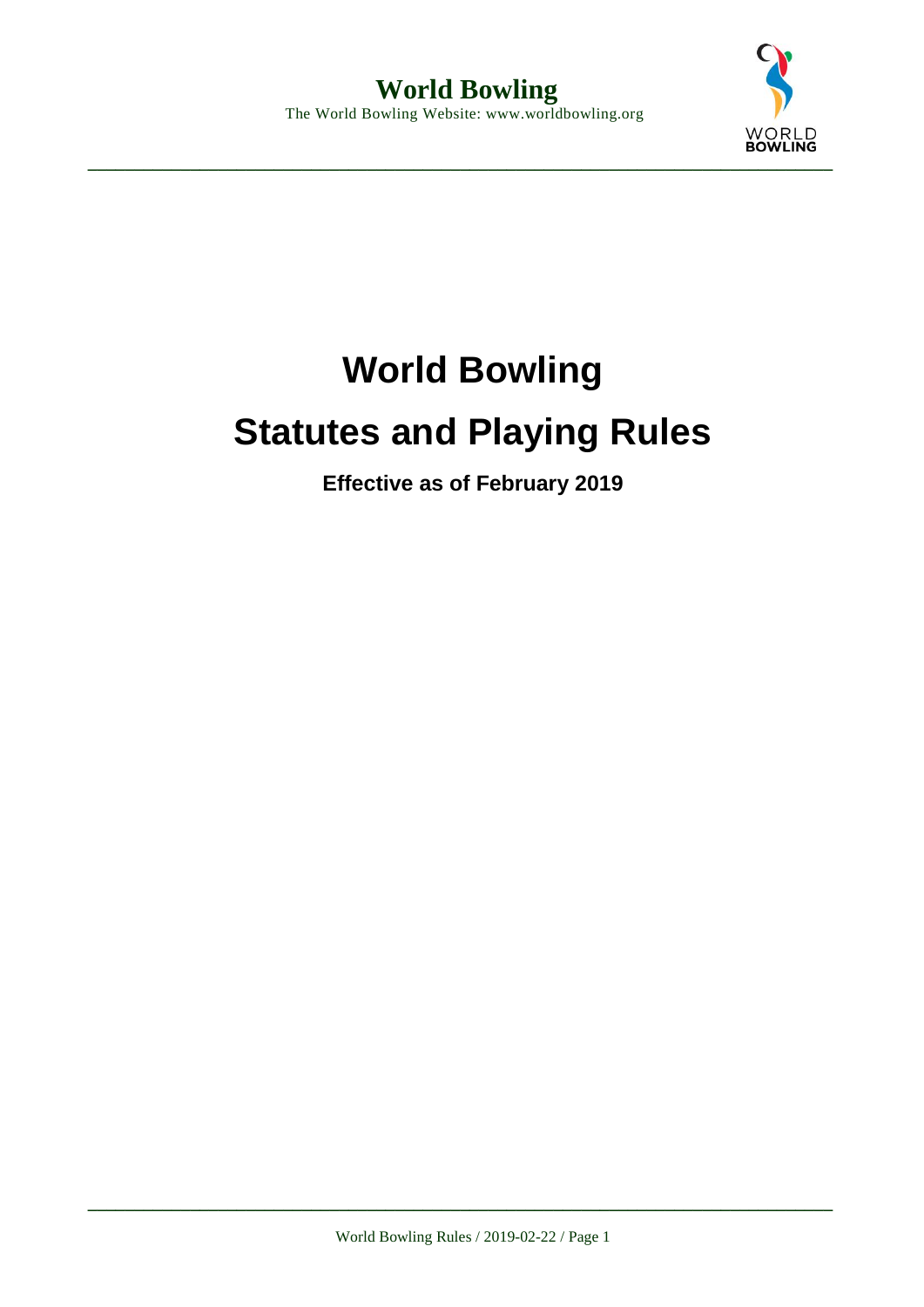

The World Bowling Website: www.worldbowling.org

#### **World Bowling Statues and Playing Rules Content**

| <b>Chapter 1: Statutes</b> |                                         |      |
|----------------------------|-----------------------------------------|------|
| <b>Chapter</b>             | <b>Title</b>                            | Page |
| 1.1                        | Name and office                         | 8    |
| 1.2                        | Purposes                                | 8    |
| 1.3                        | Official languages                      | 8    |
| 1.4                        | Membership                              | 9    |
| 1.5                        | Organisational structure                | 12   |
| 1.6                        | Congress                                | 13   |
| 1.7                        | <b>Executive Board</b>                  | 15   |
| 1.8                        | <b>Executive Board meetings</b>         | 17   |
| 1.9                        | <b>Officers</b>                         | 18   |
| 1.10                       | <b>Business year</b>                    | 19   |
| 1.11                       | <b>Financial procedures</b>             | 19   |
| 1.12                       | World championships                     | 20   |
| 1.13                       | Zone championships                      | 20   |
| 1.14                       | International tournaments               | 21   |
| 1.15                       | Rules for championships and tournaments | 21   |
| 1.16                       | Rules against doping and betting        | 21   |
| 1.17                       | Amendments                              | 21   |
| 1.18                       | By-Laws (operating procedures)          | 21   |
| 1.19                       | <b>Dissolution</b>                      | 22   |
| 1.20                       | <b>Revisions</b>                        | 22   |

| <b>Chapter 2: Universal playing rules</b> |                                |      |
|-------------------------------------------|--------------------------------|------|
| <b>Chapter</b>                            | Title                          | Page |
| 2.1                                       | Game definitions               | 23   |
| 2.2                                       | Style of play                  | 23   |
| 2.3                                       | Legal pin fall                 | 24   |
| 2.4                                       | Illegal pin fall               | 24   |
| 2.5                                       | Other pin actions              | 25   |
| 2.6                                       | Dead ball                      | 25   |
| 2.7                                       | Bowling on wrong lane          | 25   |
| 2.8                                       | <b>Foul definitions</b>        | 26   |
| 2.9                                       | Provisional ball               | 26   |
| 2.10                                      | Bowling ball, altering surface | 27   |
| 2.11                                      | Approaches must not be defaced | 27   |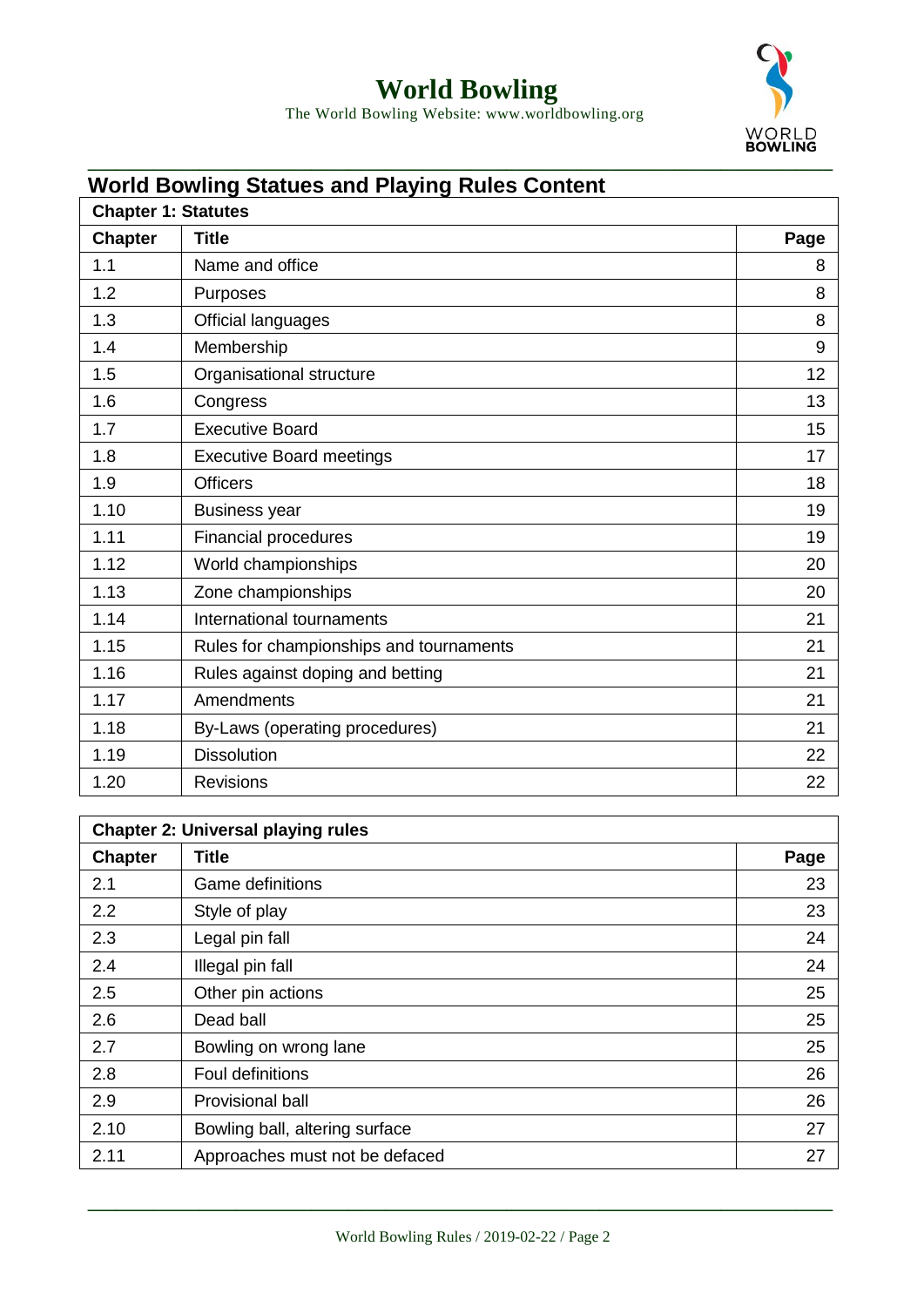

The World Bowling Website: www.worldbowling.org

| $\Omega$ 10 | Errors in scoring                 |  |
|-------------|-----------------------------------|--|
| 2.13        | Additional tournament information |  |

| <b>Chapter 3: World Bowling approved international tournaments</b> |                                                     |      |
|--------------------------------------------------------------------|-----------------------------------------------------|------|
| <b>Chapter</b>                                                     | <b>Title</b>                                        | Page |
| 3.1                                                                | Introduction                                        | 28   |
| 3.2                                                                | Definition of tournaments                           | 28   |
| 3.3                                                                | Eligibility                                         | 29   |
| 3.4                                                                | Approval fee                                        | 29   |
| 3.5                                                                | Approval requirements                               | 29   |
| 3.6                                                                | Procedure for World Bowling approval of tournaments | 30   |
| 3.7                                                                | Obligations and liabilities                         | 31   |
| 3.8                                                                | <b>Penalties</b>                                    | 32   |
| 3.9                                                                | <b>Protests</b>                                     | 32   |
| 3.10                                                               | Appeal procedures                                   | 32   |

| Chapter 4: World championships, principle rules |                                     |      |
|-------------------------------------------------|-------------------------------------|------|
| <b>Chapter</b>                                  | <b>Title</b>                        | Page |
| 4.1                                             | Introduction                        | 33   |
| 4.2                                             | World Bowling official competitions | 33   |
| 4.3                                             | Application to host championships   | 33   |
| 4.4                                             | Equipment                           | 34   |
| 4.5                                             | Inspection certification            | 35   |
| 4.6                                             | Lane dressing procedures            | 35   |
| 4.7                                             | Information and entry procedures    | 36   |
| 4.8                                             | Late changes and withdrawals        | 36   |
| 4.9                                             | Eligibility                         | 36   |
| 4.10                                            | Bowling ball, altering surface      | 37   |
| 4.11                                            | Bowling ball procedure              | 38   |
| 4.12                                            | Tournament management               | 39   |
| 4.13                                            | Pre-tournament meeting              | 40   |
| 4.14                                            | Ceremonies                          | 40   |
| 4.15                                            | Anti-doping rules                   | 40   |
| 4.16                                            | Drinking alcohol                    | 41   |
| 4.17                                            | Smoking and using tobacco products  | 41   |
| 4.18                                            | Playing uniforms, advertising       | 41   |
| 4.19                                            | Style of play                       | 42   |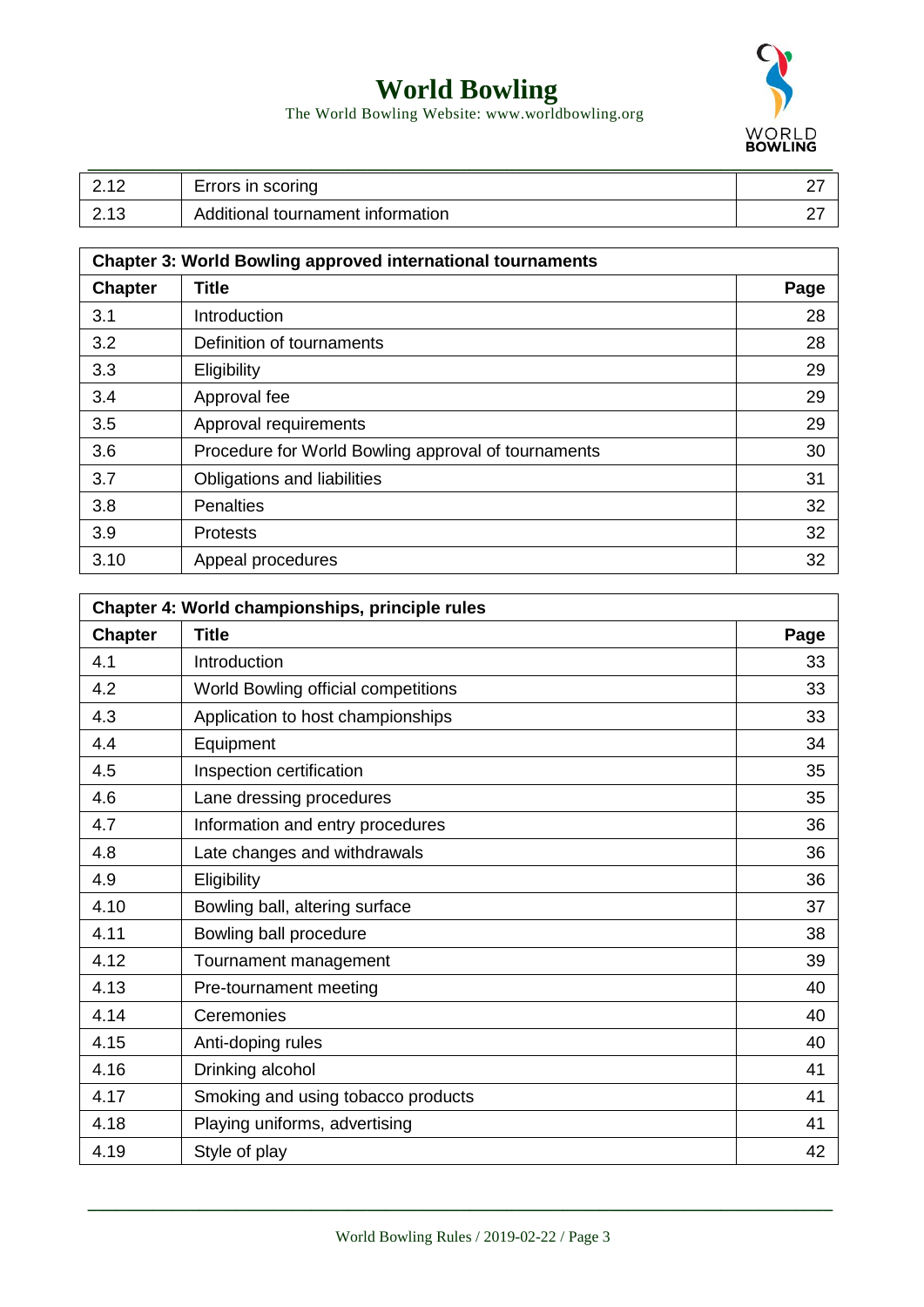

The World Bowling Website: www.worldbowling.org

| 4.20 | Official scorekeeping         | 43 |
|------|-------------------------------|----|
| 4.21 | Foul detection                | 43 |
| 4.22 | Interrupted game              | 43 |
| 4.23 | Slow bowling / Lane Courtesy  | 43 |
| 4.24 | Bowling on wrong lane         | 44 |
| 4.25 | Tardy athletes                | 44 |
| 4.26 | Penalties for rule violations | 44 |
| 4.27 | <b>Protests</b>               | 45 |
| 4.28 | Appeal procedures             | 45 |

| <b>Chapter 5: World Bowling Championships</b> |                                      |      |
|-----------------------------------------------|--------------------------------------|------|
| <b>Chapter</b>                                | <b>Title</b>                         | Page |
| 5.1                                           | Introduction                         | 46   |
| 5.2                                           | Eligibility/Qualification            | 46   |
| 5.3                                           | Lane assignment and Registration     | 46   |
| 5.4                                           | Practice                             | 47   |
| 5.5                                           | Athlete's area                       | 47   |
| 5.6                                           | Events                               | 48   |
| 5.7                                           | Singles in WWC, WMC and WC           | 48   |
| 5.8                                           | <b>Doubles</b>                       | 48   |
| 5.9                                           | <b>Trios</b>                         | 49   |
| 5.10                                          | Team                                 | 49   |
| 5.11                                          | <b>All Event</b>                     | 50   |
| 5.12                                          | Masters in WWC, WMC and WC           | 50   |
| 5.13                                          | <b>WSC</b> format                    | 51   |
| 5.14                                          | Procedure for Semi Finals and Finals | 52   |
| 5.15                                          | Substitution                         | 53   |
| 5.16                                          | Tie breaking procedures              | 53   |
| 5.17                                          | Awards                               | 54   |
| 5.18                                          | Record stipulations                  | 55   |

| Chapter 6: World Bowling Junior, Youth and Senior Championships |                                  |      |
|-----------------------------------------------------------------|----------------------------------|------|
| <b>Chapter</b>                                                  | Title                            | Page |
| 6.1                                                             | Introduction                     | 56   |
| 6.2                                                             | Lane assignment and registration | 57   |
| 6.3                                                             | Practice                         | 57   |
| 6.4                                                             | Athlete's area                   | 58   |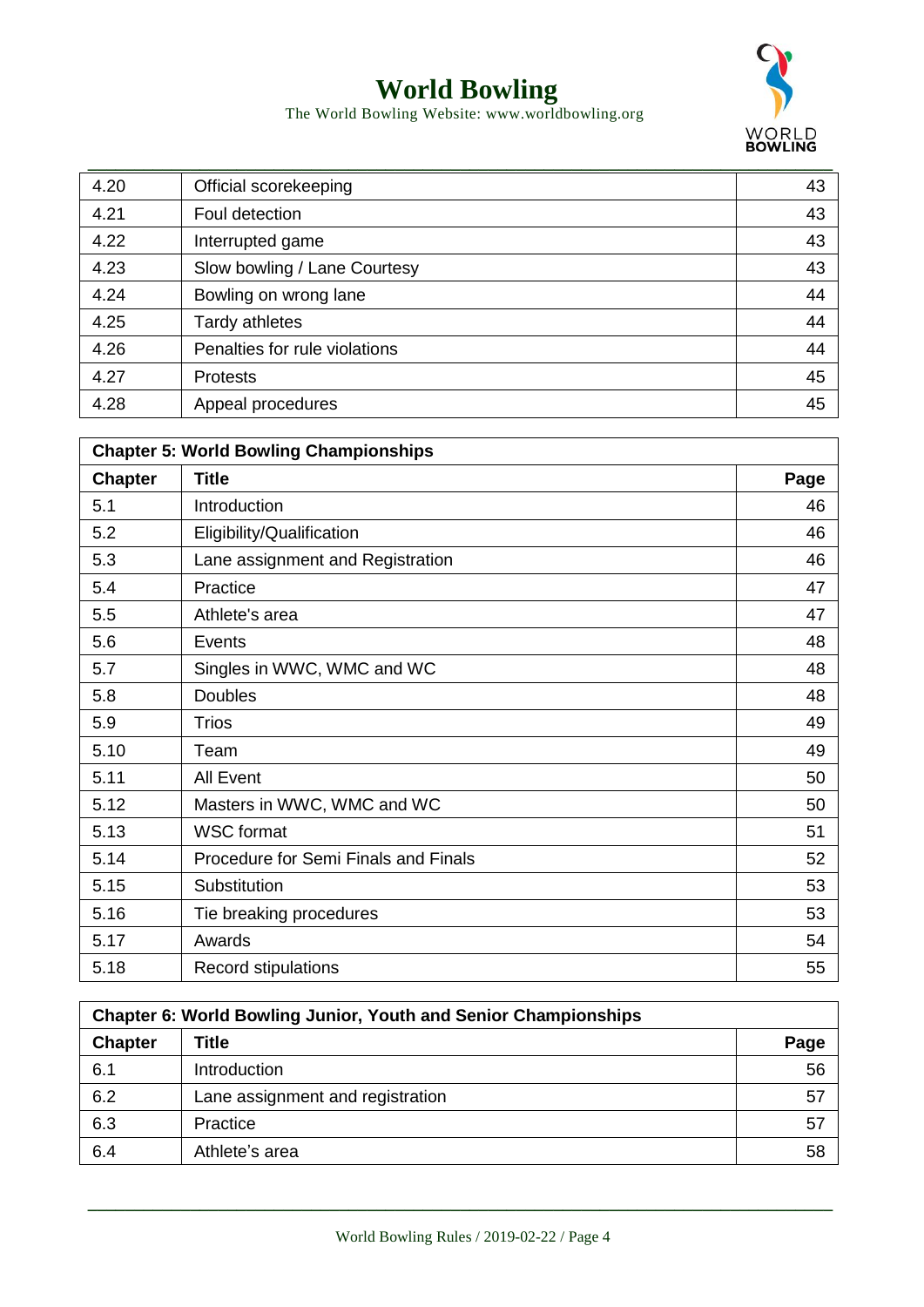

The World Bowling Website: www.worldbowling.org

| 6.5  | Events                               | 58 |
|------|--------------------------------------|----|
| 6.6  | <b>Singles</b>                       | 58 |
| 6.7  | <b>Doubles</b>                       | 59 |
| 6.8  | Team                                 | 59 |
| 6.9  | <b>All Events</b>                    | 60 |
| 6.10 | Masters in WJC, WYC and WSrC         | 60 |
| 6.11 | Procedure for Semi Finals and Finals | 61 |
| 6.12 | Substitution                         | 61 |
| 6.13 | Tie breaking procedures              | 61 |
| 6.14 | Awards                               | 62 |
| 6.15 | Record stipulations                  | 63 |

| <b>Chapter 7: World Games</b> |                              |      |
|-------------------------------|------------------------------|------|
| <b>Chapter</b>                | <b>Title</b>                 | Page |
| 7.1                           | Introduction                 | 64   |
| 7.2                           | Date and venue               | 64   |
| 7.3                           | Eligibility                  | 64   |
| 7.4                           | IF Passport                  | 64   |
| 7.5                           | Technical liaison delegate   | 65   |
| 7.6                           | Bowling centre certification | 65   |
| 7.7                           | Tournament management        | 65   |
| 7.8                           | <b>Tournament format</b>     | 65   |
| 7.9                           | Awards                       | 67   |
| 7.10                          | <b>Additional rules</b>      | 67   |

| Chapter 8: Regional games and other global games |                              |      |
|--------------------------------------------------|------------------------------|------|
| <b>Chapter</b>                                   | Title                        | Page |
| 8.1                                              | Introduction                 | 68   |
| 8.2                                              | Verification audit           | 68   |
| 8.3                                              | Bowling centre certification | 68   |
| 8.4                                              | Tournament management        | 68   |
| 8.5                                              | <b>Additional rules</b>      | 69   |

| <b>Chapter 9: Lane specifications</b> |              |      |
|---------------------------------------|--------------|------|
| <b>Chapter</b>                        | <b>Title</b> | Page |
| 9.1                                   | Introduction | 70   |
| 9.2                                   | Construction | 70   |
| 9.3                                   | Approach     | 70   |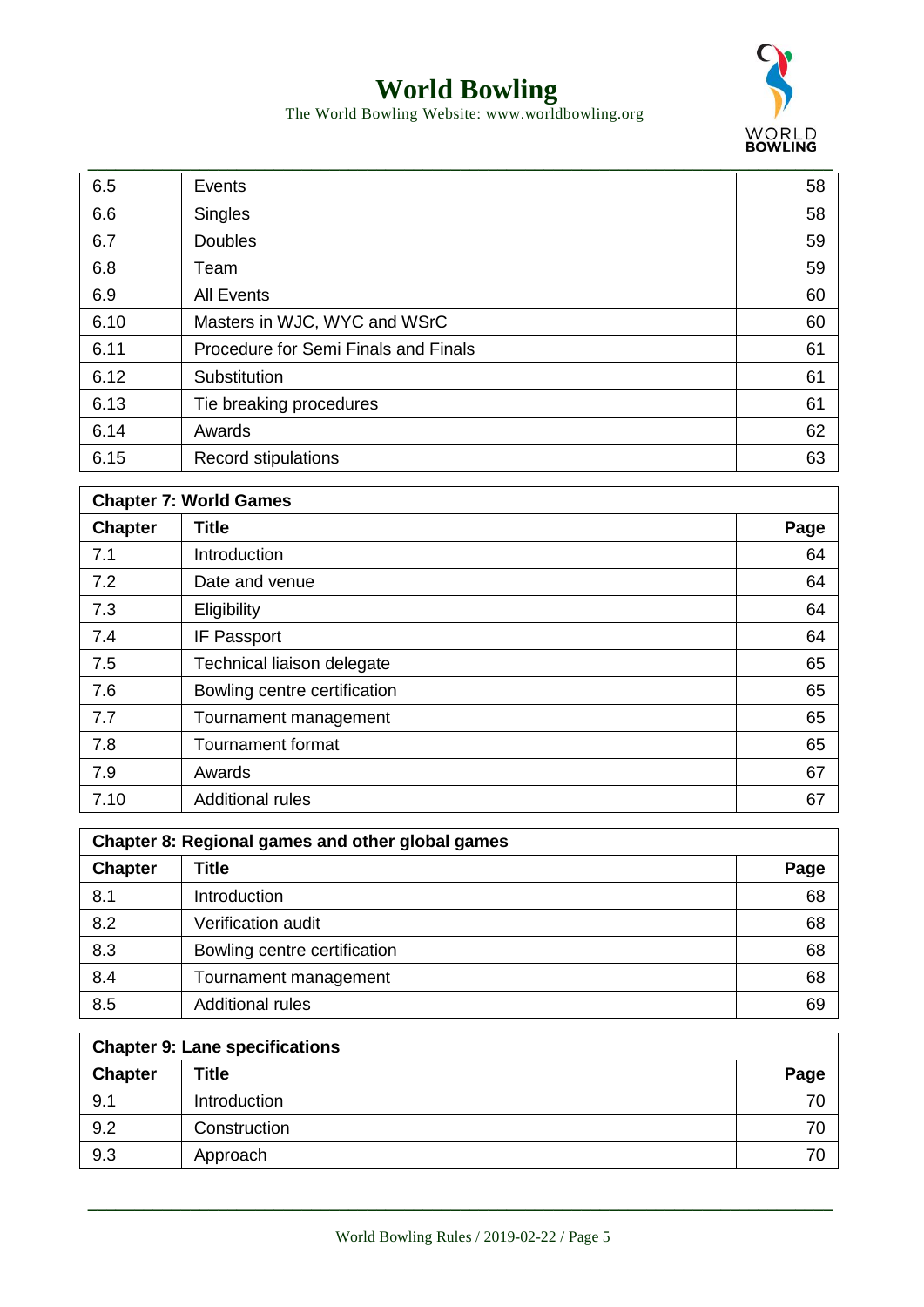

The World Bowling Website: www.worldbowling.org

| 9.4  | Foul line and detective device | 70 |
|------|--------------------------------|----|
| 9.5  | Length and width               | 71 |
| 9.6  | Surface                        | 71 |
| 9.7  | Markings or design             | 71 |
| 9.8  | Pit area                       | 72 |
| 9.9  | Pin setting device             | 72 |
| 9.10 | Lane conditioning requirement  | 72 |

| <b>Chapter 10: Pin specifications</b> |                        |      |  |  |
|---------------------------------------|------------------------|------|--|--|
| <b>Chapter</b>                        | <b>Title</b>           | Page |  |  |
| 10.1                                  | Introduction           | 73   |  |  |
| 10.2                                  | <b>Material</b>        | 73   |  |  |
| 10.3                                  | Weight                 | 73   |  |  |
| 10.4                                  | Finish                 | 73   |  |  |
| 10.5                                  | Design and measurement | 74   |  |  |
| 10.6                                  | Maintenance of pins    | 74   |  |  |

| <b>Chapter 11: Ball specifications</b> |                                                           |      |  |  |  |
|----------------------------------------|-----------------------------------------------------------|------|--|--|--|
| <b>Chapter</b>                         | <b>Title</b>                                              | Page |  |  |  |
| 11.1                                   | Introduction                                              | 75   |  |  |  |
| 11.2                                   | <b>Markings</b>                                           | 75   |  |  |  |
| 11.3                                   | <b>Material</b>                                           | 75   |  |  |  |
| 11.4                                   | Surface                                                   | 75   |  |  |  |
| 11.5                                   | Weight and size                                           | 76   |  |  |  |
| 11.6                                   | <b>Hardness</b>                                           | 76   |  |  |  |
| 11.7                                   | Cleaning                                                  | 76   |  |  |  |
| 11.8                                   | <b>Devices</b>                                            | 76   |  |  |  |
| 11.9                                   | Mechanical aids                                           | 76   |  |  |  |
| 11.10                                  | Plugs, designs and logos                                  | 77   |  |  |  |
| 11.11                                  | Manufacturing specifications                              | 77   |  |  |  |
| 11.12                                  | Drilling specifications                                   | 77   |  |  |  |
| 11.13                                  | <b>Balance</b>                                            | 77   |  |  |  |
| 11.14                                  | Specifications that shall be measured at tournament sites | 78   |  |  |  |
| <b>Glossary</b>                        |                                                           | 80   |  |  |  |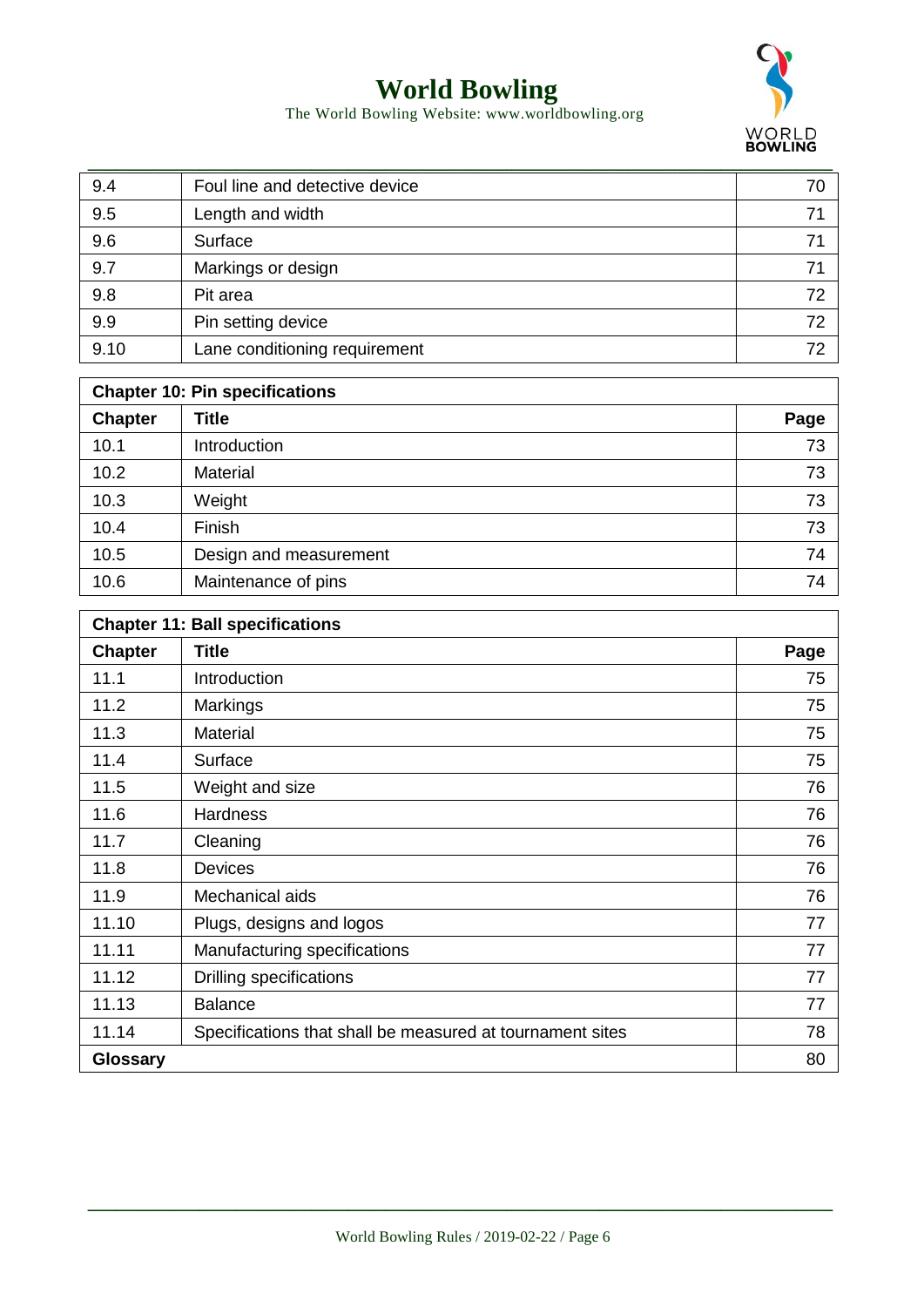

#### **Introduction**

#### **Background**

The Fédération Internationale des Quilleurs (FIQ) was founded in Hamburg, Germany on 27 January 1952 to foster worldwide interest in amateur tenpin and ninepin bowling and international friendship through the world and zone tournaments and bowling competitions between athletes of different countries. FIQ maintained two separate membership disciplines known as the World Tenpin Bowling Association (WTBA) and the World Ninepin Bowling Association (WNBA).

The World Tenpin Bowling Association of the Fédération Internationale des Quilleurs was created to serve the amateur sport of tenpin bowling throughout the world. Its mandate, therefore, was to augment the promotional and sportsmanship principles of FIQ and further serve the sport by adopting uniform playing rules and equipment specifications for its tournaments, or any others to which it grants approval, thereby providing an example of uniformity for the game.

Any reference in this text to national membership or representative of a country technically refers to the federation with membership for a country.

At 2015 FIQ and WTBA Congresses the two organisations FIQ and WTBA was merged into one organisation World Bowling, which from January 1, 2016 is the governing world organisation for tenpin bowling.

#### **Championships and tournaments**

Chapters 2, 4, 5, 6, 7, 9, 10 and 11 of these rules shall prevail for championships conducted by World Bowling.

For Zone Championships Chapters 2, 9, 10 and 11 shall prevail. Each Zone shall have its own set of rules for its championships in which variations are permitted from Chapters 4, 5 and 6.

For World Bowling approved international tournaments Chapters 2, 3, 9, 10 and 11 shall apply.

For World Games, Regional Games and Other Global Games Chapters 2, 8, 9, 10 and 11 shall apply.

#### **Equipment**

All tenpin tournaments approved by World Bowling shall be conducted with equipment and products, which have been certified, by an official World Bowling test facility, to comply with all World Bowling Specifications. Such approval is subject to and contingent upon laboratory examination, testing procedures and fees established by the World Bowling Executive Board.

Presently, the USBC facility at Arlington, USA is the only official World Bowling test facility. Other facilities may apply for and receive such official status by submitting detailed information satisfactory to the World Bowling Executive Board that its testing procedures comply with World Bowling requirements.

#### Note

In the World Bowling Statutes and Playing Rules, the masculine gender used in relation to any physical person shall, unless there is a specific provision to the contrary, be understood as including the feminine gender.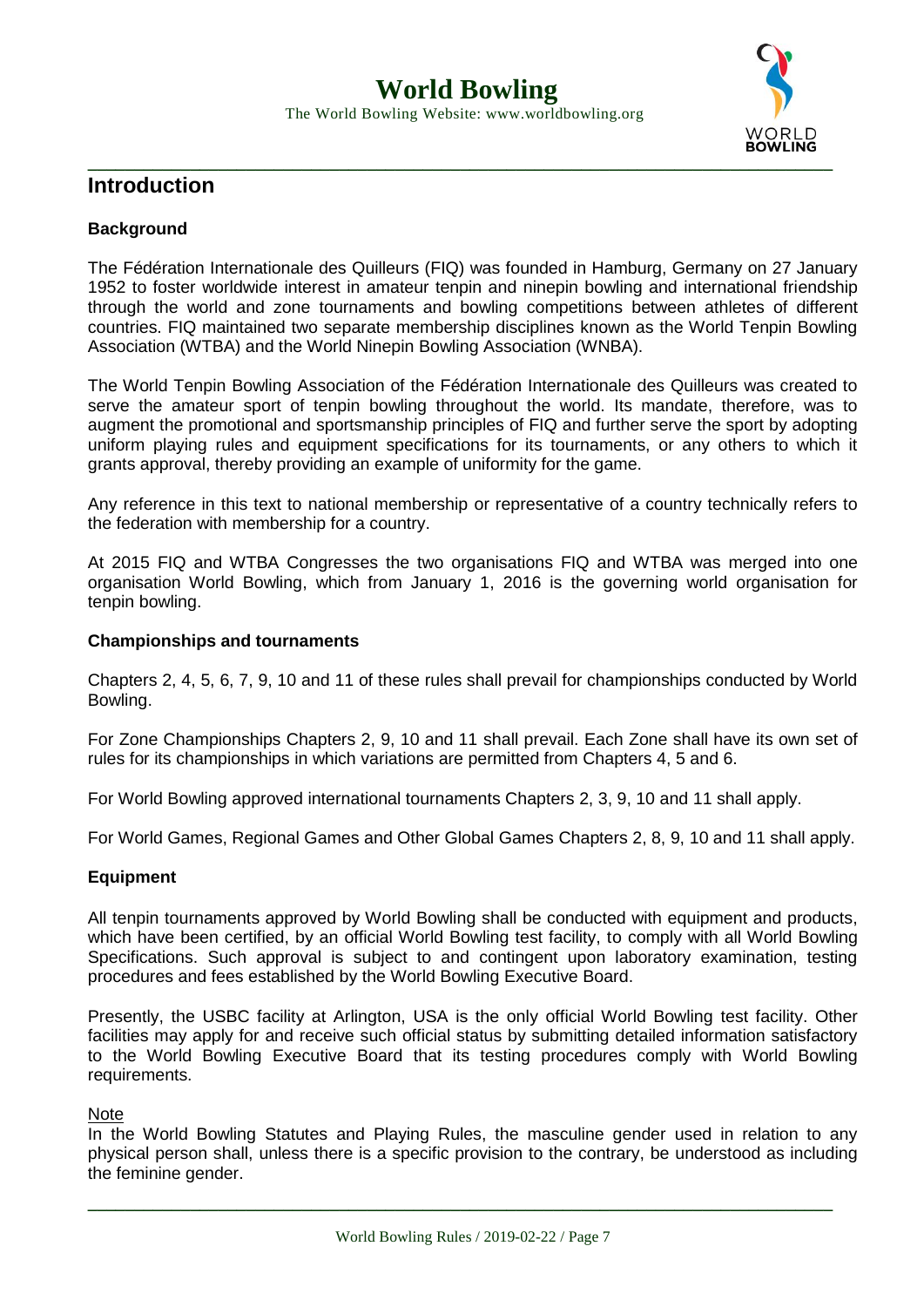

### **1. World Bowling Statutes**

#### **1.1 Name and office**

- a) This organization shall be known as World Bowling. World Bowling was founded in Hamburg, Germany, on January 27, 1952.
- b) World Bowling is an international non-governmental not-for-profit organization of unlimited duration, in the form of an association of national member federations with the status of a legal person.
- c) World Bowling is an International Federation recognized by the International Olympic Committee (IOC).
- d) The object of World Bowling is to fulfil the mission, role and responsibilities as assigned to it by the Congress and as specified in the Statutes.
- e) The decisions of the Congress are final. Any dispute relating to their application or interpretation may be resolved by the Executive Board and, in certain cases, by arbitration before the Court of Arbitration for Sport (CAS).
- f) The location of the principal offices shall be as determined by the Executive Board from time to time. Its main office shall be established by the Congress from time to time.

#### **1.2 Purposes**

- 1.2.1 To conduct for its member federations
	- a) A World Bowling Championships for Men every fourth year
	- b) A World Bowling Championships for Women every fourth year
	- c) A World Bowling Championship for Men and Women every fourth year
	- d) A World Bowling Single Championship for Men and Women every fourth year
	- e) A World Bowling Championships for Youth every second year
	- f) A World Bowling Championships for Senior every second year
	- g) A World Bowling Championships for Junior every second year
	- h) Tournaments/Events/Championships as otherwise decided by the World Bowling **Congress**
- 1.2.2 To require its Zones to conduct at least one championship every fourth year for its members in the respective Zone.
- 1.2.3 To grant approval to tenpin bowling tournaments, especially those international events anticipating entries from different Zones, which comply with World Bowling Rules and tournament principles.
- 1.2.4 To recognize the authority of the Olympic movement and to support and adhere to the fundamental principles, rules, by-laws and the Code of Ethics of the International Olympic **Committee**

#### **1.3 Official language**

- 1.3.1 The official language for meetings Congresses, Executive Boards and Committees- shall be English and translations shall be made to Spanish, where practicable. The English language shall apply where there are varying interpretations.
- 1.3.2 Statutes and Rules shall be published in English.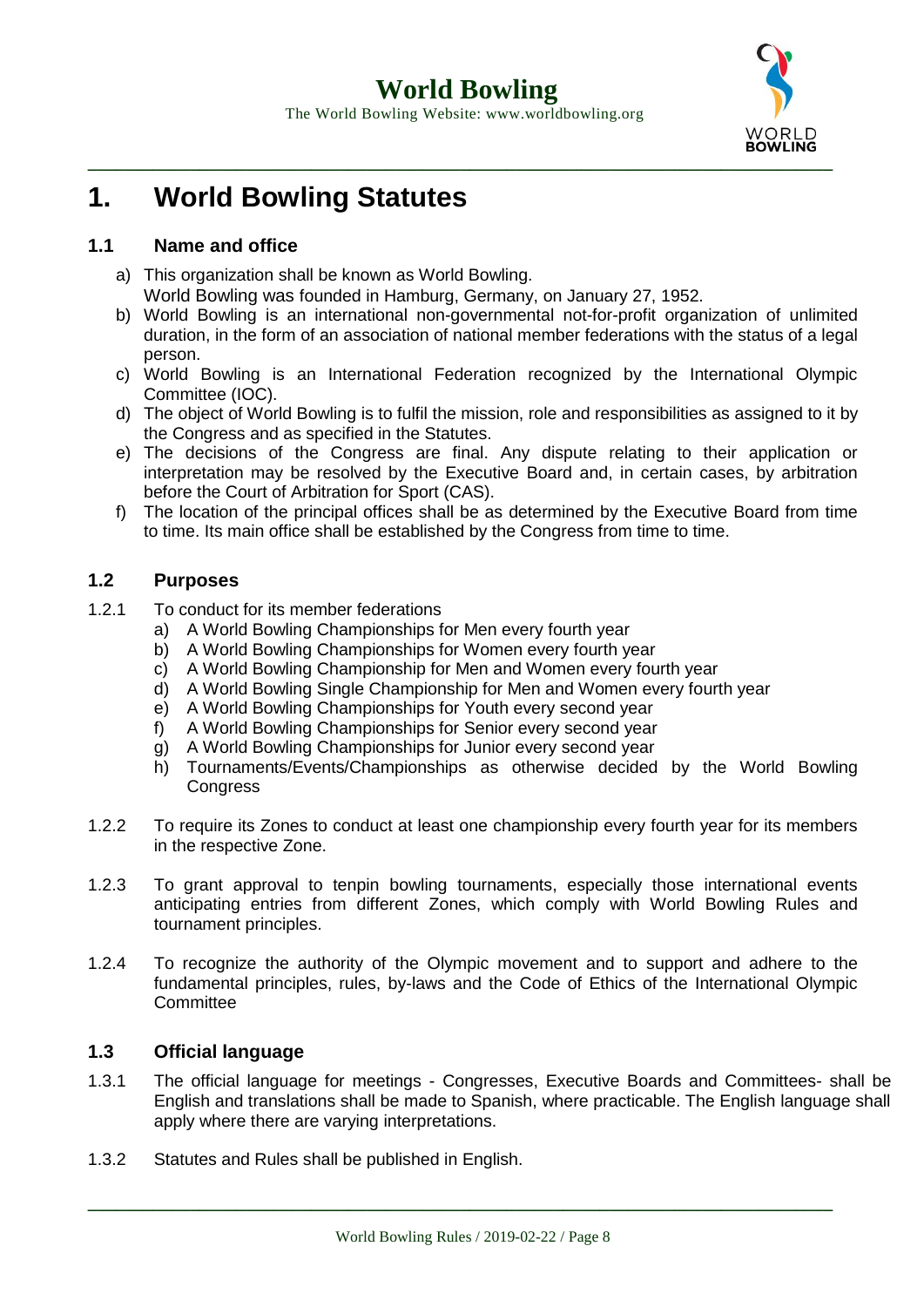

1.3.3 Each Zone may determine what language shall prevail in the interpretation of its statutes.

#### **1.4 Membership**

- 1.4.1 World Bowling's membership shall include all national federations which have been admitted by World Bowling as members. They can be provisional or ordinary members. Only one organization from a country may be admitted to membership, except that additional national organizations may be admitted as members
	- a) where the Congress determines that it is in the best interests of the sport, and
	- b) World Bowling receives separate applications from traditionally distinct and separate sporting territories within a country, and
	- c) provided that other international sports federations consider them as separate organizations, and
	- d) provided also that for the Olympics and for the Games under its auspices (e.g., the Asian, European and Pan American Games) they shall cease to be separate and shall come under the jurisdiction of the National Olympic Committee of the said country, and
	- e) provided also that the original World Bowling member federation has no objection to such application for the separate membership.

Notwithstanding the foregoing, commencing January 1, 2018, no new member shall be admitted to World Bowling membership unless it has a separate National Olympic Committee that is recognized by the International Olympic Committee. Any World Bowling members that were members in good standing as of December 31, 2017 are exempt from this provision.

- 1.4.2 Supporting documentation. A national organization can qualify for membership only if it submits:
	- a) A written application with a copy of its own minutes showing that authorization for the application was approved by an appropriate body of the organization and acknowledging acceptance of World Bowling's Articles of Incorporation, Statutes and other organizational documents;
	- b) A copy of its own constitution, statutes, rules and other organizational documents;
	- c) Evidence that the organization is an established national federation, which is recognized by its National Olympic Committee, government or by another body already recognized by its National Olympic Committee or government provided that body is not already a member of World Bowling, and that the majority of its members hold either citizenship of that country or permanent domicile status; and
	- d) A list of officers and information as to the number of male, female and/or junior members of different systems of bowling and bowling facilities in the country;
- 1.4.3 Action on membership. Action on each application for membership shall be taken by the Congress following recommendation by the Executive Board. The Congress shall make the decision regarding acceptance in simple majority. A provisional membership can be given when the members of the Executive Board have approved it.
- 1.4.4 Alternative approval process. Notwithstanding the requirements above, the Congress may accept new member federations in special and exceptional circumstances provided there is at least a three-quarter (3/4) majority of votes given.
- 1.4.5 Rights of the ordinary members
	- a) To take part in the Congress in accordance with the stipulations, propose a motion and make election proposals. Each member federation has one vote at the Congress. The vote may be transferred by proxy to another member federation, but only one proxy vote may be assigned to a member organization
	- b) To participate in all World Bowling activities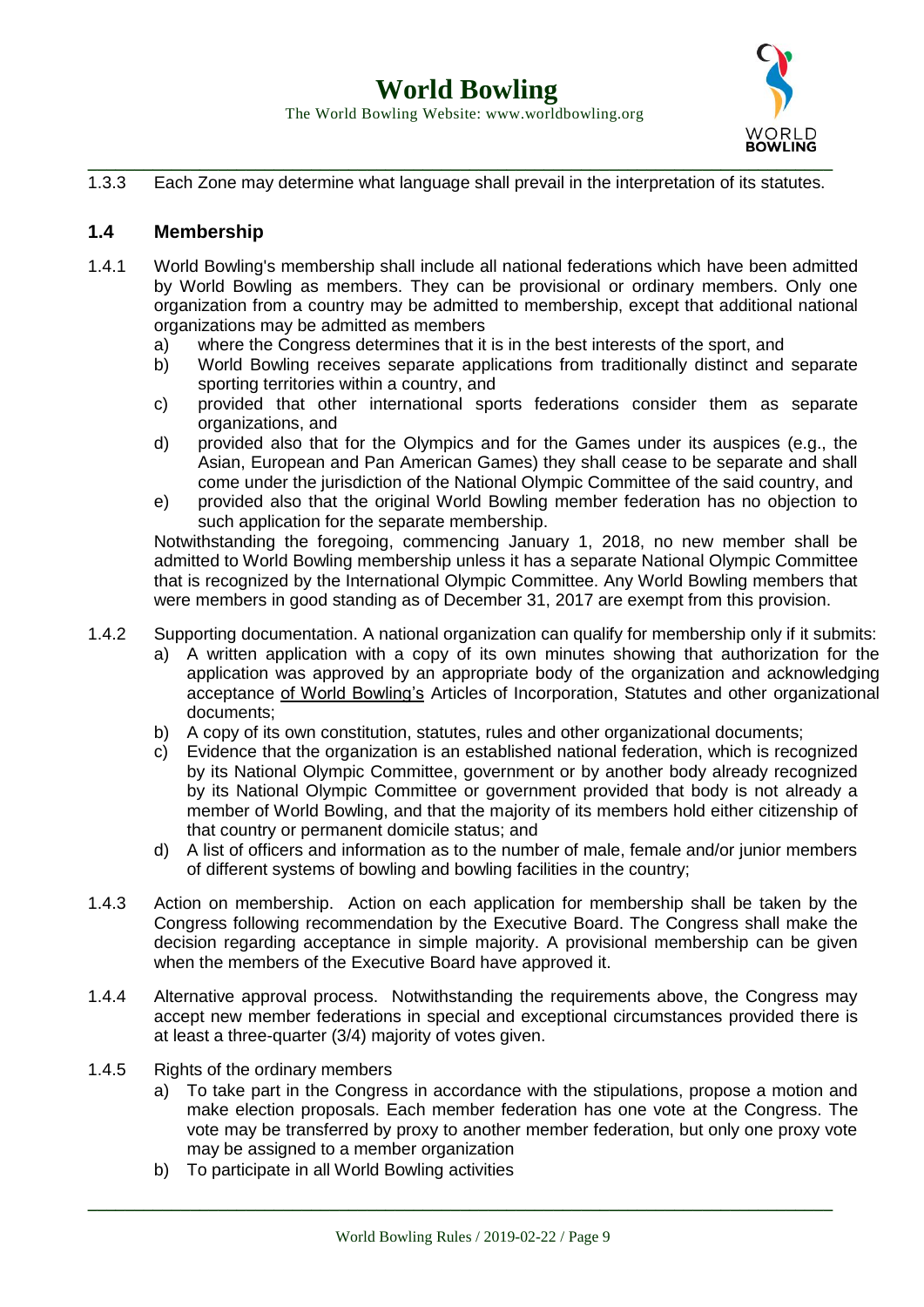

- The World Bowling Website: www.worldbowling.org
- **\_\_\_\_\_\_\_\_\_\_\_\_\_\_\_\_\_\_\_\_\_\_\_\_\_\_\_\_\_\_\_\_\_\_\_\_\_\_\_\_\_\_\_\_\_\_\_\_\_\_\_\_\_\_\_\_\_\_\_\_\_\_\_\_\_\_\_\_\_\_\_\_\_\_\_\_\_\_\_\_** c) To allow individual athletes to have membership in more than one national federation which is a member of World Bowling
	- d) To appeal to the Executive Board in cases of controversies
	- e) To appeal a decision of the Executive Board or the Congress to the Court of Arbitration of Sport (CAS); any such appeal must be filed within 30 days of the World Bowling decision
	- e) To receive current information about important proceedings within World Bowling
	- f) To display the membership insignia of World Bowling in rules and correspondence
- 1.4.6 Provisional members shall have the rights of the ordinary members, except that they shall not have the right to vote at the Congress or at a Zone Congress.
- 1.4.7 Suspended member federations shall have the rights of the ordinary member federations except that they shall not have the right to vote at the Congress or at a Zone Congress, nor to participate in any World Bowling or Zone activities.
- 1.4.8 Termination of Membership
	- a) Voluntary-A member federation may voluntarily surrender its membership by notifying the President, in writing, of its desire to do so at least one month before the end of the year.
	- b) Involuntary Permissible The Executive Board, acting on behalf of the Congress, may terminate a member federation's membership for the following causes:
		- i. Failure to pay any annual membership and/or other dues to World Bowling or any zone(s) of World Bowling for at least a year;
		- ii. Continued violations of these Statutes or actions that the Executive Board deems to bring discredit to World Bowling; or
		- iii. Failure to satisfy the membership admission criteria on an ongoing basis.
	- c) Involuntary Procedures The Executive Board shall notify a member federation that its suspension or termination is under consideration and accord the member federation an opportunity to address the issues for which its membership may be suspended or terminated. A two-thirds (2/3) vote of the Executive Board will be necessary for any suspension or expulsion. A suspended member also may appeal any such decision by the Executive Board to the Congress. The Congress may overrule a suspension or expulsion decision of the Executive Board where such action is approved by at least a two-thirds (2/3) vote of all registered for the Congress, including proxies. World Bowling may decide on procedures for suspension of a member federation, which has failed to pay the stipulated membership and/or other dues within due time. Such suspension shall be revoked immediately when all arrears including eventual fines have been paid. If payment has not been made within one year, it shall be reported to the Executive Board for decision about eventual termination of the federation's membership.
- 1.4.9 Obligations of the member federations
	- a) To adhere to the World Bowling Statutes and Playing Rules and to decisions taken by the Congress and the Executive Board
	- b) To formulate their own statutes in such a way that they are not in contradiction with World Bowling Statutes and Playing Rules.
	- c) To adhere to the principles of good sportsmanship at international events
	- d) To submit immediately the fees, which have been stipulated by World Bowling and its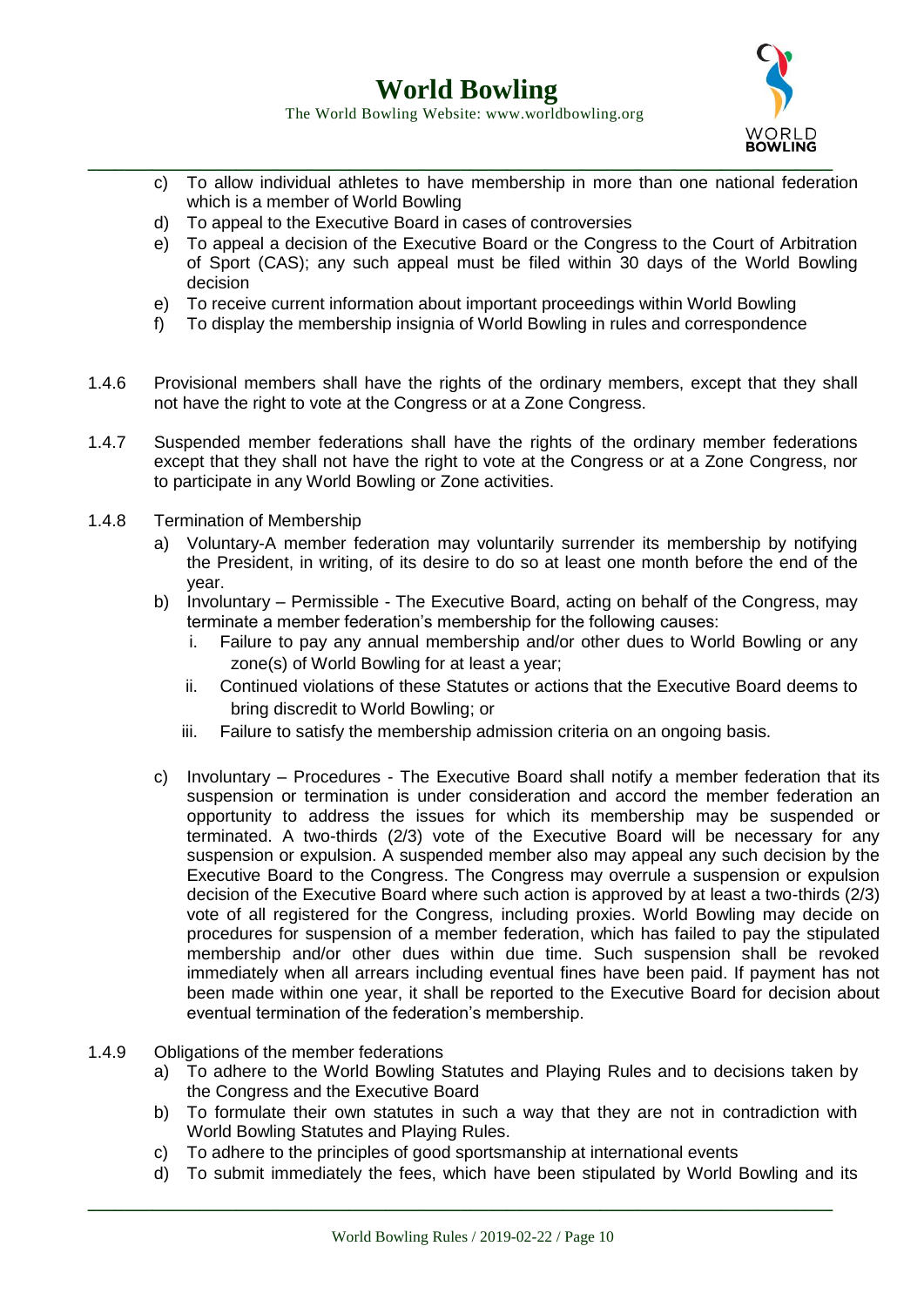

Zones

- e) Membership fees must be paid to World Bowling and its zones as well as other financial obligations owed to World Bowling in order to be eligible for vote or voice at the Congress or participate in championships and/or tournaments conducted by World Bowling
- f) To report immediately to World Bowling and the Zones suspension of any individual member

A suspended individual member shall be deprived of all his/her privileges. Such a suspended individual member shall not have the right to vote at the Congress or Executive Board or at the Zone Congress or Executive Board, nor to participate in any World Bowling or Zone committees and/or activities.

Such suspended individual member will be relieved of any title or position in World Bowling or the Zone. An individual suspension can be at most for 2 years. After that period the individual may be member of any federation.

In the event of loss of title or position in World Bowling, the suspended individual shall have the right to appeal the suspension of World Bowling title or position to the Executive Board, which may uphold or reverse only that portion of the suspension.

- g) To supply immediately such information as may be required by World Bowling
- h) To inform World Bowling Secretary General immediately of all changes of address and officers
- i) To encourage friendly relationships between the members of World Bowling
- j) To adopt a regulation which subjects each of their individual members to the jurisdiction of World Bowling
- k) To avoid any sports contact, official or otherwise, with sports federations or athletes of a country, which follows the principles of apartheid
- l) A member federation which does not fulfill its financial obligations to World Bowling after given a deadline of 30 days will not be allowed to take part in official World Bowling championships as well as no right to vote in World Bowling Congress until such obligation is fulfilled
- 1.4.10 Upon recommendation of the Executive Board, the Congress shall from time to time prescribe the amount of fees to be paid by its member federations.
- 1.4.11 The Executive Board may review all matters related to the continued recognition of any member and may take such action as it deems appropriate, including placing conditions upon continued recognition of any member. In the event the Executive Board recommends membership termination, the matter shall be referred to the Congress for a final decision.
- 1.4.12 Dispute resolutions for championships/tournaments (excluding eligibility)
	- a) For championships/tournaments conducted by World Bowling or Zones disputes are to be resolved as described in Chapter 4, with the jury of appeal making all final decisions
	- b) For tournaments approved by World Bowling or Zones disputes are to be resolved as described in Chapter 3, with the Executive Board making all final decisions
- 1.4.13 Eligibility questions and other disputes not arising from tournament decisions
	- a) All such disputes are to be resolved by submitting a written appeal to the President
	- b) If a further appeal is desired, it must be submitted in writing to the Executive Board within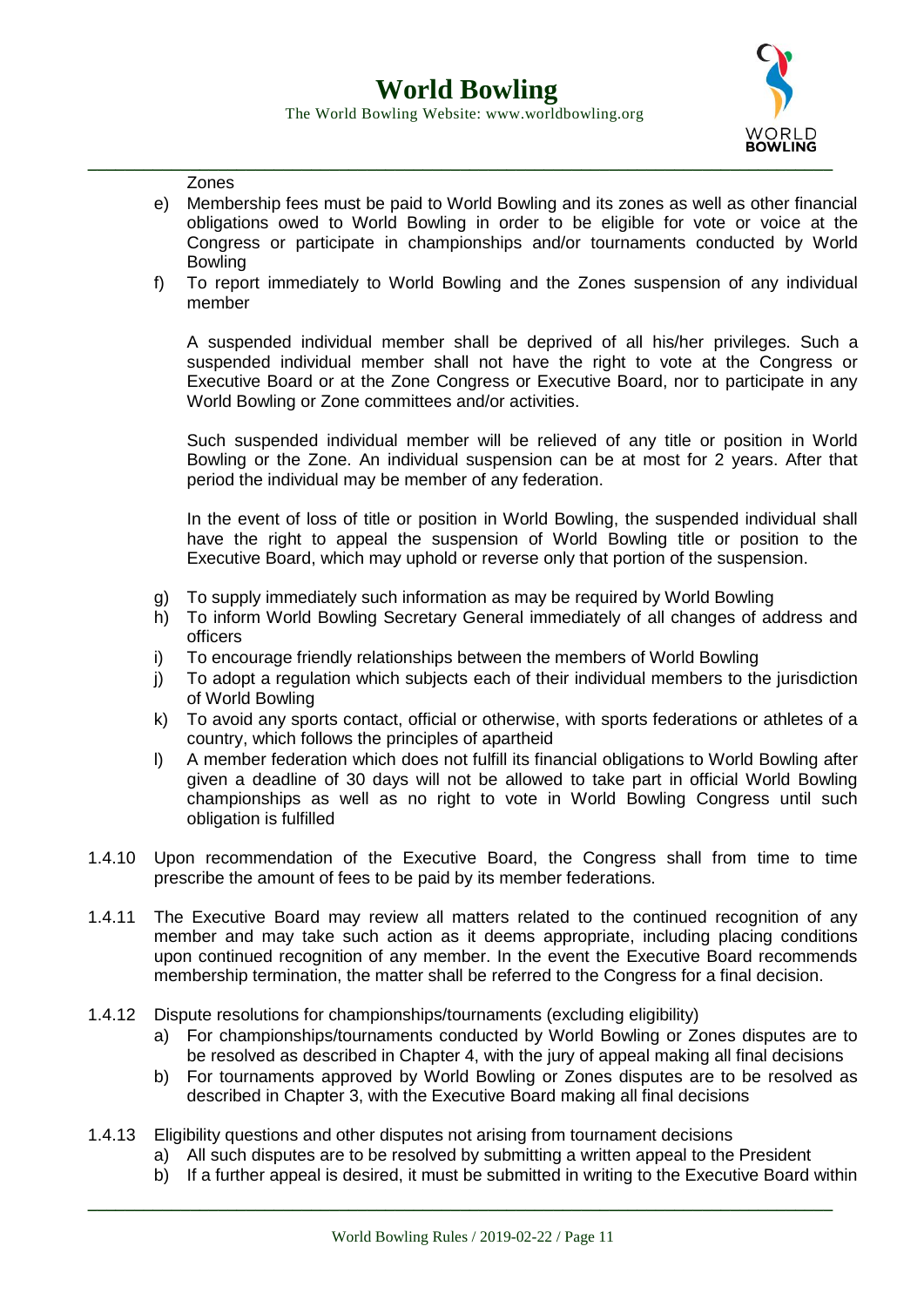

30 days after the receipt of the President's decision

c) There shall be no further appeal from the final decision making body described above nor shall there be any right to commence private litigation thereafter

#### **1.5 Organisational structure**

- 1.5.1 World Bowling is divided into five geographical Zones; The American Zone, The Asian Zone, the European Zone, the African Zone and the Oceania Zone.
- 1.5.2 The American Zone membership shall include all member federations sponsoring tenpin bowling from the Americas and adjacent waters otherwise known as the Western Hemisphere.
- 1.5.3 The Asian Zone shall embrace all member federations sponsoring tenpin bowling bounded in the North by the Arctic, in the South by Indonesia, in the East by Japan in the North West by the Continent of Europe and in the South West by the East Coast of the Continent of Africa and Madagascar.
- 1.5.4 The European Zone shall embrace all member federations sponsoring tenpin bowling on the Continent of Europe, British Isles, Israel, and the islands of the North Atlantic
- 1.5.5 The African Zone shall embrace all member federations sponsoring tenpin bowling on the Continent of Africa, and bordering islands to the East bordered by Mauritius and to the West by Cape Verde.
- 1.5.6 The Oceania Zone shall embrace all member federations sponsoring tenpin bowling in an area in the Pacific Ocean between the West Coast of the American Continent, the East Coast of the Asian Zone, the Southern tips of Russia and Alaska, and Antarctica, with the exception of Hawaii.
- 1.5.7 Any deviation from Rule 1.5.1- 1.5.6 shall be resolved by World Bowling in consultation with the Zones involved and the decision shall be recorded in this Rule.
- 1.5.8 The objectives of the Zones
	- a) Support the efforts of World Bowling
	- b) To foster international goodwill through their Zone tournaments/activities
	- c) Otherwise stimulate interest in and development of tenpin bowling
- 1.5.9 The rights of the Zones
	- a) To prescribe fees to help finance their activities as authorized by their Congress
	- b) To suspend member federations, which have failed to pay any prescribed fee in due time. Such suspension shall be immediately revoked when the arrears have been fully paid including eventual fines.
	- c) To recommend to World Bowling the termination of membership of a member federation, which has failed to settle all arrears within one year.
	- d) Establish special rules for their activities provided they are not contrary to World Bowling regulations.
	- e) To establish such Zone Championships as it deems appropriate for the exclusive benefit of its members; however, member federations of the African Zone and Oceania Zone may continue to participate in Zone Championships they have historically been included in prior to January 1, 2016 upon payment of a fee agreed upon between the federation and that Zone, provided it cannot exceed normal Zone dues. Commencing January 1,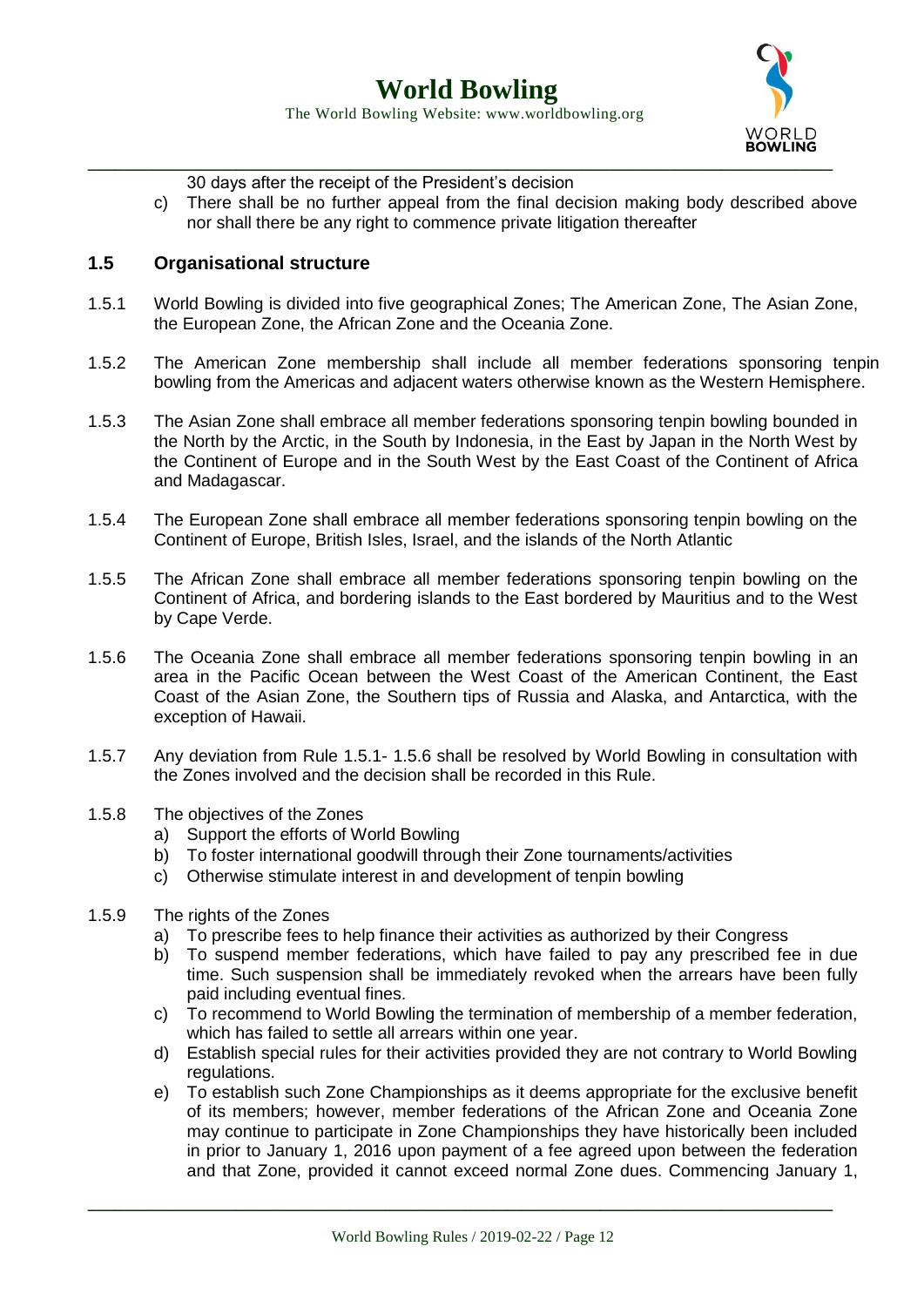

2023 all Zone members may only participate in their own Zone Championship events; provided, however, that two Zones with common boundaries may jointly agree on combined Zone Championships beyond January 1, 2023.

1.5.10 Ninepin bowling shall fall under the auspices of World Bowling as an Associate Member Discipline. Ninepin bowling shall be governed by a permanent Standing management committee.

The Ninepin Committee shall determine and shall be responsible for enforcing separate rules and regulations for Ninepin bowling.

The Committee may determine any manner of financial arrangements within its Associate Discipline, including the funding of its Committee governance.

Neither World Bowling nor Ninepin bowling shall have any financial obligation to the other except that annual dues in the amount of \$100.00 USD shall be payable from the Committee to World Bowling.

Ninepin bowling shall have none of the membership rights and duties as are set forth under Article 1.4.5 (a), (d) and (e) and 1.4.9.(a), (b), (e) and (f). except that Ninepin Bowling shall adhere to the World Bowling Anti-Doping Rules and WADA Code.

A maximum of three (3) Ninepin bowling representatives may attend the Congress meetings without vote.

Member federations of World Bowling that include both Ninepin and Tenpin membership may continue to remain together, with only the Tenpin portion having voting rights at the Congress.

#### **1.6 Congress**

- 1.6.1 The Congress is the governing body and shall be composed of delegates (representatives) from each of the member federations.
- 1.6.2 The Congress decisions shall be binding on all Zones and member federations and can be altered only by the Congress.
- 1.6.3 The authority of the Congress (and thus that of World Bowling) does not extend to the internal affairs of any member federation.
- 1.6.4 A member federation may be represented at a World Bowling Congress by a maximum of four delegates, only one of whom shall have voting rights. The names of the delegates must be submitted in writing to the World Bowling Secretary General stating the name of the member federation they represent and signed by an authorized officer of the member federation. The voting delegate shall retain his voting status until the next Congress, or until a successor is duly appointed by his respective federation.
- 1.6.5 A member federation which cannot be represented at the Congress may give its proxy to another federation. Each federation shall be eligible to vote only one proxy. In all cases, the written proxy authority must be submitted on federation letterhead; signed by the President, Secretary General or CEO of the federation: and be sent to World Bowling President or Secretary General in the presence of the Congress for validation before the proxy can be exercised. Such proxy must be submitted in writing to World Bowling President or Secretary General, no less than eight (8) days before start of the Congress, stating the name of the country to which the vote is to be transferred and signed by an authorized officer of the federation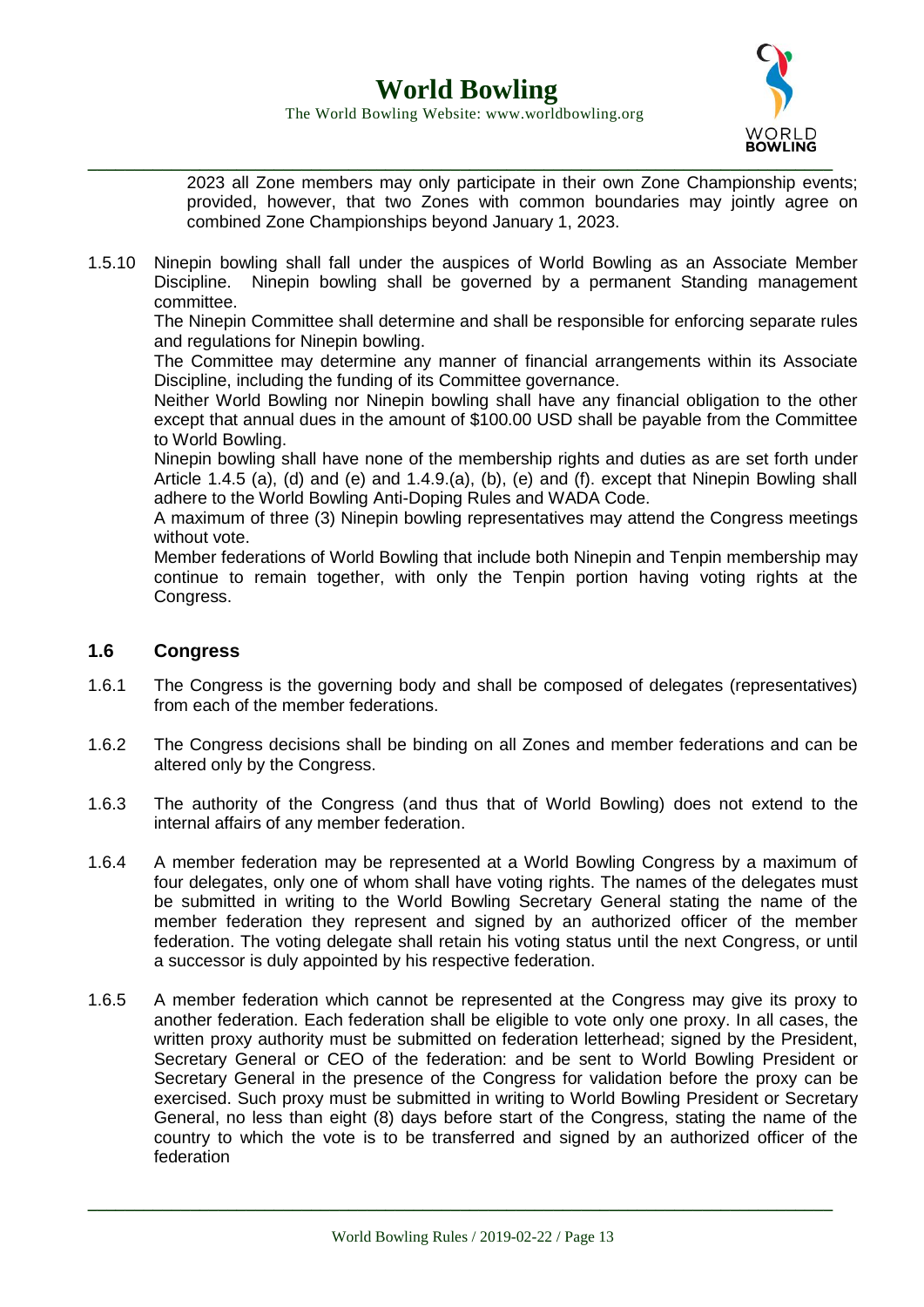

- 1.6.6 A member of the Executive Board may vote only if he represents a federation
- 1.6.7 A quorum shall be one-third (1/3) of member federations including proxy votes
- 1.6.8 Voting at each Congress shall be on the basis of one vote per federation by showing a Delegate card or using an electronic voting system. In the event that a Delegate voting card is being used a majority of the delegates can always request a secret ballot. Where a tie exists the President or Chairman shall call for a second vote. If a tie still exists the motion shall be rejected.
- 1.6.9 A majority shall determine decisions of the Congress except as stated in Rule 1.17 and 1.19. Majority means a number of votes, which is above the total number of all other votes cast.
- 1.6.10 Guests may participate in the proceedings only at the invitation of the President or upon the majority approval by the Congress
- 1.6.11 The Congress shall be held every two years at a time to coincide with the World Bowling Championships, or
	- a) When called for by the Congress.
	- b) When called for by the President with the approval of the Executive Board.
	- c) When called for by the Executive Board.
	- d) When called for by the President on receipt of a written request from at least one-third (1/3) of all World Bowling member federations.
- 1.6.12 An application to host a Congress shall at a minimum include a guarantee to underwrite the following expenses:
	- a) Meeting rooms for the Congress, Executive Board and committee meetings
	- b) Technicians and the necessary equipment to record the proceedings and provide audio/visual service for the Executive Board and the Congress
	- c) Luncheons for Executive Board members (two days)
	- d) Luncheons for the Congress
	- e) Morning and/or afternoon refreshment breaks for Executive Board meetings and the **Congress**
- 1.6.13 The President shall require the Secretary General to give at least three months' notice for a special meeting and four months' notice for regular meetings
- 1.6.14 Only member federations, the Executive Board/Presidium of World Bowling geographic zones specified in 1.5.1 and the World Bowling Executive Board may submit proposals to be acted upon by the Congress. Proposals for amendments shall be submitted to the Secretary General at least three months prior to a regular Congress
- 1.6.15 The Secretary General shall submit the agenda for the meeting to the member federations at least two months before the Congress takes place. Together with the agenda the following documents shall be sent
	- a) President's report
	- b) Secretary General's report
	- c) Other Officers' reports
	- d) Financial report
	- e) Proposals of the Executive Board
	- f) Proposals of the member federations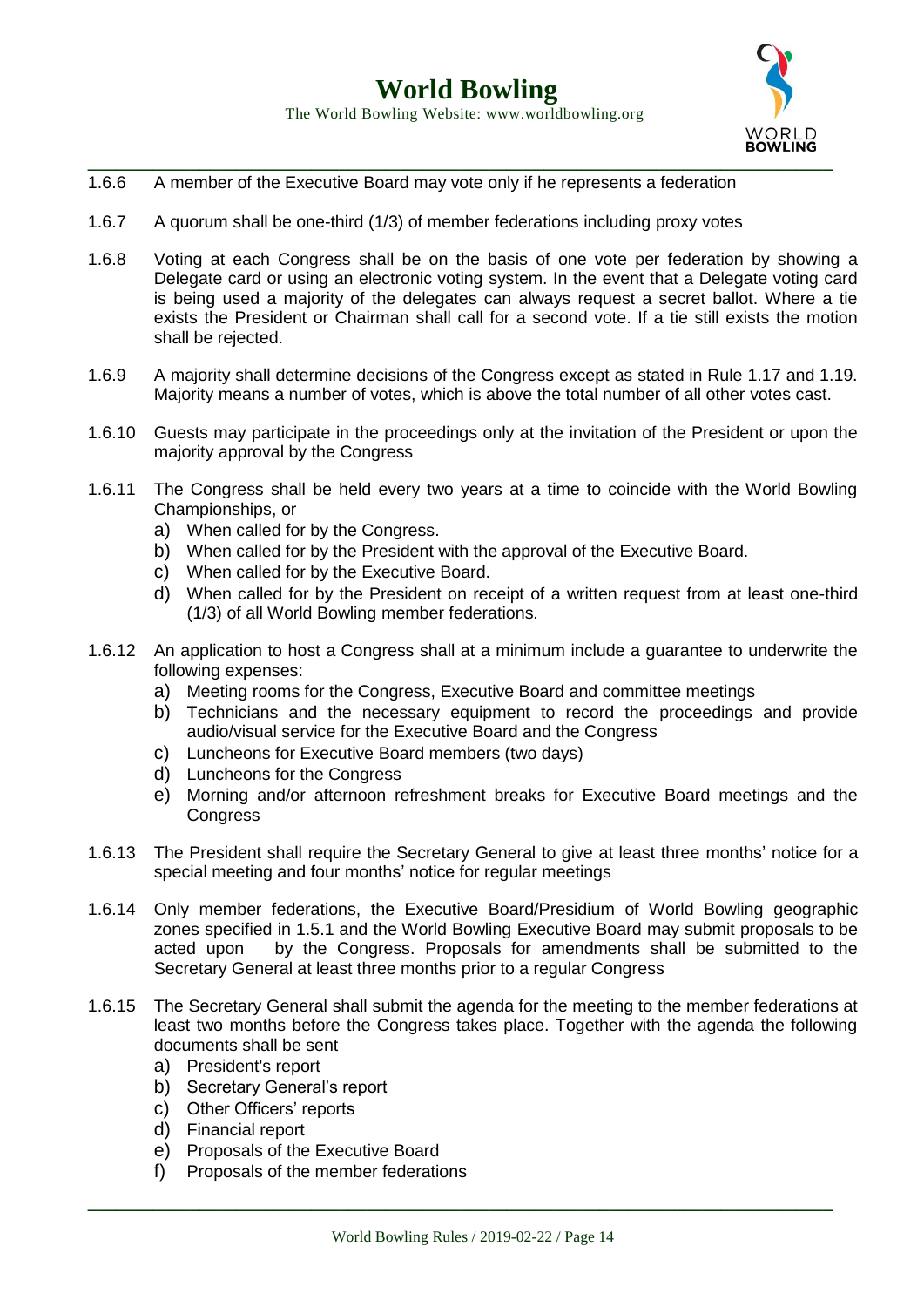



- 1.6.16 Only proposals submitted in due time shall be considered unless the Congress decides by a two-third (2/3) majority that others warrant consideration for emergency reasons.
- 1.6.17 The agenda for a biennial Congress shall include the following
	- a) Open the meeting
	- b) Appointment of Chairman and Secretary of the meeting
	- c) Roll call, validation of proxies and determination of voting rights. Validation of proxy will be by the scrutineers
	- d) Adoption of minutes of the previous Congress
	- e) Report of President and Secretary General
	- f) Committee reports
	- g) Reports of Presidents of the Zones
	- h) Unfinished business
	- i) Presentation of Financial report and Auditors' report
	- j) Approval of Balance Sheet, Profit& Loss Account and Auditors report
	- k) Release of Executive Board
	- l) Legislative Session
	- m) New business
	- n) Projection of budget and establishment of dues
	- o) Elections (where applicable)
		- President
		- First Vice President
		- Second Vice President
	- p) Close the meeting
- 1.6.18 Summary minutes of each World Bowling Congress shall be prepared by the Secretary General for review and approval by the President and/or Chairman of the day within two months after which they are to be distributed to the member federations and members of the World Bowling Executive Board. The same shall apply for Zone Congresses
- 1.6.19 All amendments adopted and new rules shall become effective at the beginning of next business year unless otherwise specified

#### **1.7 Executive Board**

- 1.7.1 The Executive Board shall be the executive and management body of World Bowling. It shall consist of 10 persons as follows
	- a) The President
	- b) The First Vice President,
	- c) The Second Vice President
	- d) The President from each of the three Zones. Each Zone shall designate an alternate to serve if it's President cannot attend
	- e) One Delegate from each of the three Zones. Each Zone shall designate an alternate to serve if it's Delegate cannot attend
	- f) One representative for the athletes, elected in conjunction with World Championships for men and women. The election procedure shall be as follows: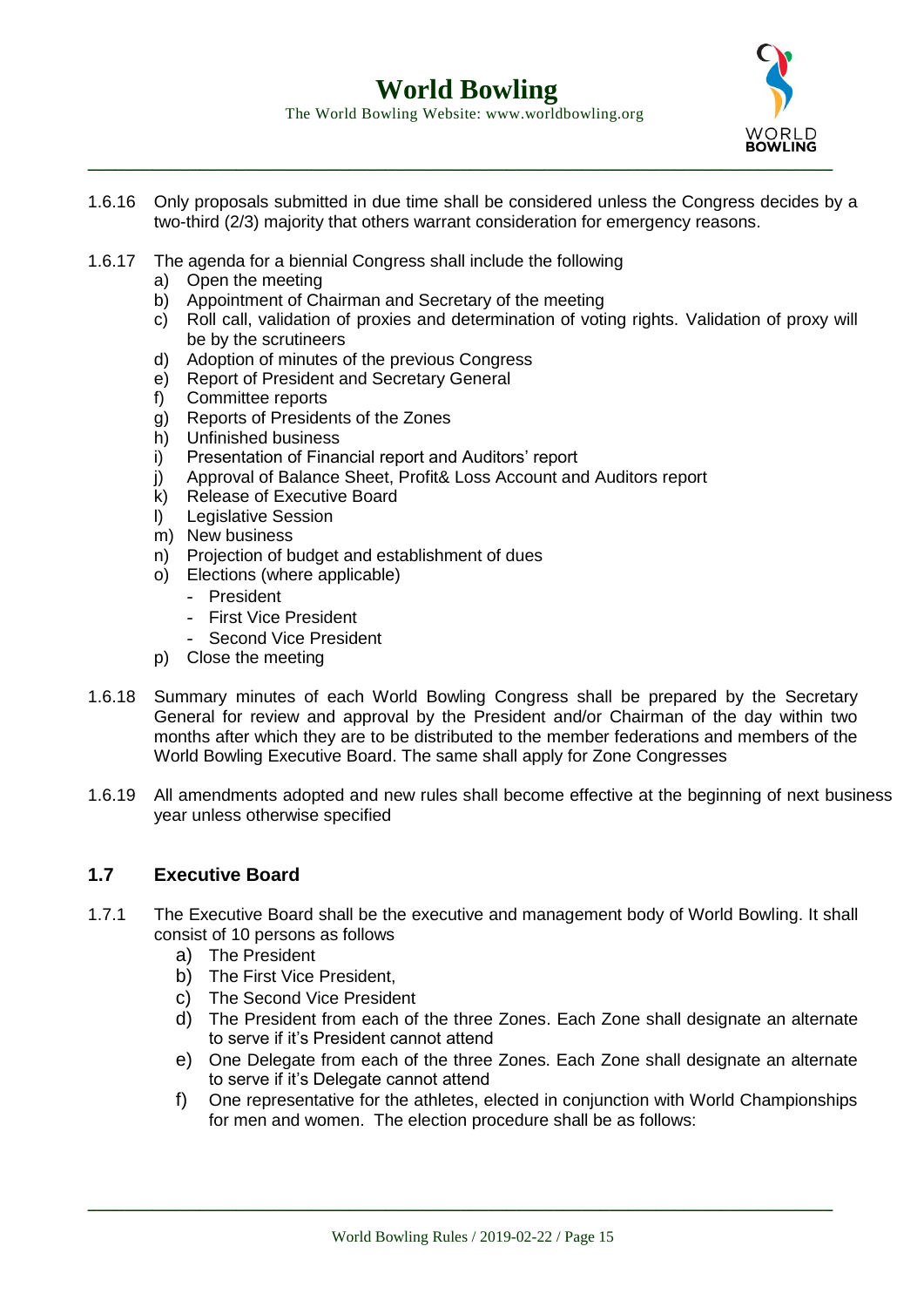

(i) Every federation participating at the WC will have one vote each, each gender being entitled to a vote. The vote will be cast by the captain or another nominated athlete from that federation.

ii) Other federations not participating in the WC are also entitled to have one vote each, each gender, however the nominated athletes have to be present at the athletes meeting to be held during the WC to be able to vote. There are no proxies. Federations who intend to send athletes to the athletes meeting must submit the names of the athletes, by email, to the Chairman of the Athletes committee 30 days prior to the start of the World Championships. The date, time and location of the athletes meeting will be provided to all federations at least 30 days prior to the start of the Championships.

iii) Voting will take place once every 4 years (to coincide with the Combined World Championships), commencing in 2013. The vote will occur at the athletes meeting to be held during the World Championships.

iv) A majority vote will secure the selection of the athlete Delegate to the World Bowling Executive Board, who will have such Delegate privileges for a period of 4 years.

v) If the Delegate is unable to attend any Executive Board functions, or otherwise perform his/her duties, the athlete with the 2nd highest vote total from World Championships will be called to replace the position, or act as alternate delegate, until the next election.

vi) To nominate a candidate for athlete Delegate, a submission from the candidate's federation must be made at least 30 days prior to the start of the World Championships and sent by email to the Chairman of the Athletes Committee. It is highly recommended that a resume, maximum 2 pages, be submitted as well. Any federation can submit a candidate whether or not that federation is competing at the World Championships.

- 1.7.2 A vacancy in the office of the First Vice President shall be filled by the Second Vice President. A vacancy in the office of the Second Vice President shall be filled by election at the next Congress. In the interim the position shall remain unfilled.
- 1.7.3 The World Bowling Secretary General shall be an ex-officio member of the Executive Board with voice only.
- 1.7.4 Decisions of the Executive Board shall be by simple majority. If a tie exists the motion shall be rejected.
- 1.7.5 A quorum consists of four members of the Executive Board, who must represent at least two Zones.
- 1.7.6 Members of the World Bowling Executive Board shall not in any official capacity nor personally in any way become financially involved as an owner in a firm producing or selling bowling equipment. Persons employed by or working as honorary officials of a member organization shall be exempt, providing their duties are only for or on behalf of their member organization and not of a commercial nature. The Zone organizations shall also have similar requirements for their Executive Board/Presidium members.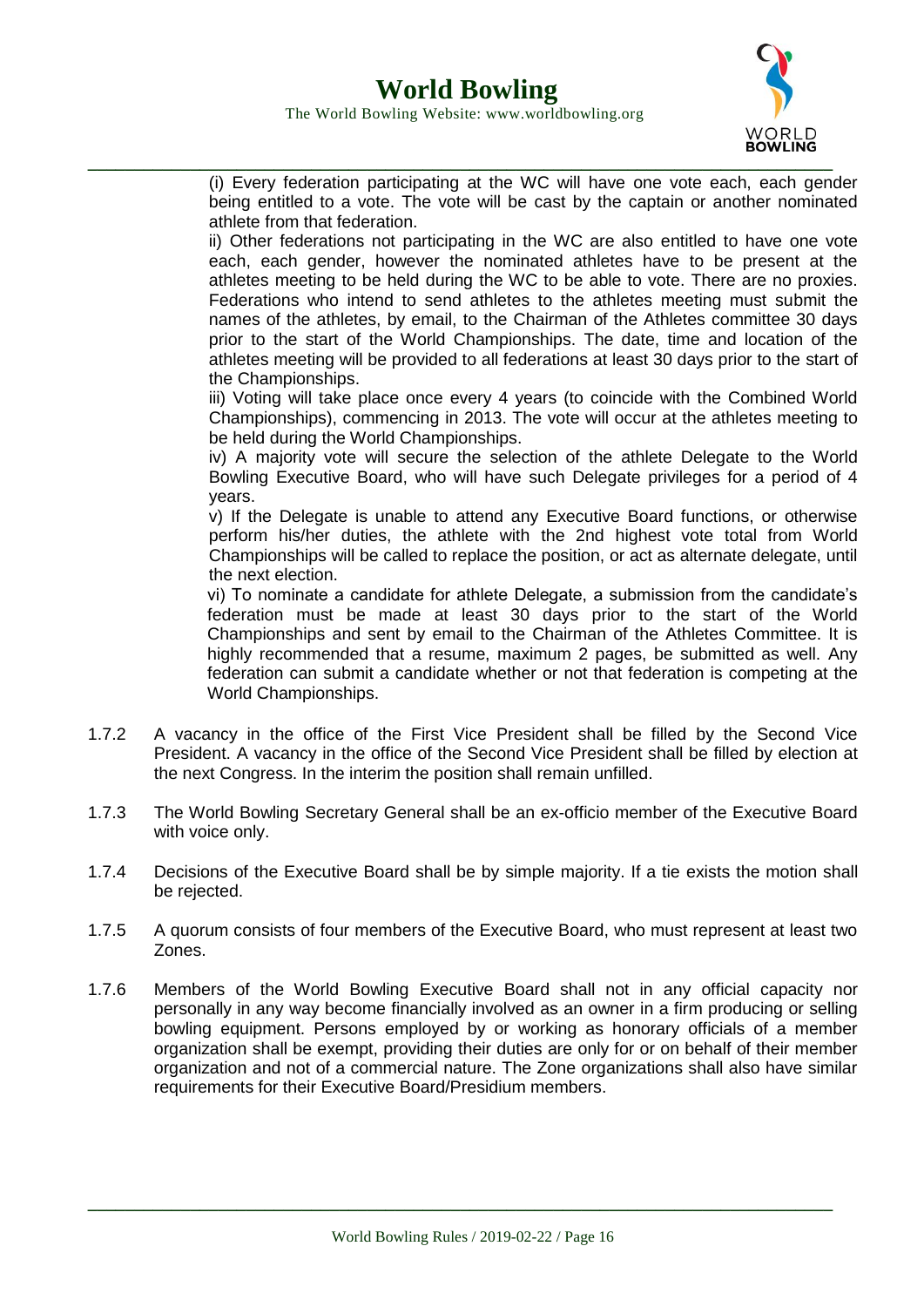

#### **1.8 Executive Board meetings**

- 1.8.1 The Executive Board should meet at least every year and more frequently when deemed necessary by the President or by at least four members of the Executive Board. A teleconference vote, e-mail ballot or postal ballot also may be taken at the discretion of the President or at the discretion of the Members of the Executive Board calling for the meeting.
- 1.8.2 The President shall require the Secretary General to give at least three months' notice for a meeting of the Executive Board to all members of the Executive Board. Such notice shall specify the date, time, and place of the proposed Executive Board meeting and in addition it shall invite committee members and member federations to submit proposals which they wish to be considered by the Executive Board.
- 1.8.3 Upon receipt of the notice of meeting all members of the Executive Board shall within two months' notify the Secretary General of their intention to attend.
- 1.8.4 The details of any proposals, whether they arise from Executive Board members or member federations shall be forwarded to the Secretary General at least one month prior to the proposed date of the Executive Board meeting.
- 1.8.5 The Secretary General shall prepare the agenda for distribution to Executive Board members. It shall be forwarded to them at least two weeks prior to the proposed date of the Executive Board meeting.
- 1.8.6 Any proposals, which are tabled at the Executive Board meeting and for which due notice has not been given, shall be dealt with only after a simple majority decision to discuss the issue has been taken.
- 1.8.7 The agenda or regular order of business of Executive Board meetings shall be as follows
	- a) Opening
	- b) Agenda adoption
	- c) Minutes of previous meeting
	- d) Reports
	- e) Unfinished business
	- f) New business
	- g) Financial matters
	- h) Next meeting
	- i) Closing
- 1.8.8 The World Bowling Honorary President(s) may attend the meeting on their own expenses and shall be entitled to voice but no vote and shall not be counted as a quorum and their attendance shall not be deemed as ex-officio capacity.
- 1.8.9 World Bowling committee members may be invited by the World Bowling President to attend the meeting or any portion thereof and shall be entitled to voice but no vote.
- 1.8.10 Guests may participate in the meeting only at the invitation by the World Bowling President and upon majority approval by the Executive Board.
- 1.8.11 The Executive Board may recess any meeting to meet in executive session to consider matters of a sensitive nature including those involving other than Executive Board members. A motion and majority vote is required to go into executive session. Only voting members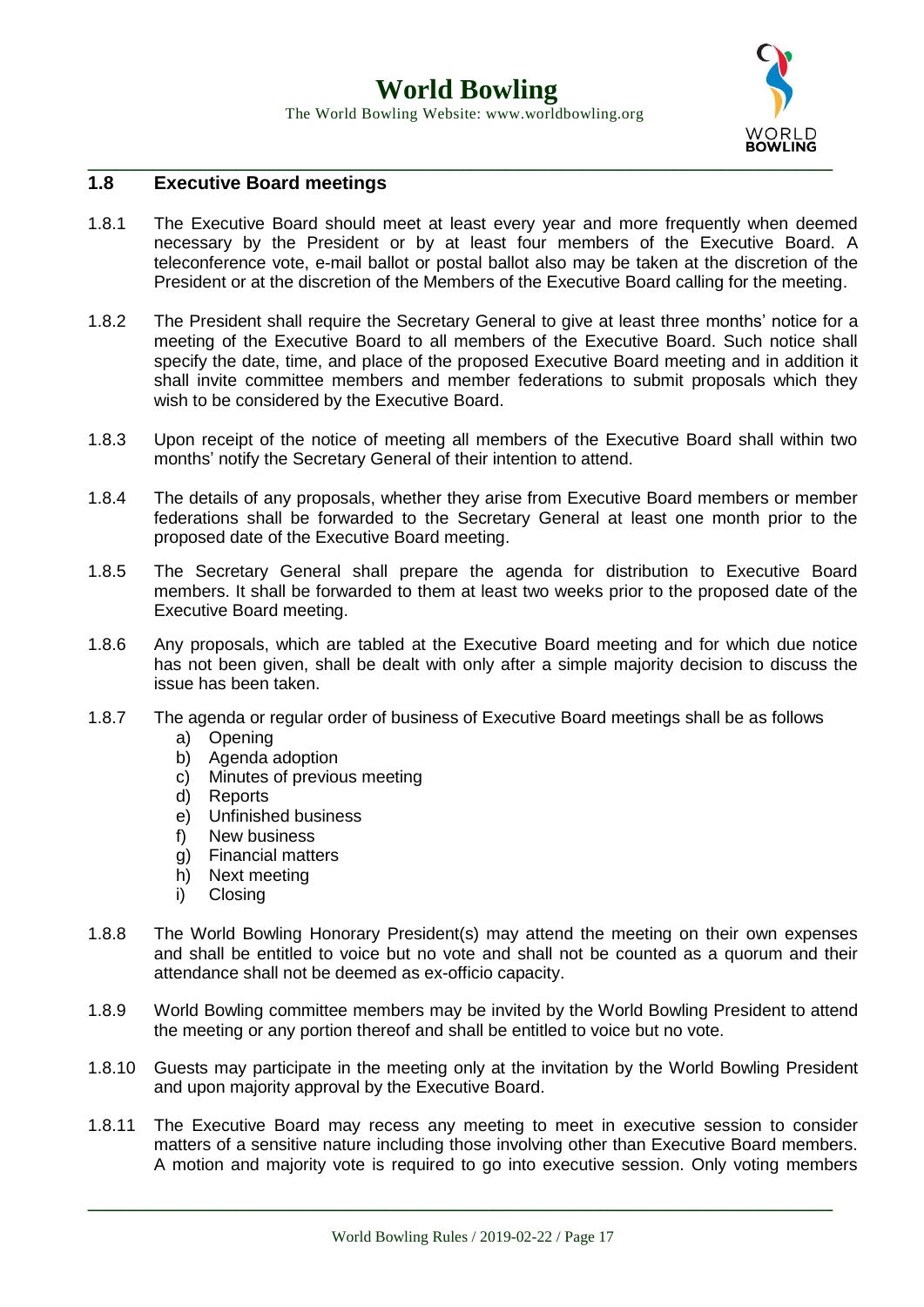

may participate, however, the Secretary General and required translators may be present. Minutes of an executive session shall only be distributed to the Executive Board members and shall only be read and acted upon in executive session.

#### **1.9 Officers**

- 1.9.1 The term of Office of the President, First Vice President and Second Vice President shall commence immediately after their election at World Bowling Congress and shall continue until after the  $2<sup>nd</sup>$  biennial Congress following their election (a term of about four years). All officers can be re-elected after that period.
- 1.9.2 The term of office for the Secretary General shall commence immediately after the confirmation of the Executive Board and shall continue until after the  $2<sup>nd</sup>$  biennial Congress following his appointment.
- 1.9.3 The term of office for Committee Chairmen, Committee Members and other appointees shall commence at the time specified at the appointment and shall continue until otherwise directed by the President and approved by majority vote by the Executive Board.
- 1.9.4 Duties of the President
	- a) The President shall be the chief executive officer and treasurer. He shall preside at all meetings of the World Bowling Congress and Executive Board unless he appoints a Chairman of the day to preside for any part of such meetings.
	- b) The President shall appoint the Secretary General subject to confirmation by the Executive Board.
	- c) The President shall appoint the committees and/or any other appointees he deems necessary upon approval by majority vote of the Executive Board. In the event that any committee is not approved by the Board, then the Board members may propose additions and/or deletions to that committee, which as revised must receive majority vote of the board to be approved.
	- d) The President also shall normally represent World Bowling in all legal matters, but should he be unable to do so a Vice President may represent him.
- 1.9.5 The First Vice President shall be the President of World Bowling in case of absence, death, disabilities, resignation, incapacity or for any other reason, which would prevent the President permanently from lawfully discharging his duties under the Statutes.
- 1.9.6 The Secretary General shall be the chief administrative officer. He shall handle the membership correspondence and other administrative matters in co-operation with the President.
- 1.9.7 The President and the Secretary General shall be ex-officio members of all committees with voice but no vote and eligible to attend all meetings of the Zones in their ex-officio capacity.
- 1.9.8 Elections
	- a) The elections of officers shall always be conducted by secret ballot unless there is only one candidate for the position. All elections will be by majority vote, which means a number of votes which is above the total number of all other votes cast. This term is sometimes referred to as absolute majority
	- b) The Executive Board shall be authorized to make recommendations and to provide reasons therefore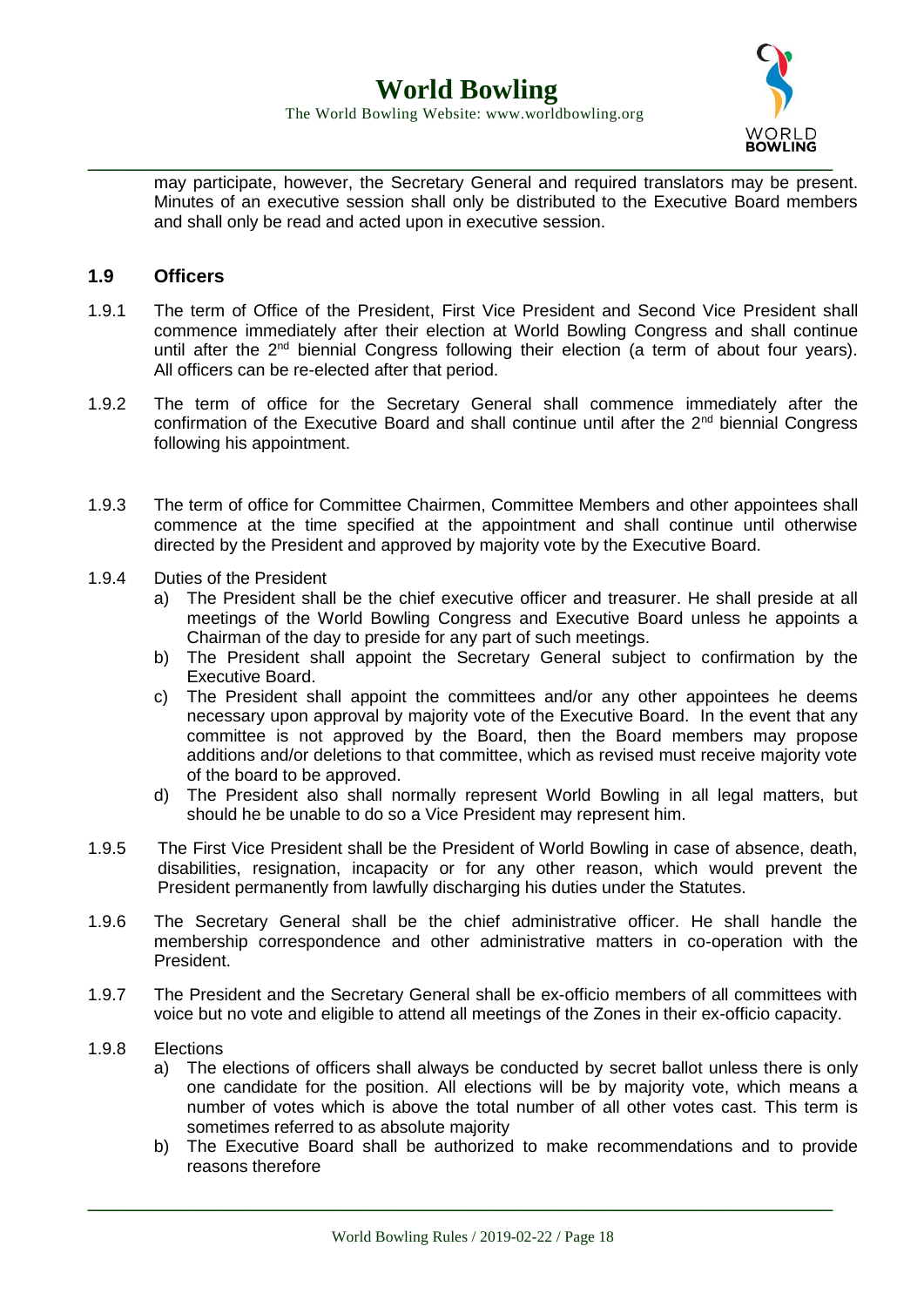The World Bowling Website: www.worldbowling.org



- c) In the event more than two individuals are nominated for the same office, the voting shall proceed as follows
	- If, after the first ballot, one of the candidates has not received the majority of the votes cast, there shall be successive ballots until one candidate receives the majority of the votes cast
	- If no candidate receives a majority of the votes cast on any ballot, the candidate receiving the lowest number of votes shall be dropped from the ballot

#### 1.9.9 Nominations

- a) All incumbent officers who intend to run for re-election shall so advise the Secretary General of his interest at least five months before an elective Congress
- b) This information will be reported to the member federations at least four months before the Congress
- c) All other nominations shall be submitted to the Secretary General at least three months before the Congress
- d) All incumbent and other nominations will then be reported to the member federations at least two months before the Congress.
- e) If nominations are received pursuant to the above process, no additional nominations from the floor will be accepted at the Congress.
- f) If no nominations are received pursuant to the above process, then nominations from the floor will be accepted.
- g) All candidates must be members of and authorized by their respective federation to be eligible for election.
- 1.9.10 An officer elected by the Congress of the World Bowling may be removed from office for nonfeasance or other just cause by the Congress, upon due process being provided (notice about the pending action and given an opportunity to be heard)

#### **1.10 Business year**

´

1.10.1 The business year shall begin on 1 January and end on 31 December.

#### **1.11 Financial procedures**

- 1.11.1 The Congress will be empowered to determine the fees to be paid by the member federations. Each federation shall be required to pay the World Bowling and Zone fee as specified in the annual invoice sent out by their respective zone. Newly admitted federations are not obliged to pay membership fee in the calendar year they are admitted.
- 1.11.2 The Zone, to which the member federation belongs, has the right to decide about such suspension. In order for such a suspension to be revoked and for restoring the membership rights, there will be annually a 20% fine on payments in arrears. On receipt of all arrears, the respective Zone will revoke the suspension. If after one year the arrears have not been fully paid, this shall be recommended to the World Bowling Executive Board that will decide on termination of the member federation's membership
- 1.11.3 The Executive Board is responsible for an audit to be performed before a Congress and that an Auditor's report is presented. All fiscal transactions shall be audited by a certified auditor. Their expenses when on duty for the audit will be paid by World Bowling.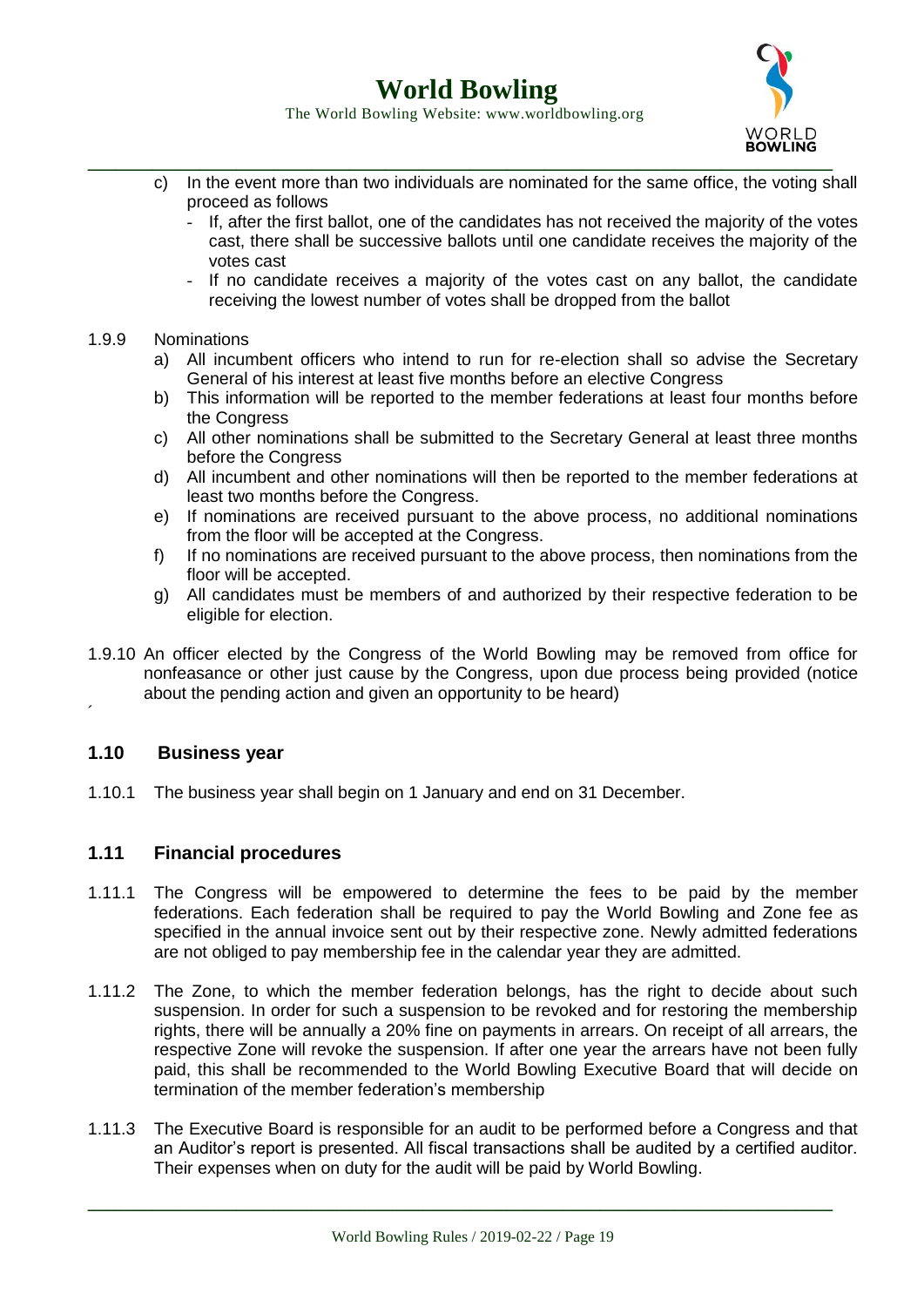

- 1.11.4 The President shall submit an annual budget for the approval of the Executive Board.
- 1.11.5 The travel and accommodation expenses of the President or his designated representative, when necessary for him/her to carry out his duties, shall be paid by the World Bowling.
- 1.11.6 The remuneration of the Secretary General and the expenses necessary for him to carry out his duties shall be paid by the World Bowling.
- 1.11.7 All other elected and appointed officials' expenses when on duty are to be paid by the World **Bowling**

#### **1.12 World Championships**

- 1.12.1 The World Bowling Championships are the exclusive property of the World Bowling.
- 1.12.2 Any and all rights and properties of whatever nature or description in, and/or arising from, and/or in connection with, any of the World Bowling Championships (including any and all goodwill associated therewith) shall be solely and exclusively owned and/or controlled by World Bowling, including all advertising, sponsorships (including broadcast sponsorship), merchandising, internet and licensing. The host shall be encouraged to recoup expenses that are incurred by hosting a World Bowling Championship event through sponsorship and marketing, media opportunities and spectators at the World Bowling Championships.
- 1.12.3 The World Bowling Executive Board shall determine the conditions of access to and the conditions of any use of data relating to the World Bowling Championships and to the competitions of the championships.
- 1.12.4 World Bowling shall manage and conduct the World Bowling championships as specified in the relevant chapters of the World Bowling Rules.
- 1.12.5 Following the selection of the host, the World Bowling President or his designee shall:
	- a) Ensure that a written agreement with the host is prepared and executed.
	- b) Maintain periodic contact with the host to ensure that all of the host's obligations can be achieved.
	- c) Report the status of the pending Championships to the World Bowling member Federations at least annually.
	- d) Report the status of the pending Championships at all Executive Board meetings.
	- e) Maintain periodic contact with the Federation whose jurisdiction includes the host, to ensure appropriate involvement of the Federation.

#### **1.13 Zone championships**

- 1.13.1 The format of the Zone championships is to be decided by each zone.
- 1.13.2 Details to be decided by member federations at the Zone Congress.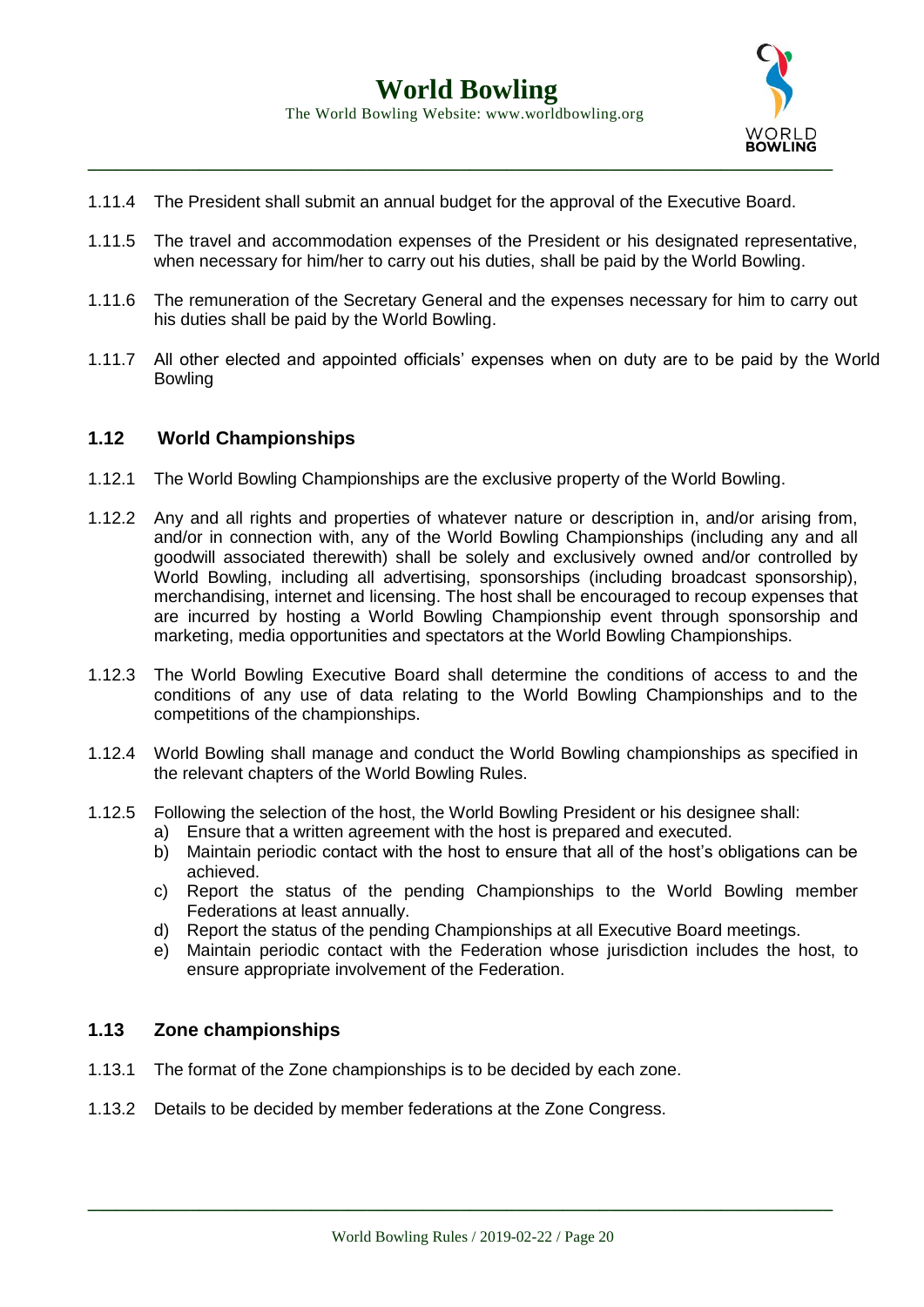The World Bowling Website: www.worldbowling.org



#### **1.14 International tournaments**

1.14.1 International tournaments which are organized and conducted by member federations and in which members of two or more World Bowling zones are invited, shall be approved by the World Bowling.

The fees required for approving such tournaments shall be decided by the Executive Board.

#### **1.15 Rules for championships and tournaments**

1.15.1 Rules and equipment specifications for the World and Zone Championships and for approved international tournaments shall be defined in the World Bowling Statutes and Playing Rules.

#### **1.16 Rules against doping and betting**

- 1.16.1 The World Bowling Anti-Doping Rules are approved by the World Bowling Executive Board and apply to all tenpin bowling championships/tournaments approved by World Bowling, World Bowling Zones or World Bowling member federations. The World Bowling Anti-Doping Rules also apply for all licensed athletes for tests in or out of competition.
- 1.16.2 An athlete or member of the team, such as coach or team manager, must not himself/herself nor through a representative, bet on a World Championships and/or World Bowling approved tournaments where he/she participates. The sanction for violence against this rule may be up to two years suspension.

#### **1.17 Amendments**

- 1.17.1 The World Bowling Statutes and Playing Rules may be altered at any Congress as follows
	- a) Upon written proposals submitted to the Secretary General at least three months in advance to the Congress where it is to be considered
	- b) Notice of such proposal is distributed to all member federations at least two months prior to the meeting.
	- c) A proposal to change the World Bowling Statues (*Chapter 1*) is adopted by two-third (2/3) majority vote at the Congress.
	- d) A proposal to change the World Bowling Playing Rules (*Chapter 2 and the following chapters*) is adopted by simple majority vote at the Congress
	- e) When a written notice of proposals is not given, it may be considered provided the Congress agrees by a two-third (2/3) majority vote to do so

If issues are not covered by World Bowling Statues and Playing rules Roberts Rules of Order will be effective

#### **1.18 By-laws (operation procedures)**

1.18.1 The World Bowling Executive Board may adopt and enforce by a majority vote by-laws, which are not inconsistent with the World Bowling Statutes and Playing Rules. The By-Laws may become effective immediately and are subject to ratification by the World Bowling Congress at its next meeting.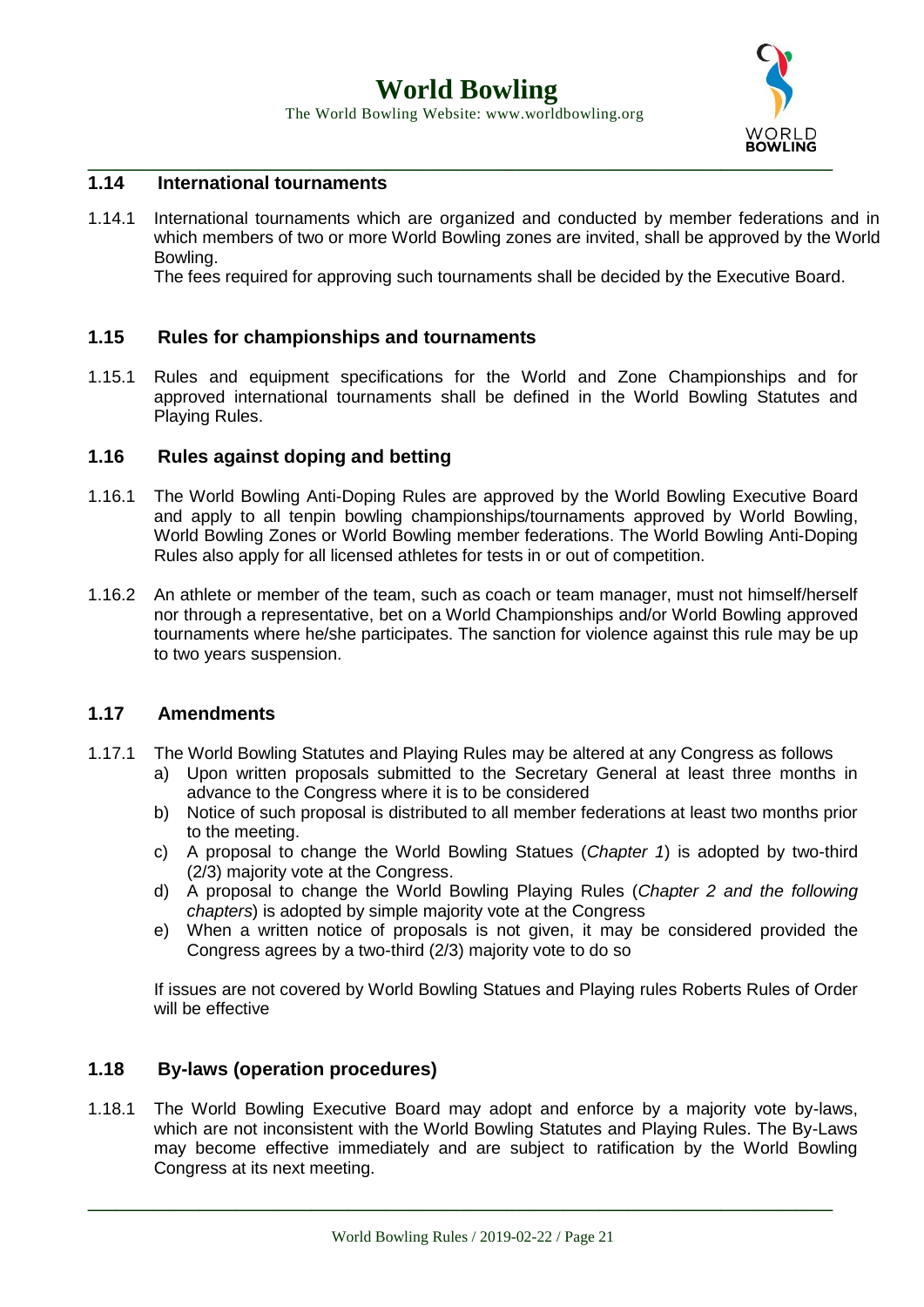

1.18.2 To ensure the orderly operation of the organization, the World Bowling Executive Board may modify existing World Bowling Statutes and Playing rules by three-fourth (3/4) affirmative vote. Such changes may become effective immediately and are subject to ratification by the World Bowling Congress at its next meeting.

#### **1.19 Dissolution**

- 1.19.1 World Bowling shall not be dissolved except at a special meeting of the Congress convened upon three months' notice for the purpose and by a resolution adopted by a four-fifth (4/5) majority vote of the votes cast.
- 1.19.2 In the event of such dissolution and after payment of its financial obligations, any remaining assets are to be divided among the member federations in relation to the last year's membership fee.

#### **1.20 Revisions**

1.20.1 These Statutes were adopted by the WTBA/World Bowling Congress in 1979 and amended in 1983, 1987, 1989, 1991, 1993, 1995, 1997, 1999, 2001, 2003, 2005, 2007, 2009, 2011, 2013, 2015, 2017 and 2018.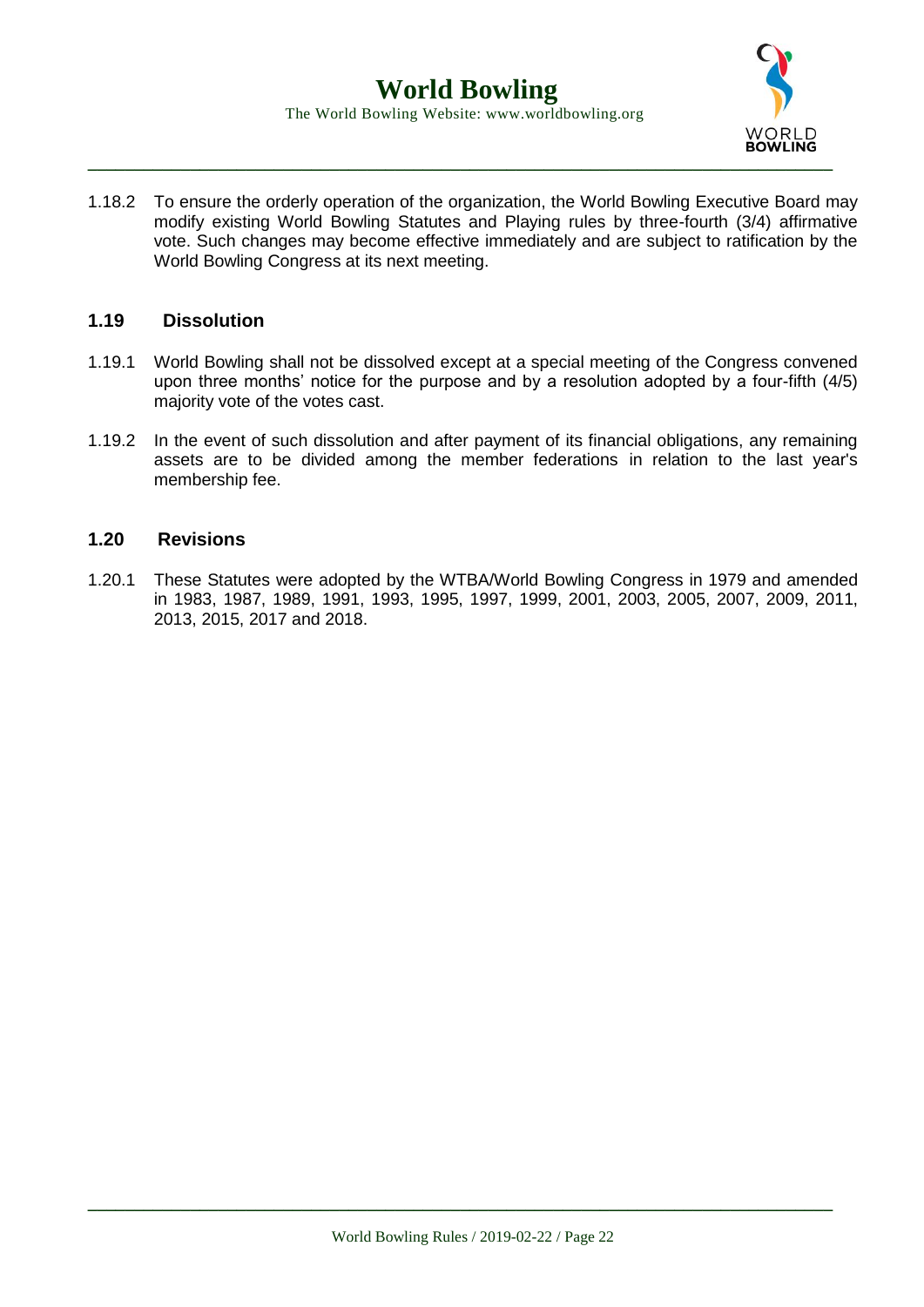

### **2. Universal playing rules**

#### **2.1 Game definitions**

- 2.1.1 A game of tenpins consists of ten frames. A player delivers two balls in each of the first nine frames unless a strike is scored. In the tenth frame, a player delivers three balls if a strike or spare is scored. Every frame must be completed by each player bowling in regular order.
- 2.1.2 Except when a strike is scored, the number of pins knocked down by the player's first delivery is to be marked in the small square in the upper left-hand corner of that frame, and the number of pins knocked down by the player's second delivery is to be marked in the upper right-hand corner. If none of the standing pins are knocked down by the second delivery in the frame, the score sheet shall be marked with a (-). The count for the two deliveries in the frame shall be recorded immediately.

|                                    |                                           | c                 | $\mathbf{r}$ |    |     |                   | О   | 9   | 10                                 |
|------------------------------------|-------------------------------------------|-------------------|--------------|----|-----|-------------------|-----|-----|------------------------------------|
| $\mathbf{v}$<br>$\mathbf{\Lambda}$ | $\mathbf{v}$<br>$\boldsymbol{\mathsf{A}}$ | $\mathbf{v}$<br>- | –            | ٥١ | 9   | $\mathbf{v}$<br>Λ |     | 9   | $\mathbf{v}$<br><b>A</b><br>a<br>Λ |
| 30                                 | 57                                        | 76                | 85           | 95 | 104 | 124               | 143 | 152 | 180                                |

- 2.1.3 A strike is made when a full setup of pins is knocked down with the first delivery in a frame. It is marked by an (X) in the small square in the upper left-hand corner of the frame where it was made. The count for one strike is 10 plus the number of pins knocked down on the player's next two deliveries.
- 2.1.4 Two consecutive strikes is a double. The count for the first strike is 20 plus the number of pins knocked down with the first delivery following the second strike.
- 2.1.5 Three successive strikes is a triple. The count for the first strike is 30. To bowl the maximum score of 300, the player must bowl 12 strikes in succession.
- 2.1.6 A spare is scored when pins left standing after the first delivery are knocked down with the second delivery in that frame. It is marked by a  $\ell$  in the small square in the upper right-hand corner of the frame. The count for a spare is 10 plus the number of pins knocked down by the player's next delivery.
- 2.1.7 When a player fails to bowl down all ten pins after two deliveries in a frame, unless the pins left standing after the first delivery constitute a split, it is called an open frame.
- 2.1.8 A split (normally marked with an O around the number of pins) is a setup of pins left, standing after the first delivery, provided the head pin is down and:
	- a) At least one pin is down between two or more standing pins; i.e. 7-9 or 3-10
	- b) At least one pin is down immediately ahead of two or more standing pins; 5-6

#### **2.2 Style of play**

- 2.2.1 Dual lane style
	- a) A game shall be played on two lanes (a pair) immediately adjoining each other.
	- b) Members of competing teams, trios, doubles and individual entrants shall successively and in regular order bowl one frame on one lane, and for the next frame alternate and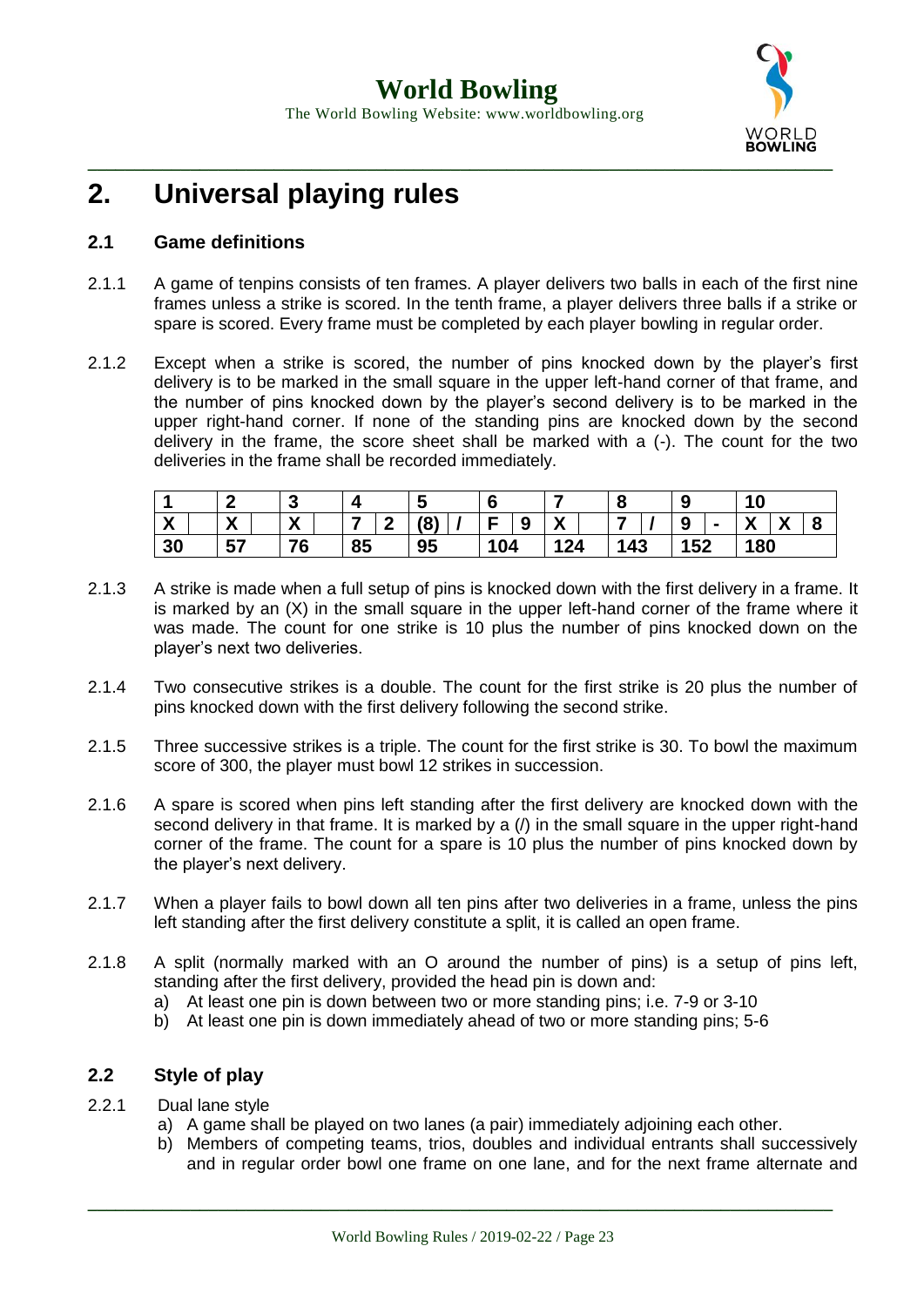

use the other lane until five frames are bowled on each lane of the pair.

- 2.2.2 Single lane style
	- a) A game shall be played on one lane.
	- b) Members of competing teams, trios, doubles and individual entrants shall successively and in regular order bowl one frame on one lane until 10 frames are bowled on the lane.
- 2.2.3 The rules for each specific tournament shall specify which style of play that applies.

#### **2.3 Legal pin fall**

- 2.3.1 A legal delivery is made when the ball leaves the player's possession and crossed the foul line into playing territory.
- 2.3.2 Every delivery counts unless a dead ball is declared.
- 2.3.3 A delivery must be made entirely by manual means.
- 2.3.4 No device may be incorporated in or affixed to the ball that detaches on delivery or is a moving part during delivery.
- 2.3.5 A player may use special equipment to aid in grasping and delivering the ball if it is in place of a hand or major portion thereof lost by amputation or otherwise.
- 2.3.6 Pins following a legal delivery to be credited to a player, to be termed dead wood and to be removed before the next delivery - shall include
	- a) Pins knocked down or off the pin deck by the ball or another pin
	- b) Pins knocked down or off the pin deck by a pin rebounding from a side partition or rear cushion
	- c) Pins knocked down or off the pin deck by a pin rebounding from the sweep bar when it is at rest on the pin deck before sweeping dead wood from the pin deck
	- d) Pins that lean and touch the kickback or side partition

#### **2.4 Illegal pin fall**

- 2.4.1 When any of the following occur the delivery counts but the resulting pin fall does not
	- a) A ball leaves the lane before reaching the pins
	- b) A ball rebounds from the rear cushion
	- c) A pin rebounds after coming in contact with the body, arms or legs of a human pinsetter
	- d) A pin is touched by mechanical pin setting equipment
	- e) Any pin knocked down when dead wood is being removed
	- f) Any pin knocked down by a human pinsetter
	- g) The player commits a foul
	- h) A delivery is made with dead wood on the lane or in the gutter and the ball contacts such dead wood before leaving the lane surface
- 2.4.2 If illegal pin fall occurs and the player is entitled to additional deliveries in the frame, the pin or pins illegally knocked down must be re-spotted where they originally stood.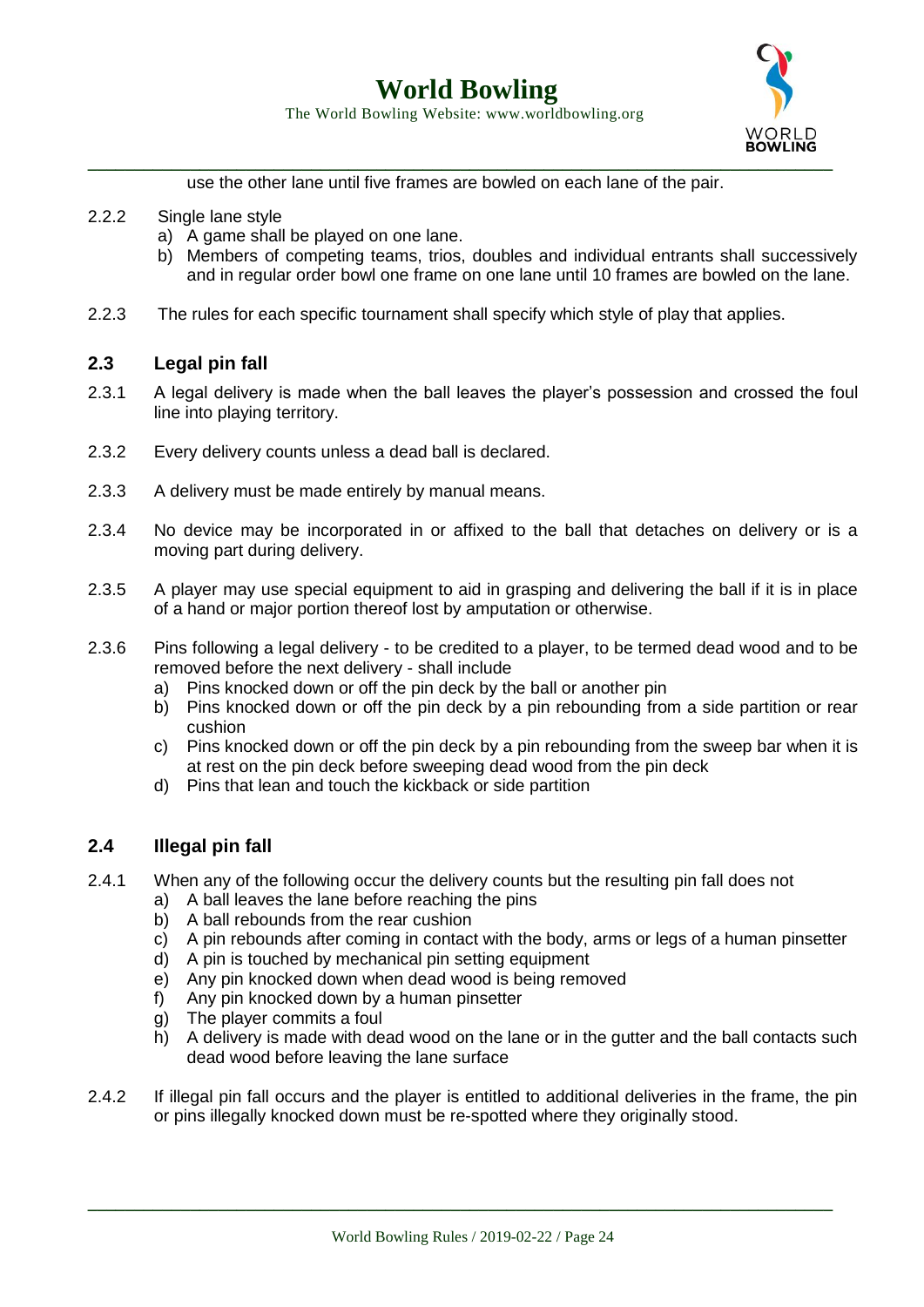

#### **2.5 Other pin actions**

- 2.5.1 When bowling at a full setup or to make a spare, if it is discovered immediately after the delivery that one or more pins are set improperly, but not missing, the delivery and resulting pin fall counts. It is each player's responsibility to determine if a setup is correct. The player shall insist that any pin or pins incorrectly set be re-spotted before delivering the ball, otherwise the setup is deemed to be acceptable.
- 2.5.2 No change can be made in the position of any pins left standing after a delivery. That is, pins that are moved or misplaced by a mechanical pinsetter shall remain in the moved or misplaced position and shall not be corrected manually.
- 2.5.3 Pins that rebound and stand on the lane must be counted as standing pins.
- 2.5.4 No pins may be conceded and only those actually knocked down or moved entirely off the playing surface of the lane as a result of a legal delivery may be counted.
- 2.5.5 Should a pin be broken or otherwise badly damaged during the game, it shall be replaced at once by another as nearly uniform in weight and condition with the set in use. The tournament officials shall determine whether pins shall be replaced.

#### **2.6 Dead ball**

- 2.6.1 A ball shall be declared dead if any of the following occur
	- a) After a delivery (and before the next delivery on the same lane), attention is immediately called to the fact that one or more pins were missing from the setup.
	- b) A human pinsetter interferes with any standing pin before the ball reaches the pins
	- c) A human pinsetter removes or interferes with any downed pin before it stops rolling
	- d) A player bowls on the wrong lane or out of turn. Or one player from each team on the pair of lanes bowls on the wrong lane
	- e) A player is physically interfered with by another player, spectator or moving object or by the pinsetter as the ball is being delivered and before delivery is completed. In such case, the player has the option to accept the resulting pin fall or have a dead ball declared
	- f) Any pin is moved or knocked down as a player delivers the ball but before the ball reaches the pins
	- g) A delivered ball comes in contact with a foreign obstacle.
- 2.6.2 When a dead ball is called, the delivery does not count. The pins standing when the dead ball occurred must be re-spotted and the player allowed re-bowling the delivery.

#### **2.7 Bowling on wrong lane**

2.7.1 A ball shall be declared dead and the player or players required re-bowling on the correct lane if no more than a total of 4 individual frames have been bowled on a pair of lanes by the players for Singles, Doubles, Trios and Team.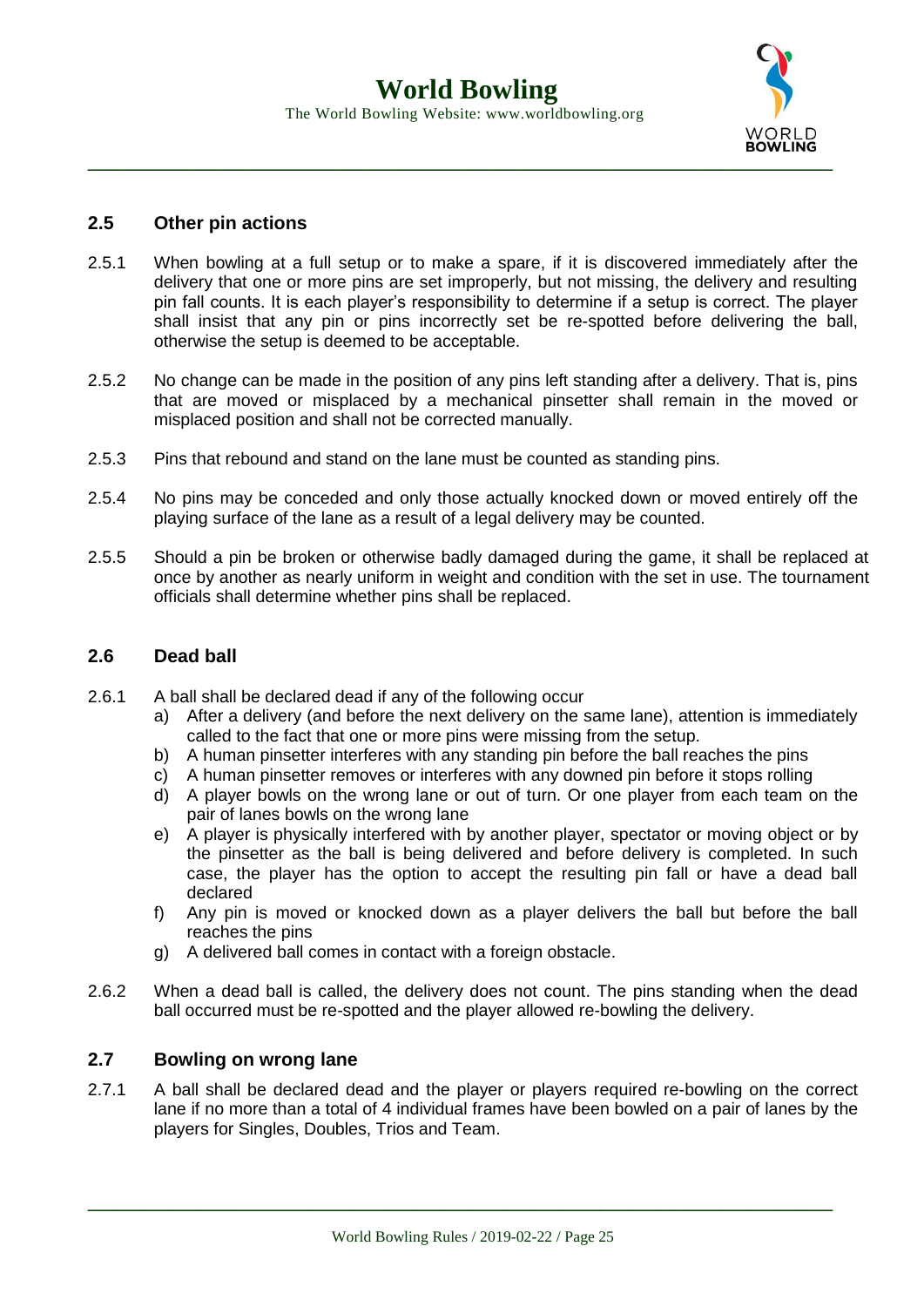

2.7.2 If more than four individual frames have been bowled on the wrong lane, that game will be completed without adjustment. Any succeeding game must be started on the correctly scheduled lane.

#### **2.8 Foul definitions**

- 2.8.1 A foul occurs when a part of the player's person encroaches on or goes beyond the foul line and touches any part of the lane, equipment or building during or after a delivery.
- 2.8.2 A ball is in play after a delivery until the same or another player is on the approach in position to make a succeeding delivery.
- 2.8.3 When a player deliberately fouls to benefit by the calling of a foul, the player shall be credited with zero pin fall for that delivery and not allowed further deliveries in that frame.
- 2.8.4 When a foul recorded the delivery counts but the player is not credited with any pins knocked down by that delivery. Pins knocked down by the ball when the foul occurred must be respotted if the player who fouled is entitled to additional deliveries in the frame.
- 2.8.5 A foul shall be declared and recorded if the automatic foul detecting device or foul judge fails to call a foul that is apparent to
	- a) Both team captains or one or more of the opposing players
	- b) The official score keepers
	- c) A tournament official
- 2.8.6 No appeal shall be allowed when a foul is called unless
	- a) It is proved that the automatic device is not operating properly
	- b) There is preponderance of evidence the player did not foul

#### **2.9 Provisional ball**

- 2.9.1 A provisional ball or frame shall be bowled by a player when a protest involving a foul, legal pin fall or a dead ball is made and cannot be resolved by the tournament officials.
- 2.9.2 When a dispute occurs on a player's first delivery in any frame, or on the second delivery in the tenth frame after a strike on the first delivery
	- a) If the dispute is over whether the player fouled, the player shall complete the frame and then bowl one provisional ball at a full setup of pins
	- b) If the dispute involves alleged illegal pin fall, the player shall complete the frame and then bowl one provisional ball at the setup that would have remained standing had the disputed pin(s) not fallen
	- c) If the dispute is over whether a dead ball should have been declared, the player shall complete the frame and then bowl a complete provisional frame.
- 2.9.3 When a dispute occurs on a spare attempt, or on the third delivery in the tenth frame, no provisional ball is necessary unless the dispute is over whether a dead ball should have been declared. In that case a provisional ball shall be bowled at the same setup, which was standing when the disputed ball was bowled.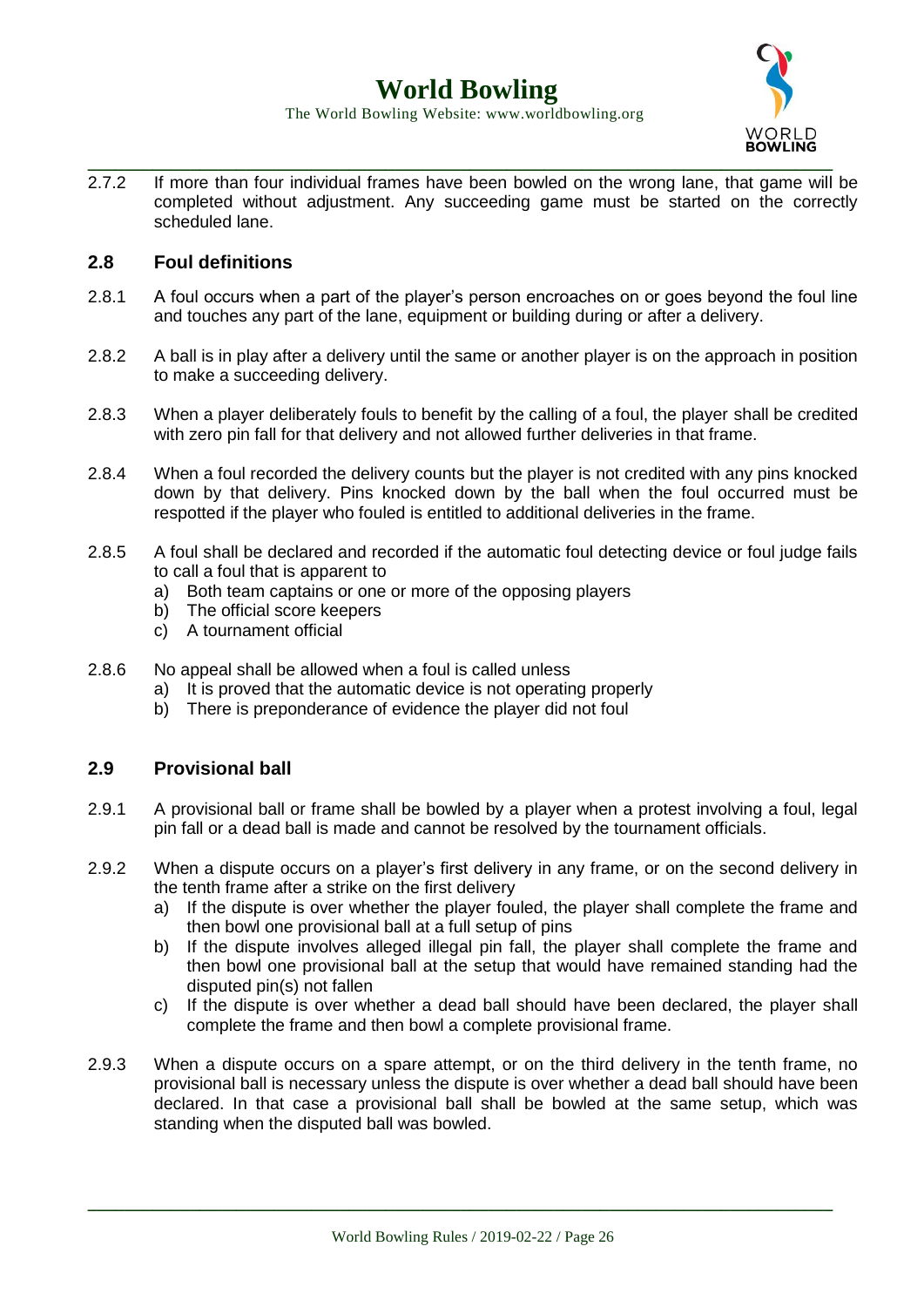

#### **2.10 Bowling ball, altering surface**

2.10.1 Any use of chemicals must be on the 'Acceptable list" as listed on World Bowling website; www.worldbowling.org. A full, up to date list of these products is available at World Bowling website includes anything listed in the "Acceptable during certified competition" sections. It is not allowed to use anything listed in the "Products Containing Solids or Abrasives" section nor anything listed in the "Not acceptable at any time" sections. The ball must be wiped clean after any cleaning.

#### **2.11 Approaches must not be defaced**

- 2.11.1 The application of any foreign substance on any part of the approach that detracts from the possibility of other players having normal conditions is prohibited.
- 2.11.2 This includes, but is not limited to, such substances as talcum powder, pumice and resin on shoes; also soft rubber soles or heels that rub off on the approach are prohibited.

#### **2.12 Errors in scoring**

- 2.12.1 Errors in scoring or errors in calculation must be corrected by a responsible tournament official immediately upon discovery of such error. Questionable errors shall be decided upon by the designated official.
- 2.12.2 The time limit for filing protests on scoring errors shall be one hour from the end of the event or block of games for each day of tournament, but must be before the prize presentation or the commencement of the next round (in an elimination event), whichever is the sooner.
- 2.12.3 Each protest under this rule must be specific in itself and this rule shall not be construed to cover a previous or similar violation.

#### **2.13 Additional tournament information**

- 2.13.1 A tournament may have a rule limiting the number of re-racks a player may have in a game and/or block or series.
- 2.13.2 A tournament may have a rule to cover tardy players.
- 2.13.3 A tournament may have a rule addressing unfair tactics by a player.
- 2.13.4 The tournament management should make provision for enforcement and penalty, if any, for violations.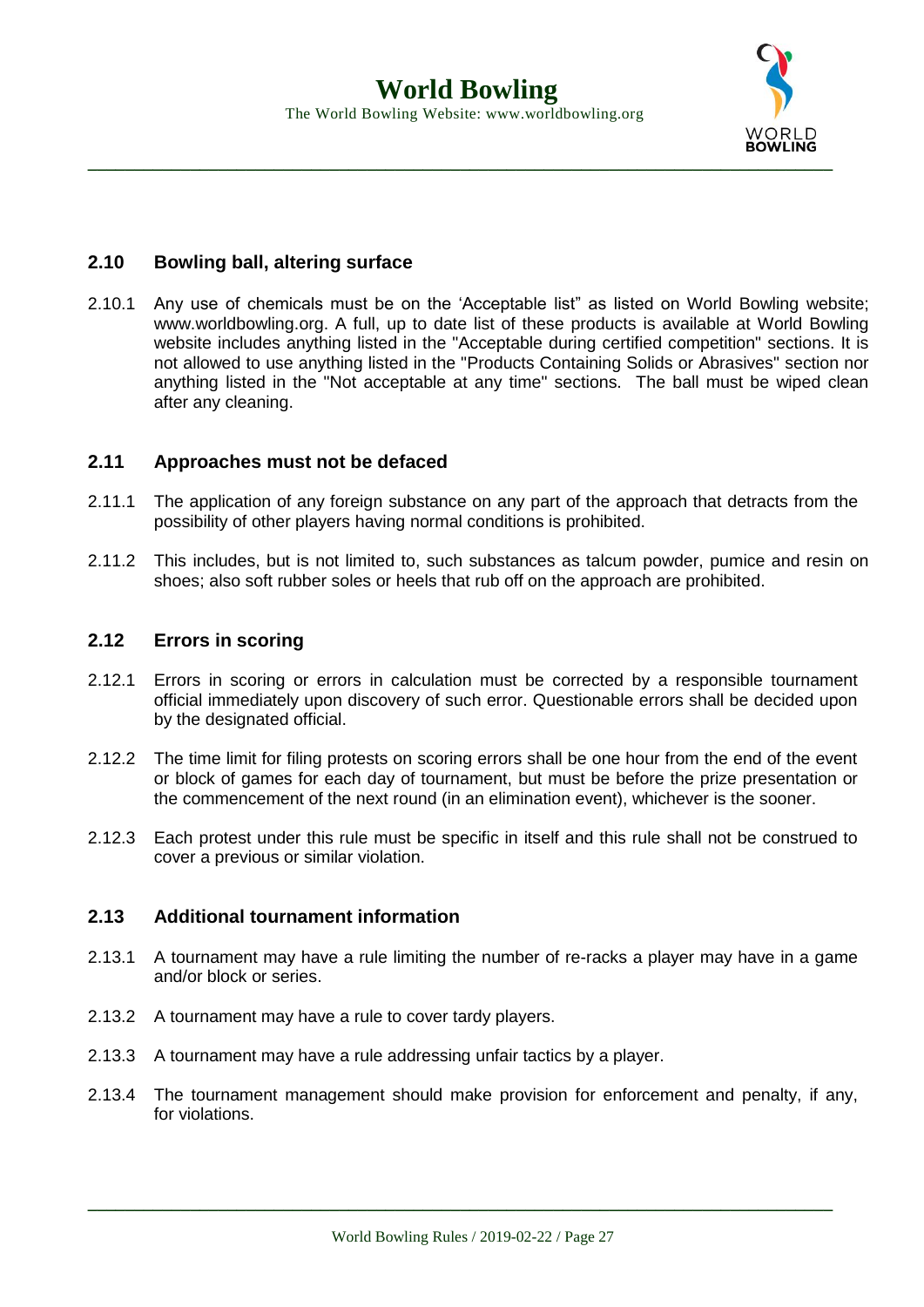

### **3. World Bowling approved international tournaments**

#### **3.1 Introduction**

- 3.1.1 This chapter includes requirements and procedures that shall apply to tournaments approved or recognized by World Bowling.
- 3.1.2 World Bowling approval of a tournament means that it is open for participation by athletes who are individual members of World Bowling member federations.
- 3.1.3 Approval shall not be granted to any tournament, which implies by its title that the winners shall be designated as World Champions, World Tenpin Champions or World Bowling Champions. A member federation shall not permit its members to participate in tournaments using such titles.
- 3.1.4 Rules 3.3 3.10 apply only to World Bowling Approved Tournaments.

#### **3.2 Definition of tournaments**

- 3.2.1 World Bowling Approved Tournaments
	- a) A World Bowling Approved Tournament is open for athletes from federations from two or more Zones.
	- b) A Tournament cannot be open for athletes from more than the Zone, where the tournament takes place, unless World Bowling approval is given.
	- c) To achieve World Bowling approval the tournament needs to be approved in advance by both the national federation where the tournament takes place and the Zone of the national federation.
- 3.2.2 World Bowling Recognized Tournaments
	- a) In addition to World Bowling approval of tournaments, the World Bowling Executive Board can recognize other tournaments with participation of athletes, who are members of World Bowling member federations, such as multi-sport games and tournaments organized for a certain group of athletes.
	- b) In order for a tournament to be World Bowling recognized all rules specified in Chapter 2, 10, 11 and 12 must be met.
- 3.2.3 Affinity Tournaments
	- a) There are also other tournaments organized for specific groups of people, such as events for persons belonging to a trade union, an organization for disabled persons, etc.
	- b) If such tournaments have not been approved or recognized by World Bowling, it is the responsibility of the national federation to decide whether their members are allowed to participate. In that case World Bowling has no responsibility to protect the rights of athletes participating or to accept any appeals related to such tournaments.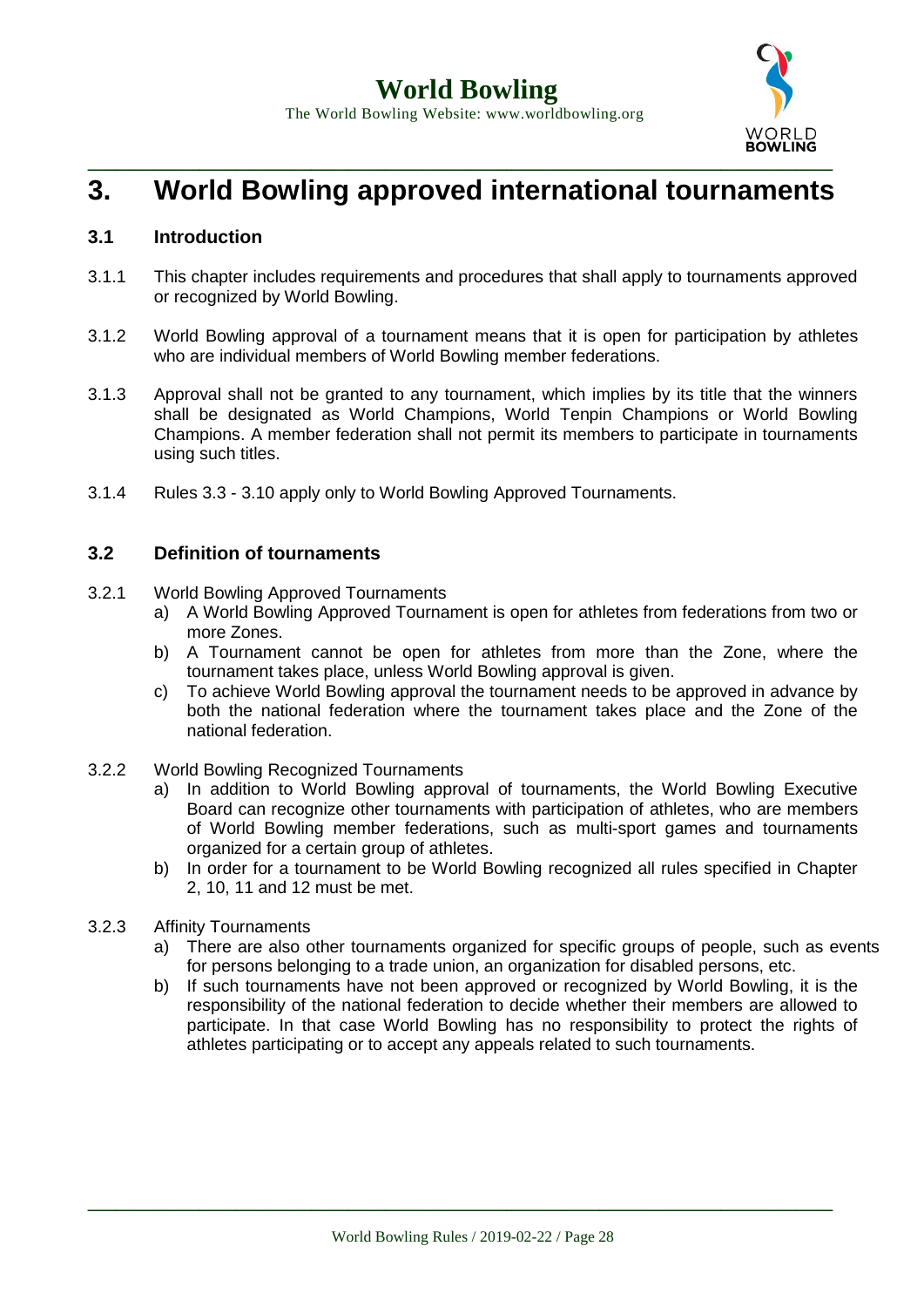

#### **3.3 Eligibility**

- 3.3.1 Athletes participating in sanctioned tournaments must be certified by their respective national federation. The federation must not be under suspension by World Bowling.
- 3.3.2 An athlete must not be under suspension by any World Bowling member federation.
- 3.3.3 Athletes from countries, whose federation is not a member of World Bowling, may participate not more than twice within 24 months following the first entry in a World Bowling or a Zone Approved Tournament.

#### **3.4 Approval fee**

- 3.4.1 The fee for receiving World Bowling approval is USD 100 in addition to fees for receiving approvals at the national and the Zone level.
- 3.4.2 The fee will be collected by the Zone of the organizer together with the fee of the Zone approval and send to World Bowling in the first week of each quarter.
- 3.4.3 Once a tournament is approved by World Bowling there will be no refund in case the tournament is cancelled.

#### **3.5 Approval requirements**

- 3.5.1 Playing Rules
	- a) The Universal Playing Rules specified in Chapter 2 shall apply
	- b) The tournament rules shall include a paragraph that covers tie-breaking procedures
	- c) The tournament rules should include a rule covering the rights and obligations of the athletes when they step on the approach to deliver a ball. It should also include a penalty statement in case the rule is not observed
	- d) The tournament rules should include a rule, which gives the tournament management the right to authorize the completion of a game on another pair of lanes when equipment failure would cause serious delay of the schedule
	- e) It is recommended that the tournament rules include a dress code. In principle most international tournaments are individual tournaments and the athlete has the right to wear his shirt but he can also accept an offer from the host to use a sponsor shirt or badge(s) from the host sponsor
- 3.5.2 Score keeping
	- a) All games bowled in the tournament shall be recorded, either manually or by means of an approved automatic scoring device
	- b) The score sheets shall indicate the pin fall on each ball so that if necessary a frame-byframe audit can be made
	- c) A tournament game, or frame(s) within a game, that is irretrievably lost in the scoring system may be re-bowled with the approval of the tournament management.
- 3.5.3 Smoking and drinking
	- a) The athletes must not use tobacco products
	- b) The athletes must not consume alcohol or be under the influence of alcohol

**\_\_\_\_\_\_\_\_\_\_\_\_\_\_\_\_\_\_\_\_\_\_\_\_\_\_\_\_\_\_\_\_\_\_\_\_\_\_\_\_\_\_\_\_\_\_\_\_\_\_\_\_\_\_\_\_\_\_\_\_\_\_\_\_\_\_\_\_\_\_\_\_\_\_\_\_\_\_\_\_**

For a) and b) i.e. during the entire period of a block of games.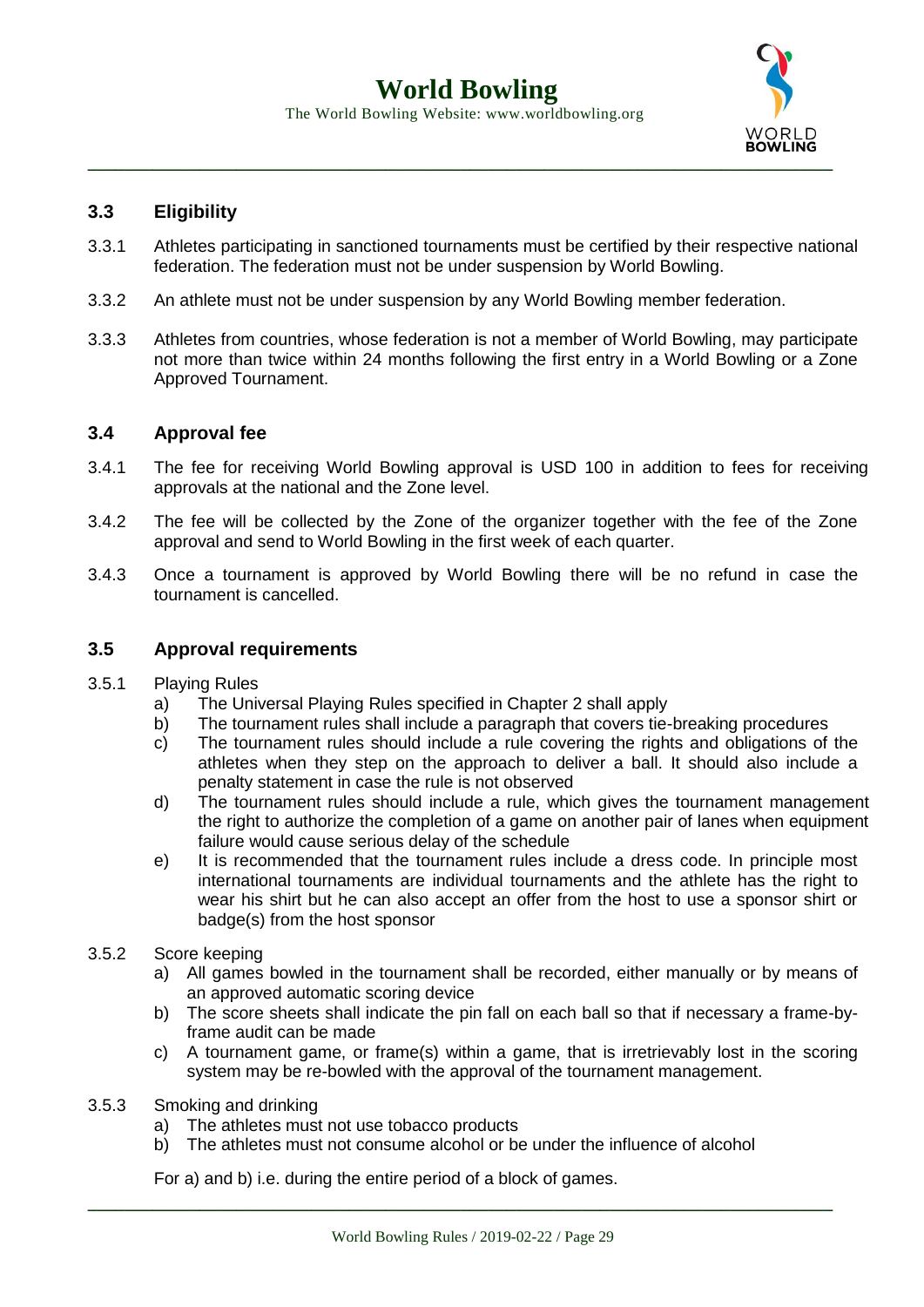The World Bowling Website: www.worldbowling.org



#### 3.5.4 Tournament management

- a) A World Bowling approved tournament must have a qualified tournament management, which has sufficient knowledge of the applicable rules and has sufficient resources to be able to organize the tournament.
- b) Acceptable tournament organizers are
	- A Zone
	- A national federation
	- Any sub-organization, which according to national rules belongs to a national federation
	- An individual person, who is a member of a national federation
	- An external organizer, who is accepted by the national federation, in this case the national federation must take the full responsibility that all rules and obligations will be met.
- 3.5.5 Certification and equipment specifications
	- a) The lanes shall have been inspected and certified by the national federation in reasonable time before the start of the tournament
	- b) The lanes on which the competition is to be held must meet the specifications stated in Chapter 10
	- c) The bowling pins used during competition shall meet the specifications stated in Chapter 11
	- d) The tournament management may adopt and use any automatic foul detecting device approved by World Bowling. When none is available, a foul judge must be stationed in a position to have an unobstructed view of the foul line. Should a foul detecting device become temporarily inoperative, the tournament officials shall assign a foul judge or authorize the official score keepers to call fouls

#### **3.6 Procedure for World Bowling approval of tournaments**

- 3.6.1 The tournament organizer shall in the form in use to apply for Zone approval (a Tournament Application) indicate that the organizer in addition to Zone approval wants World Bowling approval. The organizer shall send the Tournament Application and the tournament rules by e-mail to the national federation.
- 3.6.2 The national federation shall review the application and the tournament rules to make sure that all requirements are met. After approval, the application shall be sent by e-mail to the Zone of the national federation.
- 3.6.3 The Zone shall review the application and the tournament rules to make sure that all requirements are met. After approval, the application shall be sent by e-mail to the World Bowling Secretary General. At the same time a letter of Zone approval will be sent to the national federation and to the tournament organizer. Furthermore the tournament calendar on the Zone website will be updated with the tournament information indicating the Zone approved status and the pending World Bowling status.
- 3.6.4 The World Bowling Secretary General shall review the application. If all requirements are met, a letter of World Bowling approval will be sent to the national federation, the Zone of the federation and to the tournament organizer.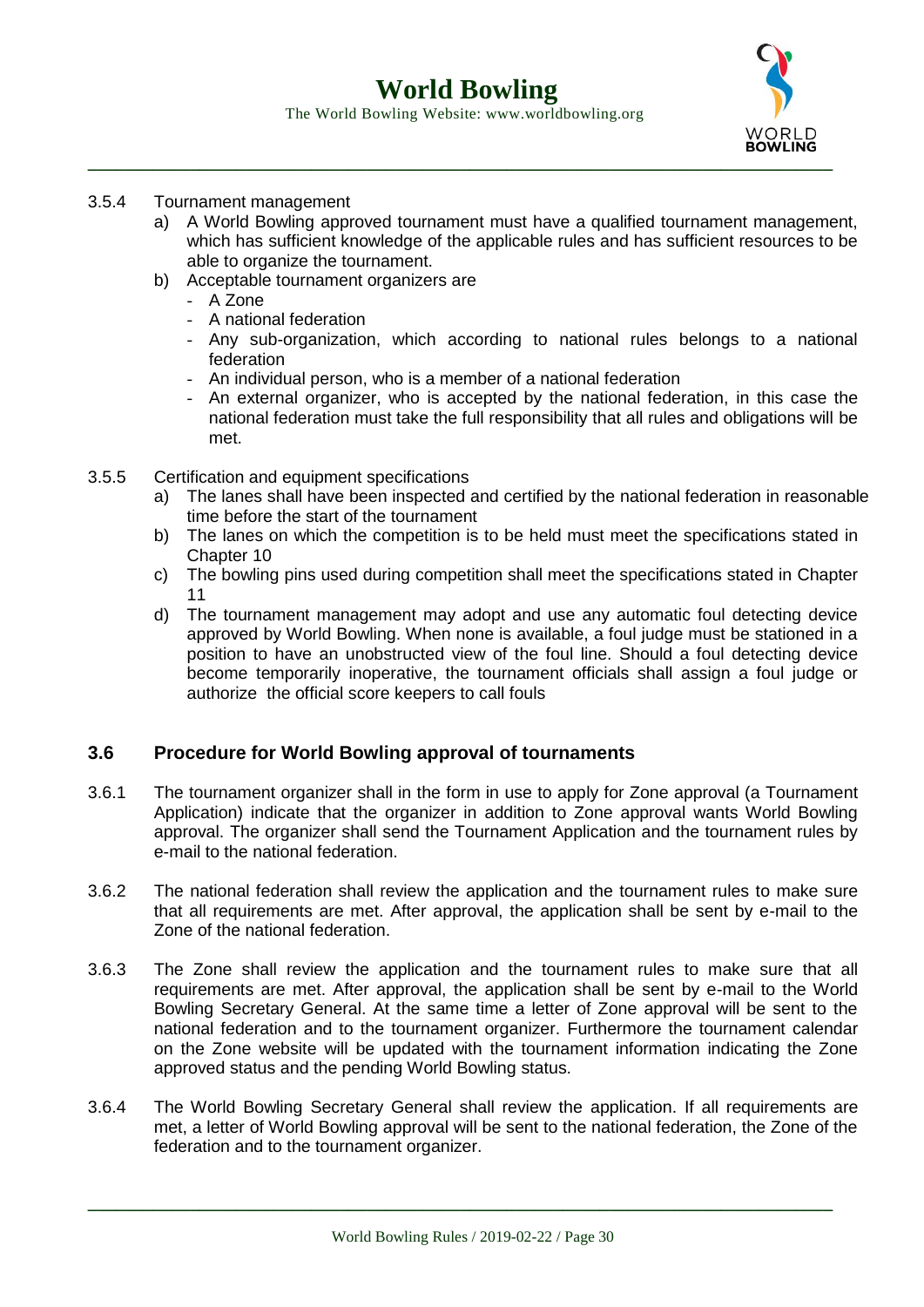

The World Bowling Website: www.worldbowling.org

- 3.6.5 On Zone receipt of the World Bowling approval letter the status of the tournament will be changed from Zone approved to World Bowling approved in the tournament calendar at the Zone website.
- 3.6.6 The Zone will invoice the World Bowling approval fee to the national federation.

#### **3.7 Obligations and liabilities**

- 3.7.1 It is the responsibility of the athletes to
	- a) Make sure that the tournament has been duly approved before entering
	- b) Be aware of the penalties, which apply when entering in an unapproved tournament
	- c) Be able to show identity evidence, either in the form of a valid license card or a certification letter issued by the national federation
- 3.7.2 It is the responsibility of the tournament organizer to
	- a) Fill in and submit the relevant Zone Tournament Application
	- b) Guarantee that all requirements specified in 3.5 will be met
	- c) As a minimum publish the following information in the invitation/announcement of the tournament.
	- d) Make provisions for the availability on call of proper medical care and first aid treatment
	- e) Check the identity of all athletes entering the tournament
	- f) Make sure that the eligibility requirements are met
	- g) Make sure that the playing rules are followed
	- h) Latest one week after the conclusion of the tournament publish a complete results list of the tournament
- 3.7.3 It is the responsibility of the national federation to
	- a) Process the Zone Tournament Application and make sure that all requirements will be met
	- b) Make sure that the Tournament Management has sufficient knowledge about the rules and obligations
	- c) Submit a written report to the Zone and World Bowling explaining the problem and actions taken in case of problems related to the tournament
- 3.7.4 It is the responsibility of the Zone to
	- a) Process any Zone Tournament Application within two weeks after it has been received from the national federation
	- b) Update the Tournament Calendar at the Zone website within two weeks after the Zone approval of a tournament
	- c) Keep the Tournament Calendar at the Zone website up to date when corrections of tournament information are received from national federations and/or World Bowling
	- d) Advice the national federations to inform their athletes not to take part in tournaments where it is known that the organiser fails to follow the requirements for an approved tournament
	- e) The Zone has the right to refuse approval of a tournament if the organizer has previously failed to meet the requirements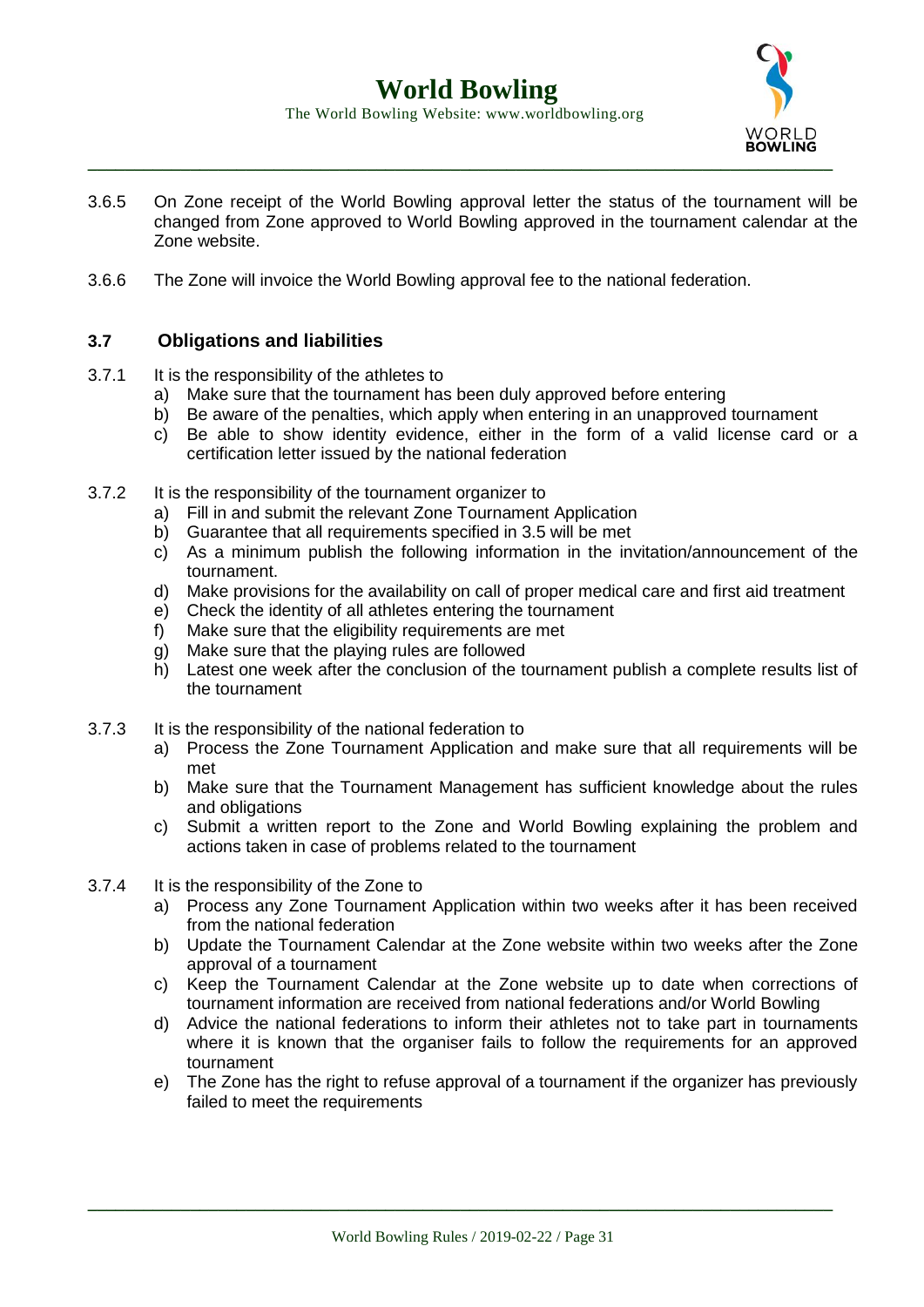

#### 3.7.5 It is the responsibility of World Bowling to

- a) Process any Tournament Application within two weeks after it has been received from the Zone
- b) Inform the Zone, the national federation and the organizer when a tournament is approved by World Bowling
- c) Advice the national federations to inform their athletes not to take part in tournaments where it is known that the organiser fails to follow the requirements for an approved tournament
- d) World Bowling has the right to refuse approval of a tournament if the organizer has previously failed to meet the requirements
- e) The World Bowling approval of a tournament does not mean that World Bowling can be made liable for any financial disputes or claims, which may occur

#### **3.8 Penalties**

- 3.8.1 An athlete failing to observe the rules shall be warned by an authorized tournament official with a yellow card for first offence (no penalty).
- 3.8.2 For a second offence in the same tournament, the athlete shall be disqualified from the tournament, and will not be allowed to participate in World Bowling or Zone tournaments / championships for 90 days.
- 3.8.3 All offences shall immediately be reported by the tournament management to the World Bowling Secretary General for further action.
- 3.8.4 Athletes participating in unapproved tournaments, which require approval, as described herein, may be subject to penalty (for instance denial to participate in tournaments for a stated period) given by World Bowling and/or the national federation of the athlete.

#### **3.9 Protests**

- 3.9.1 Protests involving eligibility or universal playing rules must be confirmed in writing to a responsible tournament official not later than 24 hours after the game in which the infraction occurred or before prize presentation, whichever is the sooner.+
- 3.9.2 When a protest involving a foul or the legality of pin fall is entered, an official representative of the parties involved may be present when evidence is taken relative to the protest.

#### **3.10 Appeal procedures**

- 3.10.1 Any appeal from the decision of tournament management shall, within one week, be directed to the national federation within whose jurisdiction the tournament was conducted.
- 3.10.2 The national federation shall, within two weeks, review the appeal and make its decision. Copies of the decision shall be sent to the appellant, the Zone of the federation and to World Bowling.
- 3.10.3 An appeal of that decision may be directed to the World Bowling Executive Board within two weeks, and its decision shall be final. The appellant, the national federation and the Zone of the federation will be notified by World Bowling of the decision within 30 days.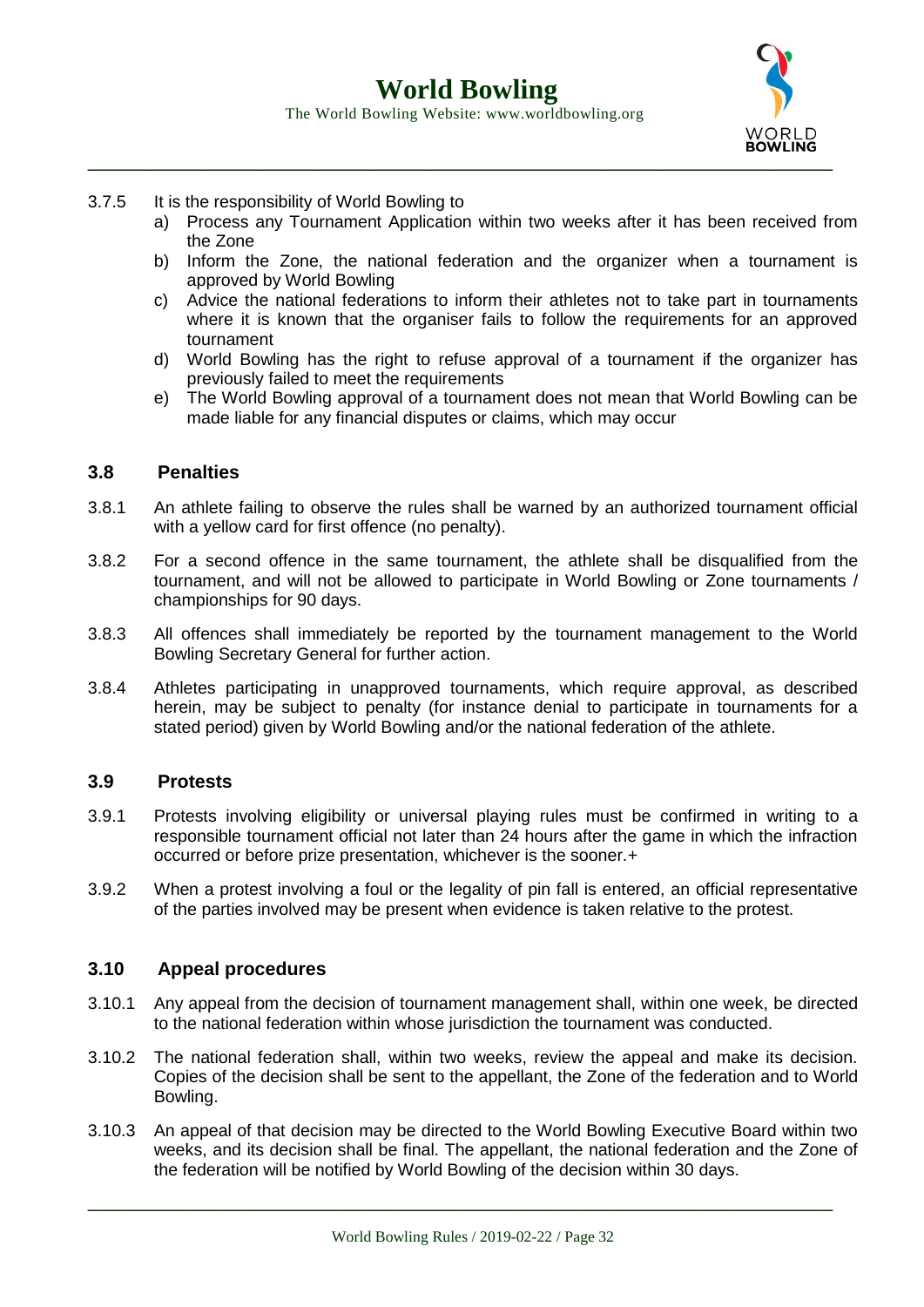

### **4. World championships, principle rules**

#### **4.1 Introduction**

- 4.1.1 The following principal rules apply to the World Bowling Championships; however, similar procedures shall be followed by the Zones for the conduct of Zone Championships.
- 4.1.2 Chapter 5-8 covers the rules, which in addition to these principal rules are specific for each championship.
- 4.1.3 World Bowling shall operate the World Bowling Championships in accordance with the published rules and regulations.

#### **4.2 World Bowling official competitions**

- 4.2.1 The following are the official names of the World Bowling Championships
	- a) World Bowling Championships for Men
	- b) World Bowling Championships for Women
	- c) World Bowling Championships for Men and Women
	- d) World Bowling Single Championships for Men and Women
	- e) World Bowling Championships for Youth
	- f) World Bowling Championships for Senior
	- g) World Bowling Championships for Junior
	- h) American Zone Bowling Championships
	- i) Asian Zone Bowling Championships
	- j) European Zone Bowling Championships
- 4.2.2 The official names shall be used for all descriptions of these events, though the following abbreviated names may be used for marketing purposes
	- a) World Women Championships (WWC)
	- b) World Men Championships (WMC)
	- c) World Championships (WC) *(Comment: Men and Women together)*
	- d) World Single Championships (WSC*)*
	- e) World Youth Championships (WYC)
	- f) World Senior Championships (WSrC)
	- g) World Junior Championships (WJC)

and corresponding for Zone Championships

#### **4.3 Application to host championships**

- 4.3.1 Selection of the host of the World Bowling championships shall be made by the Executive **Board**
- 4.3.2 In selection of a host, the Executive Board shall consider the best interests of the World Bowling and its member Federations, including, but not limited to, the following:
	- a) Location
	- b) Dates, being mindful that the adult World Bowling Championships are recommended for the last half of August/first part of September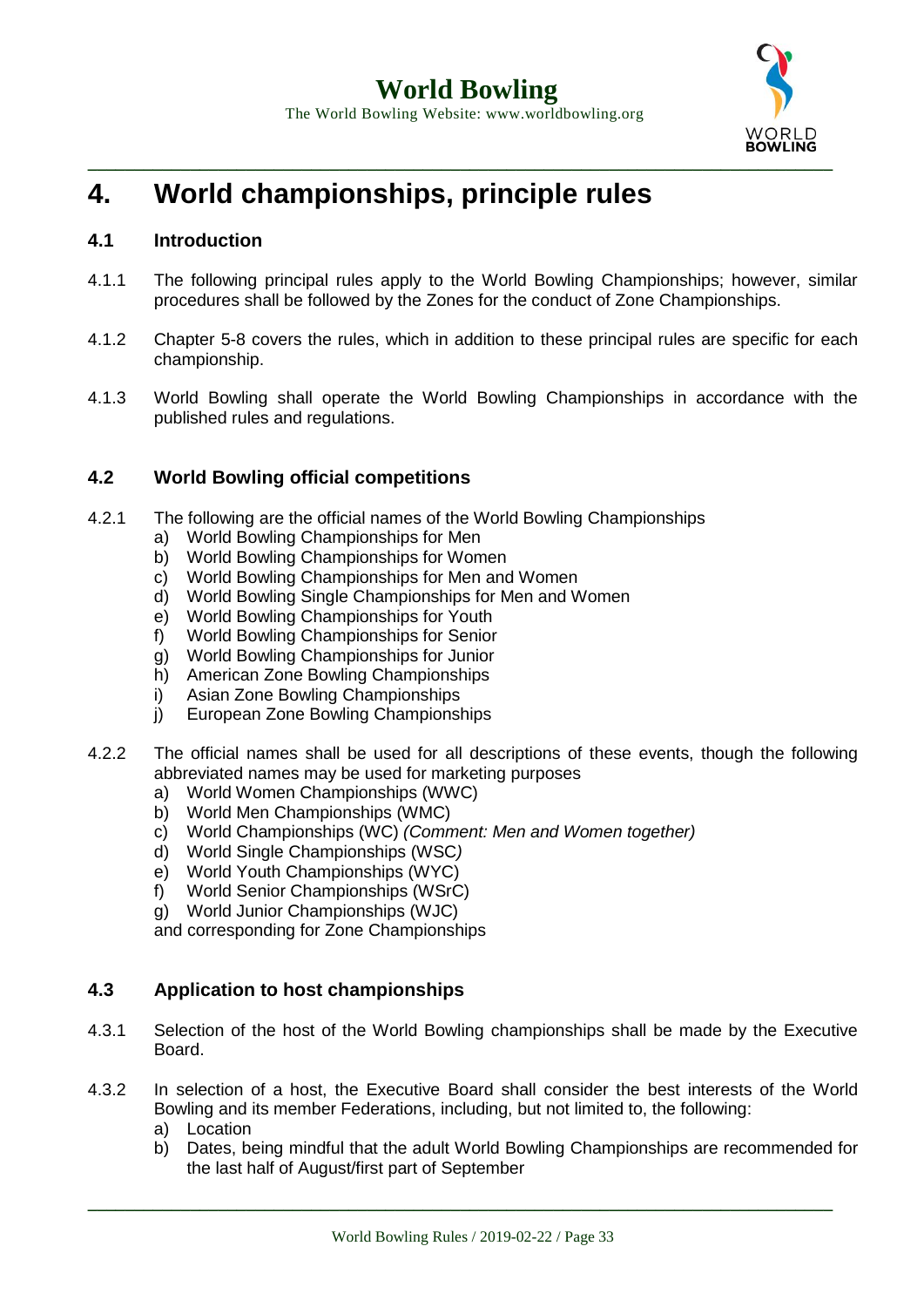

- c) Availability of one Bowling Center sufficient to hold the World Bowling Championships, including number and type of lanes; exclusivity during competition; and assurance of compliance with all World Bowling specifications.
- d) Availability of hotels, including price, meeting room space and travel time to the bowling center. It is the host's obligation to offer enough space in official hotels at acceptable prices
- e) Host's ability to cultivate local support and communication programs including outside media, spectator and sponsorship interest.
- f) Host's guarantees, including financial guarantees, and the source(s) of such guarantees.
- g) The expertise of the federation whose jurisdiction includes the host to assist in the coordination and management of the championships
- 4.3.3 In selecting a host for the World Bowling Championships World Bowling shall insure:
	- a) Transportation for the official delegation members, including airport, hotel and bowling center needs.
	- b) Determining the size of the delegation, at a minimum being:
		- 1) Six male and/or six female athletes (for World Youth and World Senior Championships four of each gender and World Single and World Junior Championships two of each gender).
		- 2) One coach for male athletes and one coach for female athletes.
		- 3) One administrator for a male team and one administrator for a female team.
		- 4) Elected and accredited delegates to World Bowling meetings held in conjunction with the championships.
	- c) Adequate drug testing facilities.
	- d) Certified medical personnel on call.
	- e) Badges of accreditation for members of official delegation and media.
	- f) Media facilities with appropriate telephone, email, facsimile, high speed internet and other communication services.
- 4.3.4 Financial considerations

World Bowling shall be permitted to collect:

- a) A registration fee from each member of an official delegation.
- b) A congress fee for delegates with vote and for additional congress delegates to cover congress expenses. The amount of the Congress fees to be decided by World Bowling Executive Board.

World Bowling may present special awards in one or more events.

4.3.5 All hosts bidding for championships must do their utmost to ensure that all member federations can participate

#### **4.4 Equipment**

- 4.4.1 All equipment, which is to be used for the championships, shall meet the requirements specified in Chapter 9, 10 and 11.
- 4.4.2 If the lanes are constructed of wood, they must have been sanded and resurfaced within the immediate six months prior to the competition. This requirement may be waived by the World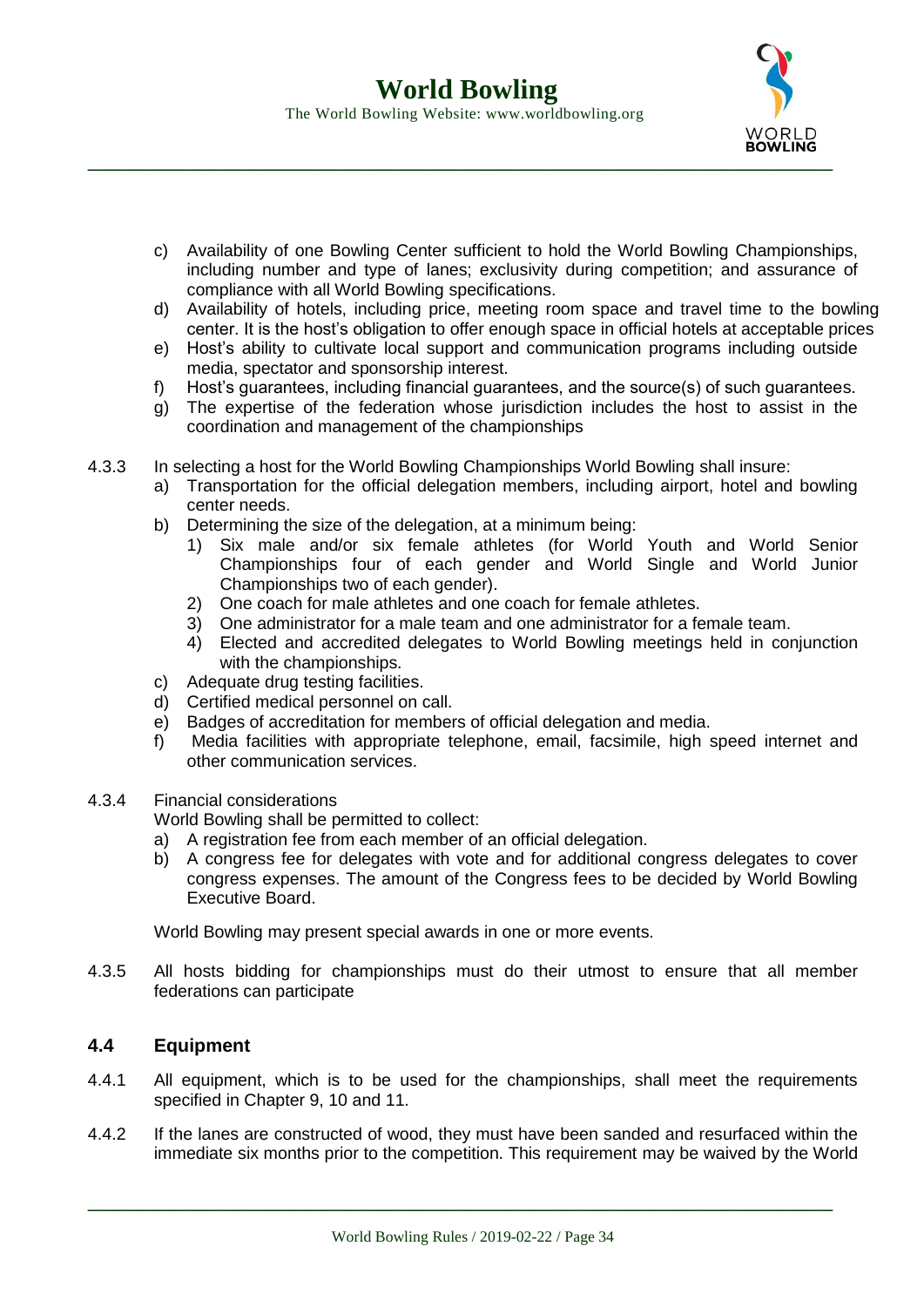

Bowling President for World Championships and by the Zone President for the Zone Championships if deemed necessary.

4.4.3 New pins or pins of not more than 300 games shall be used. Two sets of pins shall be used in each automatic pin setting machine.

#### **4.5 Inspection certification**

- 4.5.1 Approximately six months before the start of the championships (as soon as possible following the required resurfacing of wood lanes), the World Bowling Technical Delegate shall inspect and certify the lanes.
- 4.5.2 A detailed report of the inspection shall be submitted to the bowling centre management, the World Bowling President and the host federation.
- 4.5.3 An agreement shall be signed by the bowling centre management to correct eventual discrepancies by a date prior to the start of the championships as determined by World Bowling.

#### **4.6 Lane dressing procedures**

- 4.6.1 The general goal for all competition shall be to achieve a fair and equitable scoring condition, which places a premium on athlete accuracy and consistency.
- 4.6.2 In conjunction with the inspection of the lanes the World Bowling Technical Delegate shall take into account lane wear and topography while testing, selecting and adjusting the lane dressing pattern to be used during the championships.
	- a) In WWC, WMC. WC, WSrC, WSC, WYC and WJC one (1) lane condition shall be selected from one of the two oiling pattern categories. A bank of patterns shall be available to the Technical Delegate by the Technical Committee Chairperson. The bank shall consist of multiple patterns in each of 2 oiling pattern categories – Bank 30 (33'-39') and Bank 40 (40'-47').

The category selected shall be announced at least 120 days in advance of the tournament. The final selected oil-pattern will be published at the Team Managers meeting.

Any adjustments shall be made to ensure the original integrity of the pattern is upheld. These adjustments will be approved by the Technical Delegate in association with the Lane Maintenance Provider and may include mic-stream adjustment, buff speed adjustment and/or pattern length adjustment of +/- 1'.

- 4.6.3 The World Bowling Technical Delegate shall liaise with the bowling centre staff and instruct them in regard to the lane dressing procedures to be followed.
- 4.6.4 The lane pattern to be used during the championships shall be circulated to all member federations at the Team Managers meeting.The pattern used for unofficial practice shall not be the official tournament pattern.
- 4.6.5 All of the patterns in the 2 oiling pattern categories will be available to every member federation. They will be reviewed and posted annually by the World Bowling Technical Committee. Any changes or additions will be included into the appropriate category and posted by January 15th of each year and be made available to all member federations.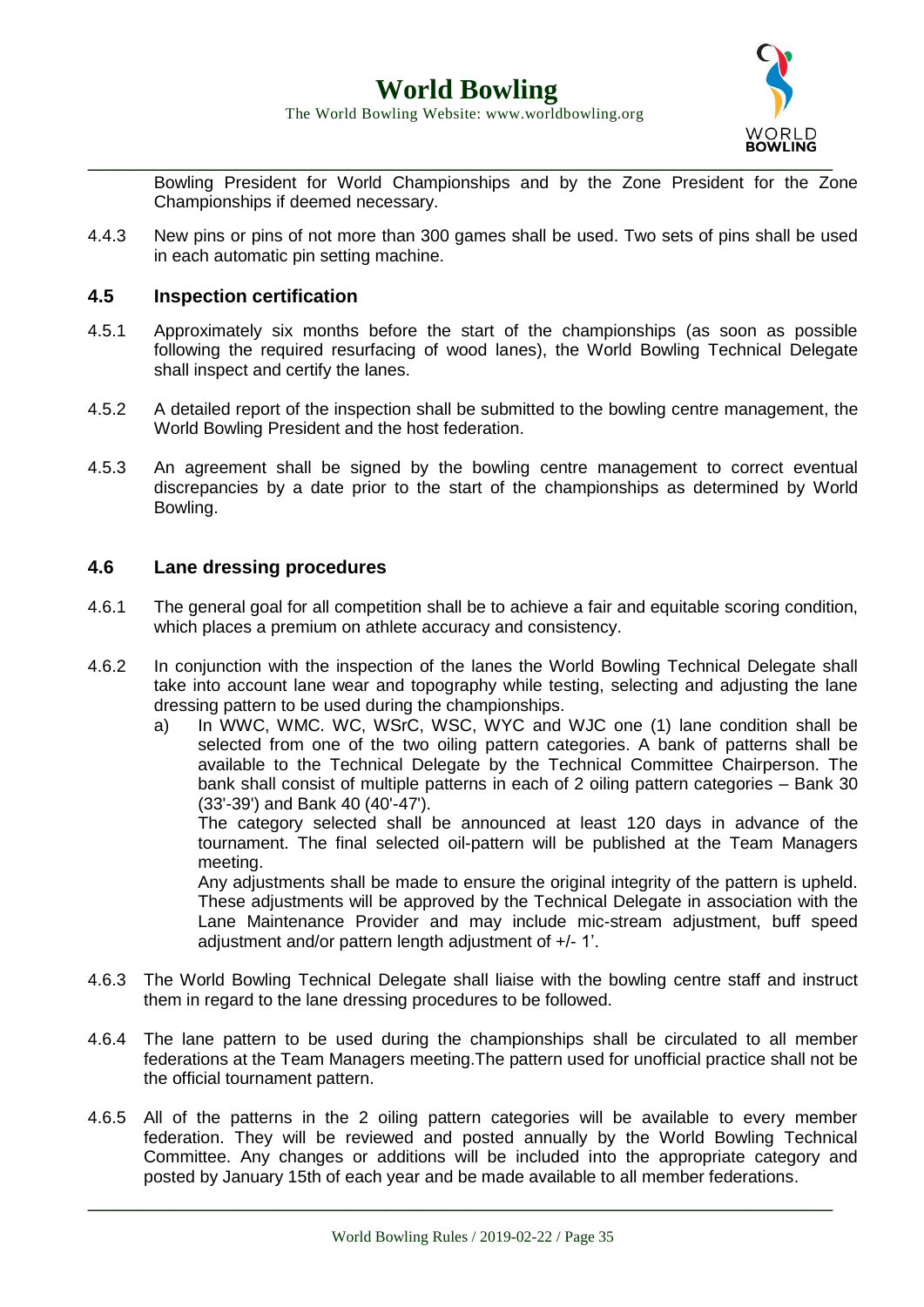

- 4.6.6 The Tournament Technical Committee shall follow the lane dressing procedures established by the World Bowling Technical Delegate and shall verify that the same procedures are followed on a daily basis during the competition.
- 4.6.7 Whenever it is available and after agreement with the proprietor a LaneMap Guide will be published on championship website.
- 4.6.8 The Zones will decide on the implementation date for the Zone Championships.

#### **4.7 Information and entry procedures**

- 4.7.1 World Bowling, or a host appointed by World Bowling, will by email circulate a sufficient championship information package (a Bulletin) in due time before the championships.
- 4.7.2 The content of the Bulletin will, together with all later information updates, be published at the championship website.
- 4.7.3 If deemed necessary, more Bulletins can be circulated by email closer to the beginning of the championships.
- 4.7.4 The first bulletin will include an entry form, in which an entry deadline is indicated.
- 4.7.5 By submitting the entry form, the federation is accepting to enter the championships with the number of athletes stipulated in the form. When the entry deadline is passed, the entry is binding for the federation and penalty fees may be invoiced by the host in case of any later changes (see 4.8).

#### **4.8 Late changes and withdrawals**

- 4.8.1 Already paid entry fees will not be refunded after the entry deadline is passed.
- 4.8.2 The host may accept that a federation, which has entered before deadline, can add more athletes.
- 4.8.3 A federation will not be allowed to participate in future world championships, until they have paid the original entry fees, invoiced by the host.

#### **4.9 Eligibility**

- 4.9.1 To be eligible to enter athletes in World Bowling championships, federations must be current with their World Bowling and Zone membership fees.
- 4.9.2 Any athlete in the World Bowling championships must be a national of the country of the World Bowling member federation, which is entering him (subject to the exceptions below).
- 4.9.3 All disputes relating to the determination of the country which an athlete may represent in the World Bowling championships shall be resolved by the World Bowling Executive Board.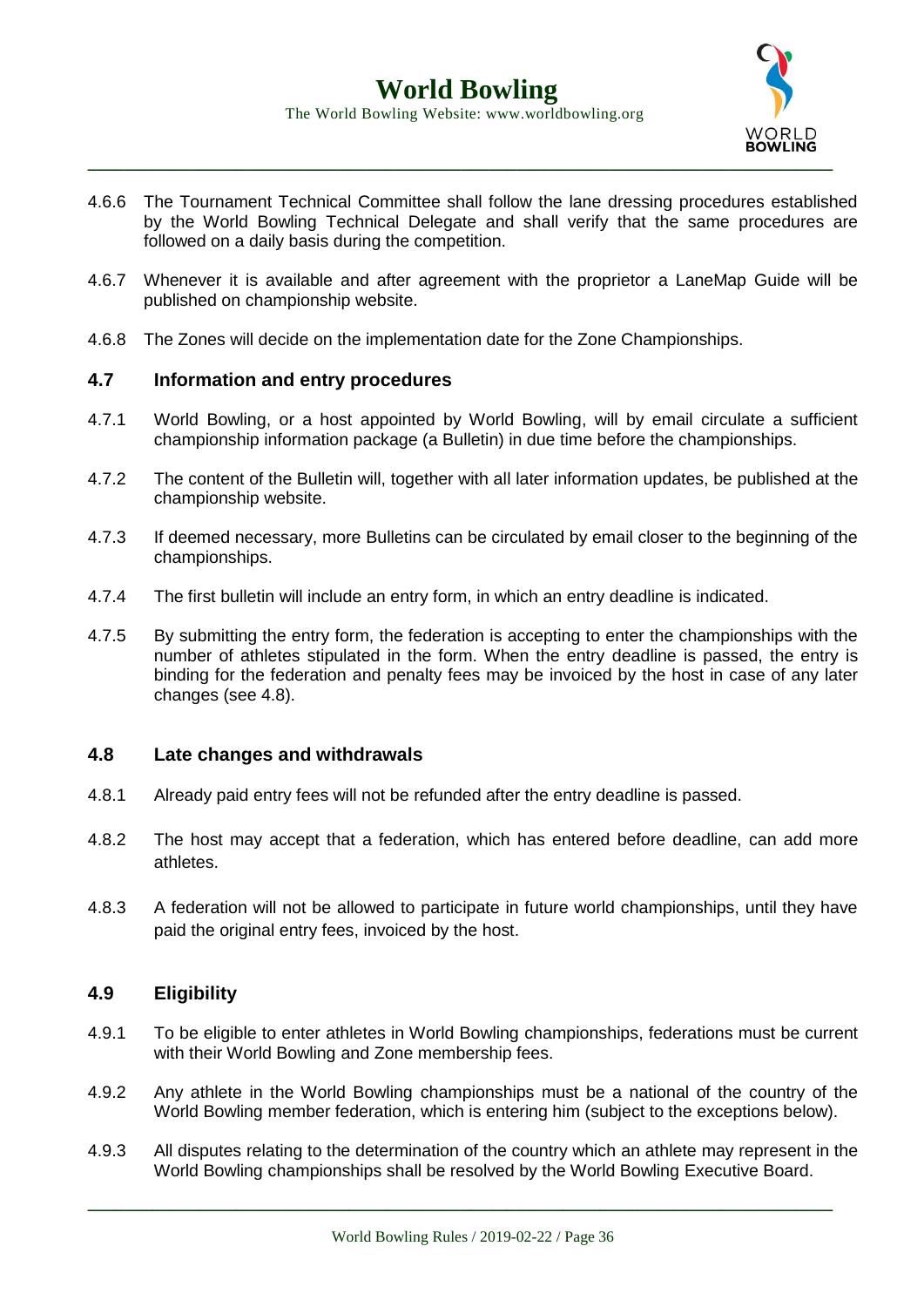

#### 4.9.4 Exceptions

- a) An athlete who is a national of two or more countries at the same time may represent either one of them, as he may elect. However, after having represented one country in the Olympic Games, in world, continental or regional games or in world or regional championships recognized by the World Bowling, he may not represent another country unless he meets the conditions set forth below that apply to persons who have changed their nationality or acquired a new nationality.
- b) An athlete who has represented one country in the Olympic Games, in world, continental or regional games or in world or regional championships recognized by the World Bowling, and who has changed his nationality or acquired a new nationality, may participate in the World Bowling Championships to represent his new country provided that at least three years have passed since the athlete last represented his former country. This period may be reduced or even cancelled by the World Bowling Executive Board, with the agreement of the athlete's National Olympic Committee and national bowling federation, which takes into account the circumstances of each case.
- c) If an associated state, province or overseas department, a country or colony acquires independence, if a country becomes incorporated within another country by reason of a change of border, if a country merges with another country or if a new member federation is recognized by the World Bowling, an athlete may continue to represent the country to which he belongs or belonged. However, he may, if he prefers, choose to represent his country or be entered in the World Bowling Championships by his new World Bowling member federation if one exists. This particular exception may be made only once.
- d) Furthermore, in all cases in which a competitor would be eligible to participate in World Championships, either by representing another country than his or by having the choice as to the country which such competitor intends to represent, the World Bowling Executive Board may take all decisions of a general or individual nature with regard to issues resulting from nationality, citizenship, domicile or residence of any competitor, including the duration of any waiting period.
- 4.9.5 Age Eligibility for World Championships
	- a) For WYC and WJC the athlete must have reached the age of 13 years on 1 January in the year of the championship
	- b) For WWC, WMC, WC and WSC the athlete must have reached the age of 15 years on 1 January in the year of the championship
	- c) For WSrC the athletes must be 50 years of age or above in the year of the championship

#### **4.10 Bowling ball, altering surface**

- 4.10.1 Bowling ball surface adjustments by hand are acceptable between games provided they are done in the designated area and that the adjustment procedure does not delay the athlete's next turn. Use of chemicals see 2.10.1.
- 4.10.2 Altering the surface of the bowling ball, besides what is mentioned in 4.10.1, is allowed in a designated area only during the official practice session, during the practice session immediately preceding a competition round, and between competition rounds.

Altering the surface of the bowling ball during a game is not allowed. If the surface is adjusted during a game the penalty is zero pinfall in that game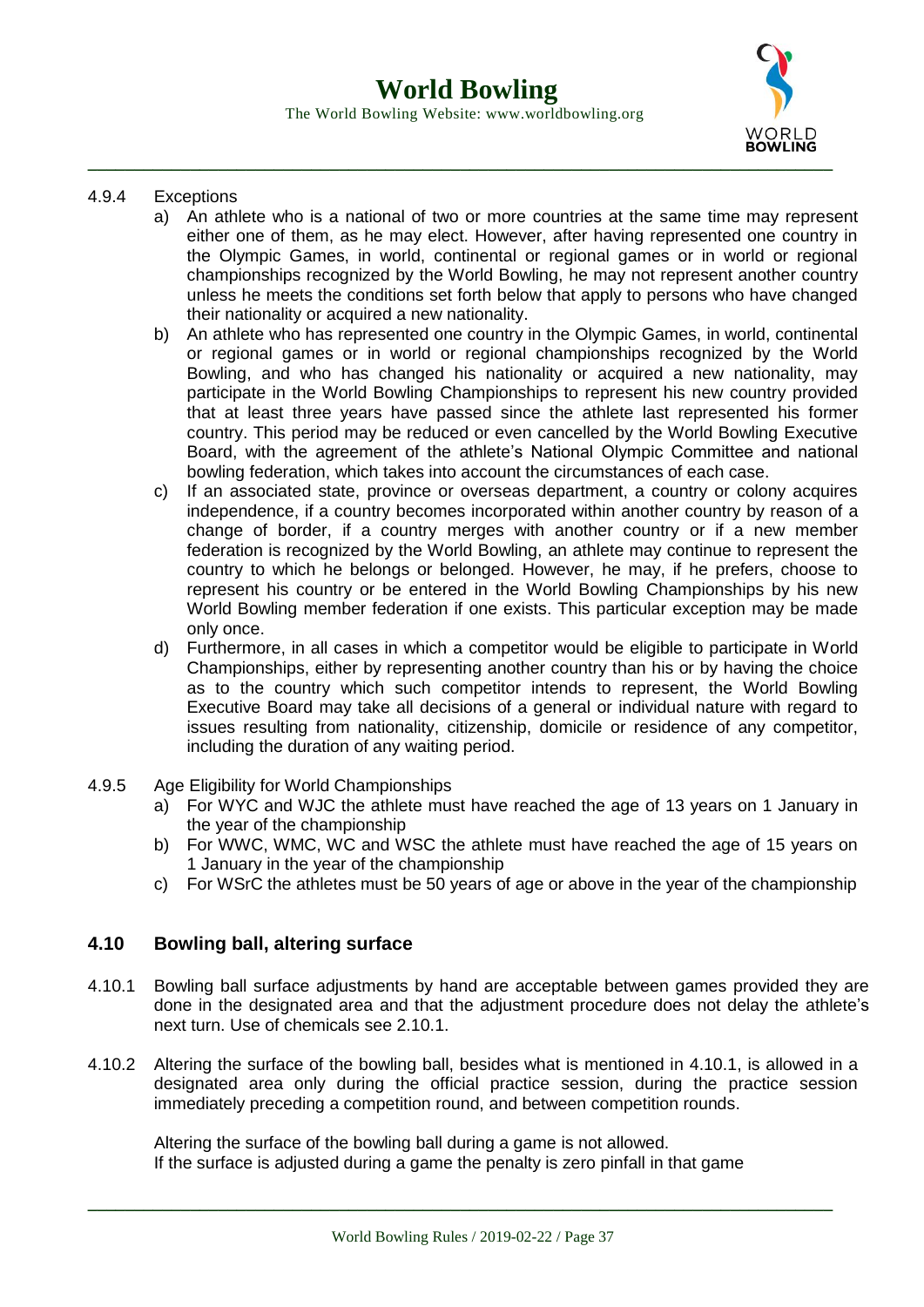

## **4.11 Bowling ball procedure**

4.11.1 Only bowling balls manufactured on or after January 1, 1991 that are on the USBC approved ball list latest the day the tournament starts are allowed for use in sanctioned World Bowling competition.

The online list may be found at World Bowling website [www.worldbowling.org](http://www.worldbowling.org/) and will be available during all world events.

Acceptance of manufactured balls prior to the inception of the USBC ball list for use in competition shall not be allowed.

- 4.11.2 Altering the surface of the bowling ball is allowed per rule 4.10.1. During a stepladder final format, each match is considered a competition round.
- 4.11.3 Registration bowling balls
	- a) Each athlete will be permitted to register a maximum of 6 bowling balls during the tournament. Prior to the start of the Official Practice the bowling balls to be used during competition shall be inspected and registered. The inspection shall include but not be limited to:
		- i. Eligibility of the ball as specified in the list of approved bowling balls published latest the day the tournament starts
		- ii. Serial number
		- iii. Visual inspection with regard to material, surface, plugs, etc.
	- b) Immediately following the official practice (latest one hour after the last practice session) registration shall be made of the bowling balls to be used during the championship events.
	- c) Additions of maximum two bowling balls to the athletes' bowling ball list shall be allowed (up to the maximum of 6) throughout the tournament provided they pass rule 4.11.1 above.
	- d) In addition to the foregoing, a maximum of one ball previously registered may be removed from play during the Championships, and replaced by another ball not previously registered, upon notice to the Technical Delegate. Once this exchange process occurs the ball removed may not be returned to play
	- e) Additions to a athlete's bowling ball list shall be made no later than 1 hour prior to the start of the event where the additional bowling ball(s) will be used
	- f) No modifications of a bowling ball shall be permitted apart from the altering of the surface as described above
	- g) In very special circumstances the Tournament Technical Committee may allow a replacement of a registered bowling ball.
- 4.11.4 Each day during the events random inspection of the bowling balls may be performed. The Tournament Technical Committee shall decide on the number of balls and the athletes, which shall be randomly selected. The inspection shall be limited to a visual inspection of the serial number of the balls and the size and number of the balance holes (refer rule 11.14.3).
- 4.11.5 The penalties for violation of the rule above are for a serial number and/or a number of balance holes violation
	- a) Daily random inspection, zero score for the event in which the failed inspection was performed
	- b) Medalists, zero score for the event
	- c) Masters Finals, disqualification and all scores null and void.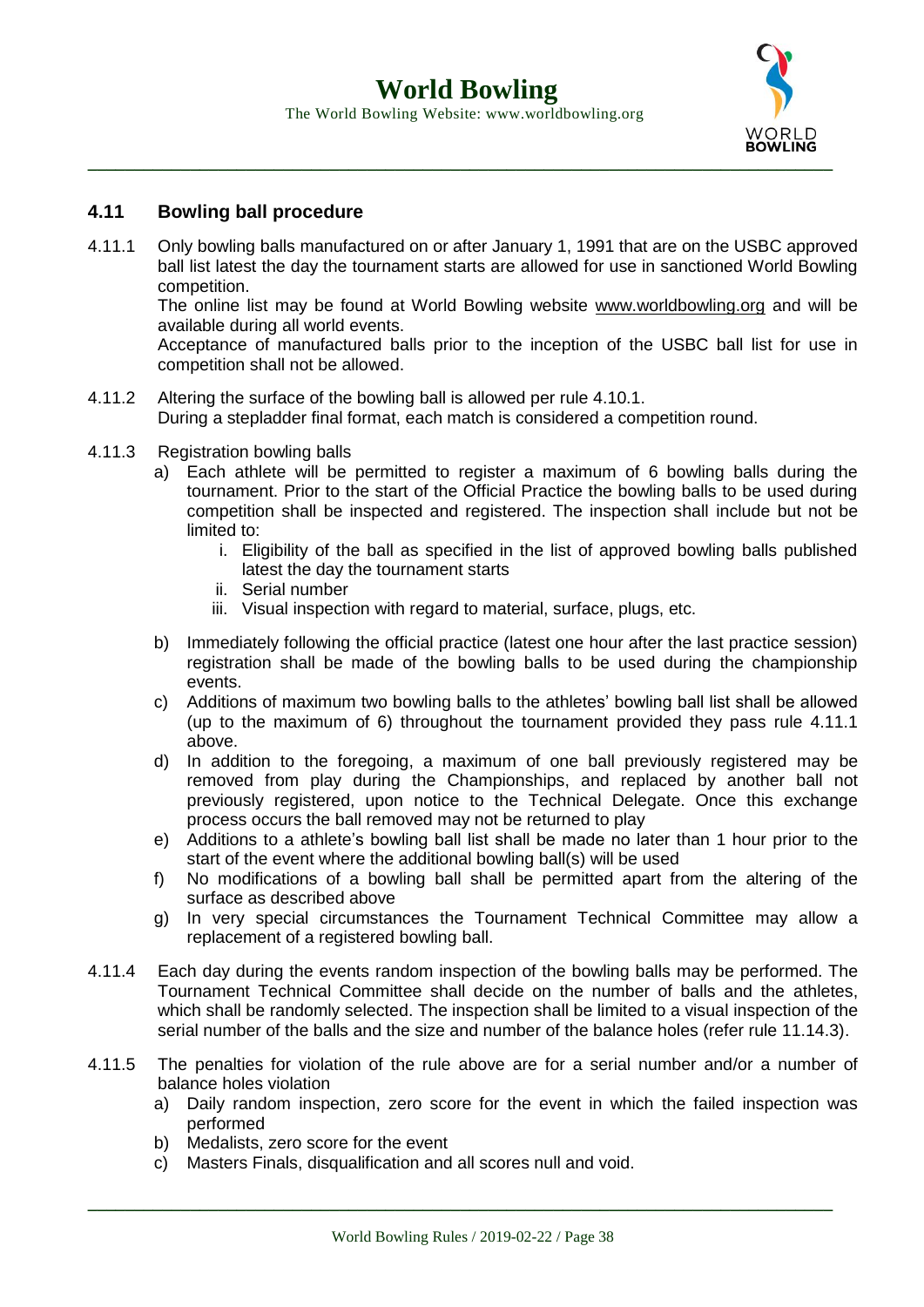

If a ball is in violation regarding the size of the balance hole, the ball shall be removed from play and cannot be used again until the balance hole complies. No additional balls may be added to the bowling ball list.

- 4.11.6 A maximum of five gripping holes are allowed in a bowling ball. The athlete must be able to reach each set of finger holes (not all four simultaneously) while using the thumb hole. Any hole, which cannot be reached, is considered a balance hole. The ball must be balanced twice when one set of finger holes are for fingertip and the other set for conventional grip.
- 4.11.7 When delivering the ball the athlete must have his/her thumb in or over the thumb hole. It may not be 180 degrees away from the thumb hole
- 4.11.8 It is not permissible to use resin/powder products anywhere outside of designated area in any World Bowling event. The tournament manager shall/will designate such an area

### **4.12 Tournament management**

- 4.12.1 The host shall select a manager (coordinator) for the tournament. He and his designated representatives shall supervise and direct the tournament. This shall include responsibility to the Tournament Technical Committee, Referees, compliance with the World Bowling Rules and otherwise with the codes of conduct of the World Bowling
- 4.12.2 The Tournament Technical Committee for World Championships shall consist of
	- a) The World Bowling Tournament Director
	- b) The World Bowling Technical Delegate
	- c) The Host Tournament Coordinator
- 4.12.3 The World Bowling Tournament Director is the chairman of the committee and is especially responsible for matters related to the World Bowling Rules. He is appointed by the World Bowling President and can be from the same Zone but must come from another federation than the host's federation.
- 4.12.4 The World Bowling Technical Delegate is responsible for all matters related to the lanes, machines, scoring systems etc., and is solely responsible for deciding the lane dressing procedures. He is appointed by the World Bowling President and must come from another federation than the host's federation.
- 4.12.5 A lane maintenance technician separate from the technical delegate will be appointed to do lane maintenance and dressing procedures as directed by the technical delegate. He is appointed by the WB President.
- 4.12.6 For Zone Championships, the members of the Tournament Technical Committee shall each be from a different country. The Zone President shall appoint the Zone Tournament Director and the Zone Technical Delegate
- 4.12.7 The Tournament Technical Committee shall act as advisory body to the World Bowling with regard to the operation of the competition.
- 4.12.8 The Tournament Technical Committee is responsible for handling appeals against decisions taken by the Referees.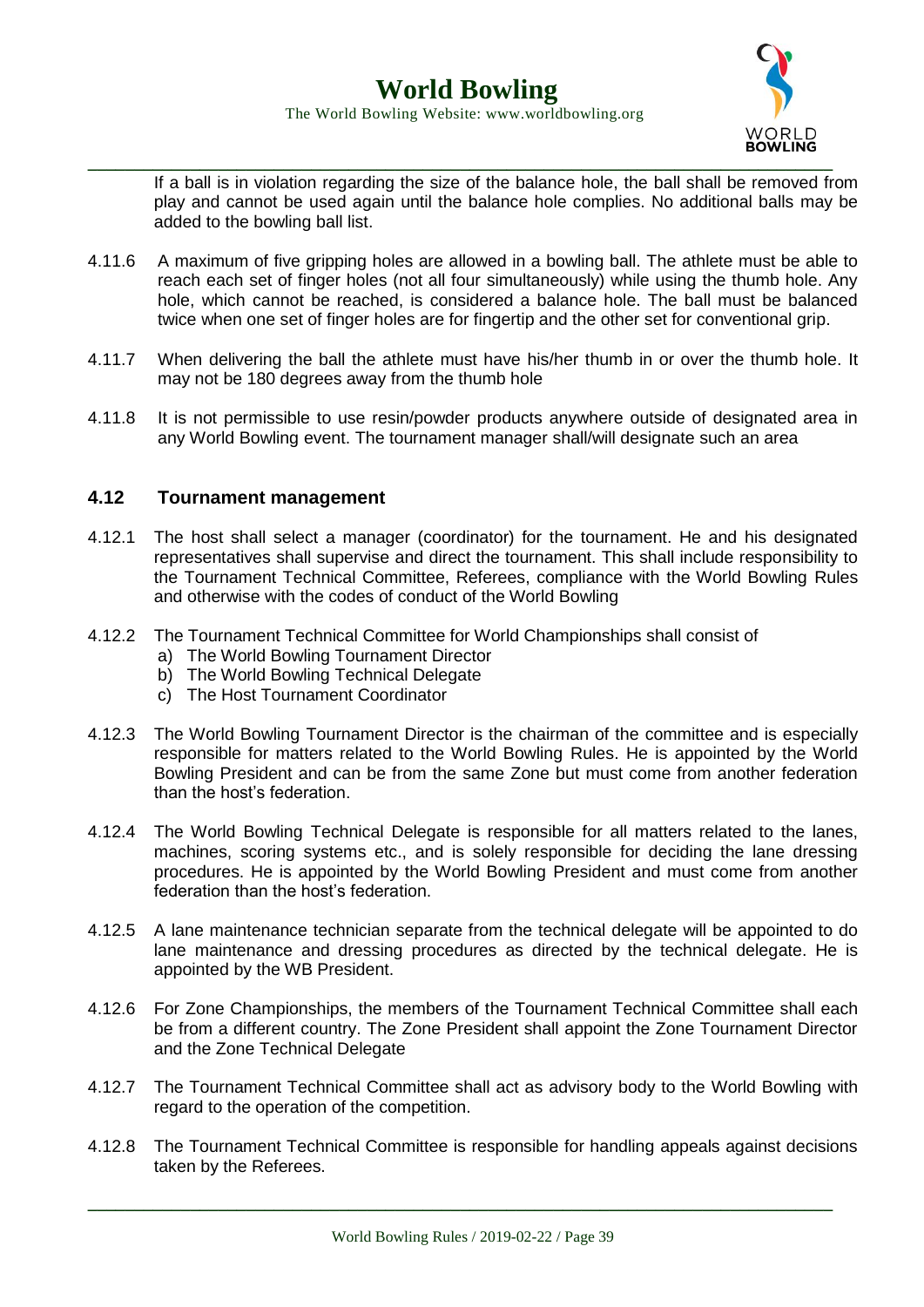

- 4.12.9 The Referees are appointed by the tournament manager and are responsible for enforcing all the provisions of the World Bowling Rules and those provisions of Chapter 5-8 that apply to the actual World Bowling championships. In this capacity, the Referees shall circulate behind the athletes' seating area and observe the World Bowling championships for conformance with the rules.
- 4.12.10 The President of World Bowling shall appoint a three-member Jury of Appeal for the World Championships and each of the three Zones shall be represented on this body.
- 4.12.11 The President of the Zone shall appoint the Jury of Appeal for the Zone Championships and three different federations must be represented on this body.

### **4.13 Pre-tournament meeting**

- 4.13.1 Prior to the start of the official practice, a meeting shall be held to provide all necessary information about the competition and related activities, and to answer questions.
- 4.13.2 The World Bowling President or designee shall chair the meeting.
- 4.13.3 The World Bowling Technical Delegate and the Host Tournament Manager shall attend the meeting.
- 4.13.4 Participating federations may attend the meeting.
- 4.13.5 For Zone Championships the Zone President or designee shall chair the meeting.

#### **4.14 Ceremonies**

- 4.14.1 Opening Ceremony
	- a) The Opening Ceremony shall, at a minimum, include an athlete parade with flag display and appropriate remarks as designated by the World Bowling President.
- 4.14.2 Award Ceremony
	- 1. Medals shall be of consistent design and quality and shall have prior approval of the World Bowling President.
	- 2. The award ceremonies should be conducted after each event and preferably before the commencement of the next event.
	- 3. National anthems shall be played for the winners.
	- 4. Medal presentations shall follow a plan established the World Bowling President.
	- 5. The plan shall designate the dignitaries who will be accorded the honour of participating in the presentations
- 4.14.3 Closing Ceremony
	- a. There shall be a Closing Ceremony that shall, at a minimum, include appropriate remarks by the World Bowling President.

## **4.15 Anti-doping rules**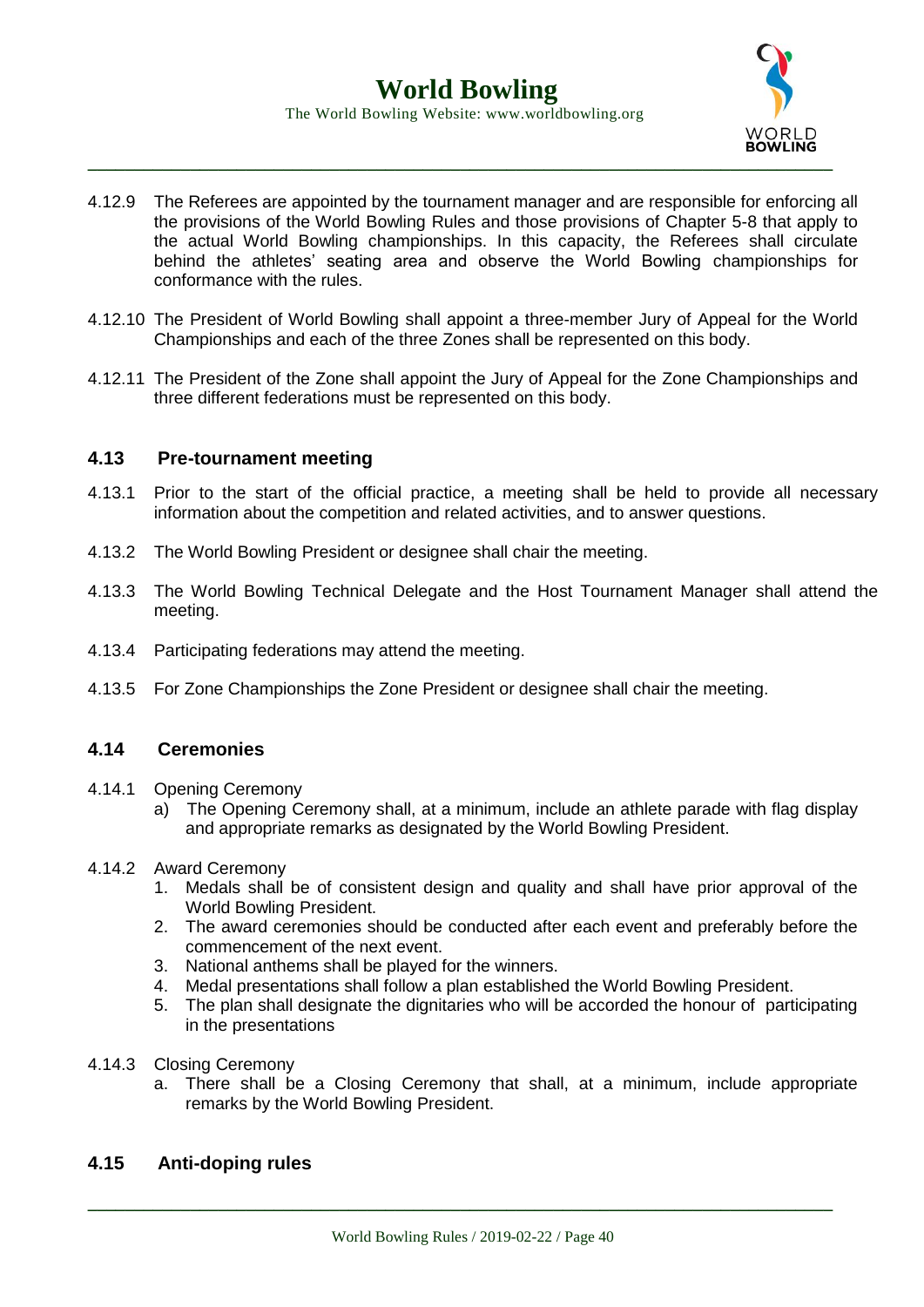

- 4.15.1 Anti-doping regulations as appearing in the World Bowling Anti-Doping Rules will be applicable for the World Bowling Championships.
- 4.15.2 Anti-doping regulations might appear in other championships as decided by the Executive Board from time to time.

### **4.16 Drinking alcohol**

- 4.16.1 Athletes must not consume alcohol or be under the influence of alcohol while in competition; i.e. during the entire period of a block of games. The penalty for violation of this rule shall be expulsion from the tournament
- 4.16.2 Athletes, coaches or administrators may not consume alcohol while wearing the standard uniform of their national federation in the bowling centre during the period commencing with the start of official practice through the completion of the Masters competition. The penalty for violation of this rule shall be
	- a warning for the first violation
	- 100 USD for a second violation (paid by the federation before the next event) and
	- for any subsequent violation, suspension for the duration of the Championships.

#### **4.17 Smoking and using tobacco products**

- 4.17.1 During championships smoking is not permitted in the bowling centre. However, it may be allowed in a closed area, provided it does not affect the environment in the athlete's and spectator's areas
- 4.17.2 Athletes and their coach/es must not smoke, use tobacco products or use any kind of synthetic cigarettes or e-cigarettes while in competition; i.e. during the entire period of a block of games.
- 4.17.3 The athlete penalty for smoking during a game will be zero pinfall for the game currently being played. The penalty for smoking in between games will be zero pinfall for the succeeding game. The penalty for the second offence by the same athlete shall be exclusion from the rest of the championship by the Tournament Technical Committee
- 4.17.4 The coach penalty for smoking during a game shall be suspension from the block of games in which he violated the rule. The penalty for a second violation is suspension from the rest of the Championship
- 4.17.5 Athletes, coaches or administrators may not smoke, use tobacco products or any kind of synthetic or e-cigarettes while wearing the standard uniform of their national federation during the period commencing with the start of official practice through the completion of the Masters competition. The penalty for violation of this rule shall be - a warning for the first violation,
	- 100 USD for a second violation (paid by the federation before the next event) and
	- for any subsequent violation, suspension for the duration of the Championships.

#### **4.18 Playing uniform, advertising**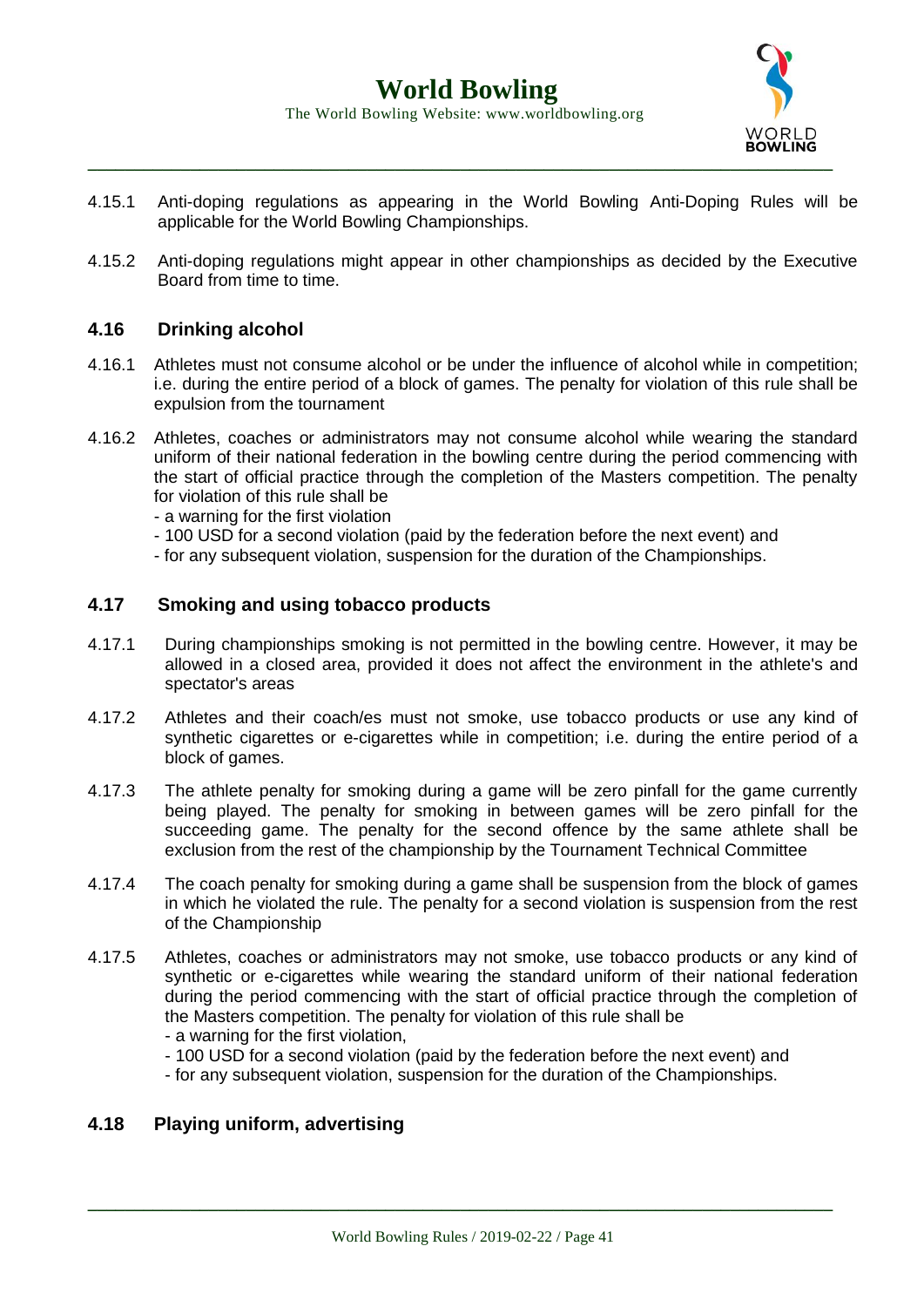## **World Bowling**



#### The World Bowling Website: www.worldbowling.org

- **\_\_\_\_\_\_\_\_\_\_\_\_\_\_\_\_\_\_\_\_\_\_\_\_\_\_\_\_\_\_\_\_\_\_\_\_\_\_\_\_\_\_\_\_\_\_\_\_\_\_\_\_\_\_\_\_\_\_\_\_\_\_\_\_\_\_\_\_\_\_\_\_\_\_\_\_\_\_\_\_** 4.18.1 Athletes shall wear a standard uniform approved by their national federation. In a team event (Doubles, Trios and Team) athletes of the same Doubles, Trios or Team must wear uniforms of the same colour and type
- 4.18.2 The name of the country must appear on the back of the uniform. The name of the country may be printed
	- In English or in the country's language
	- As abbreviation recognized by IOC or ISO 2000 if no IOC abbreviation (abbreviations published on website)
- 4.18.3 The following may appear on the uniform
	- a) Name of athlete
	- b) Logo of the country or member federation, which the athlete represents
	- c) Advertisement:. The number of advertisements is decided by each federation.
	- d) A place on all federations uniforms, situated on the left side of the breast, is reserved for a World Bowling sponsor. No later than six months before the start of the championship World Bowling has to inform all member federations if this right will be used by World Bowling and provide all federations with an original design for printing
- 4.18.4 IOC rules should apply for tournaments conducted under the auspices of IOC
- 4.18.5 Coaches and officials in the athlete's area should be in the uniform specified by the national federation

## **4.19 Style of play**

- 4.19.1 Match play style
	- a) In the match play style each athlete bowls two frames at a time
	- b) However, the athlete starting on the left (odd numbered) lane bowls one frame only
	- c) Thereafter both athletes bowl first on the right lane, then immediately bowl another frame on the left lane
	- d) The athlete who bowled first will finish his game by bowling the tenth frame on the right lane
	- e) When match play consists of more than one game, in succeeding games athletes alternate in starting on the left lane
- 4.19.2 Baker format
	- a) In the Baker format, members of competing teams, trios and doubles successively and in regular order bowl complete and consecutive frames within the same game.
	- b) They shall alternate lanes within the pair after each game.
- 4.19.3 Round Robin format
	- a) In the round robin the qualifying format of the event determines the number of athletes who will advance to round robin competition
	- b) Each athlete bowls one match against every other athlete
	- c) Matches may consist of one or more games
	- d) A final position round match may be added. In a position round pairings are determined by the position in which an athlete finished the initial matches
	- e) In case of a tie before the position round between places 2-3, 4-5, 6-7 and so on, the athlete with the higher position is the one who in the round robin has
		- The higher total scratch pin fall
		- Won their match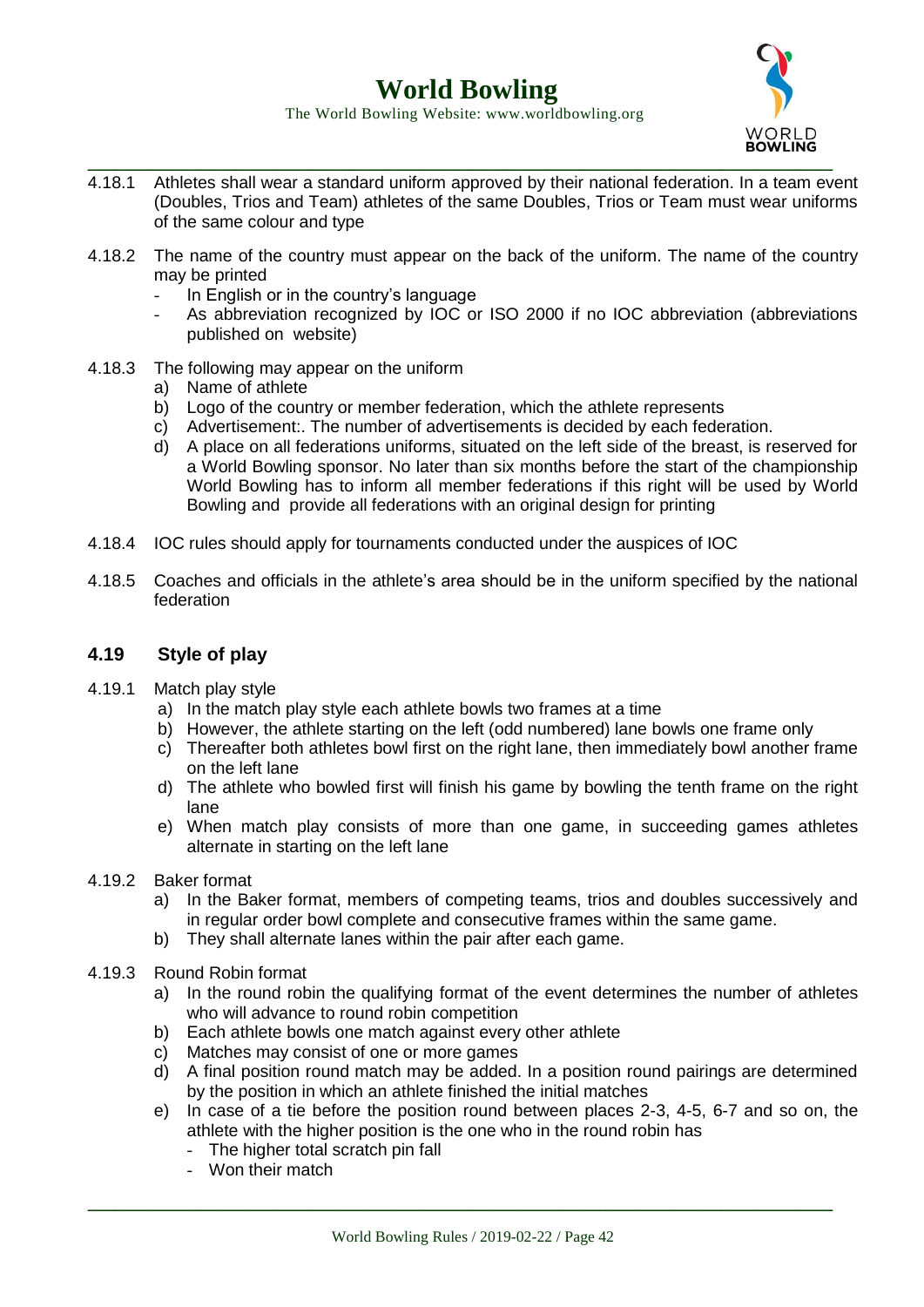**World Bowling** The World Bowling Website: www.worldbowling.org



- Won more matches
- The least difference between the highest and the lowest game
- The higher game
- 4.19.4 Order of bowling
	- a) One or more athletes may be scheduled on a pair of lanes
	- b) After a block of games has started, no changes shall be made in the line-up in that block except that substitutions may be made in accordance with the rules for each specific championship

#### **4.20 Official scorekeeping**

- 4.20.1 The tournament is required to have official score keepers to record all games bowled in the competition.
- 4.20.2 An automatic scoring device, which has been approved by the World Bowling, may be used. This device shall provide a printed record of the score which can be audited frame by frame and otherwise comply with the scoring and playing rules of the tournament.
- 4.20.3 Written (printed) score sheets shall be maintained indicating the pin fall on each ball so a frame-by-frame audit may be made. Each individual athlete, coach or team manager shall receive a copy of the scores bowled and will be required to sign the official copy immediately after bowling to acknowledge the score.
- 4.20.4 After a score has been recorded, it cannot be changed unless there is an obvious error in scoring or calculation. Obvious errors must be corrected by a tournament official immediately upon discovery. Questionable errors shall be decided by the Referees.
- 4.20.5 A tournament game, or frame(s) within a game, that is irretrievably lost in the scoring process may be re-bowled with approval of Tournament Management.

#### **4.21 Foul detection**

- 4.21.1 The tournament management may adopt and use any automatic foul detecting device approved by World Bowling.
- 4.21.2 When none is available, a foul judge must be stationed in a position to have an unobstructed view of the foul line.
- 4.21.3 Should a foul detecting device become temporarily inoperative, the tournament officials shall assign a foul judge or authorize the official score keepers to call fouls.

#### **4.22 Interrupted game**

4.22.1 The tournament officials may authorize the completion of a game and block of games on another pair of lanes when equipment failure on the starting lanes would delay the normal progress of the block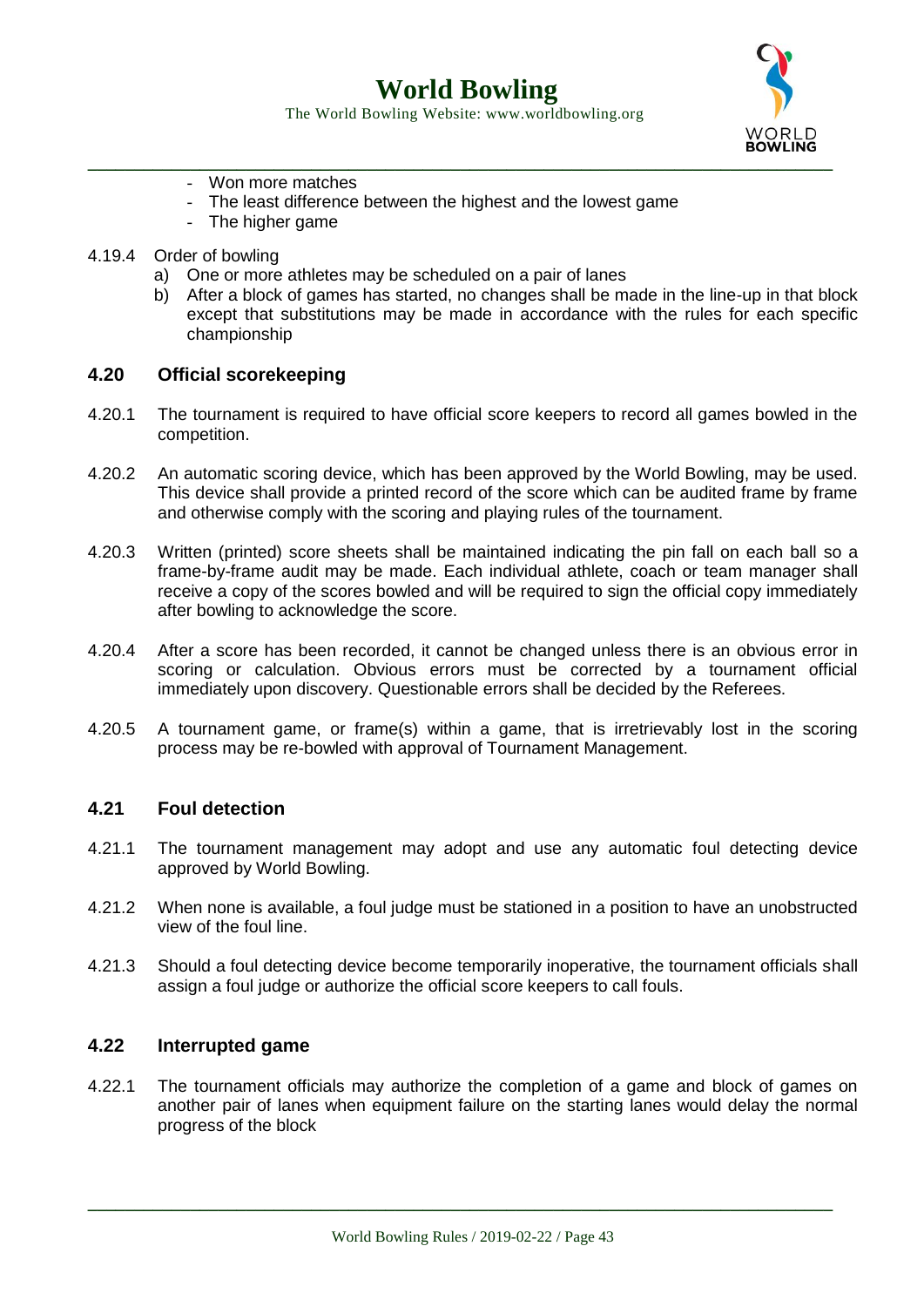

## **4.23 Slow bowling / Lane Courtesy**

- 4.23.1 Athlete s shall be ready to bowl when it is their turn and shall not delay the start of their approach or delivery when the pairs immediately adjacent to them on both the right and left are clear (one (1) pair lane courtesy).
- 4.23.2 Competitors must observe one (1) pair lane courtesy at all times. Competitors on the same pair may not bowl consecutive deliveries without allowing one (1) competitor from the pair to the right and one (1) competitor from the pair to the left have made a delivery, unless those competitors are not ready to bowl or they give way.
- 4.23.3 If an athlete does not observe the procedures outlined in paragraphs 4.23.1 and 4.23.2, it shall be construed as slow bowling. An athlete failing to observe these procedures shall be warned by an authorized tournament official as follows
	- a) A white card for the first offence (no penalty)
	- b) A yellow card for the second offence (no penalty)
	- c) A red card for the third and each succeeding offence in any block of games (six games for singles and doubles, three games for trios or five-person team and all games of match play in a day). the penalty shall be a zero pin fall for the frame
- 4.23.4 For interpretation of the enforcement of this rule, the Referees shall specifically monitor any athlete or team that gets more than four frames behind the leader in a singles, doubles or master event; or more than two frames behind in trios or team, not counting the end pairs of lanes. In Baker format competition the same rule applies as for the singles event.
- 4.23.5 Whenever there is any question concerning the enforcement of this rule, or lack thereof, in the Masters Grand Finals, the World Bowling President or his designee, notwithstanding the reference to the Referees, shall make the final decision.

#### **4.24 Bowling on wrong lane**

- 4.24.1 In singles match play competition, where a athlete bowls two frames each time it is the athlete's turn to bowl, and the other athlete bowls on the wrong lanes, a dead ball shall be called and the athlete required re-bowling on the correct lanes, providing the error was discovered before the opposing athlete has made a delivery.
- 4.24.2 Otherwise, the score stands as bowled, with all subsequent frames in the game bowled on the correct lanes.

#### **4.25 Tardy athletes**

- 4.25.1 Any athlete or team arriving late shall begin play with the score count beginning with the frame then being bowled on the lane or lanes to which they are assigned.
- 4.25.2 If they are scheduled alone, they will start in the earliest frame then being bowled on the squad.

### **4.26 Penalties for rule violations**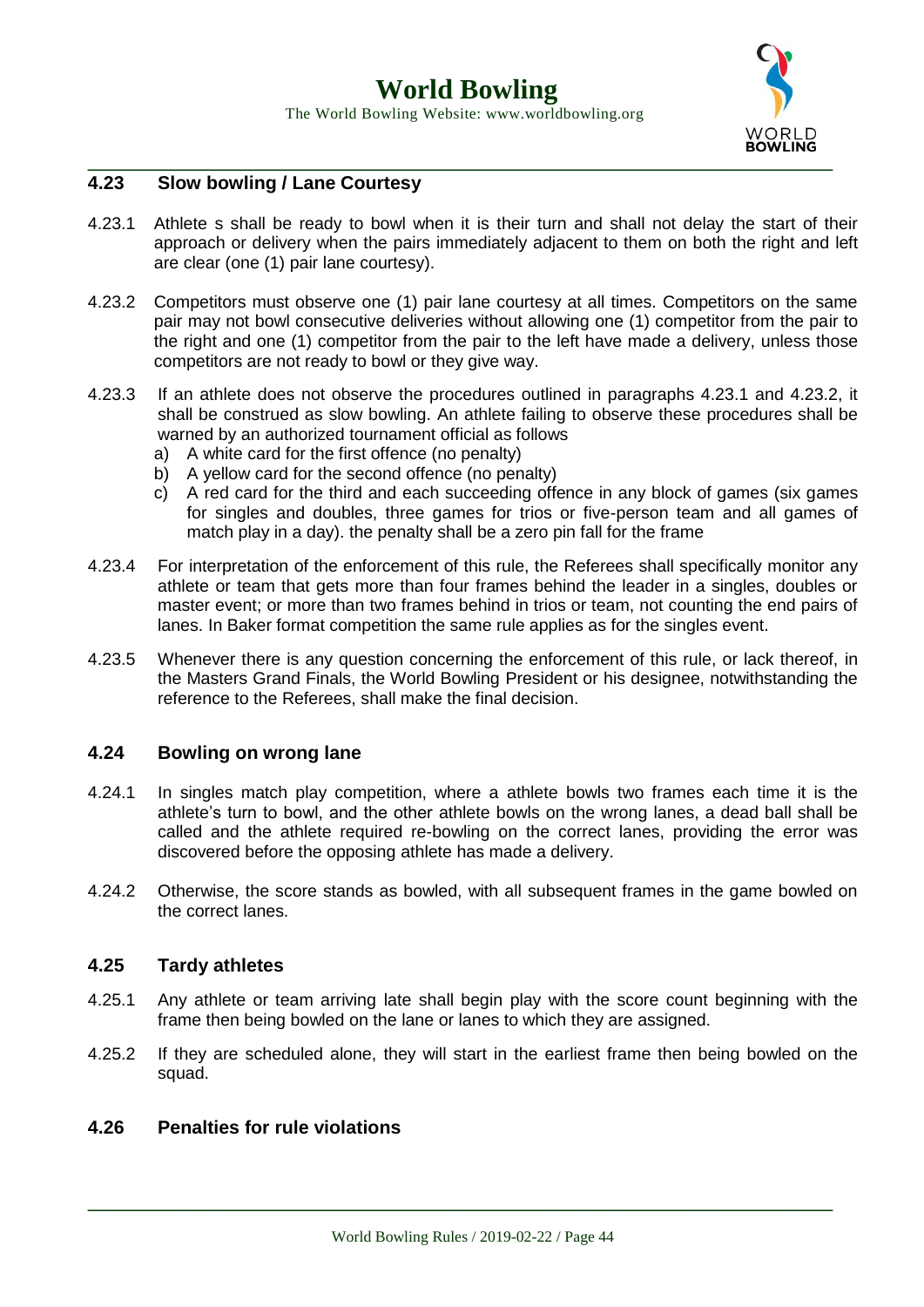

- 4.26.1 When not specified in any rule, the penalties for rule violations are governed as stated below.
- 4.26.2 An athlete/team failing to observe a rule(s) shall be warned by an authorized tournament official with a yellow card for first offence (no penalty).
- 4.26.3 For a second offence in the same tournament, the athlete/team will be disqualified from the tournament, and will not be allowed to participate in World Bowling /Zone approved tournaments and conducted championships for 90 days.
- 4.26.4 All offences shall immediately be reported by the Tournament Manager to the World Bowling Secretary General, who will report to all member federations.

#### **4.27 Protests**

- 4.27.1 Protests involving eligibility or general playing rules must be confirmed in writing to a responsible tournament official not later than 24 hours after the game in which the infraction occurred or before prize presentation, whichever is the sooner.
- 4.27.2 When a protest involving a foul or the legality of pin fall is entered, an official representative of the federations involved may be present when evidence is taken relative to the protest.
- 4.27.3 If no written protest is entered prior to the expiration period as stated, the game or games shall stand as bowled.
- 4.27.4 Each rule under this rule shall not be construed to cover a similar or previous violation.

#### **4.28 Appeal procedure**

- 4.28.1 All matters, which cannot be settled by the Referees, shall be heard and reviewed by the Tournament Technical Committee. The decision of the Tournament Technical Committee is final unless there is an appeal to the Jury of Appeal within 24 hours after the decision is announced, or before prize presentation, whichever is the sooner.
- 4.28.2 Protests on eligibility arising after the conclusion of the championships shall be filed directly with the Jury of Appeal within 30 days.
- 4.28.3 All appeals from the Tournament Technical Committee's decisions must be filed in writing with the Referees or with a member of the Jury of Appeal, or with the Secretary General of World Bowling or the Zone. Each appeal must be specific and include a fee of USD 100. If the Jury of Appeal does not uphold the appeal, the fee will be forfeited to the World Bowling. The foregoing also applies to protests filed directly with the Jury of Appeal.
- 4.28.4 The Jury of Appeal shall be empowered to cite before it all papers and persons involved in the appeal at a regularly scheduled meeting or if deemed appropriate, the Jury of Appeal may decide an issue by a mail vote after all material involved in the matter has been studied by each of its members.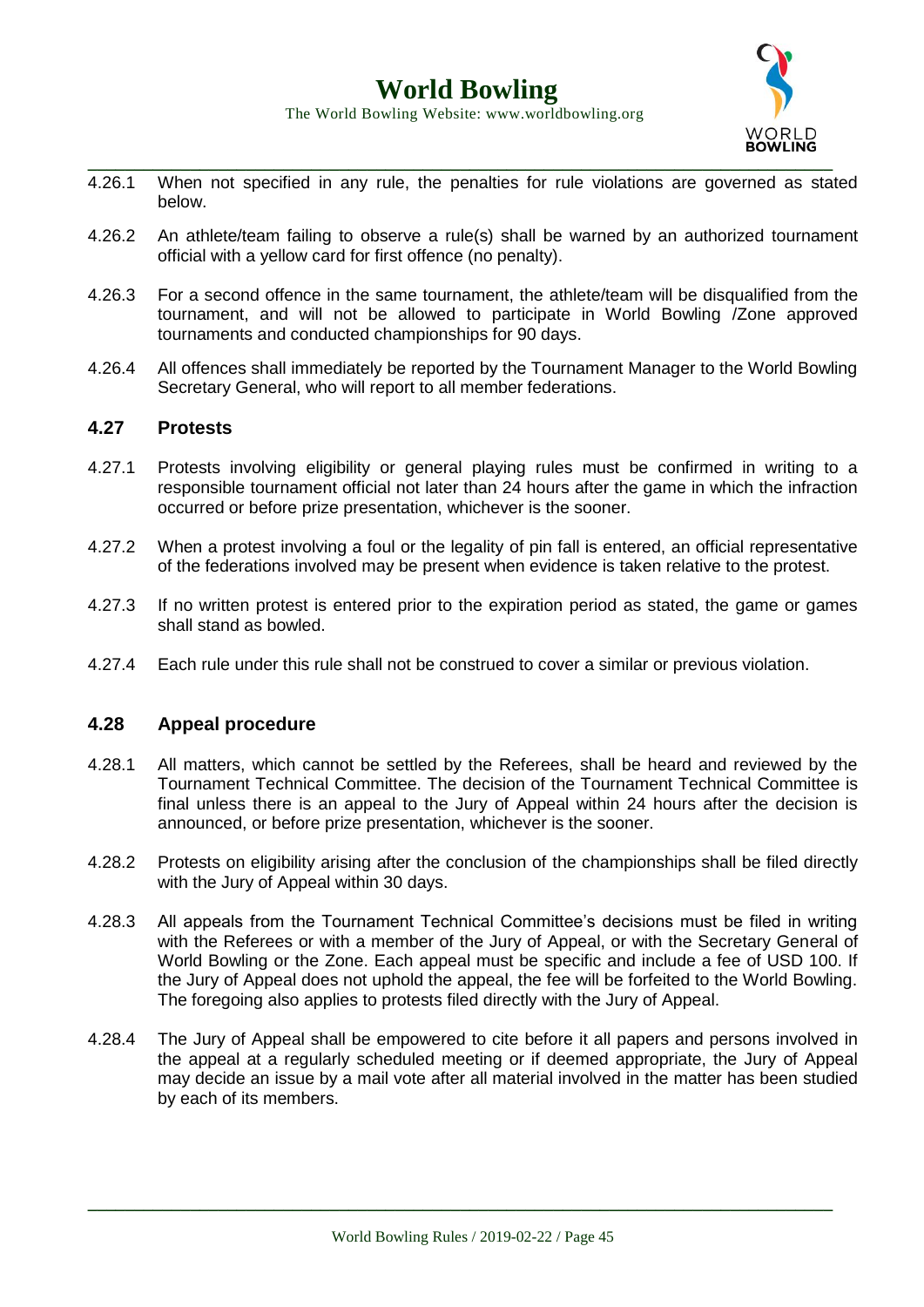

# **5. World Bowling Championships**

## **5.1 Introduction**

- 5.1.1 The rules specified in this chapter apply to the World Bowling Championships (for women and/or men) in addition to the rules specified in Chapter 2, 4, 9, 10 and 11.
- 5.1.2 Each federation shall be limited to a team of not more than six athletes in WWC, WMC and six athletes of each gender in WC.
- 5.1.3 Each federation shall be limited to a team of not more than two athletes of each gender in WSC.

## **5.2 Eligibility/Qualification**

- 5.2.1 In WWC, WMC and WSC all federations meeting the conditions in 4.9 are eligible to participate
- 5.2.2 In WC (for men and women) 36 men's team and 36 women's team will qualify to participate
	- a) The host federation is qualified with one men's and one women's team
	- b) The remaining 35 teams will be distributed among the zones and the number of teams from each zone will be decided by how many member federations there are in each zone relative to the total number of member federations in good standing on  $1<sup>st</sup>$  of January two years ahead of the year of the championship
	- c) Each Zone decides the qualification process in its zone.
	- d) Two deadlines will be defined by World Bowling
		- i) for each Zone to present to World Bowling the standing of zone qualification of teams/federations
		- ii) a final date for invitation of teams/federations
	- e) World Bowling invites the federations according to the qualification rules above following the standing in each zone qualification. If there are any vacant spots the World Bowling may fill these vacancies for one zone by team(s) from any zone
	- f) The minimum number of athletes from each participating team must be five (5) athletes
	- g) No wild card system will be used

#### **5.3 Lane Assignments and Registration**

- 5.3.1 In due time before the start of the championships, the Tournament Director will decide the number of squads for each event and the number of lanes in use for each squad.
- 5.3.2 Lane assignments shall be determined by lot for Singles, Doubles, Trios and Team, and subject to special pre-arranged schedule requirements for Masters round robin and the position round.
- 5.3.3 For Singles and Doubles, once competition is under way, the number of athletes scheduled on a pair of lanes must be consistent throughout the tournament.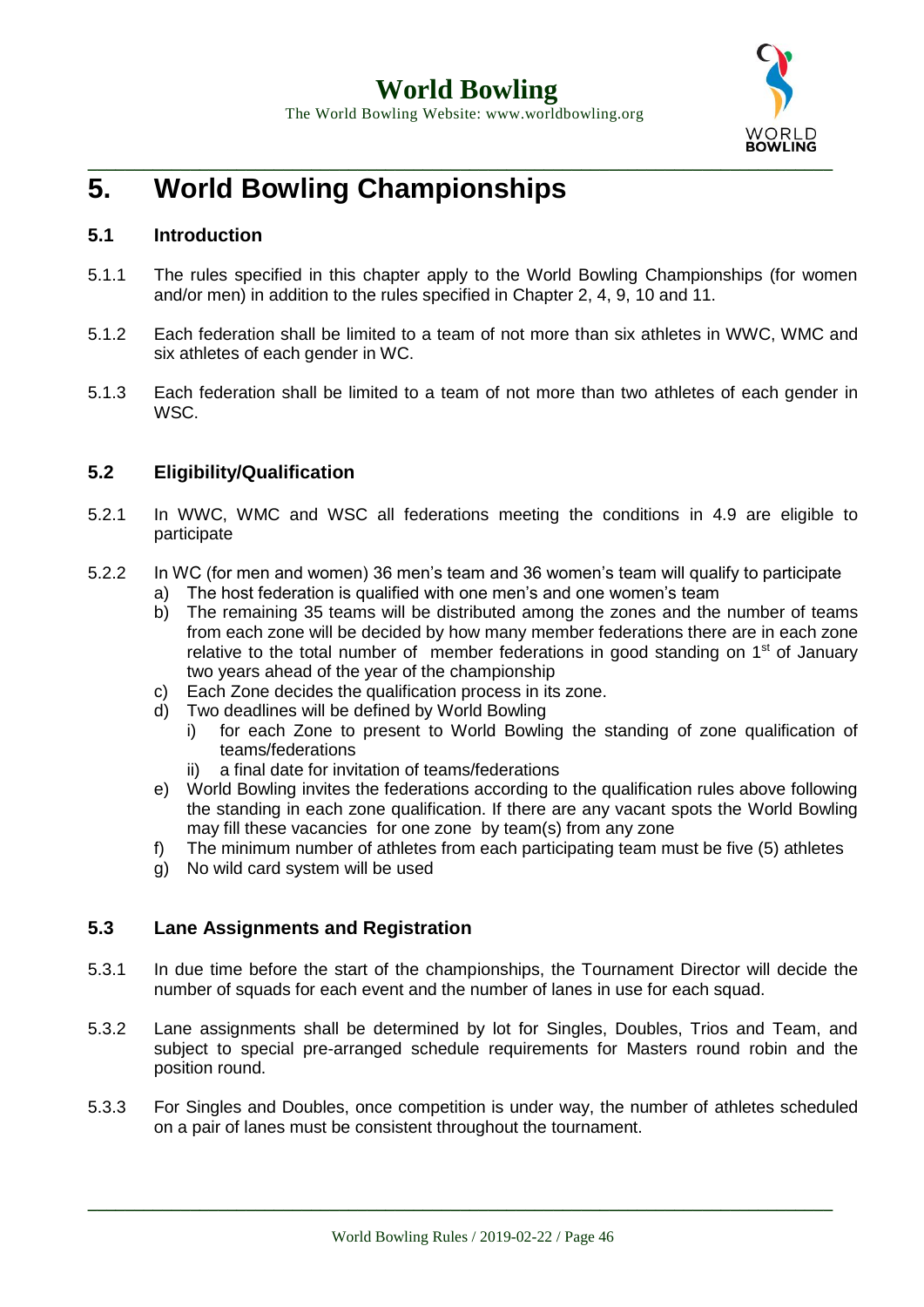

- 5.3.4 An impartial lane assignment should be performed in due time prior to the Pre-Tournament meeting in order for it to be announced at the meeting.
- 5.3.5 Verification of the number of athletes from each participating federation and spellings of their names must be done latest in conjunction with the Pre-Tournament meeting. No changes will be permitted thereafter.

### **5.4 Practice**

- 5.4.1 The athletes of each federation shall be nominated prior to the start of the official practice.
- 5.4.2 Minimum one day of official practice must be provided immediately prior to the start of the championship. One hour practice is required for each federation. However, if the competition lanes are not available for unofficial practice immediately prior to the official practice, two days of official practice will be required with two hours for each federation the first day and one hour for each federation the second day.
- 5.4.3 Each federation will have one session of official practise
- 5.4.4 After the lanes have been prepared and the official practice concluded, no play whatsoever by the participants of the championships shall be allowed on the competition lanes during the entire duration, except the championships proper. This will not preclude efforts (e.g. exhibition) to promote bowling before, after or in between events. However, this does not allow any play by participants on the competition lanes after the last event of the day when the bowling centre is available to the public for open bowling. Violators are subject to disqualification.
- 5.4.5 Warm-up for events in each block
	- a) Singles, 10 minutes practice time
	- b) Doubles, 10 minutes practice time
	- c) Trios, 10 minutes practice time
	- d) Team, 15 minutes practice time
	- e) Masters, 5 minutes practice time
	- f) Semi Finals and Finals, 10 minutes practice time for Team and Trios; 5 minutes practice time for Doubles and Singles.

#### **5.5 Athlete's area**

- 5.5.1 The Tournament Manager, using methods of identification, which are obvious to spectators, shall define the athletes' area.
- 5.5.2 Only one coach or official from any federation will be permitted in the athletes' area in the immediate vicinity of each pair of lanes on which their athletes are competing.
- 5.5.3 It is not permissible to bring in or consume food in the athletes' area. This does not include candy bars or fruit.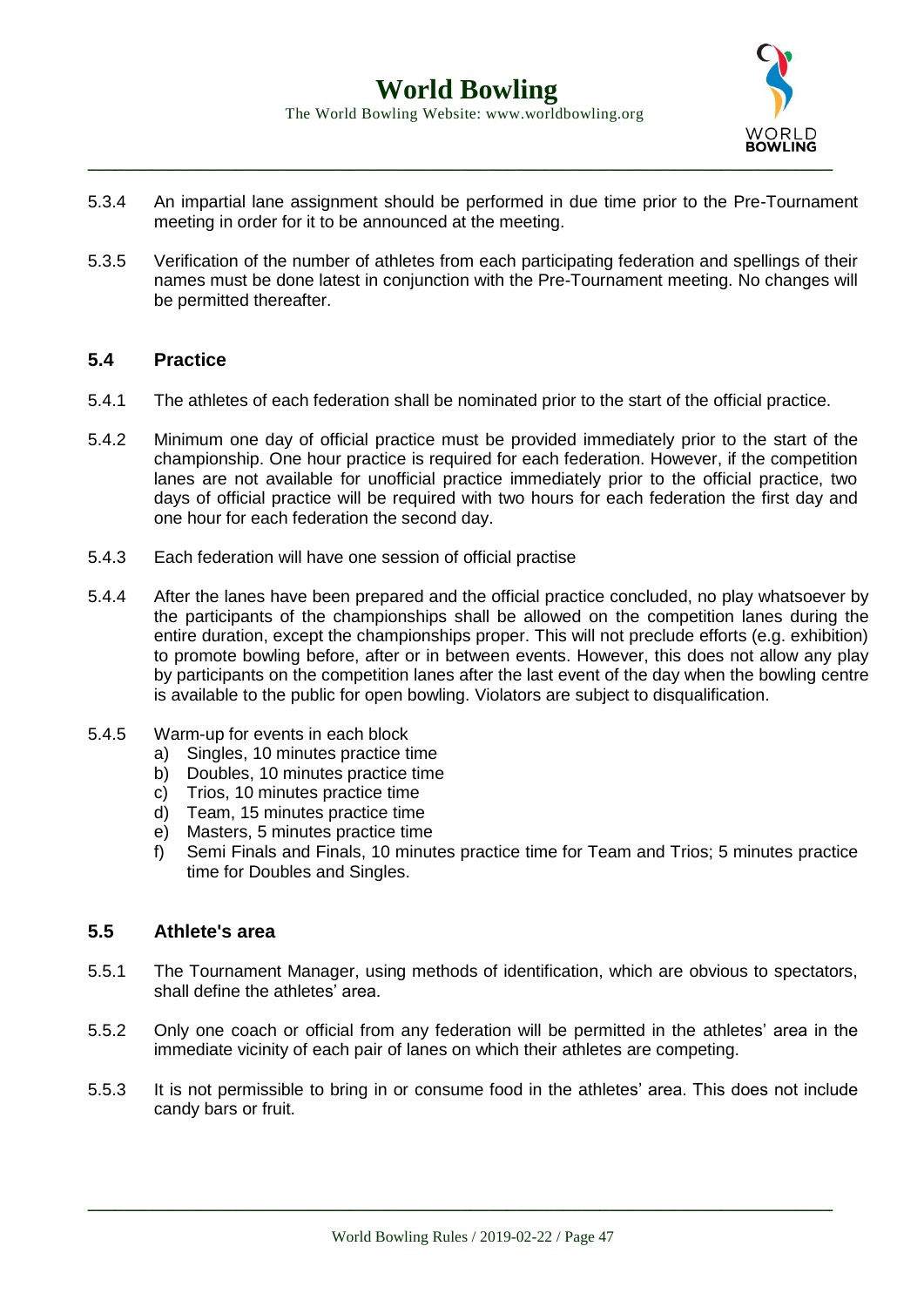

## **5.6 Events**

- 5.6.1 For the WWC, WMC and WC the 6 championship events are the same as follows:
	- a) Singles, 6 games
	- b) Doubles, 6 games
	- c) Trios, 6 games
	- d) Team (of five athletes), 6 games
	- e) All Events, a total of the foregoing 24 games
	- f) Masters, in 4 steps described in 5.13
- 5.6.2 In Singles, Doubles, Trios and Team, athletes assigned to commence bowling on odd numbered lanes will move left and athletes assigned to commence bowling on even numbered lanes will move right for each successive game. The Tournament Manager will determine the number of lanes to be moved each game during the event.
- 5.6.3 One game Semi Finals and Finals in all events except in the Team Event, All Events and Masters (1 vs. 4 and 2 vs. 3 in each event standing to be matched for the Semi Finals) In the Team events, the Semi Finals and Finals will be played in Baker's format, best of three (3) games. The two losers in the Semi Finals will get bronze medals
- 5.6.4 For WSC there is only a Single event

## **5.7 Singles in WWC, WMC and WC**

- 5.7.1 Maximum six athletes per federation.
- 5.7.2 Six games in one block across 12 lanes.
- 5.7.3 Each game shall be played on a different pair of lanes.
- 5.7.4 Top 4 in the final standing is qualified for two one game Semi Finals, where the singles positioned 1 meets the singles positioned 4 and the singles positioned 2 meets the singles positioned 3.
- 5.7.5 The winners of the two Semi Finals will play a one game final
- 5.7.6 The two losers in the Semi Finals will both get bronze medals

#### **5.8 Doubles**

- 5.8.1 Maximum three Doubles per federation.
- 5.8.2 Six games in one block across 12 lanes.
- 5.8.3 Each game shall be played on a different pair of lanes.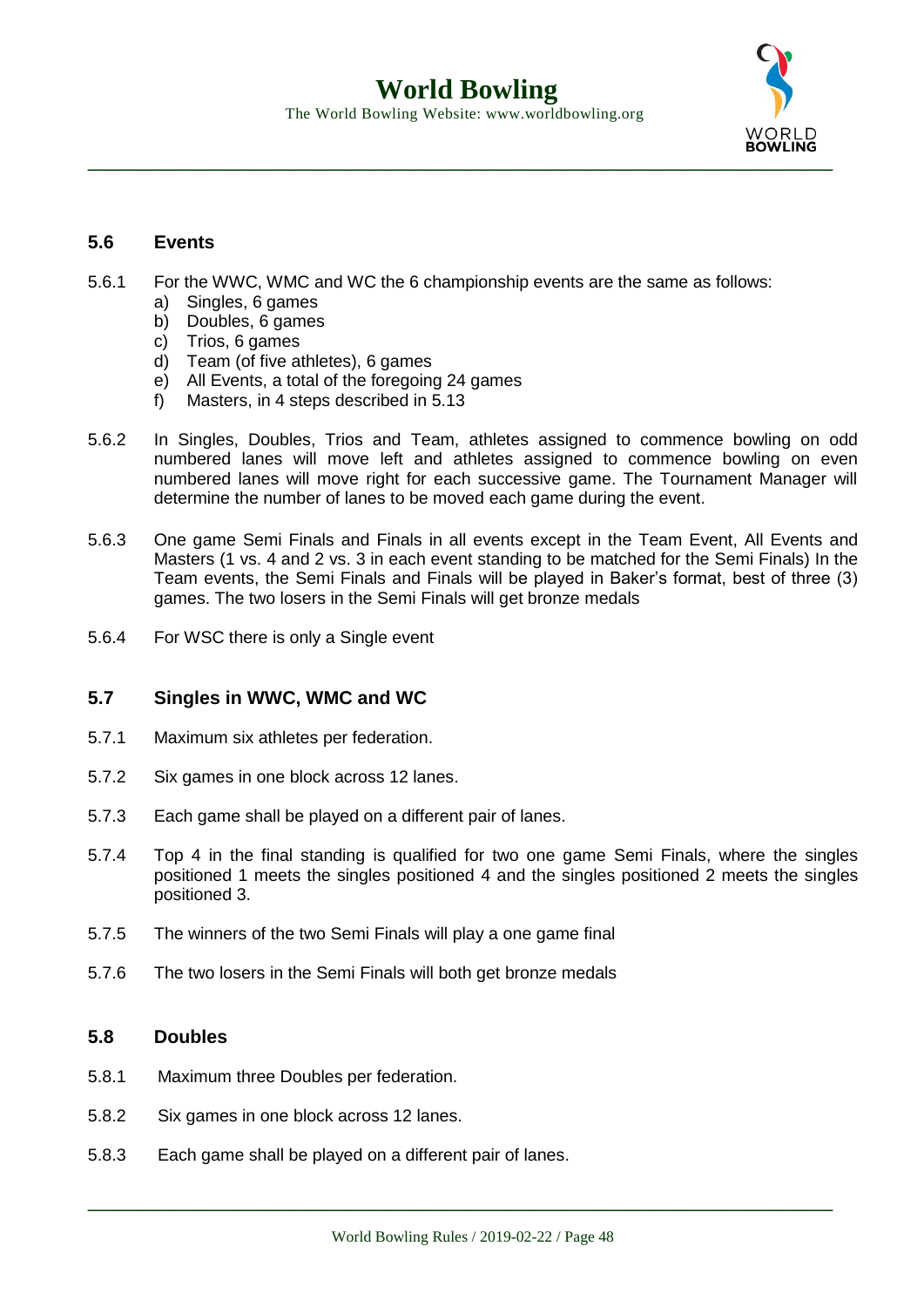

- 5.8.4 Top 4 in the final standing is qualified for two one game Semi Finals, where the doubles positioned 1 meets the doubles positioned 4 and the doubles positioned 2 meets the doubles positioned 3.
- 5.8.5 The winners of the two Semi Finals are playing a one game Final.
- 5.8.6 Line-up changes are permitted only between the qualification and the Semi Finals and between the Semi Finals and the Final.
- 5.8.7 Change of athletes is not permitted at any moment during the Doubles event

#### **5.9 Trios**

- 5.9.1 Maximum two Trios per federation.
- 5.9.2 Six games in two three-game blocks across 12 lanes.
- 5.9.3 Trios from the same federation shall be scheduled on different squads, in case more than one squad is necessary in the first block.
- 5.9.4 Top 4 in the final standing is qualified for two one game Semi Finals, where the trios positioned 1 meets the trios positioned 4, the trios positioned 2 meets the trios positioned 3.
- 5.9.5 The winners of the two Semi Finals are playing a one game Final.
- 5.9.6 Line-up changes are permitted only between the blocks, between the qualification and the Semi Finals and between the Semi Finals and the Final.
- 5.9.7 Change of athletes is not permitted at any moment during the Trios event.

#### **5.10 Team**

- 5.10.1 One Team per federation.
- 5.10.2 Six games in two three-game blocks
- 5.10.3 A team may change one athlete at the start of the second block.
- 5.10.4 In the second block teams shall be seeded, based on the results from the first block. The teams with the highest results shall be scheduled to the last squad.
- 5.10.5 Line-up changes are not permitted during a block.
- 5.10.6 All extra athletes shall be scheduled for make-up teams to bowl toward their All Events total. Athletes from different federations shall be combined for such teams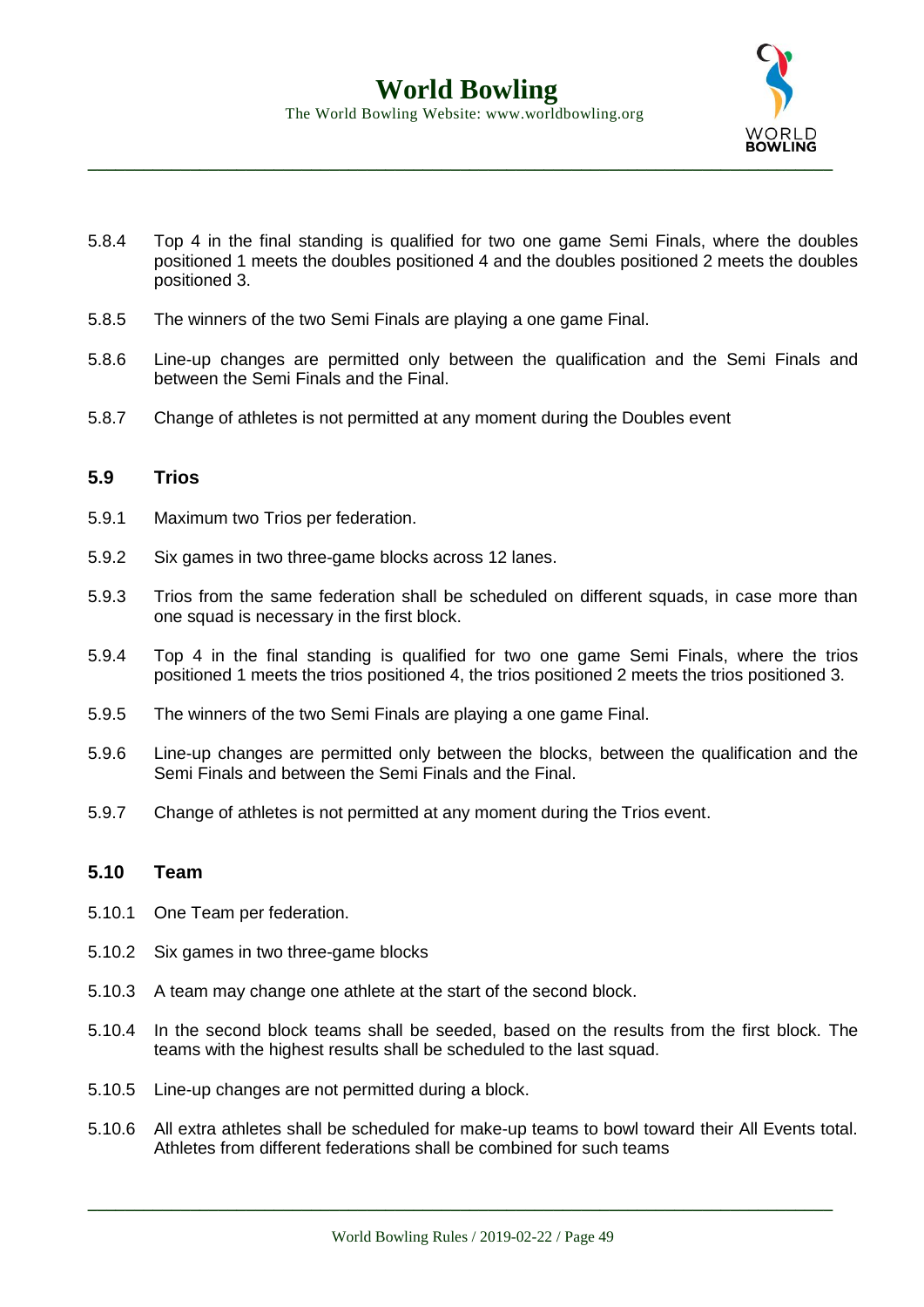

- 5.10.7 Top 4 in the final standing is qualified for two Semi Finals, where the team positioned 1 meets the team positioned 4 and the team positioned 2 meets the team positioned 3. The Semi Finals nals will be played in Baker's format best of three (3) games
- 5.10.8 The winners of the two Semi Finals are playing a final. The Final will be played in Baker's format, best of three (3) games
- 5.10.9 Line-up changes are permitted only between the blocks, between the qualification and the Semi Finals and between the Semi Finals and the Final.
- 5.10.10 Change of athletes is permitted only between the blocks, between the qualification and the Semi Finals and between the Semi Finals and the Final.

### **5.11 All Events**

- 5.11.1 Maximum six athletes per federation.
- 5.11.2 Standing to be decided based on a total of the 24 played games in the foregoing 4 disciplines (Singles, Doubles, Trios and Team).

#### **5.12 Masters in WWC, WMC and WC**

- 5.12.1 The Masters includes five steps (1-5), all starting from scratch.
- 5.12.2 The Masters will be played on one lane condition,
- 5.12.3 The 24 highest positioned athletes in the Final all event standing are qualified for the Masters event, seeded 1-24. The athletes will retain their seeding throughout the entire final.
- 5.12.4 In all steps there will be head to head matches, where the highest seeded athletes will be matched against the lowest seeded athlete, match play style (see 4.19.1)
- 5.12.5 Each match will played as best of 3 games. If the same athlete is the winner of the first two games, the 3<sup>rd</sup> game will not be played.
- 5.12.6 In each match the highest seeded athlete will choose whether he wants to begin the first game on the left or on the right lane. In the second game the starting lane of the athletes will be opposite to the first game and in a possible third game the starting lane of the athletes will be the same as in the first game.
- 5.12.7 In step 1, the 16 athletes seeded 9-24 will bowl 8 matches with the winners of the matches continuing to step 2.
- 5.12.8 In step 2, the 8 athletes seeded 1-8 and the 8 winners from step 1 will bowl 8 matches with the winners of the matches continuing to step 3.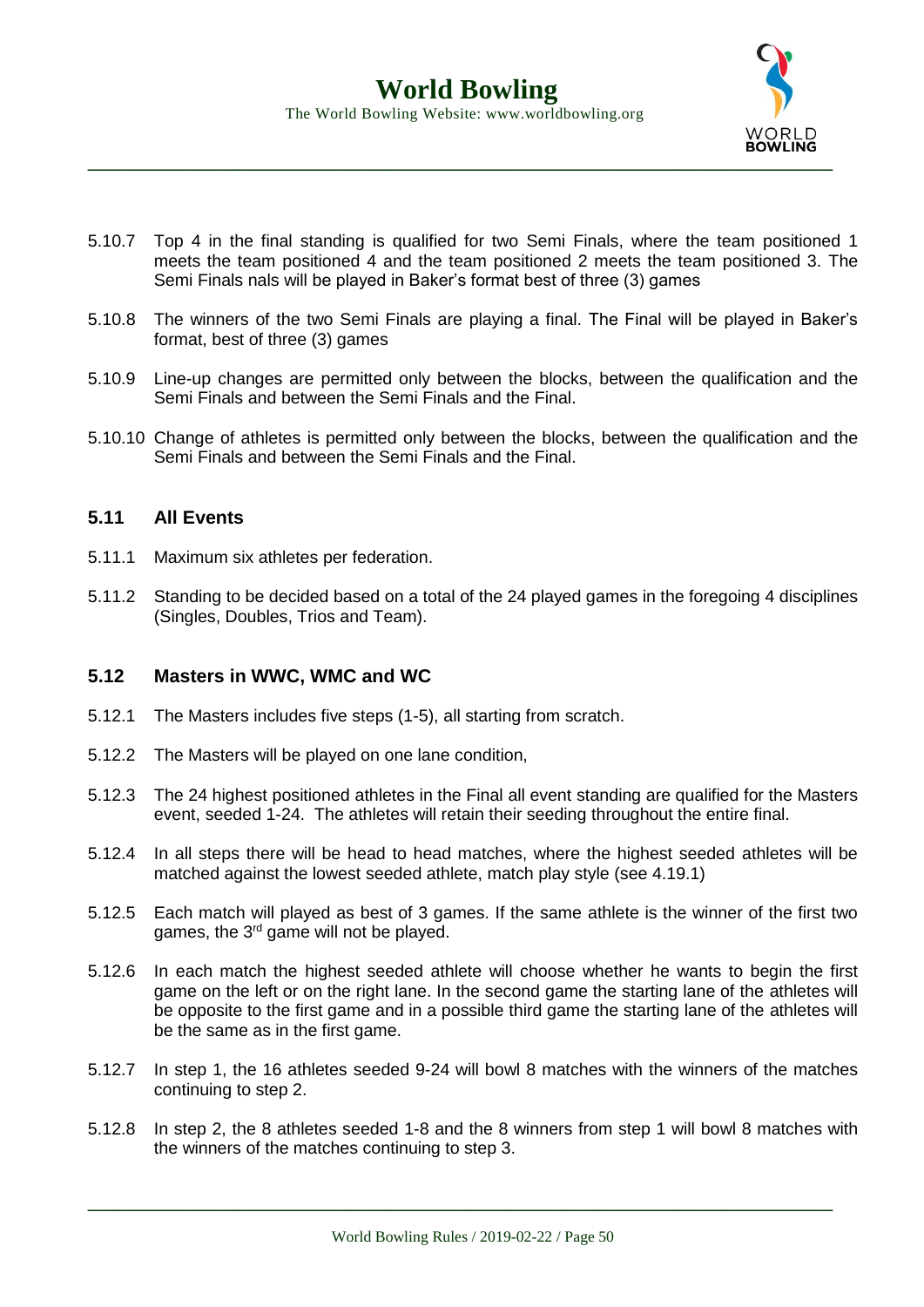

- **\_\_\_\_\_\_\_\_\_\_\_\_\_\_\_\_\_\_\_\_\_\_\_\_\_\_\_\_\_\_\_\_\_\_\_\_\_\_\_\_\_\_\_\_\_\_\_\_\_\_\_\_\_\_\_\_\_\_\_\_\_\_\_\_\_\_\_\_\_\_\_\_\_\_\_\_\_\_\_\_** 5.12.9 In step 3, the 8 winners from step 2 will bowl 4 matches with the winners of the matches continuing to step 4.
- 5.12.10 In step 4, the 4 winners from step 3 will bowl 2 matches with the winners of the matches continuing to step 5.
- 5.12.11 In step 5, the 2 winners from step 4 will bowl 1 match with the winner of the match being declared the champion.
- 5.12.12 Lane Assignments in the Masters Event
	- a) The Tournament Director will perform an impartial draw for matches to be assigned to lanes in Step 1 and Step 2 of the Masters event
	- b) Unless the same pair of lanes is in use for more than one match, there will be seven different pair of lanes in use for Step 3, Step 4 and Step 5 of the Masters event

### **5.13 WSC format**

- 5.13.1 Step 1: All athletes will bowl 12 games in three blocks of 4 games each to determine their seeding. In due time before the start of the championships, the Tournament Director will decide the number of squads and the number of lanes in use for each squad.
- 5.13.2 Step 2: The top 32 athletes will advance and bowl according to the bracket below:

| Group D |
|---------|
|         |
|         |
|         |
|         |
|         |
|         |
|         |
|         |
|         |

- 5.13.3 If there is a tie for any of the positions 1-32 then a one ball Roll Off will be played, repeated until the tie is broken.
- 5.13.4 Each qualifying group shall bowl eight qualifying games over 4 adjacent pair of lanes, in one block.
- 5.13.5 Each athlete in the qualifying group shall bowl against every other athlete in the group every game. Points shall be awarded on the following basis:
- 5.13.6 The highest scoring athlete in each game shall be awarded 7 points, the second highest scoring shall be awarded 6 points, the third highest 5 points etc. down to the eighth highest, who will receive 0 points.
- 5.13.7 If there is a tie in a game the points will be awarded on the following basis; The points available to the tied athletes shall be added together and then divided by the number of athletes that have tied.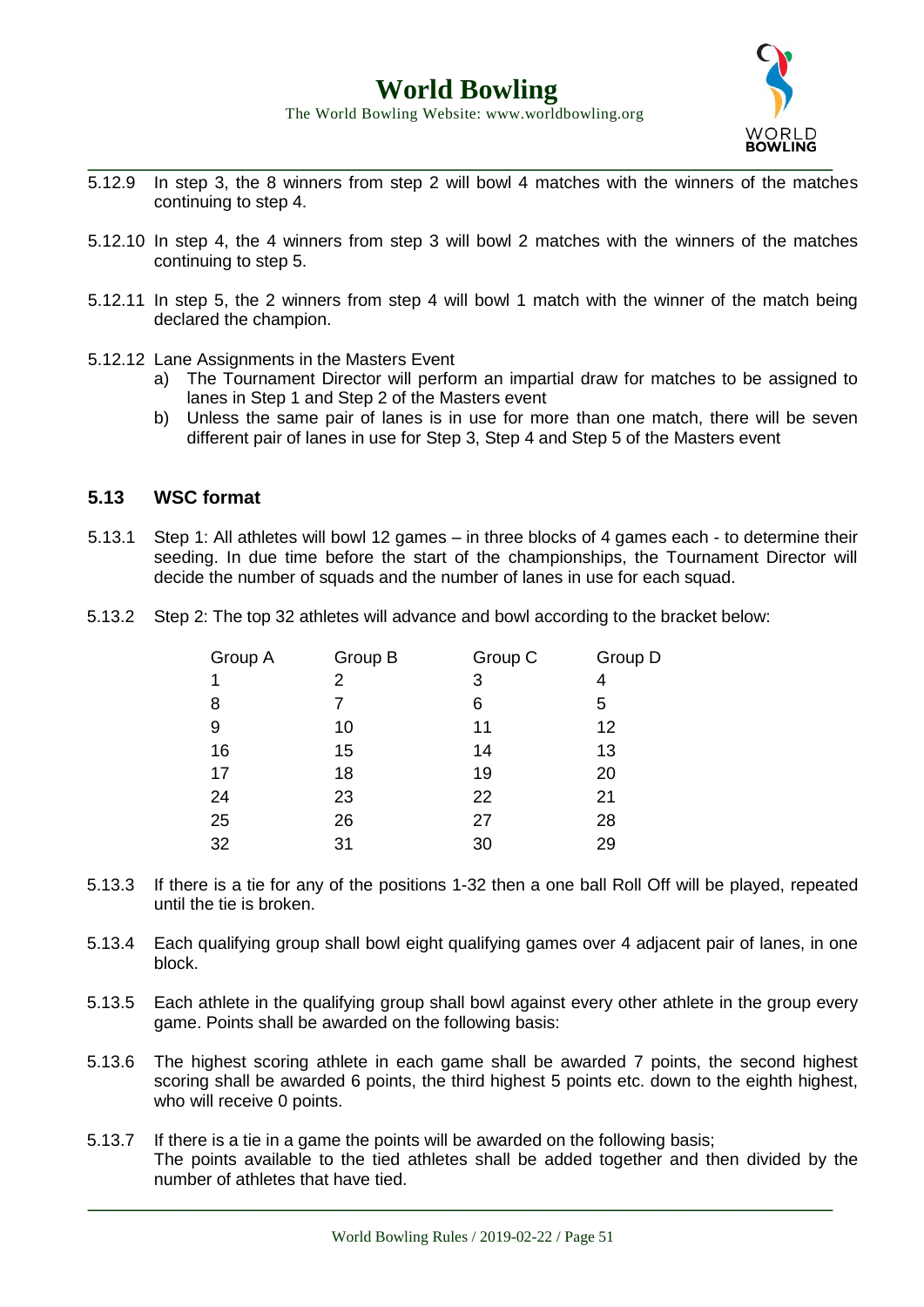The World Bowling Website: www.worldbowling.org



(Example: If there is a tie between 3 athletes at positions 3, 4 and 5, the sum of points for the three athletes is 12 (5+4+3 points), which divided by 3 will give each athlete 4 points.)

- 5.13.8 Top 2 from the point standing of each group will advance to Step 3. If there is a tie for position 2 in a group, a 9th and 10th frame Roll Off will be played, repeated until the tie is broken.
- 5.13.9 The 8 athletes in step 3 will play 8 games in one group with a system as specified in 5.13.4 5.13.7 above.
- 5.13.10 Top 4 athletes from the point standing of this group will advance to the Semi Finals, seeded 1-4. If there is a tie for position 4 in the group, a 9th and 10th frame Roll Off will be played, repeated until the tie is broken. If there is a tie for any other qualifying position, the highest qualified athlete is the athlete with the highest pin fall in Step 3, if there is still a tie, a 9th and 10th frame Roll Off will be played, repeated until the tie is broken.
- 5.13.11 The athlete seeded one from Step 3 shall play a one game match against the athlete seeded four, and the athlete seeded 2 shall play a one game match against the athlete seeded 3, with the higher ranked athletes having choice of starting lane. The losers of both matches will receive Bronze medals.
- 5.13.12 The winners from Semi Finals shall play a one game match for the Championships, with the higher ranked athlete having the choice of starting lane. The winner of this match will receive a Gold medal, and the loser a Silver medal.
- 5.13.13 In case of a tie in the Semi Finals or Final, a one ball Roll Off will be played, repeated until the tie is broken.
- 5.13.14 The athletes will be positioned on the lanes, where they ended the game. The highest seeded athlete will choose the order of play. For a second Roll Off delivery, the athletes will switch lanes and order of deliveries. A third Roll Off delivery will be played like the first Roll Off delivery etc.

#### **5.14 Procedure for Semi Finals and Finals**

- 5.14.1 In the Team event, all 6 athletes from the federation can participate in the first half of the practice session.
- 5.14.2 After half of the practice period, the highest seeded Singles, Doubles, Trios or Team will decide which lane to start.
- 5.14.3 After half of the practice period all Doubles, Trios or Teams must decide their line-up for the match.
- 5.14.4 In case of withdrawals from any Semi Final or Final, the athlete, Doubles, Trios or Team without opponent will be declared the winner of the match.
- 5.14.5 In the Team events, the Semi Finals and Finals will be played in Baker's format.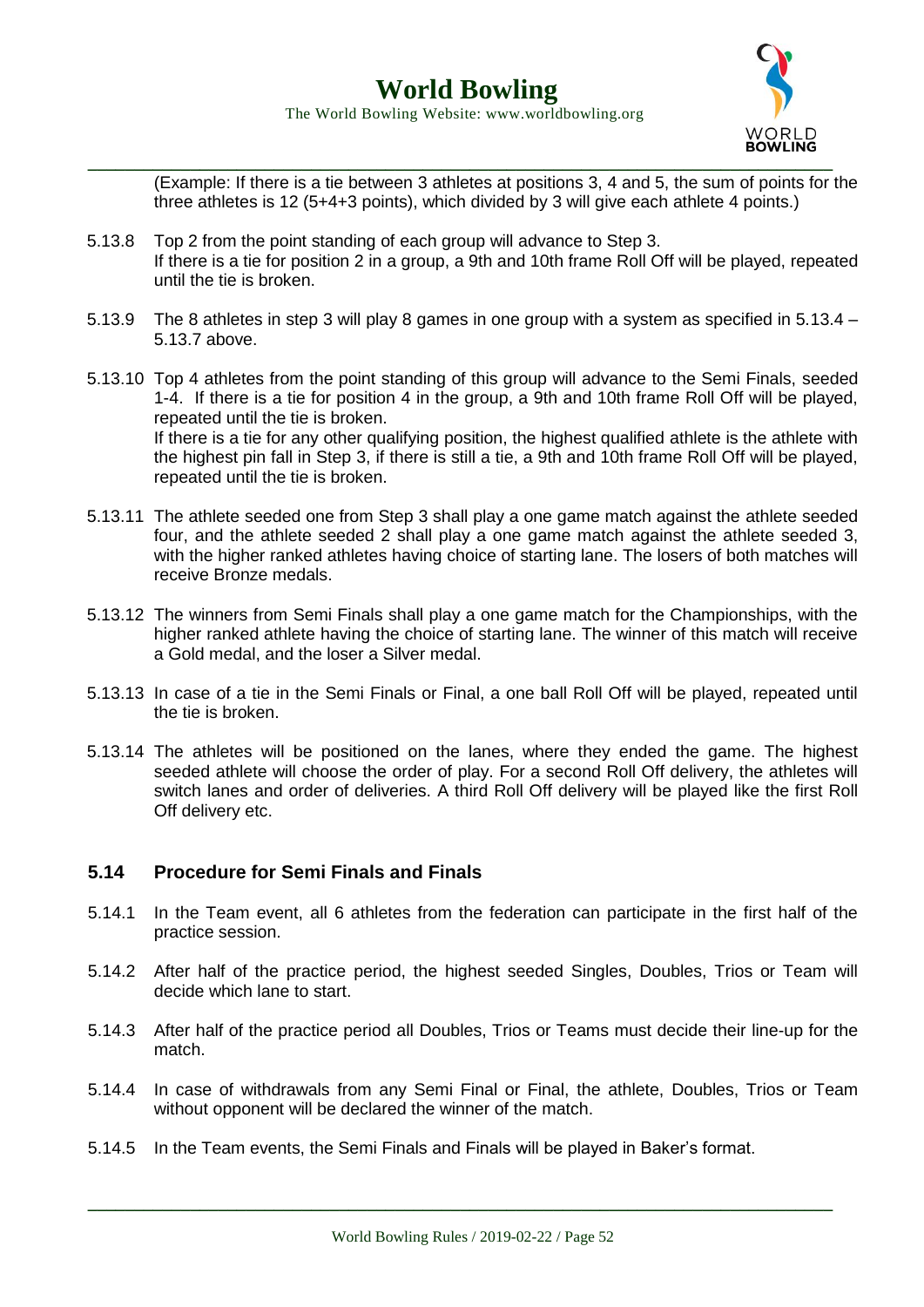**World Bowling** The World Bowling Website: www.worldbowling.org



## **5.15 Substitution**

- 5.15.1 A athlete who has already started in an event shall not be replaced.
- 5.15.2 In case of an injured athlete having to leave the game, the remaining athletes on the team shall continue their games for all event purposes

## **5.16 Tie breaking procedures**

- 5.16.1 Ties for scores for the following positions;
	- (a) Position 4 & 5 before the Semi Finals of the Singles, Doubles, Trios, Teams or Masters;
	- (b) Position 8 & 9 in the Masters;
	- (c) Position 24 & 25 in the Masters;

will be broken with a one game Roll Off.

In the case of a further tie, the tie will be broken by allowing each athlete involved in the tie to play a one ball Roll Off on a full set of pins.

This procedure will be repeated until the tie is broken.

The Roll Off in the Doubles, Trios and Teams will use the Baker format.

The pair of lanes to be used for the tie breaking as well as the warm up time will be decided by the Tournament Director.

A draw will decide on which lane in the pair the Roll Off will be played, and another draw will decide which team shall start. When the Roll Off includes more than one athlete, athletes of the competing teams shall alternate after each shot.

Ties for either position 1 or 4 before Semi Finals in Singles, Doubles, Trios or Teams, will be broken by the individual or team with the highest game in that event.

The team with the highest accumulated score will be the winner of the tie.

The line-up of both teams must be the same as the line-ups in the last game of the event.

Ties for positions in the top 24 of the Masters, will be broken by the individual with the highest game during all events of the Championships. If there is still a tie then the second highest game, continuing until the tie is broken.

5.16.2 Ties in the Semi Finals or Finals of any event shall be broken by allowing each athlete involved in the tie to play a one ball Roll off on a full set of pins.

In case of a further tie, the procedure will be repeated on the second lane of the pair and the order of teams to start will be opposite to the first Roll Off.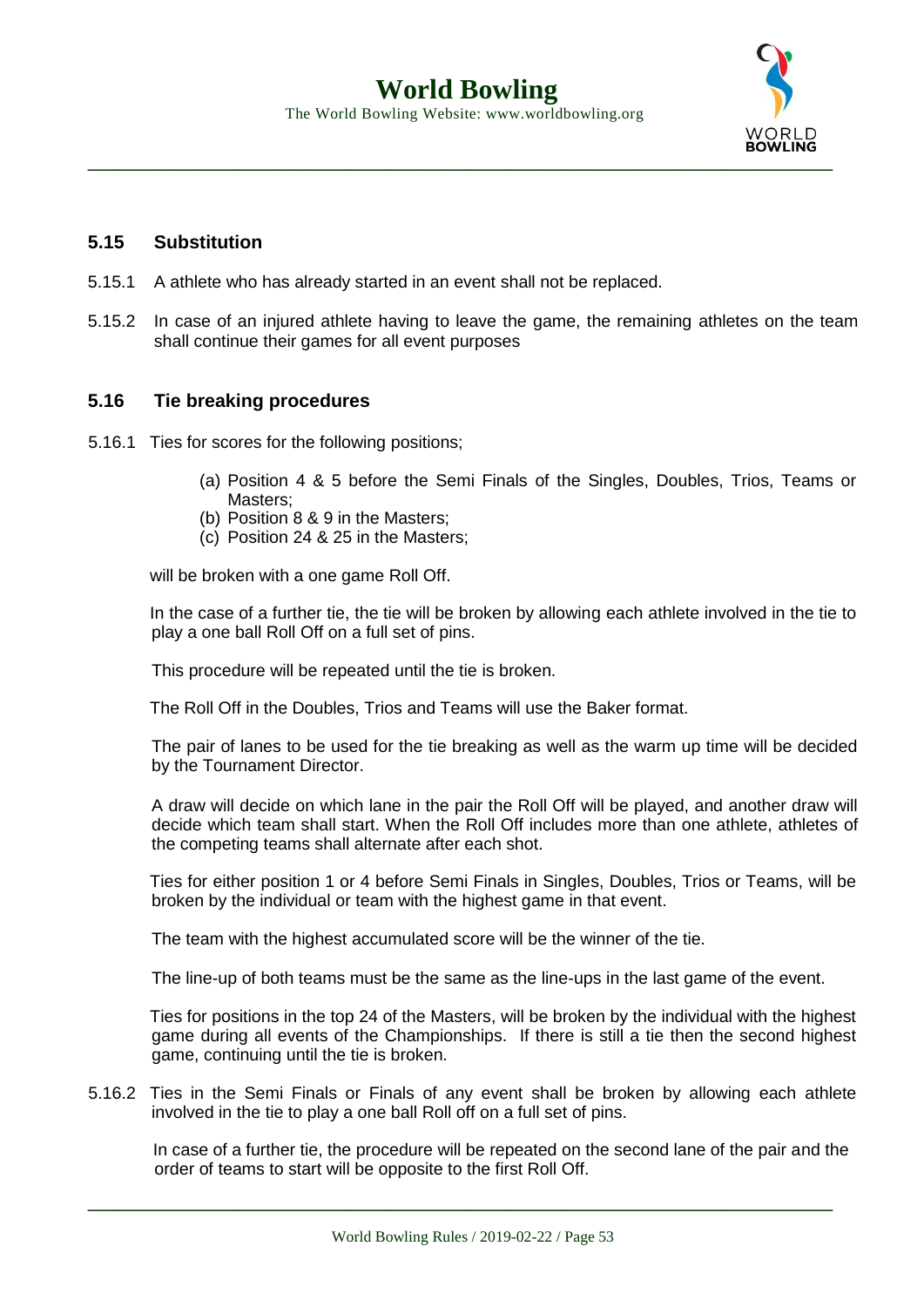

This procedure will be repeated until the tie is broken.

The team with the highest accumulated score will be the winner of the tie.

The line-up of both teams must be the same as the line-ups in the game where the tie occurred.

The highest ranked athlete or team will decide on which of the lanes in the pair the Roll Off will be played and which of the teams will play the first shot. When the Roll Off includes more than one athlete, athletes from the competing teams shall alternate after each shot.

In case of a further tie, the procedure will be repeated on the second lane of the pair and the order of teams to start will be opposite to the first Roll Off. This procedure will be repeated until the tie is broken.

- 5.16.3 In case of tie for the medal positions in All Events there will be no tie-breaking for the medals. The athletes will be declared co-winners.
- 5.16.4 In case of a tie in Step 1 to Step 4 of the Masters in WC, WMC or WWC, a one ball Roll Off will be played, repeated until the tie is broken.

The highest seeded athlete will choose the order of play and the lane, where both athletes are delivering their shots. For a second Roll Off delivery, the athletes will switch lane and order of deliveries. A third Roll Off delivery will be played like the first Roll Off delivery etc.

5.16.5 In case of a tie in any game in the Masters of WSC, a one ball Roll Off will be played, repeated until the tie is broken.

The athletes will be positioned on the lanes, where they ended the game. The highest positioned athlete, by the conclusion of the qualification, will choose the order of play. For a second Roll Off delivery, the athletes will switch lanes and order of deliveries. A third Roll Off delivery will be played like the first Roll Off delivery etc.

#### **5.17 Awards**

- 5.17.1 World Bowling medals of Gold; Silver and Bronze shall be presented to each of the individuals winning those positions in the following events
	- a) Singles
	- b) Doubles
	- c) Trios
	- d) Team
	- e) All Events
	- f) Masters
- 5.17.2 In addition to the medals for the individual athletes, a medal shall be given to the coach of the medallists and to the national federation the medallists represent.
- 5.17.3 Special awards see 4.3.4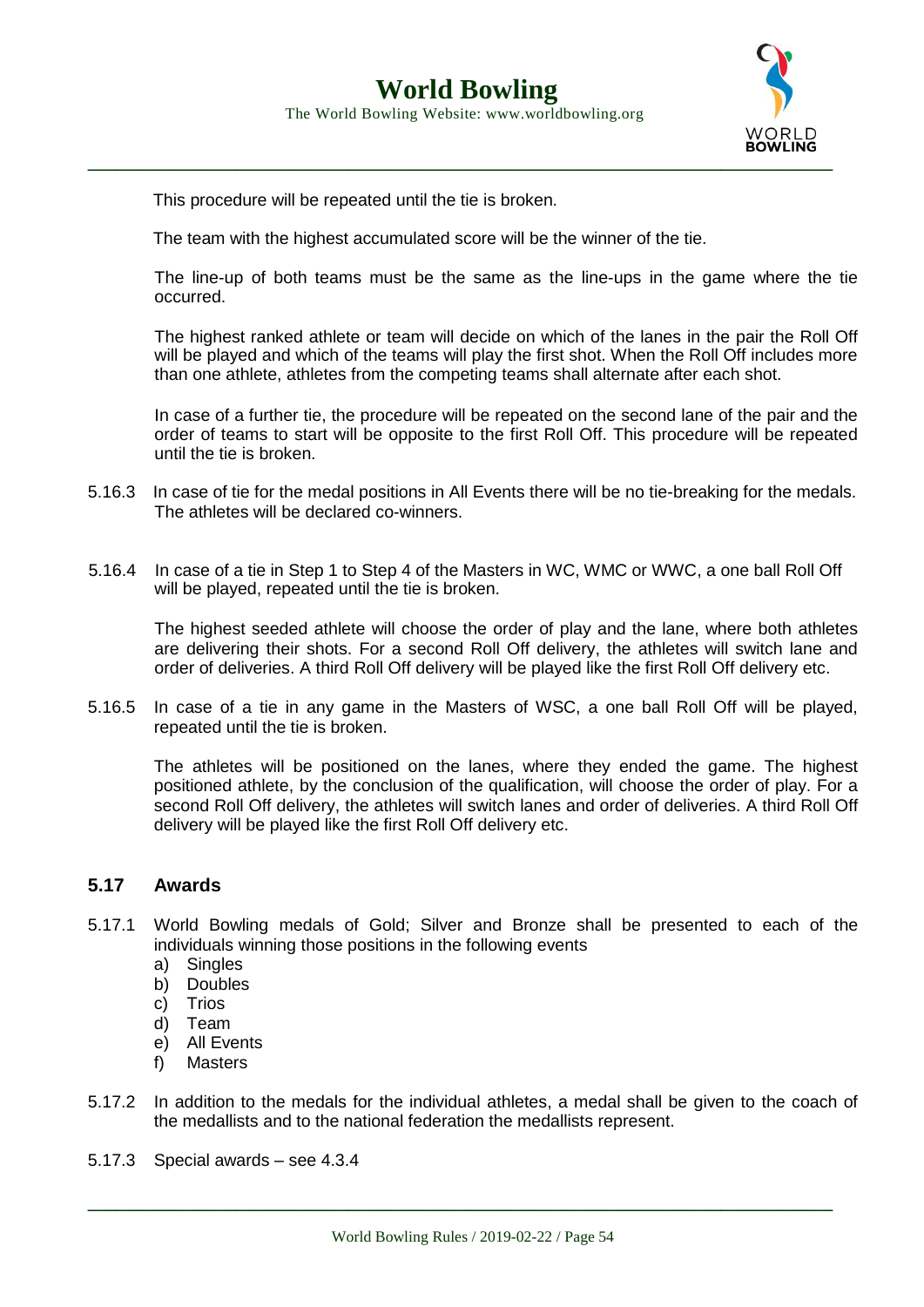

## **5.18 Record stipulations**

- 5.18.1 High score records will be maintained for World Bowling Championships for women and men respectively.
- 5.18.2 The records are as follows
	- a) One game in Singles, Doubles, Trios and Team
	- b) Three games (1-3 or 4-6) in Singles, Doubles, Trios and Teams
	- c) Six games in Singles, Doubles, Trios and Team
	- d) 24 games individual All Events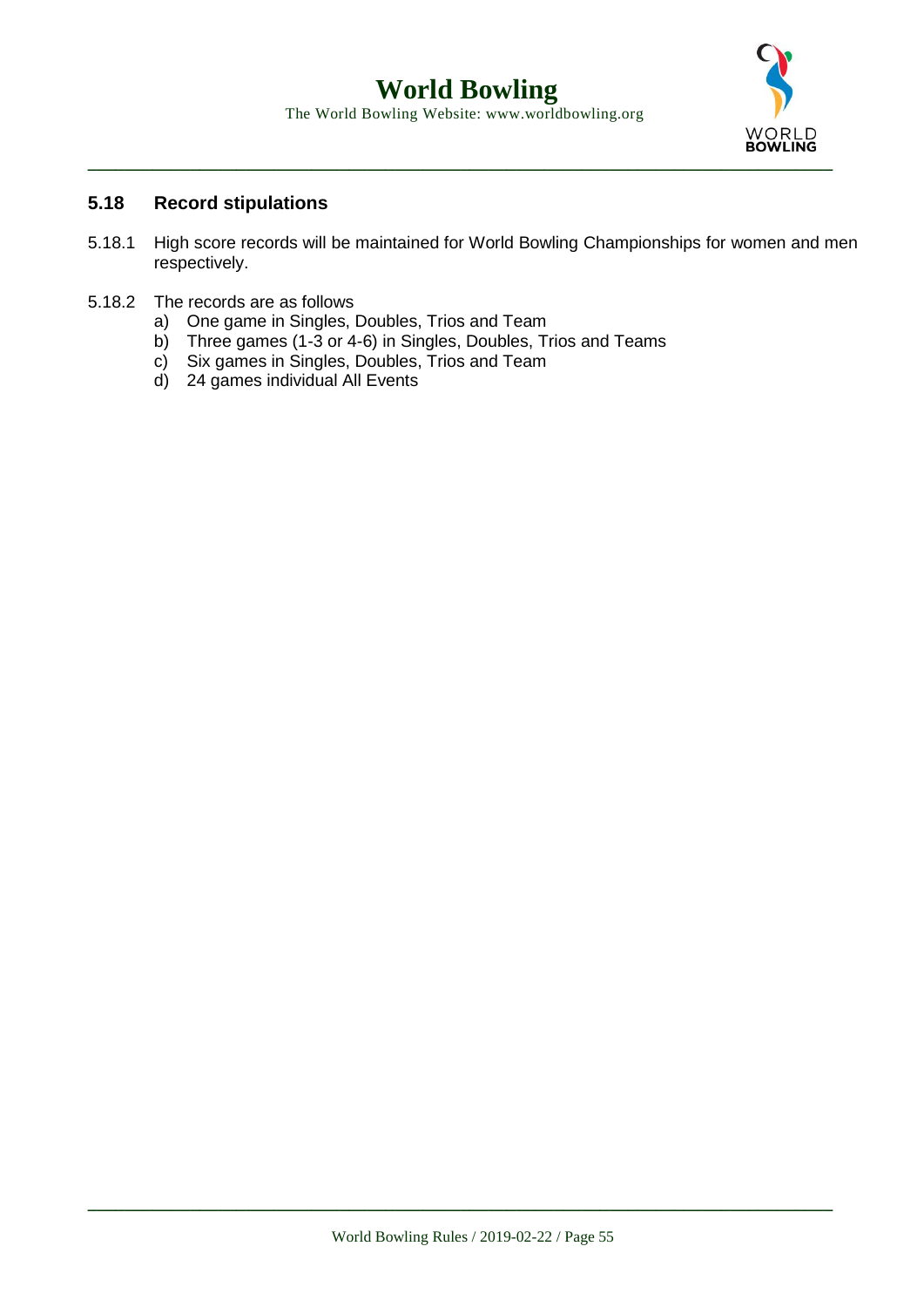

## **6. World Bowling Junior, Youth and Senior Championships**

## **6.1 Introduction**

- 6.1.1 The rules specified in this chapter apply to the World Bowling Junior Championships (WJC), World Bowling Youth Championships (WYC) and World Bowling Senior Championships (WSrC) in addition to the rules specified in Chapter 2, 4, 9, 10 and 11.
- 6.1.2 Each federation shall be limited to a team of not more than four male and four female athletes in WYC and WSrC, and not more than two male and two female athletes in WJC.
- 6.1.3 Age limits
	- a) The athletes in WJC must not have reached the age of 18 years on 1st January of the year of the championships. Also see 4.9.5 a
	- b) The athletes in WYC must not have reached the age of 21 years on  $1<sup>st</sup>$  January of the year of the championships. Also see 4.9.5 a
	- c) The athletes in WSrC must be 50 years of age or above in the year of the championship. Also see 4.9.5 c
- 6.1.4 The official delegation shall include no more than four male and four female athletes for WYC and WSrC and two male and two female athletes for WJC, one coach for male athletes, one coach for female layers, one administrator for a male team and one administrator for a female team. The host federation may increase the size of the official delegation with the approval of the World Bowling President.
- 6.1.5 In order to determine the viability of an alternate scoring system for future limited purposes, such as competition in the Olympic Games Programme, the 2018 World Youth Championships shall be conducted under the alternate scoring system set forth herein. This statute shall expire at the conclusion of the 2018 World Youth Championships.
	- a) A game of tenpins consists of ten frames. A athlete delivers two balls in each frame unless a strike is scored. Every frame must be completed by each athlete bowling in regular order.
	- b) Except when a strike is scored, the number of pins knocked down by the athlete's first delivery is to be marked in the small square in the upper left-hand corner of that frame, and the number of pins knocked down by the athlete's second delivery is to be marked in the upper right-hand corner. If none of the standing pins are knocked down by the second delivery in the frame, the score sheet shall be marked with a (-). The count for the two deliveries in the frame shall be recorded immediately.
	- c) A strike is made when a full setup of pins is knocked down with the first delivery in a frame. It is marked by an (X) in the small square in the upper left-hand corner of the frame where it was made. The count for one strike is 30.
	- d) If a second consecutive strike occurs, the count for each succeeding strike is 30. If 10 consecutive strikes occur, the score is 300, the maximum available.
	- e) A spare is scored when pins left standing after the first delivery are knocked down with the second delivery in that frame. It is marked by a (/) in the small square in the upper right-hand corner of the frame. The count for a spare is 10 plus the number of pins knocked down by the athlete's first delivery in that frame.
	- f) When an athlete fails to bowl down all ten pins after two deliveries in a frame, the count for that frame shall be the total number of pins knocked down.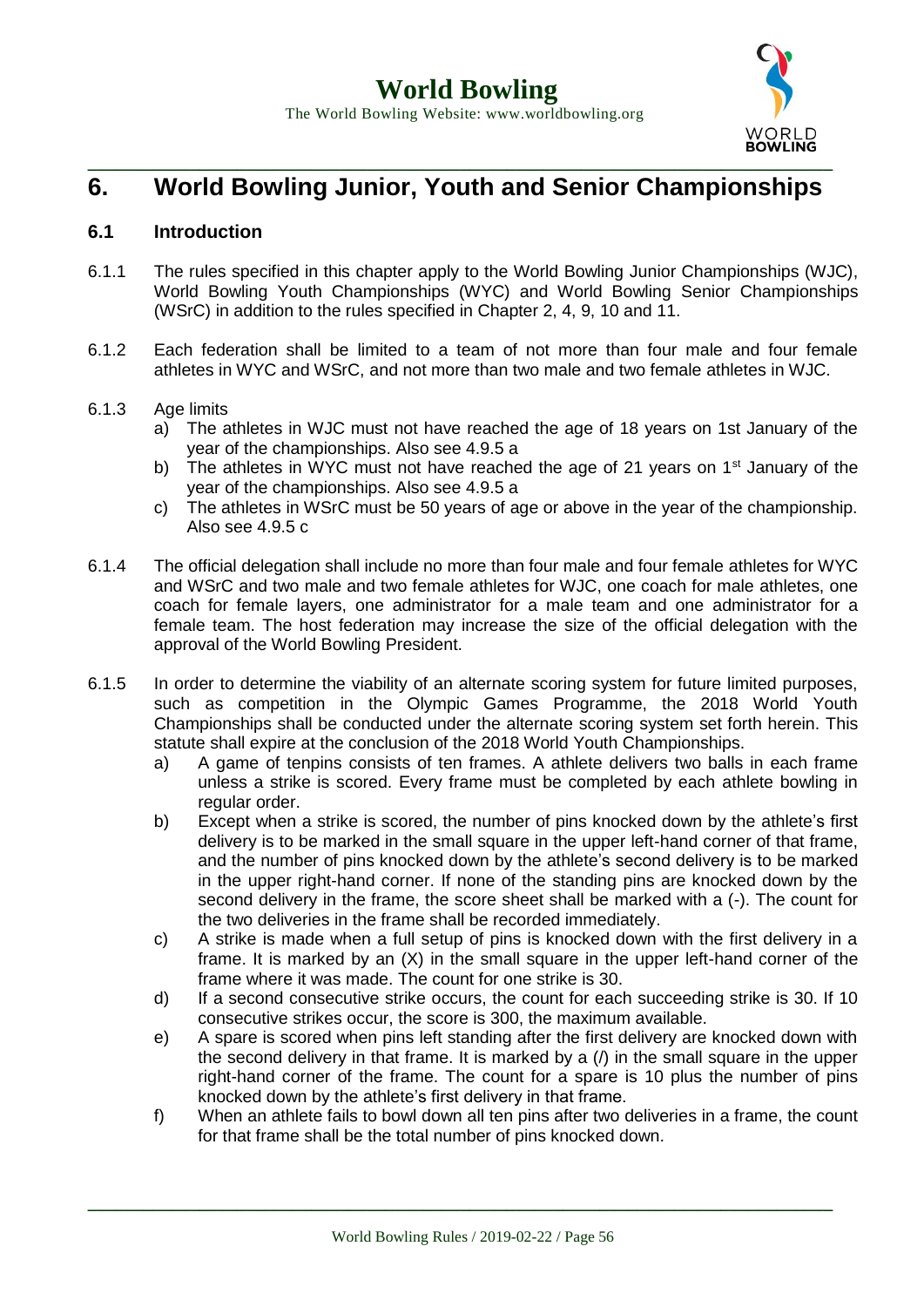

The World Bowling Website: www.worldbowling.org



## **6.2 Lane Assignments and Registration**

- 6.2.1 In due time before the start of the championships, the Tournament Director will decide the number of squads for each event and the number of lanes in use for each squad.
- 6.2.2 Lane assignments shall be determined by lot for Singles, Doubles and Team, and subject to special pre-arranged schedule requirements for Masters round robin and the position round.
- 6.2.3 For Singles and Doubles, once competition is under way, the number of athletes scheduled on a pair of lanes must be consistent throughout the tournament.
- 6.2.4 An impartial lane assignment should be performed in due time prior to the Pre-Tournament meeting in order for it to be announced at the meeting.
- 6.2.5 Verification of the number of athletes from each participating federation and spellings of their names must be done latest in conjunction with the Pre-Tournament meeting. No changes will be permitted thereafter.

#### **6.3 Practice**

- 6.3.1 The athletes of each federation shall be nominated prior to the start of the official practice.
- 6.3.2 Minimum one day of official practice must be provided immediately prior to the start of the Singles. One hour practice is required for each federation. However, if the competition lanes are not available for unofficial practice immediately prior to the official practice, two days of official practice will be required with two hours for each federation the first day and one hour for each federation the second day.
- 6.3.3 Each federation will have one session of official practice each second pair of lanes dressed with short oil condition and the lanes between dressed with long oil condition
- 6.3.4 After the lanes have been prepared and the official practice concluded, no play whatsoever by the participants of the championships shall be allowed on the competition lanes during the entire duration, except the championships proper. This will not preclude efforts (e.g. exhibition) to promote bowling before, after or in between events. However, this does not allow any play by participants on the competition lanes after the last event of the day when the bowling centre is available to the public for open bowling. Violators are subject to disqualification.
- 6.3.5 Warm-up for events in each block
	- a) Singles, 10 minutes practice time
	- b) Doubles, 10 minutes practice time
	- c) Team, 15 minutes practice time
	- d) Masters, 5 minutes practice time
	- e) Semi Finals and Finals, 10 minutes practice time for Team; 5 minutes practice time for Doubles and Singles.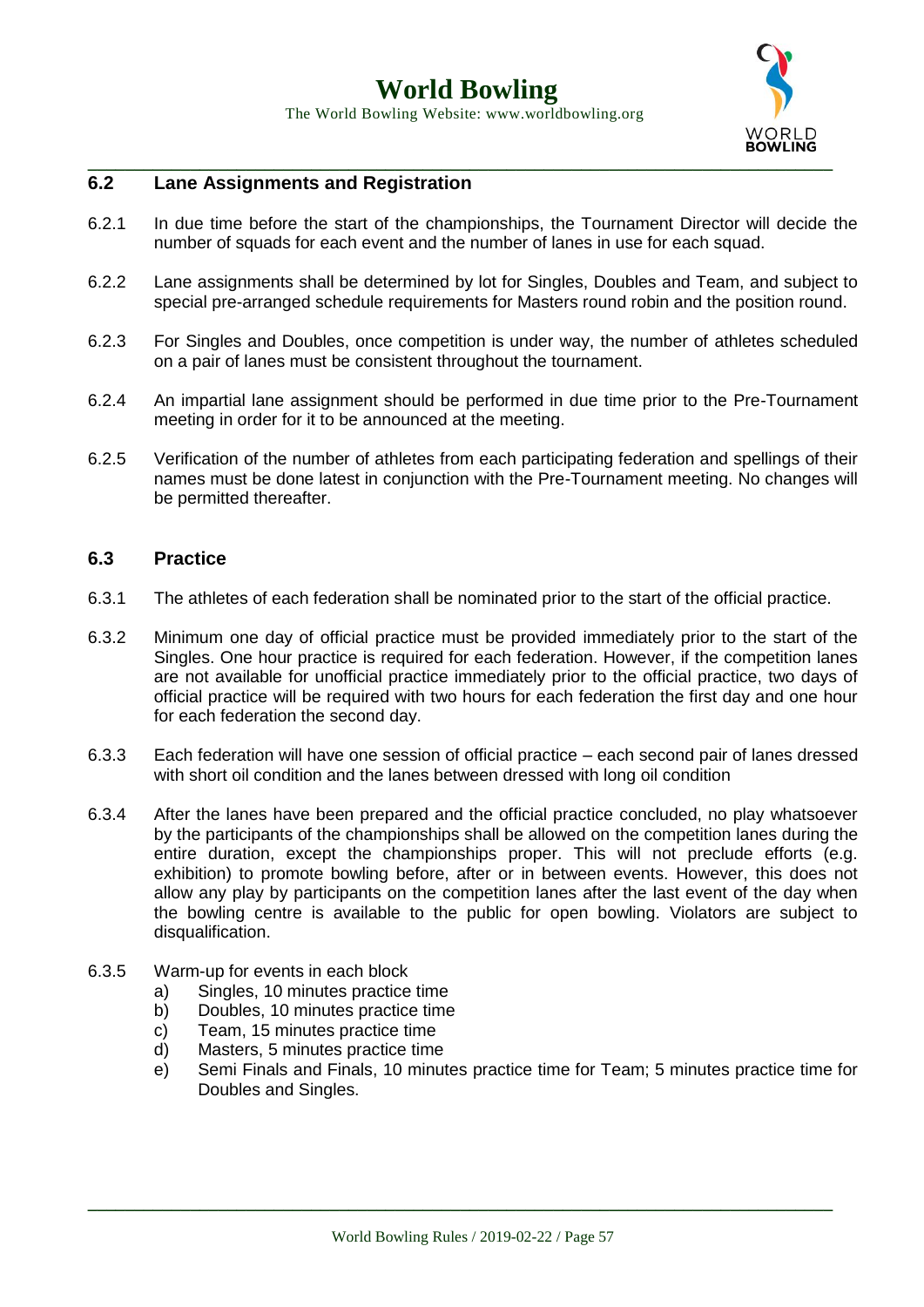## **World Bowling**

The World Bowling Website: www.worldbowling.org



### **6.4 Athlete's area**

- 6.4.1 The Tournament Manager, using methods of identification, which are obvious to spectators, shall define the athletes' area.
- 6.4.2 Only one coach or official from any federation will be permitted in the athletes' area in the immediate vicinity of each pair of lanes on which their athletes are competing.
- 6.4.3 It is not permissible to bring in or consume food in the athletes' area. This does not include candy bars or fruit.

#### **6.5 Events**

- 6.5.1 For the WJC, WYC and WSrC the male and females shall compete in separate divisions but the scheduled events shall be the same for all as follows
	- a) Singles, 6 games
	- b) Doubles, 6 games
	- c) Team (of four athletes), 6 games
	- d) All Events, a total of the foregoing 18 games
	- e) Masters, in 5 steps described in 6.10
- 6.5.2 In Singles, Doubles and Team, athletes assigned to commence bowling on odd numbered lanes will move left and athletes assigned to commence bowling on even numbered lanes will move right for each successive game. The Tournament Manager will determine the number of lanes to be moved each game during the event.
- 6.5.3 One game Semi Finals and Finals in all events except in the Team event, All Events and Masters (1 vs. 4 and 2 vs. 3 in each event standing to be matched for the Semi Finals). In the Team events, the Semi Finals and Finals will be played in Baker's format, best of three (3) games

The two losers in the Semi Finals will get Bronze medals

#### **6.6 Singles**

- 6.6.1 Maximum four athletes in each gender in WYC and WSrC and two athletes in each gender in WJC per federation.
- 6.6.2 Six games in one block across 12 lanes.
- 6.6.3 Each game shall be played on a different pair of lanes.
- 6.6.4 Top 4 in the final standing is qualified for two one game Semi Finals, where the singles positioned 1 meets the singles positioned 4 and the singles positioned 2 meets the singles positioned 3.
- 6.6.5 The winners of the two Semi Finals will play a one game final
- 6.6.6 The two losers in the Semi Finals will both get Bronze medals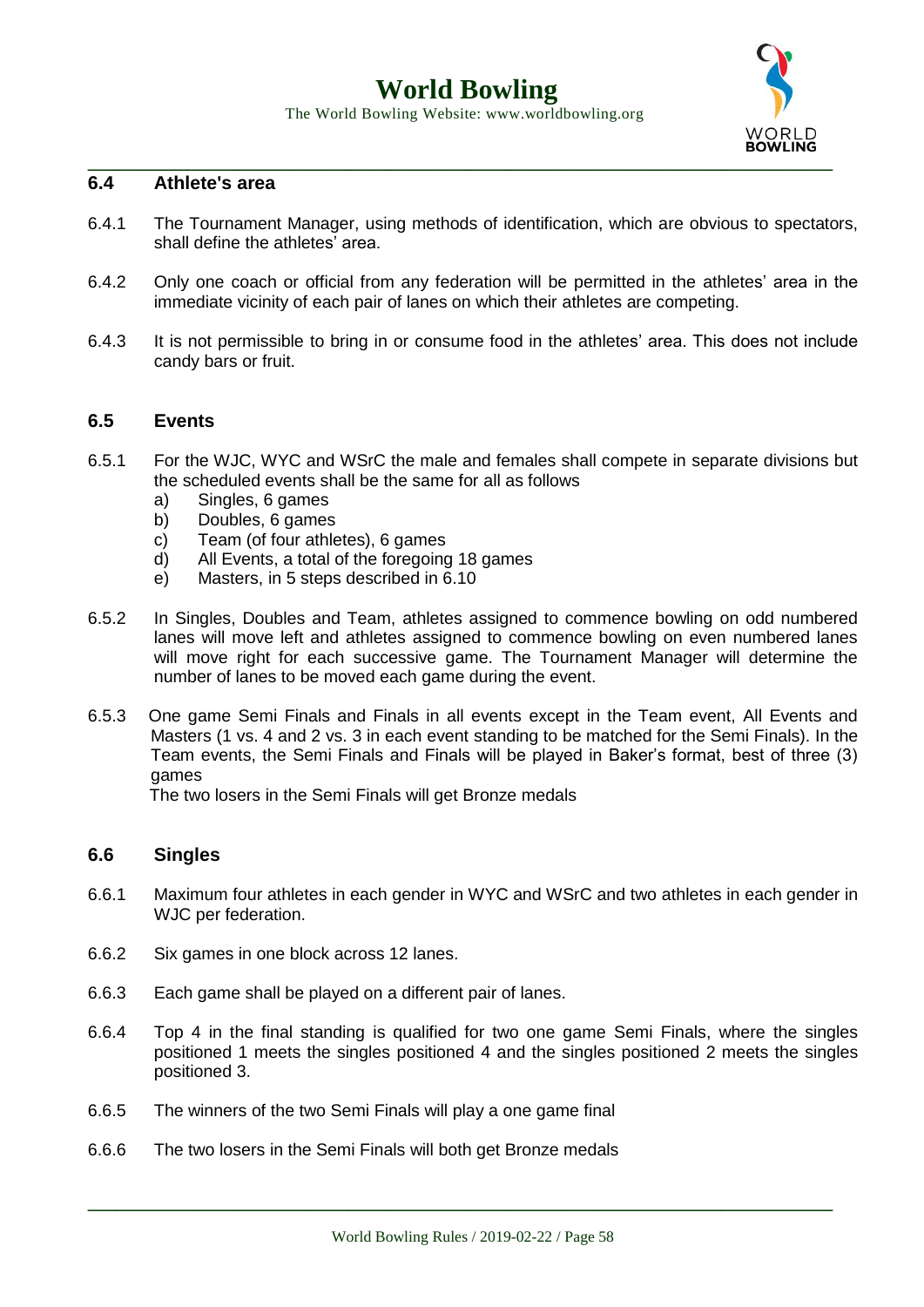

### **6.7 Doubles**

- 6.7.1 Maximum two Doubles in WYC and WSrC and one Doubles in WJC per federation in each gender.
- 6.7.2 Six games in one block across 12 lanes.
- 6.7.3 Each game shall be played on a different pair of lanes.
- 6.7.4 Top 4 in the final standing is qualified for two one game Semi Finals, where the Doubles positioned 1 meets the Doubles positioned 4 and the Doubles positioned 2 meets the Doubles positioned 3.
- 6.7.5 The winners of the two Semi Finals are playing a one game Final.
- 6.7.6 Line-up changes are permitted only between the qualification and the Semi Finals and between the Semi Finals and the Final.
- 6.7.7 Change of athletes is not permitted at any moment during the Doubles event

#### **6.8 Team**

- 6.8.1 One Team per federation in each gender, and for WJC a mixed team of two male and two female athletes.
- 6.8.2 Six games in two three-game blocks
- 6.8.3 In the second block team shall be seeded, based on the results from the first block. The teams with the highest results shall be scheduled to the last squad.
- 6.8.4 Line-up changes are not permitted during a block.
- 6.8.5 All extra athletes shall be scheduled for make-up teams to bowl toward their All Events total. Athletes from different federations shall be combined for such teams
- 6.8.6 Top 4 in the final standing is qualified for two Semi Finals, where the team positioned 1 meets the team positioned 4 and the team positioned 2 meets the team positioned 3. The Semi Finals will be played in Baker's format best of three (3) games
- 6.8.7 The winners of the two Semi Finals are playing a Final. The Final will be played in Baker's format, best of three (3) games
- 6.8.8 Line-up changes are permitted only between the blocks, between the qualification and the Semi Finals and between the Semi Finals and the Final.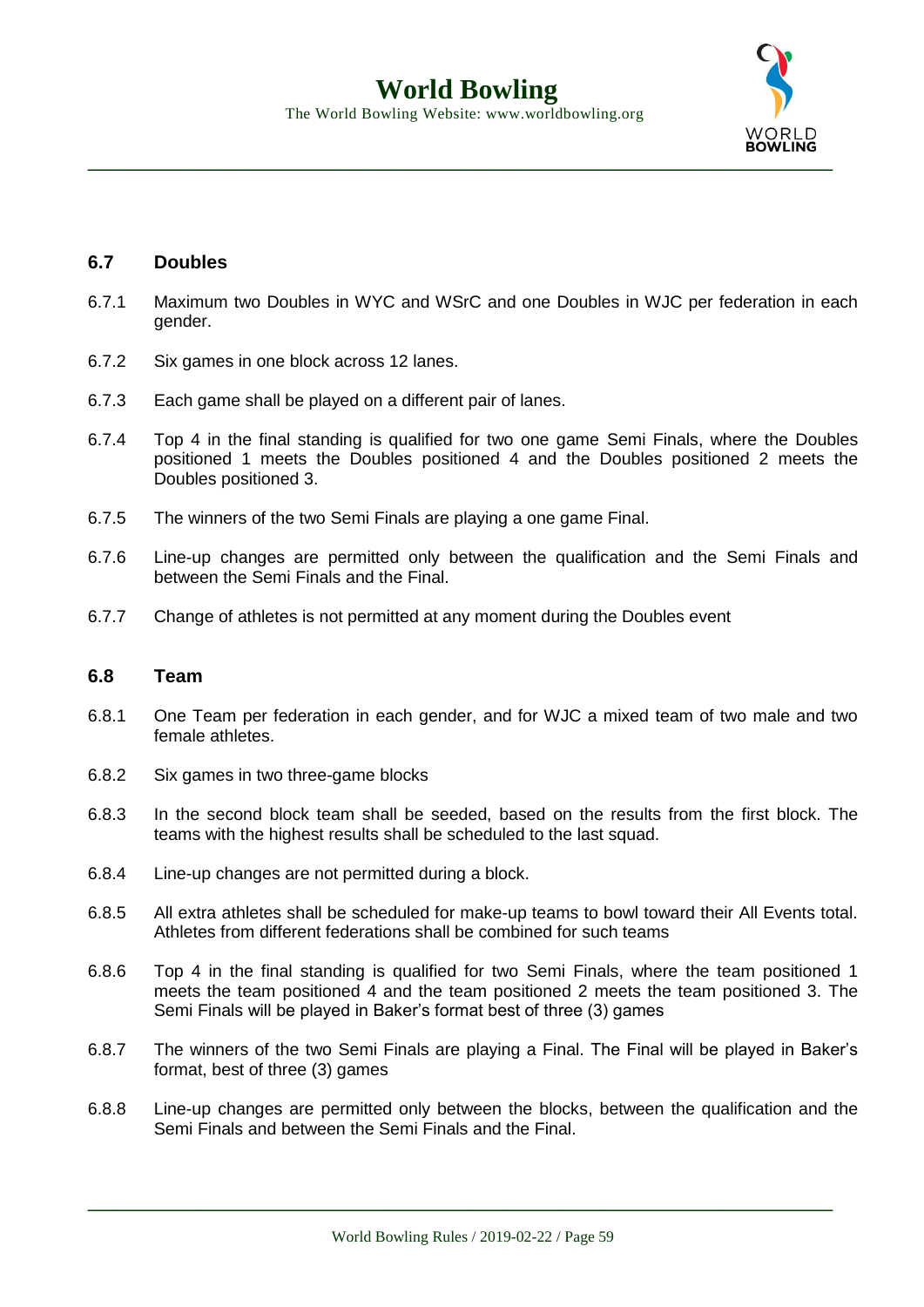## **World Bowling**

The World Bowling Website: www.worldbowling.org



#### **6.9 All Events**

- 6.9.1 Maximum four athletes per federation in WYC and WSrC and two athletes per federation in WJC, in each gender.
- 6.9.2 Standing to be decided based on a total of the 18 played games in the foregoing 3 disciplines (Singles, Doubles, and Team).

### **6.10 Masters in WJC, WYC and WSrC**

- 6.10.1 The Masters includes five steps (1-5), all starting from scratch.
- 6.10.2 The Masters will be played on one lane condition,
- 6.10.3 The 24 highest positioned athletes in the Final all event standing are qualified for the Masters event, seeded 1-24. The athletes will retain their seeding throughout the entire Final.
- 6.10.4 In all steps there will be head to head matches, where the highest seeded athletes will be matched against the lowest seeded athlete, match play style (see 4.19.1)
- 6.10.5 Each match will played as best of 3 games. If the same athlete is the winner of the first two games, the 3<sup>rd</sup> game will not be played.
- 6.10.6 In each match the highest seeded athlete will choose whether he wants to begin the first game on the left or on the right lane. In the second game the starting lane of the athletes will be opposite to the first game and in a possible third game the starting lane of the athletes will be the same as in the first game.
- 6.10.7 In step 1, the 16 athletes seeded 9-24 will bowl 8 matches with the winners of the matches continuing to step 2.
- 6.10.8 In step 2, the 8 athletes seeded 1-8 and the 8 winners from step 1 will bowl 8 matches with the winners of the matches continuing to step 3.
- 6.10.9 In step 3, the 8 winners from step 2 will bowl 4 matches with the winners of the matches continuing to step 4.
- 6.10.10 In step 4, the 4 winners from step 3 will bowl 2 matches with the winners of the matches continuing to step 5.
- 6.10.11 In step 5, the 2 winners from step 4 will bowl 1 match with the winner of the match being declared the Champion.
- 6.10.12 Lane Assignments in the Masters Event
	- a) The Tournament Director will perform an impartial draw for matches to be assigned to lanes in Step 1 and Step 2 of the Masters event
	- b) Unless the same pair of lanes is in use for more than one match, there will be seven different pair of lanes in use for Step 3, Step 4 and Step 5 of the Masters event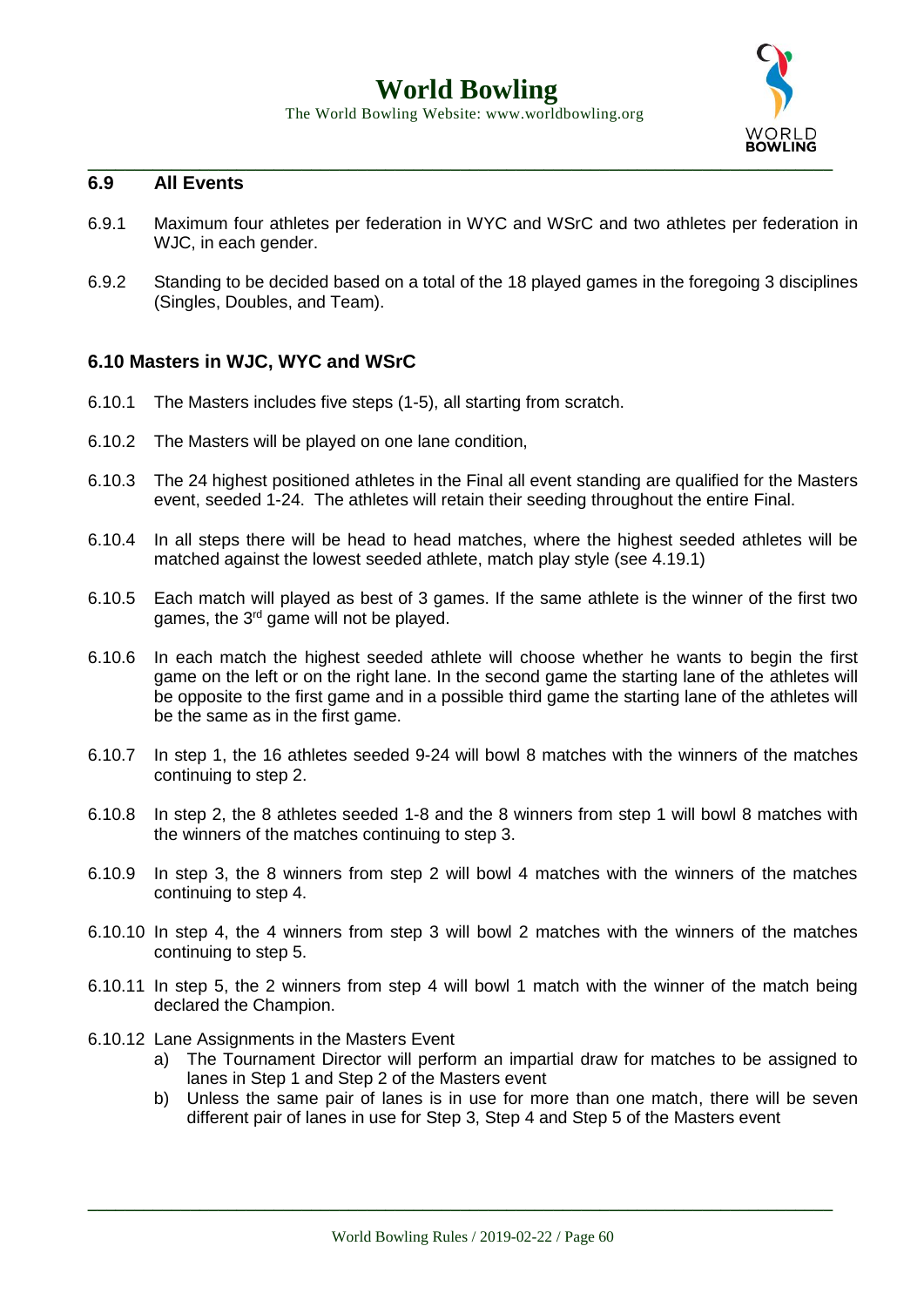**WORLD**<br>**BOWLING** 

#### **\_\_\_\_\_\_\_\_\_\_\_\_\_\_\_\_\_\_\_\_\_\_\_\_\_\_\_\_\_\_\_\_\_\_\_\_\_\_\_\_\_\_\_\_\_\_\_\_\_\_\_\_\_\_\_\_\_\_\_\_\_\_\_\_\_\_\_\_\_\_\_\_\_\_\_\_\_\_\_\_ 6.11 Procedure for Semi Finals and Finals (except Masters)**

- 6.11.1 After half of the practice period, the highest seeded Singles, Doubles or Team will decide which lane to start. After half of the practice period all Doubles or Teams must decide their line-up for the match.
- 6.11.2 After half of the practice period all Doubles or Teams must decide their line-up for the match.
- 6.11.3 In case of withdrawals from any Semi Finals or Final, the athlete, Doubles or Team without opponent will be declared the winner of the match.
- 6.11.4 In the Team event, the Semi Finals and Finals will be played in Baker's format

#### **6.12 Substitution**

- 6.12.1 An athlete who has already started in an event shall not be replaced.
- 6.12.2 In case of an injured athlete having to leave the game, the remaining athletes on the team shall continue their games for all event purposes.

### **6.13 Tie breaking procedures**

- 6.13.1 Ties for scores for the following positions;
	- (a) Position 4 & 5 before the Semi Finals of the Singles, Doubles, Teams or Masters;
	- (b) Position 8 & 9 in the Masters;
	- (c) Position 24 & 25 in the Masters;

will be broken with a one game Roll Off.

In the case of a further tie, the tie will be broken by allowing each athlete involved in the tie to play a one ball Roll Off on a full set of pins.

This procedure will be repeated until the tie is broken.

The Roll Off in the Doubles, and Teams will use the Baker format.

The pair of lanes to be used for the tie breaking as well as the warm up time will be decided by the Tournament Director.

A draw will decide on which lane in the pair the Roll Off will be played, and another draw will decide which team shall start. When the Roll Off includes more than one athlete, athletes of the competing teams shall alternate after each shot.

Ties for either position 1 or 4 before Semi Finals in Singles, Doubles or Teams, will be broken by the individual or team with the highest game in that event.

The team with the highest accumulated score will be the winner of the tie.

The line-up of both teams must be the same as the line-ups in the last game of the event.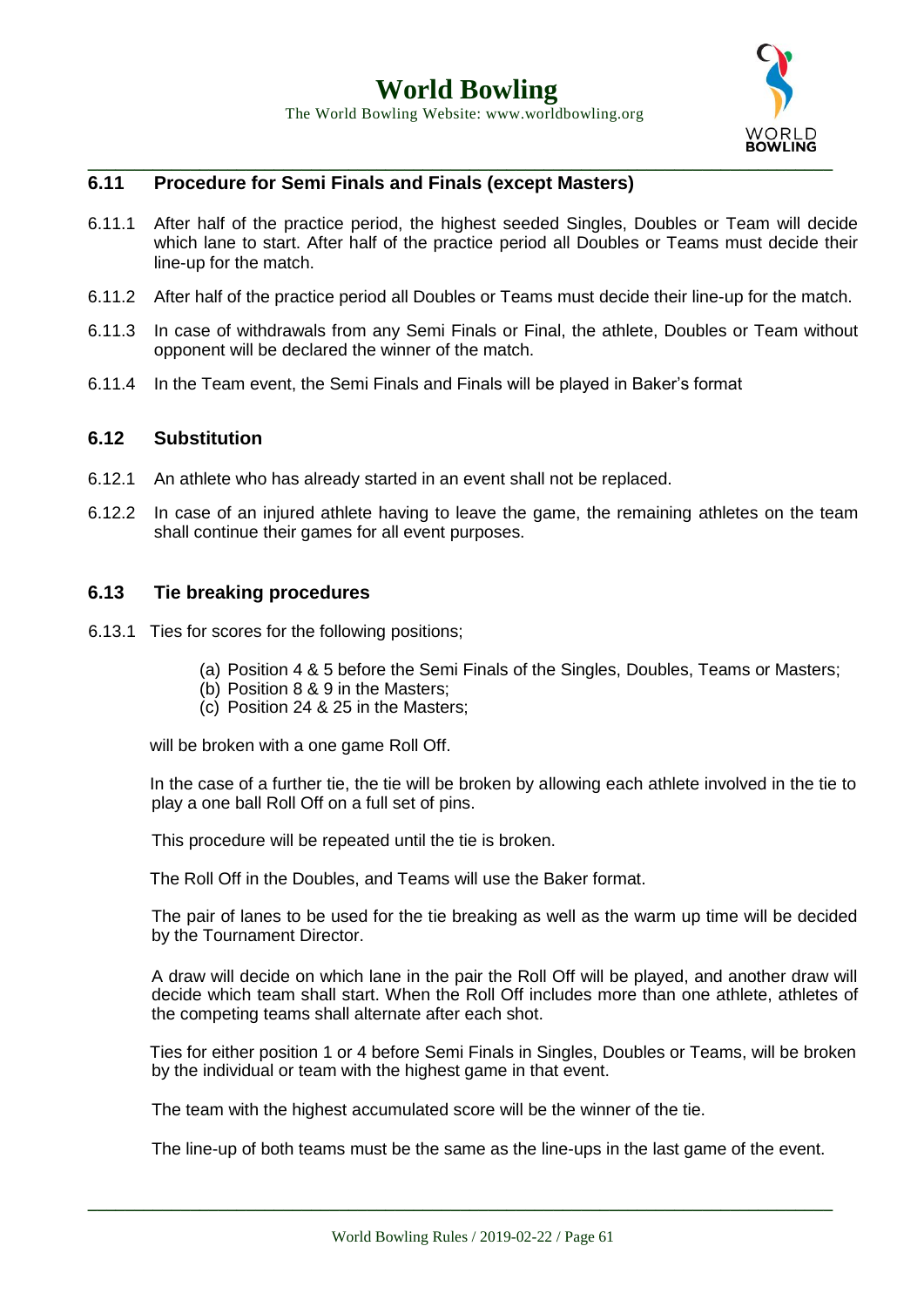

Ties for positions in the top 24 of the Masters, will be broken by the individual with the highest game during all events of the Championships. If there is still a tie then the second highest game, continuing until the tie is broken.

6.13.2 Ties in the Semi Finals or Finals of any event shall be broken by allowing each athlete involved in the tie to play a one ball Roll Off on a full set of pins.

In case of a further tie, the procedure will be repeated on the second lane of the pair and the order of teams to start will be opposite to the first Roll Off.

This procedure will be repeated until the tie is broken.

The team with the highest accumulated score will be the winner of the tie.

The line-up of both teams must be the same as the line-ups in the game where the tie occurred.

The highest ranked athlete or team will decide on which of the lanes in the pair the Roll Off will be played and which of the teams will play the first shot. When the Roll Off includes more than one athlete, athletes from the competing teams shall alternate after each shot.

In case of a further tie, the procedure will be repeated on the second lane of the pair and the order of teams to start will be opposite to the first Roll Off. This procedure will be repeated until the tie is broken.

- 6.13.3 In case of tie for the medal positions in All Events there will be no tie-breaking for the medals. The athletes will be declared co-winners.
- 6.13.4 In case of a tie in Step 1 to Step 4 of the Masters in WJC, WYC or WSrC, a one ball Roll Off will be played, repeated until the tie is broken.

The highest seeded athlete will choose the order of play and the lane, where both athletes are delivering their shots. For a second Roll Off delivery, the athletes will switch lane and order of deliveries. A third Roll Off delivery will be played like the first Roll Off delivery etc.

#### **6.14 Awards**

- 6.14.1 World Bowling medals of Gold; Silver and Bronze shall be presented to each of the individuals winning those positions in the following events
	- a) Singles
	- b) Doubles
	- c) Team
	- d) All Events
	- e) Masters
- 6.14.2 In addition to the medals for the individual athletes, a medal shall be given to the coach of the medallists and to the national federation the medallists represent.
- 6.14.3 Special awards see 4.3.4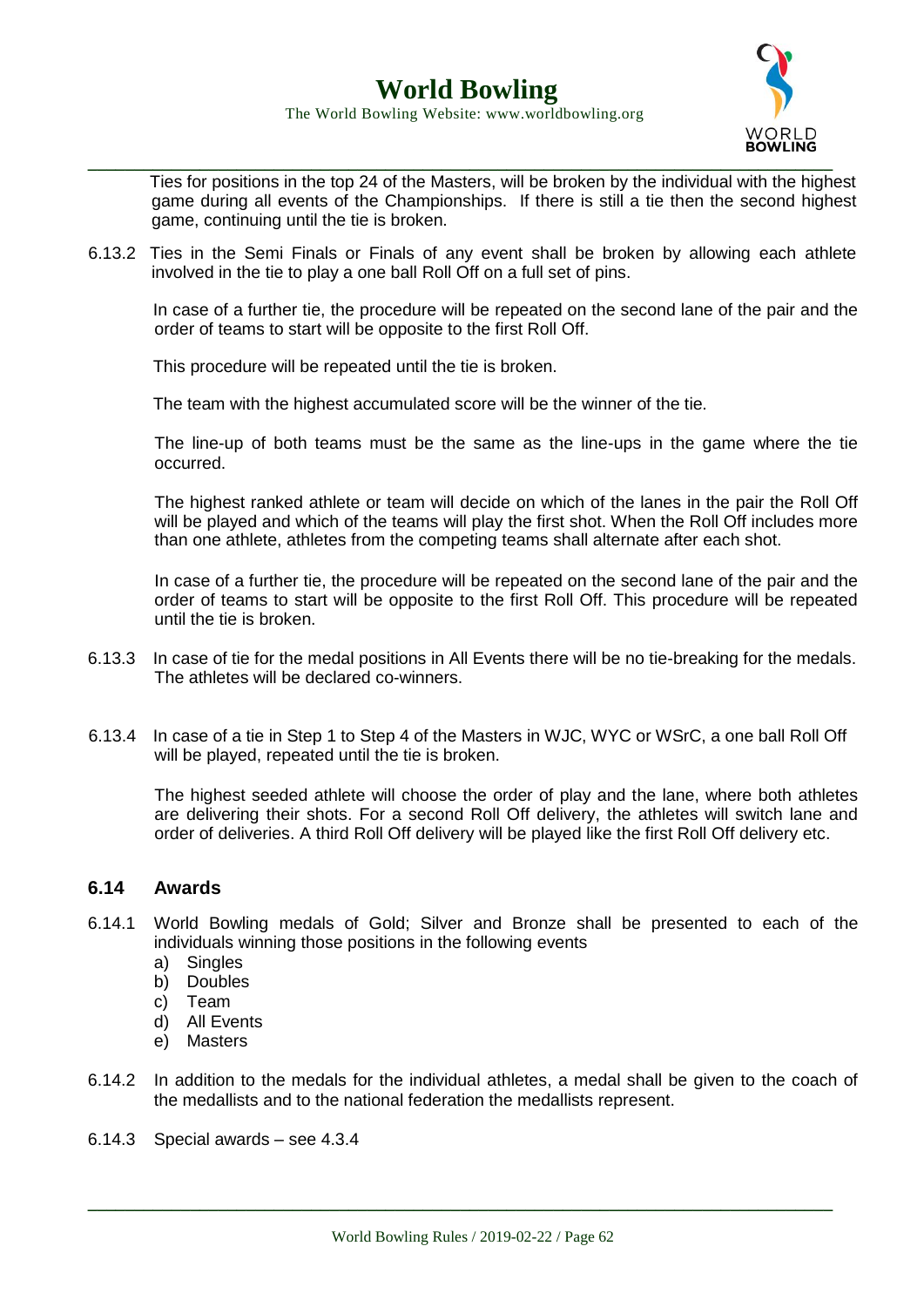## **World Bowling**

The World Bowling Website: www.worldbowling.org



## **6.15 Record stipulations**

- 6.15.1 High score records will be maintained for World Bowling Championships for female and male respectively.
- 6.15.2 The records are as follows
	- a) One game in Singles, Doubles and Team
	- b) Three games (1-3 or 4-6) in Singles, Doubles and Teams
	- c) Six games in Singles, Doubles and Team
	- d) 18 games individual All Events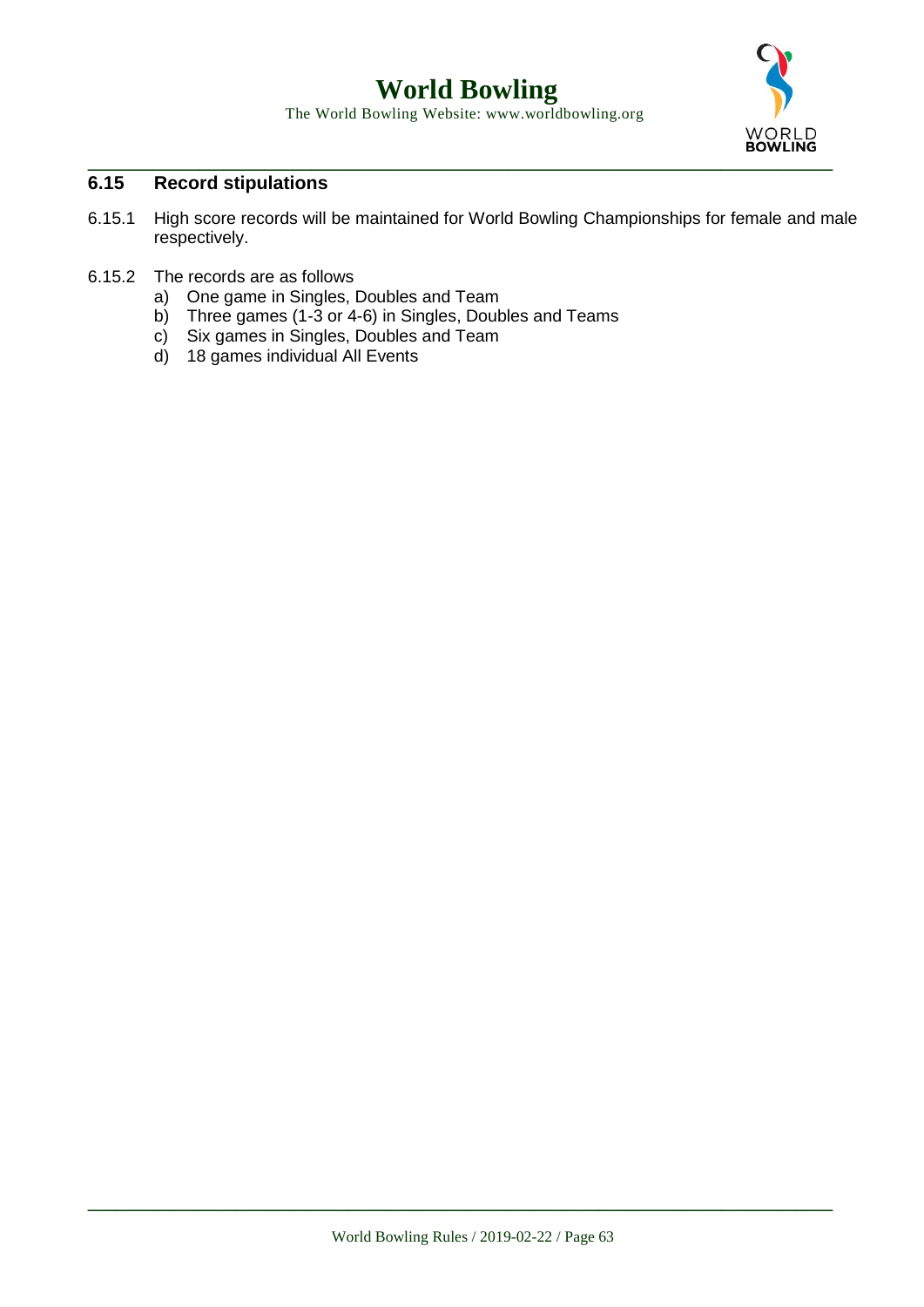

# **7. World Games**

## **7.1 Introduction**

- 7.1.1 The International World Games Association (IWGA) owns all rights of the World Games. The IWGA is an association of independent International Sports Federations (ISF), which administer sports or disciplines of sports that are not on the programme of the Olympic Games. FIQ is a member of the IWGA.
- 7.1.2 The rules specified in Chapter 2, 4, 9, 10 and 11 shall apply.

## **7.2 Date and venue**

- 7.2.1 One of the major purposes of the IWGA is to provide, at regular four-year intervals, an international top class multi-sport event for sports or disciplines of sports of the IWGA Member Federations known as the World Games.
- 7.2.2 The IWGA Annual General Assembly makes the decision on the venue and the dates of a World Games event.

## **7.3 Eligibility**

- 7.3.1 In the World Games 16 federations will qualify to participate.
	- a) The host federation is automatically qualified with two male and two female athletes.
	- b) The remaining 15 federations will comprise 5 federations both male and female from each zone.
	- c) Each country will be required to send 2 male athletes and/or 2 female athletes.
	- d) Two deadlines will be defined by World Bowling;
		- i) for each Zone to present to World Bowling the standing of zone qualification of teams/federations
		- ii) a final date for invitation of teams/federations
	- e) World Bowling invites the federations according to the qualification rules above following the standing in each zone qualification. If there are any vacant spots the World Bowling may fill these vacancies for one zone by team(s) from any zone.

## **7.4 IF Passport**

- 7.4.1 The IF-Passport is a document issued by the IWGA, in which are recorded the following elements relating to the participation of the ISF concerned
	- a) Number of competitors
	- b) Number of officials (judges, referees, delegates, technicians, Technical Delegate)
	- c) Arrival and departure dates
	- d) Number of beds/nights
	- e) Allocated venue
	- f) Number of medals
	- g) Dates of competitions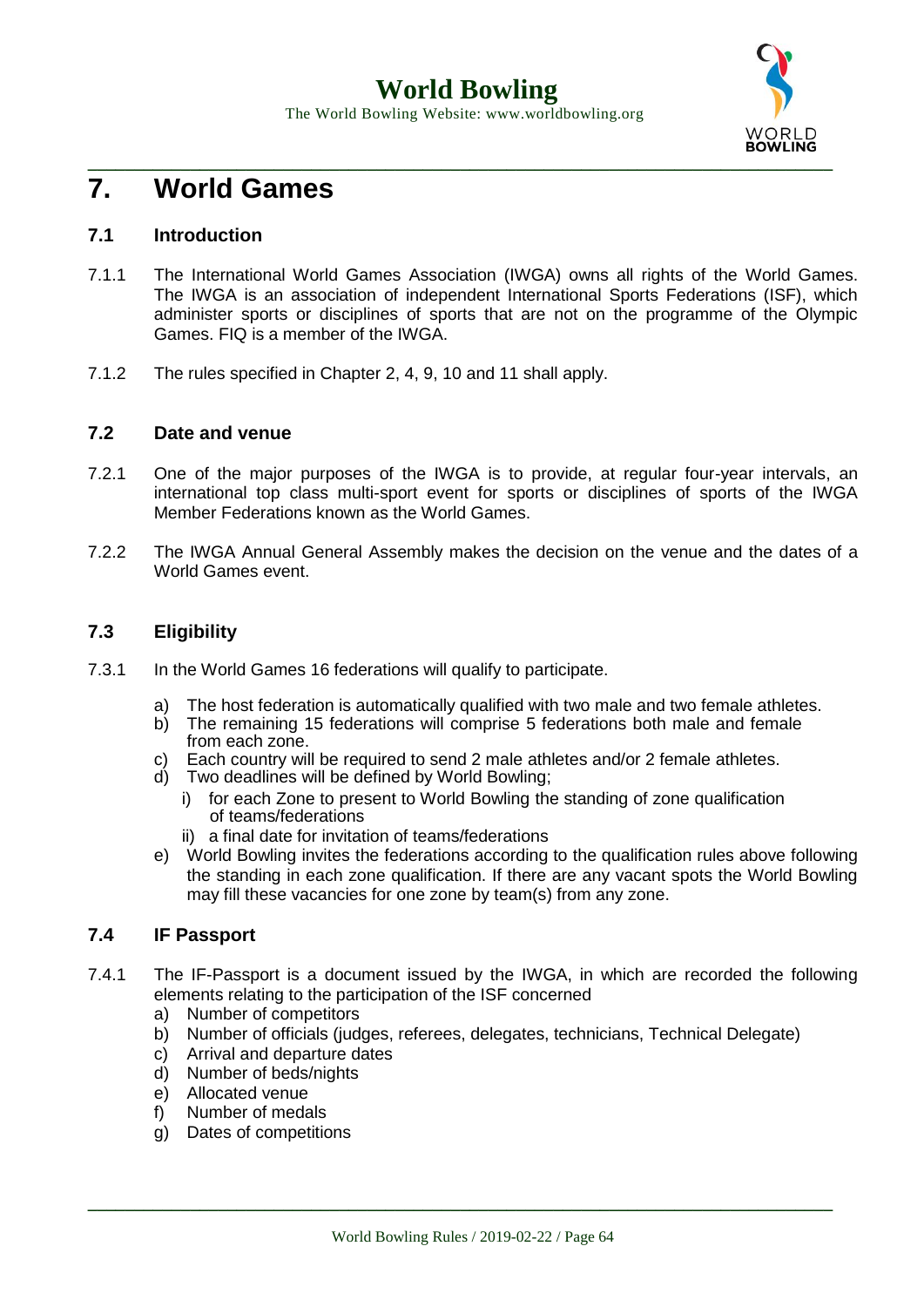

7.4.2 The World Bowling President, World Bowling Secretary General, World Bowling Tournament Director and World Bowling Technical Delegate shall be included as officials in IF-Passport. All officials should be appointed by the World Bowling President.

## **7.5 Technical liaison delegate**

- 7.5.1 It is a requirement of the IWGA that for each World Games event the participating ISF must appoint a Liaison Delegate who should, if possible, have his residence in the country where the event takes place.
- 7.5.2 During the Games the Liaison Delegate is the responsible person for the following activities
	- a) Forwarding all information to the participants of his ISF
	- b) All announcements in the catering centers about meals
	- c) The control of all accommodations in the housing area of the participants of his ISF
	- d) The determination of responsibilities in case of breakages or damages
	- e) The ISF shall be held responsible for such damages and breakages and it is advised that they request compensation from their national associations or from the participants of their sport
	- f) Assisting with the accreditation procedure for all participants of his ISF
	- g) Checking the technical installations of the training and competition venues for his sport Assisting his ISF in providing adequate technical officials for the control of the competitions

#### **7.6 Bowling centre certification**

- 7.6.1 World Bowling shall pay the expenses of the appointed World Bowling Technical Delegate for the certification visit.
- 7.6.2 The expenses to be paid include cost of travel, board and lodging, and a daily per diem as specified by the World Bowling Executive Board.

## **7.7 Tournament management**

- 7.7.1 The host federation shall pay the cost of travel and a daily per diem as specified by the World Bowling Executive Board for the World Bowling Tournament Director.
- 7.7.2 The host federation shall pay the cost of travel and a daily per diem as specified by the World Bowling Executive Board for the World Bowling Technical Delegate.

#### **7.8 Tournament format**

- 7.8.1 The following format should be used. However, the final decision will be made by the IWGA Executive Committee for each specific World Games event, and will be listed in the IF-Passport.
- 7.8.2 The World Games will be conducted in two separate divisions Men and Women.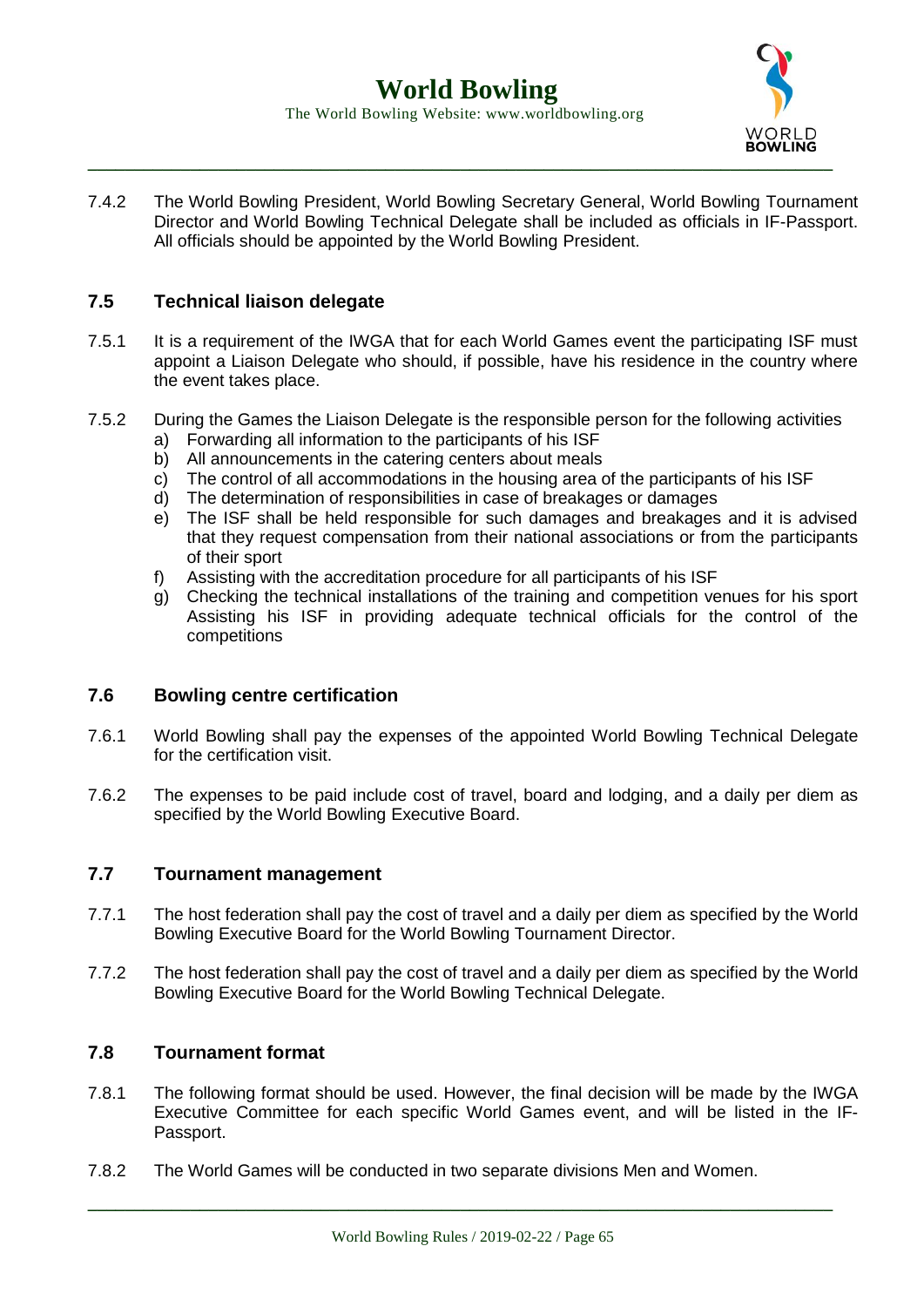

7.8.3 The events will be men's and women's singles and men's and women's doubles. A total of four gold medals will be awarded.

#### 7.8.4 Singles

- a) Both male and female athletes will bowl one 6 game block.
- b) The 16 highest positioned athletes (male and female) after the 6 games will qualify for the finals, seeded as 1-16 in all steps of the finals.
- c) The finals will be single elimination format and will be played in accordance with a predetermined 16 person single elimination schedule.
- d) The single elimination finals will be the best of 3 games. Once an athlete loses a match they are eliminated.
- e) In each match of the finals the highest seeded athlete will choose starting lane (i.e. left lane or right lane). In the second game the order of athletes will be opposite to the first game and in a possible third game the order of athletes will be the same as in the first game
- f) The losers of the Semi Finals match will proceed to the Bronze Medal match. The winner of this match will be awarded the bronze medal.
- g) The winners of the Semi Finals match will proceed to the Gold Medal Match. The winner of this match will be awarded the gold medal and the loser will be awarded the silver medal.
- h) If there is a tie for positions 1-16, a 9th and 10th frame Roll off will be played, repeated until the tie is broken.
- i) In case of a tie in a game in a match, a one ball Roll Off on a full set of pins will be played, repeated until the tie is broken.

#### 7.8.5 Doubles

- a) Played in two stages with 16 federations represented in both male and female divisions.
- b) Federations will be seeded according to the last World Championships results (top two athletes in All Events).
- c) Ties in seedings will be broken by the federation which has the higher position of their third highest ranked athlete in the All Event standing.
- d) The top 8 seeded Federations will be placed into pools based on the table below.
- e) The remaining 8 Federations will be allocated to the various pools by a draw.

| Pool 1. | Pool 2. | Pool 3. | Pool 4. |
|---------|---------|---------|---------|
| Seed 1. | Seed 3. | Seed 4. | Seed 2. |
| Seed 5. | Seed 7. | Seed 8. | Seed 6. |
| Draw 1. | Draw 2. | Draw 3. | Draw 4. |
| Draw 5. | Draw 6. | Draw 7. | Draw 8. |

Stage 1. Elimination round.

- f) 3 matches in each pool where each team will play each other once over two games.
- g) Points will be allocated on the following basis
	- 1 point for each individual game win  $=$  4 points
	- 1 point for total pinfall
	- Total 5 points per match
- h) The top two point-scorers from each pool will continue to the Stage 2 finals.
- i) If there is a tie for position 2 in any pool then a 9th and 10th frame Roll Off will be played by both members of the team, repeated until the tie is broken.
- j) An impartial lane draw will be conducted before the start of the matches. Each match shall be played on a different pair of lanes if possible under the physical conditions of the host bowling centre.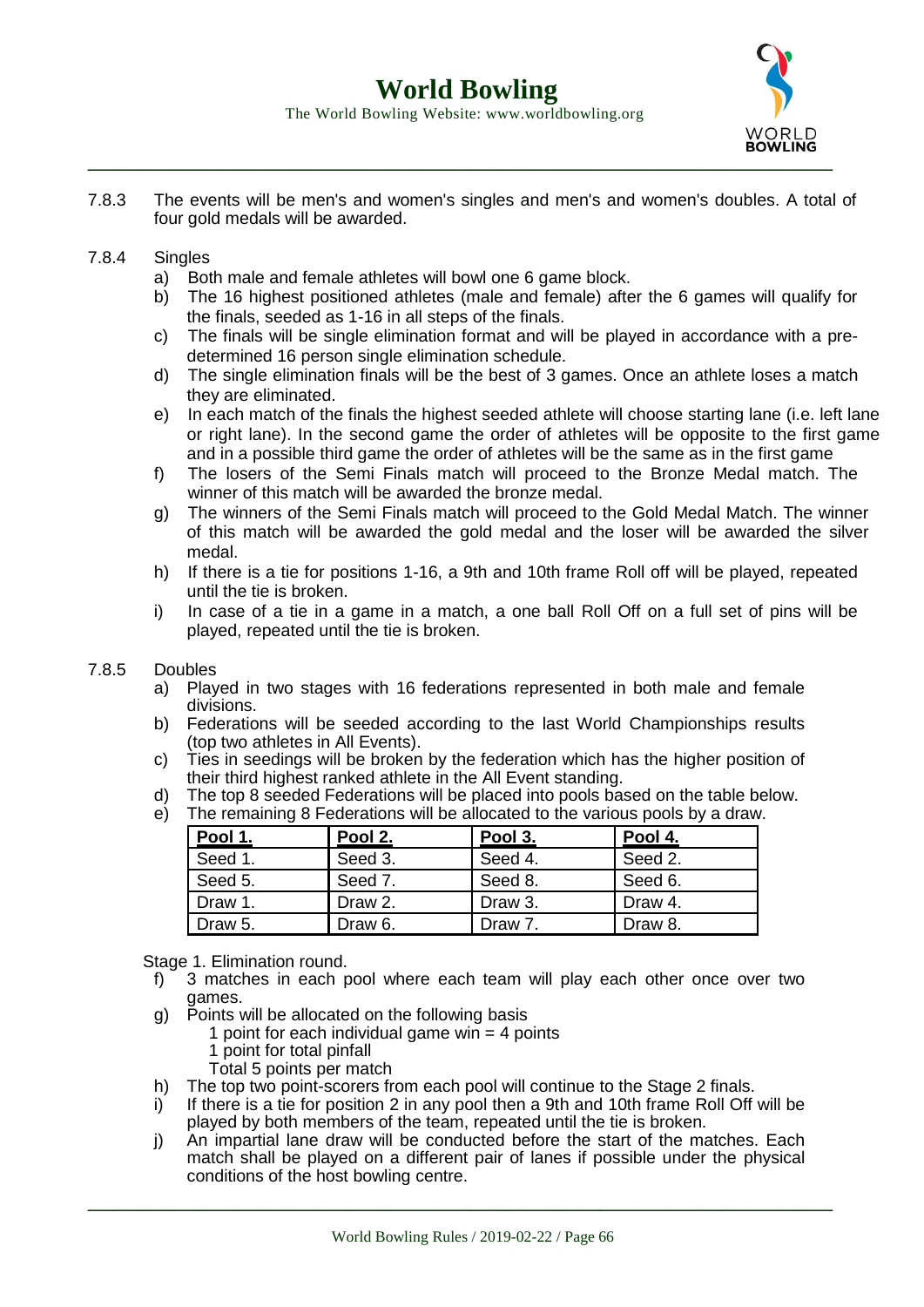**World Bowling**

The World Bowling Website: www.worldbowling.org



k) The top 8 teams from the Stage 1 Elimination Round will contest the finals. The finals will be played over 3 rounds using the following draw, in which the matches will be played in Baker format, best of three (3) games. l) Round 1 Match 1 - Pool 1 winner v Pool 2 second place (winner to round 2 - loser out) Match 2 - Pool 1 second place vs Pool 2 winner (winner to round 2 - loser out) Match 3 - Pool 3 winner vs Pool 4 second place (winner to round 2 - loser out) Match 4 - Pool 3 second place vs Pool 4 winner (winner to round 2 - loser out) m) Round 2 Match 5 - Winner Match 1 vs Winner Match 3 (winner to Gold Medal Match - Loser to Bronze Medal Match) Match 6 - Winner Match 2 vs Winner Match 4 (winner to Gold Medal Match - Loser to Bronze Medal Match) n) Round 3 Bronze medal Match – Loser Match 5 vs Loser Match 6 Gold Medal Match - Winner Match 5 vs Winner Match 6 o) In each match of the finals a coin toss will be used with the winner to choose starting lane. p) If there is a tie in any match then a 9th and 10th frame Roll Off will be played by both members of the team, repeated until the tie is broken.

## **7.9 Awards**

- 7.9.1 IWGA medals of gold; silver and bronze will be presented to each of the individuals winning those positions in the Singles.
- 7.9.2 IWGA medals of gold; silver and bronze will be presented to each of the individuals winning those positions in the Doubles.

#### **7.10 Additional rules**

Stage 2. Finals.

- 7.10.1 In addition to the above, the following rules shall apply
	- a) Rule 4.5: Inspection certification
	- b) Rule 4.10 Bowling ball, altering surface
	- c) Rule 4.11: Bowling ball procedure
	- d) Rule 4.12: Tournament management
	- e) Rule 4.13: Pre-tournament meeting
	- f) Rule 4.16: Drinking alcohol
	- g) Rule 4.17: Smoking and using tobacco products
	- h) Rule 4.18: Playing uniforms, advertising
	- i) Rule 4.19: Style of play
	- j) Rule 4.20: Official scorekeeping
	- k) Rule 4.21: Foul detection
	- l) Rule 4.22: Interrupted game
	- m) Rule 4.23: Slow bowling
	- n) Rule 4.24: Bowling on wrong lane
	- o) Rule 4.25: Tardy athletes
	- p) Rule 4.26: Penalties for rule violations
	- q) Rule 4.27: Protests
	- r) Rule 4.28: Appeal procedures
	- s) Rule 5.17: Tie breaking procedures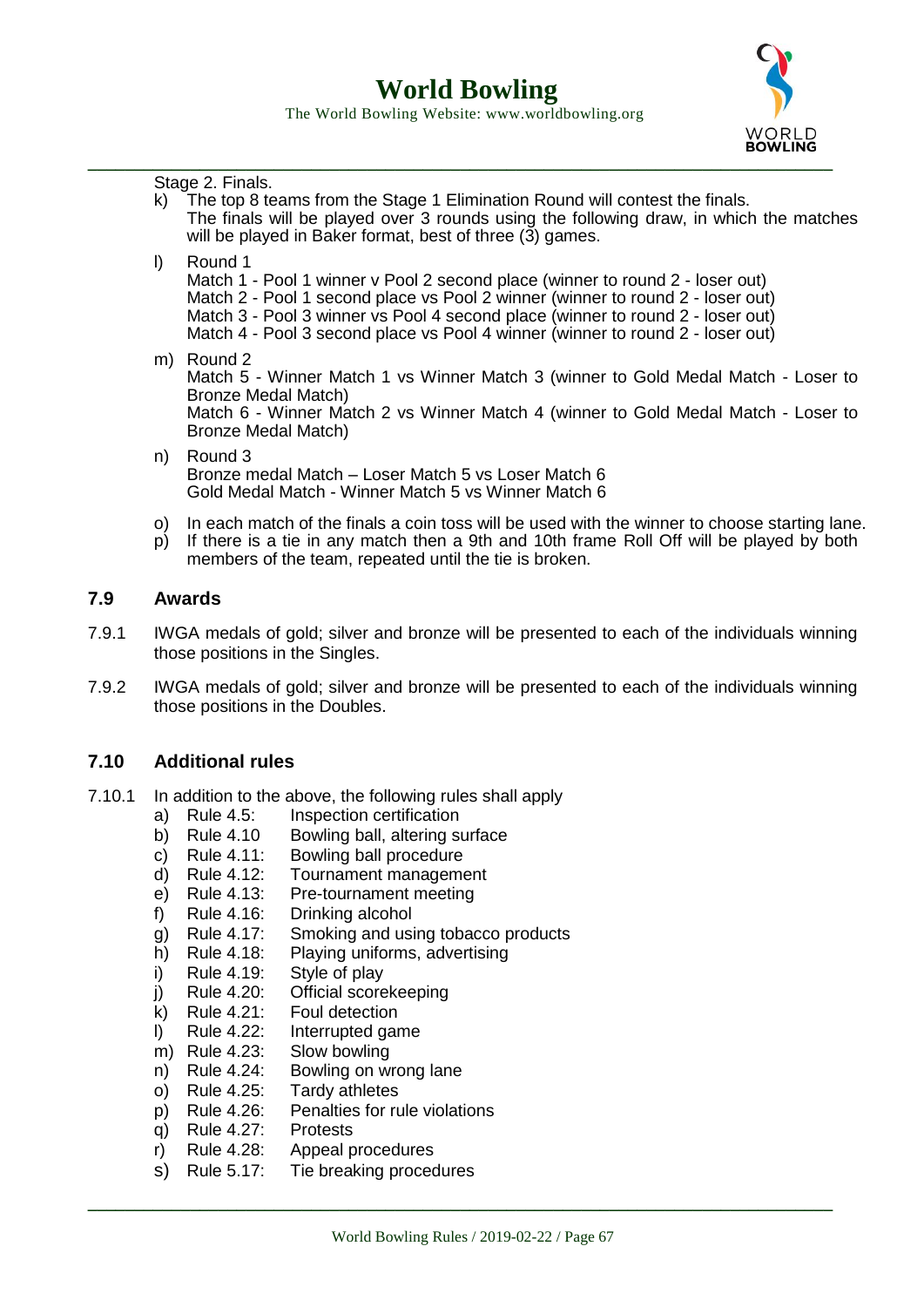

# **8. Regional games and other global games**

## **8.1 Introduction**

- 8.1.1 The Games Organizing Committee shall organize and operate these events under the guidance and approval of the World Bowling.
- 8.1.2 The World Bowling Rules Chapter 2, 4, 9, 10 and 11 shall apply.
- 8.1.3 The respective Governing Bodies will determine the date and place of the Games.
- 8.1.4 The tournament format for the Regional Games shall be specified in the Playing Rules of the respective Zones.

### **8.2 Verification audit**

- 8.2.1 At least 8 months prior to the tournament date, the Organizing Committee of the Games shall pay the expenses of the World Bowling President or his designated representative, to verify the adequacy of the preparations such as organization structure, accommodation, transportation and bowling center facilities.
- 8.2.2 If it is found that the preparations are inadequate, the World Bowling President or his designee shall determine the appropriate corrective action in cooperation with the Organizing Committee.

## **8.3 Bowling centre verification**

- 8.3.1 The Organizing Committee shall pay the expenses of the appointed World Bowling Technical Delegate for the certification visit.
- 8.3.2 The expenses to be paid include cost of travel, board and lodging, and a daily per diem as specified by the World Bowling Executive Board.

## **8.4 Tournament management**

- 8.4.1 The host federation shall pay the cost of travel, board and lodging and per diem as specified by the World Bowling Executive Board for the World Bowling Tournament Director.
- 8.4.2 The host federation shall pay the cost of travel, board and lodging and per diem as specified by the World Bowling Executive Board for the World Bowling Technical Delegate.
- 8.4.3 The host federation shall pay the accommodation for the World Bowling President and the Secretary General during the whole competition period.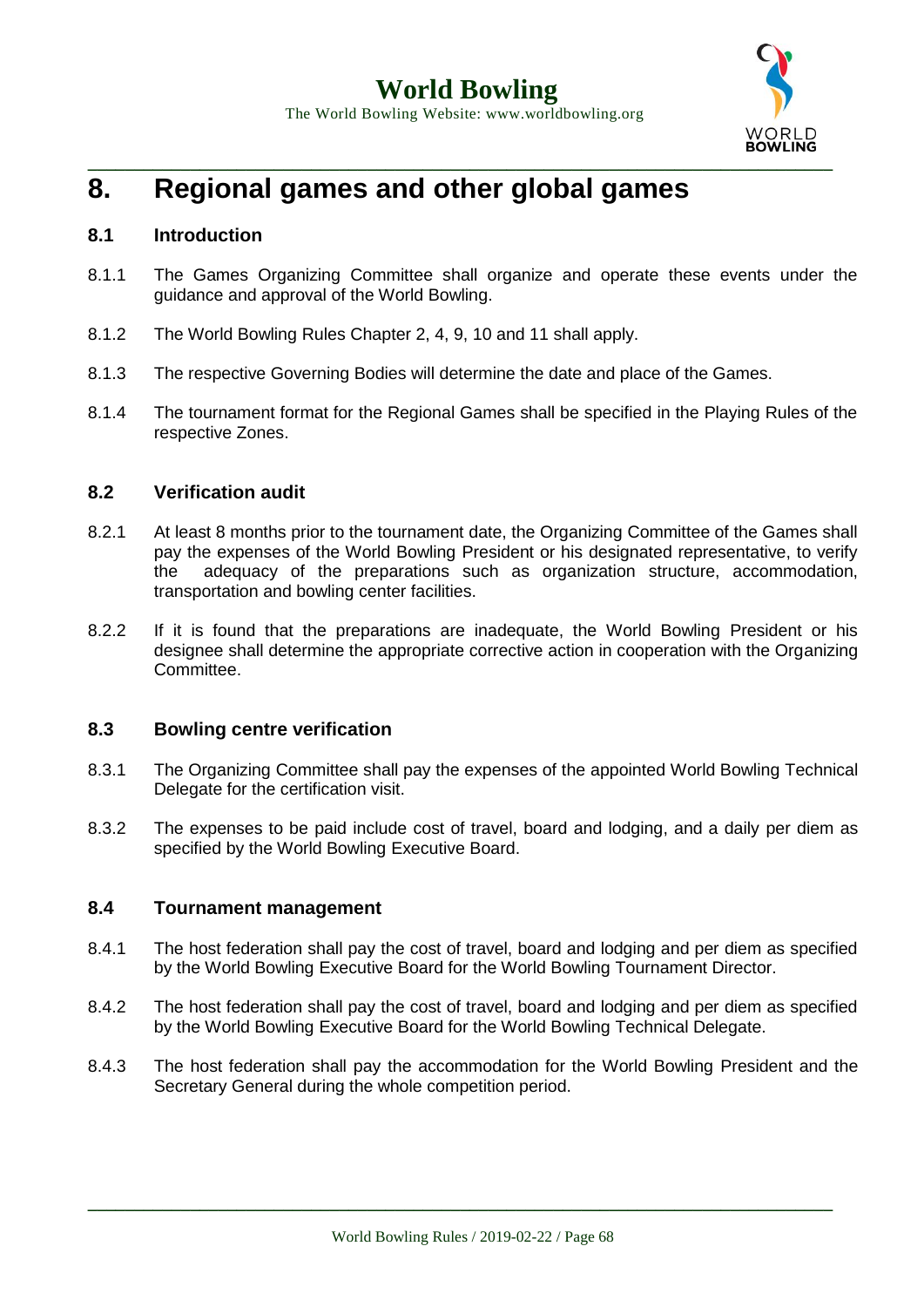**World Bowling**

The World Bowling Website: www.worldbowling.org



## **8.5 Additional rules**

- 8.5.1 In addition to the above, the following rules shall apply
	- a) Rule 4.5: Inspection certification
	- b) Rule 4.10 Bowling ball, altering surface
	- c) Rule 4.11: Bowling ball procedure
	- d) Rule 4.12: Tournament management
	- e) Rule 4.13: Pre-tournament meeting
	- f) Rule 4.16: Drinking alcohol
	- g) Rule 4.17: Smoking and using tobacco products
	- h) Rule 4.18: Playing uniforms, advertising
	- i) Rule 4.19: Style of play
	- j) Rule 4.20: Official scorekeeping
	- k) Rule 4.21: Foul detection
	- l) Rule 4.22: Interrupted game
	- m) Rule 4.23: Slow bowling
	- n) Rule 4.24: Bowling on wrong lane
	- o) Rule 4.25: Tardy athletes
	- p) Rule 4.26: Penalties for rule violations
	- q) Rule 4.27: Protests
	- r) Rule 4.28: Appeal procedures
	- s) Rule 5.17: Tie breaking procedures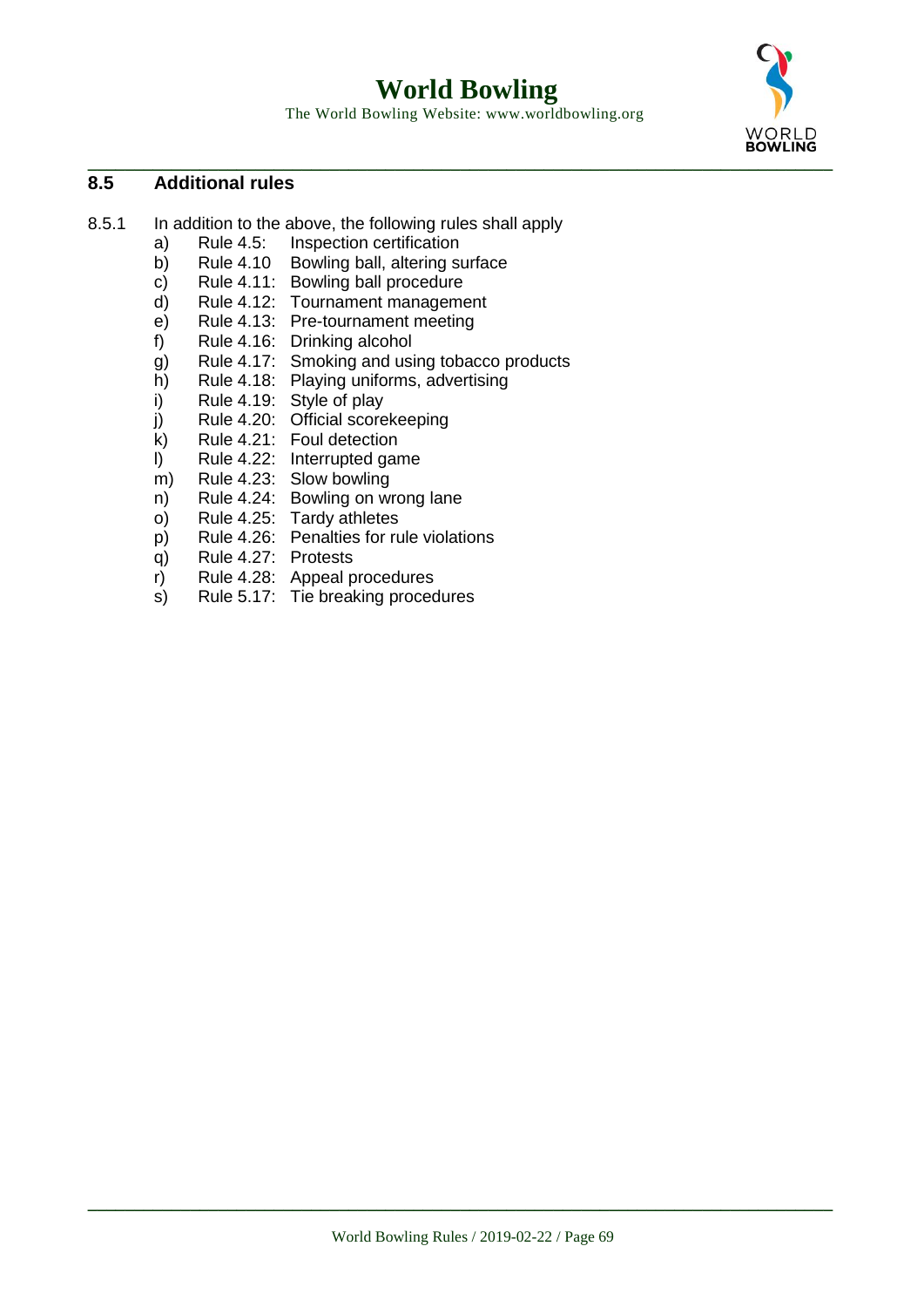

# **9. Lane specifications**

## **9.1 Introduction**

- 9.1.1 In this chapter only basic specifications are given. For detailed technical specifications and testing procedures reference is made to the USBC Equipment Specifications Manual.
- 9.1.2 The World Bowling Executive Board is authorized to take final action on all provisions contained in this chapter.
- 9.1.3 In the following specifications metric dimensions are stated within brackets for reference only. In case of a dispute the imperial dimensions prevail. The following conversion factors apply
	- a) 1 inch  $= 25.4$  mm
	- b)  $1$  foot = 12 inches = 304.8 mm
	- c) 1 pound =  $0.453$  kg
	- d) 1 ounce =  $28.349 g$

## **9.2 Construction**

- 9.2.1 A regulation bowling lane, including flat gutters, kickbacks and approach, must be constructed of wood and/or synthetic materials.
- 9.2.2 The material must have been tested according to, established procedures for the specified time period and approved.

## **9.3 Approach**

- 9.3.1 Extending from and exclusive of the foul line there shall be unobstructed level approach not less than 15 feet (4 572 mm) in length and free from depressions exceeding ¼ inch (6,4 mm).
- 9.3.2 The approach must not be less in width than the lane.

#### **9.4 Foul line and detective device**

- 9.4.1 The foul line shall not be less than 3/8 inch (9,5 mm) nor more than 1 inch (25,4 mm) in width and must be distinctly marked upon or embedded between the lane and the approach. It shall minimum be of the same width as the lane.
- 9.4.2 It may be required that the foul line be plainly marked on the walls, posts, division boards or any point on a line with the regular foul line.
- 9.4.3 Each certified bowling centre must have a foul detecting device in operation or a foul judge stand conveniently located directly on a line with or immediately beyond the foul line so that the foul judge may have an unobstructed view of all foul lines.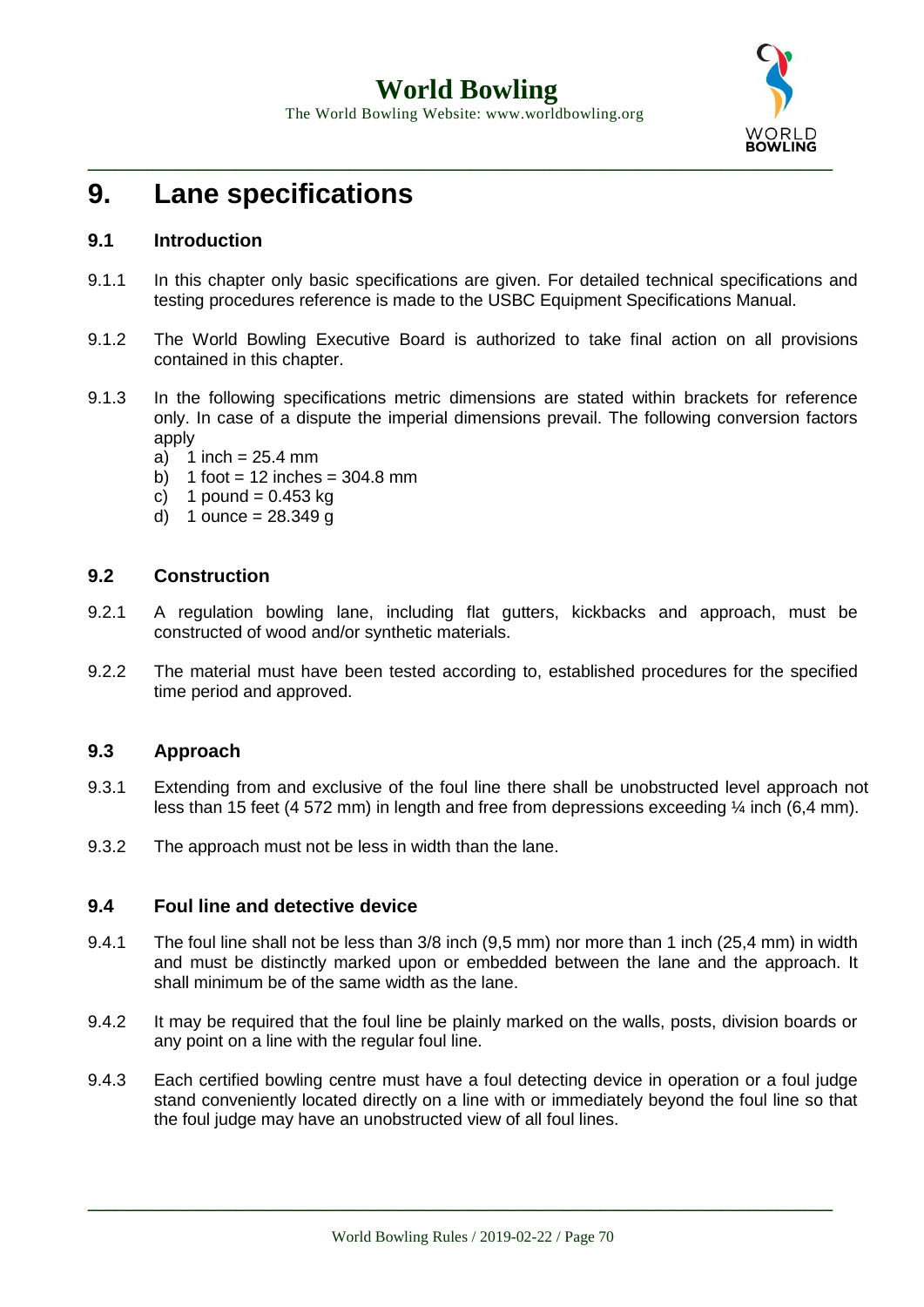

#### **9.5 Length and width**

- 9.5.1 The overall length of a regulation lane, including the pin deck has a reference dimension of 62 feet 10 3/16 inches (19 156 mm), measured from the lane side of the foul line to the rear end of the pin deck (not including the tail plank).
- 9.5.2 It must be 60 feet plus/minus ½ inch (18 288 +/-13 mm), from the lane side of the foul line to the center of the No.1 pin spot.
- 9.5.3 It must be 34 3/16 inches plus/minus 1/16 inch (868.5 +/-1,5 mm), from the center of the No.1 pin spot to the rear edge of the pin deck (not including the tail plank).
- 9.5.4 The lane shall be 41  $\frac{1}{2}$  inches plus/minus  $\frac{1}{2}$  inch (1 054 +/- 12.7 mm) wide.

#### **9.6 Surface**

- 9.6.1 The surface must be free of all continuous grooves or ridges. There shall be no depressions or crown in excess of 0,040 inch (1 mm) on the surface of the lane over a 42 inch (1 067 mm) span. There shall be no crosswise tilt in excess of 0,040 inch (1 mm) over the width of the lane.
- 9.6.2 The same lane finishing coating shall be applied from edge board to edge board. The coefficient of friction of all lane surfaces shall not exceed .29 when measured with an approved device.
- 9.6.3 All bowling lane finish coatings as well as all synthetic lane surfaces must be submitted for laboratory testing of coefficient of friction before use in sanctioned competition.

#### **9.7 Markings or design**

- 9.7.1 Markings or designs on the lane and approaches shall be permitted in accordance with the specifications as specified in this chapter.
- 9.7.2 Measured from the foul line, a maximum of 7 guides may be embedded in or stamped on the approach at each of the following points: 2-6 inches (51-152 mm); 9-10 feet (2 743- 3 048 mm); 11-12 feet (3 353-3 658 mm); 14-15 feet (4 267-4 572 mm). Each series of guides shall be parallel to the foul line and each quide shall be uniform, circular in shape, and shall not exceed ¾ inch (19 mm) in diameter.
- 9.7.3 At a point 6-8 feet (1 828 2 438 mm) beyond the foul line and parallel thereto, there may be embedded in or stamped on the lane a maximum of 10 guides. Each guide shall be uniform, circular in shape and shall not exceed ¾ inch (19 mm) in diameter.
- 9.7.4 At a point 12-16 feet (3 658-4 877 mm) beyond the foul line, there may be embedded in or stamped on the lane a maximum of 7 targets. Each of the targets shall be uniform and may consist of one or more dowels, darts, diamonds, triangular or rectangular designs. The overall surface covered by each target shall not be more than 1¼ inches (31,8 mm) in width and 6 inches (152,4 mm) in length. Each target must be equidistant from one another and set in a uniform pattern.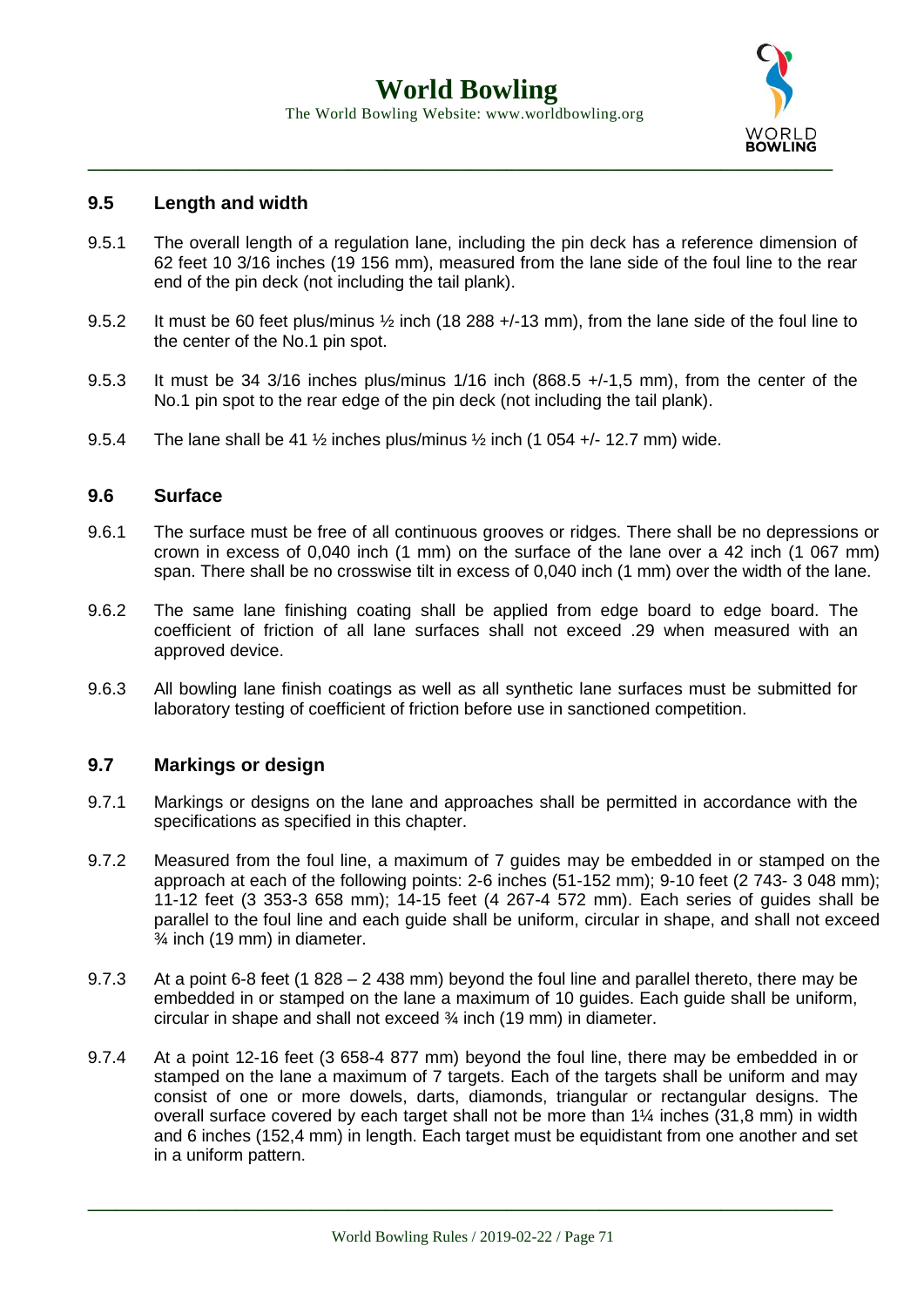

- 9.7.5 At a point 33-44 feet beyond the foul line, there may be a maximum of four targets. Each target must be uniform in appearance and shall not be wider than a single board or longer than 36 inches.
- 9.7.6 Embedded markings or designs shall be of wood, fiber or plastic, and shall be flush and level with the surface of the lanes approaches. When the markings are stamped on, they shall be applied to the bare wood and then be covered with lacquer or similar transparent material generally used in resurfacing. All such installations in any one establishment shall be uniform as to design and measurement and at least on natural pairs of lanes.
- 9.7.7 For World Bowling Championships there shall be a reference marking placed on each side of the approach at distances of both 12 and 15 feet (3 658 and 4 572 mm) from the foul line respectively

#### **9.8 Pit area**

9.8.1 Detailed specifications related to the Pin Deck, Gutters, Kickbacks, Rear Cushion and Pit are found in the USBC Equipment Specifications Manual.

#### **9.9 Pin setting device**

- 9.9.1 All automatic pin setting devices must be tested and approved in accordance with established procedures.
- 9.9.2 They must be designed to operate under all situations normally arising in sanctioned competitions.

#### **9.10 Lane conditioning requirements**

- 9.10.1 The following lane conditioning requirements shall apply to all competition conducted or approved by the World Bowling.
- 9.10.2 The same type/brand of dressing shall be used across the entire width and length of the dressed portion of the lane, and the same product shall apply to all lanes used in competition. Following any application, in the dressed portion of the lane (including any buffed portion); there shall be dressing at all points on the lane surface. As guidelines the crosswise ratio of oil should be 2.5:1, and the lengthwise ratio should be tapered.
- 9.10.3 The minimum and maximum dressing distances, including the buffed portion, shall neither be less than 33 feet (10 058 mm) nor more than 47 feet (14 326 mm). This rule should not be interpreted to mean that 33 or 47 feet are recommended distances. Any distance between 33 feet and 47 feet may be used to dress the lanes. All championship tournaments shall use patterns and lane dressing procedures as noted in section 4.6.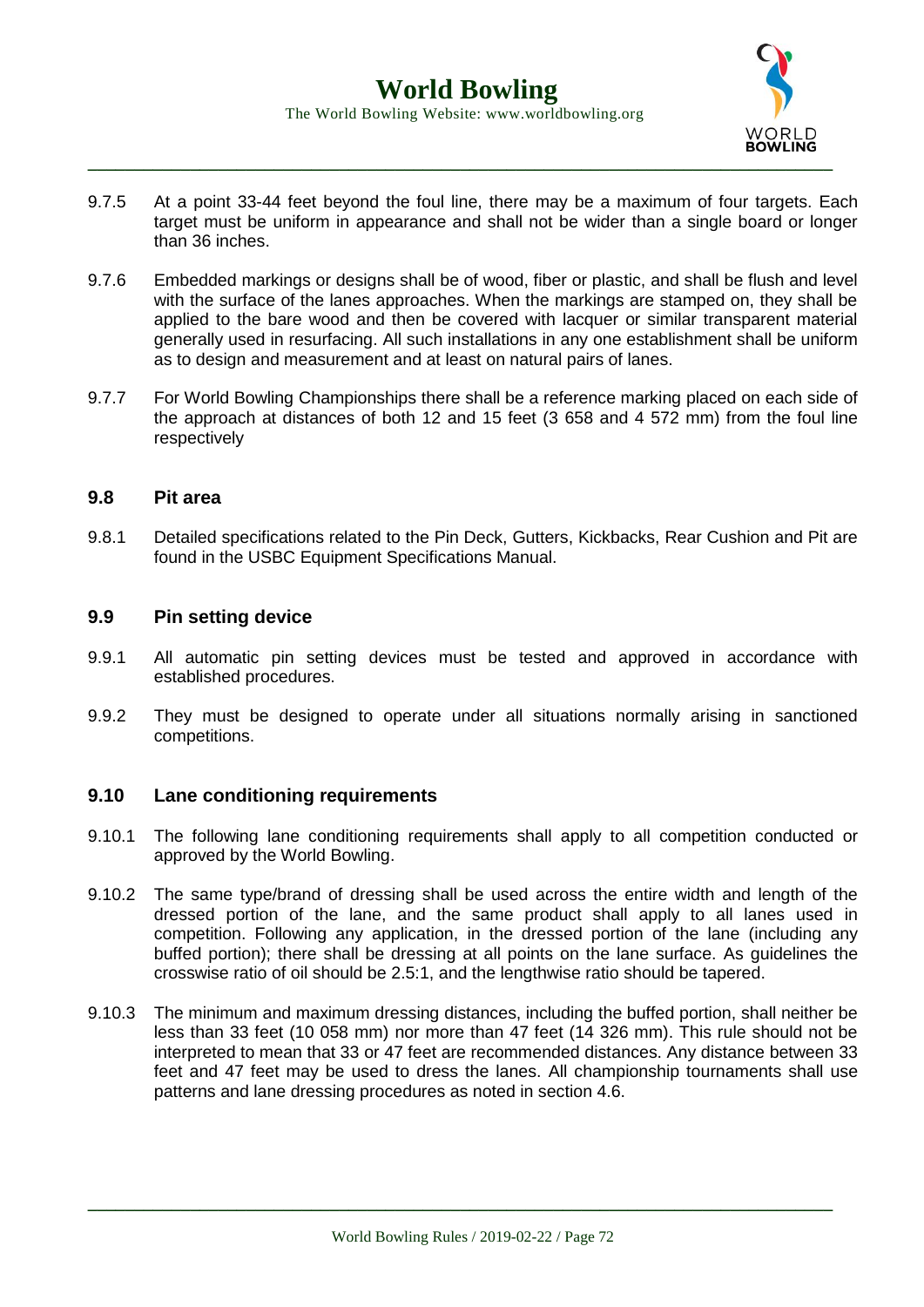

# **10. Pin specifications**

# **10.1 Introduction**

- 10.1.1 In this chapter only basic specifications are given. For detailed technical specifications and testing procedures reference is made to the USBC Equipment Specifications Manual.
- 10.1.2 The World Bowling Executive Board is authorized to take final action on all provisions contained in this chapter.

## **10.2 Material**

- 10.2.1 Approved pins shall be made of new, sound, hard maple.
- 10.2.2 Each pin may be constructed of one, or laminated of two or more pieces, provided the pins meet with specifications herein.
- 10.2.3 Pins constructed of material other than hard maple may be used in World Bowling sanctioned competition provided they comply with the technical specifications and have been laboratory tested and approved.

# **10.3 Weight**

- 10.3.1 Each standard wood pin and plastic coated pin must weigh neither less than 3 pounds 6 ounces (1531 grams) nor more than 3 pound 10 ounces (1645 grams).
- 10.3.2 Non wood (synthetic) pin will set its own weight limit at time of testing. The weight range may not exceed a total of 2 ounces from minimum to maximum and any pin out of its approved weight range is unacceptable for World Bowling sanctioned competition.

## **10.4 Finish**

- 10.4.1 Single piece or laminated tenpins shall be finished with regularly accepted wood finishes and this coating shall be transparent (clear) and/or white pigmented with the exception of neck markings, identifying symbols or names. Regular wood finishes of four thousandths (0.004) inch film thickness are acceptable.
- 10.4.2 Pins used in World Bowling competition shall only bear the name and trademark of the original manufacturer or distributor and be marked "USBC Approved".
- 10.4.3 Except for reasonable wear, neck markings and color, the pins in each set must be uniform in appearance including finish and labels.
- 10.4.4 In sanctioned tournaments it is permissible to use colored pins, provided they are uniform within the whole set.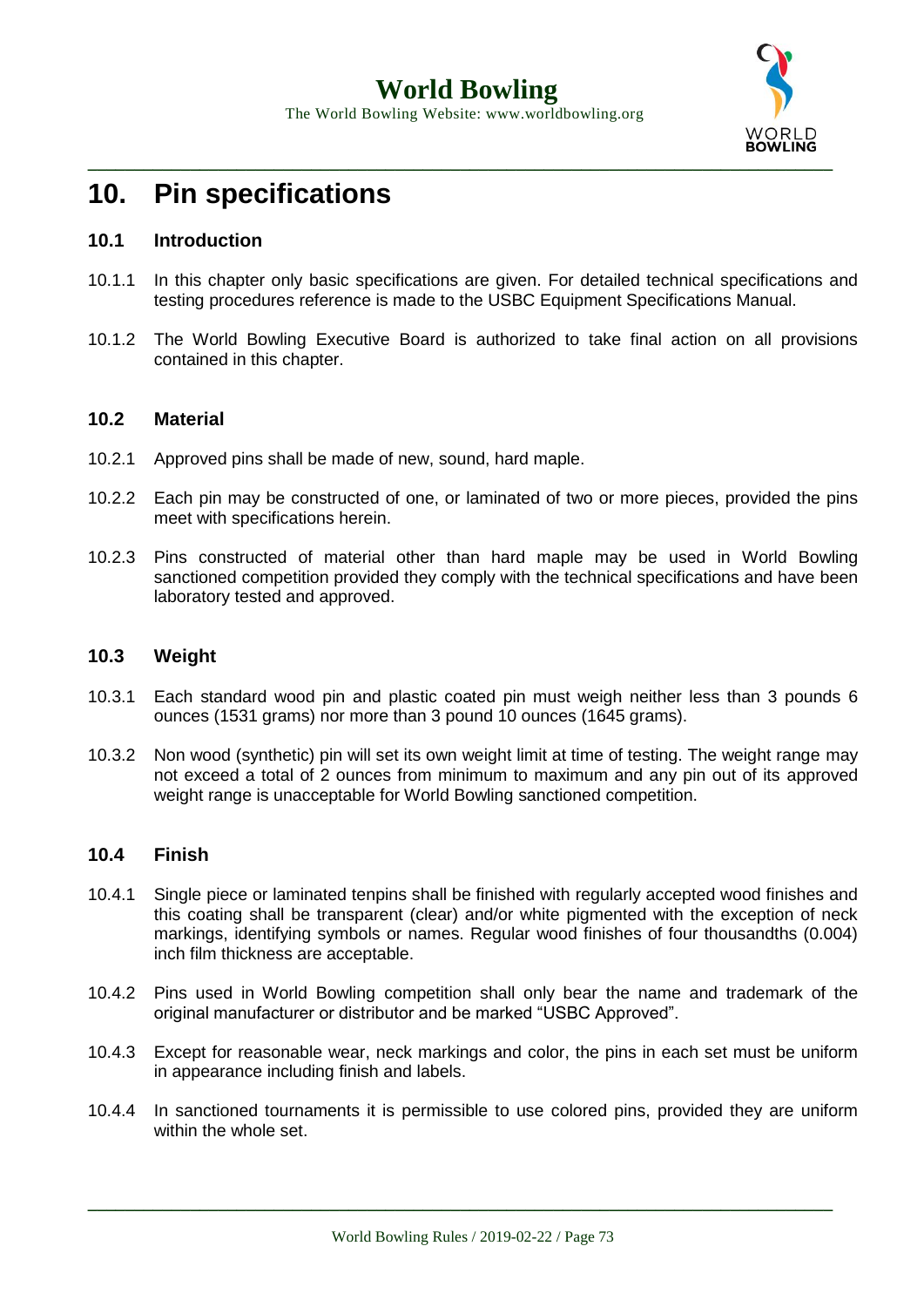

# **10.5 Design and measurement**

- 10.5.1 The height of each pin shall be 15 inches, plus /minus 1/32 inch (380 382 mm).
- 10.5.2 The biggest diameter is 4.755 4.797 inches (121 122 mm) at 4.5 inches (114 mm) above the base.
- 10.5.3 The top of the pin shall have a uniform arc with a radius of 1.273 inches, plus/minus 1/32 inch (31.5 – 33 mm).
- 10.5.4 Base attachments must be approved and manufactured in accordance with the specifications established in the USBC Equipment Specification Manual.

## **10.6 Maintenance of pins**

- 10.6.1 The use of steel wool or sandpaper to remove dirt and surface splinters, the application of supplementary finish and/or the patching of plastic coated pins are permissible preservative measures providing these practices conform to the procedures outlined in the USBC Equipment Specification Manual.
- 10.6.2 At no time may a pin be painted or any supplemental finish be applied that has not been evaluated and approved.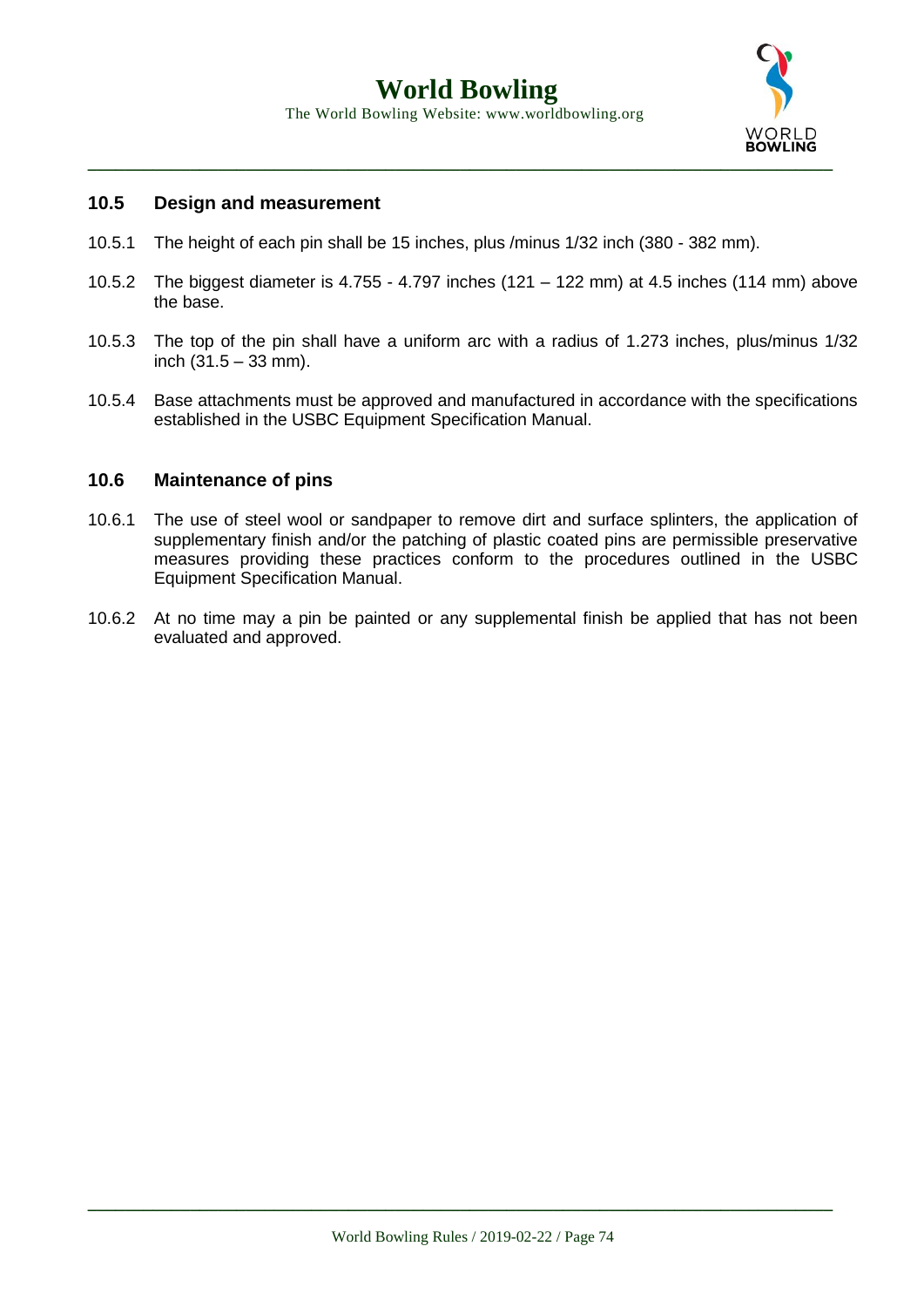

# **11. Ball specifications**

# **11.1 Introduction**

- 11.1.1 In this chapter only basic specifications are given. For detailed technical specifications and testing procedures reference is made to the USBC Equipment Specifications Manual.
- 11.1.2 The World Bowling Executive Board is authorized to take final action on all provisions contained in this chapter.

## **11.2 Markings**

11.2.1 Any bowling ball used in World Bowling sanctioned competition must have the product name as well as the manufacturers name and ball serial number clearly visible at all times for identification purposes.

## **11.3 Material**

- 11.3.1 The ball shall be constructed of solid material (i.e. no liquids) without voids in its interior and be of a non-metallic composition except for minute reflective particles or flakes for decorative purposes, provided such particles or flakes are made a part of the ball at time of manufacture and are evenly distributed in a uniform pattern under a transparent shell of at least  $\frac{1}{4}$  inch (6.4 mm) in thickness. This material shall be so distributed as not to have any effect on the balance of the ball and the total amount of such material shall not exceed ½ ounce (14 g) per ball.
- 11.3.2 The introduction of metal or any other substance, which is not comparable to the original material used in manufacturing a bowling ball, is prohibited. Likewise, altering a bowling ball in any way so as to increase its weight or cause it to be off balance outside the specifications is prohibited.
- 11.3.3 No foreign material may be placed on the outer surface of the ball.

# **11.4 Surface**

- 11.4.1 The surface of the ball shall be free of all depressions or grooves of specific pattern, except for holes or indentations used for gripping the ball, identification lettering and numbers, and incidental chipping or marking caused by wear.
- 11.4.2 Engraved pictures are not considered grooves of specific pattern.
- 11.4.3 If the surface friction of the ball is altered by sanding or polishing, the entire surface of the ball must be sanded or polished.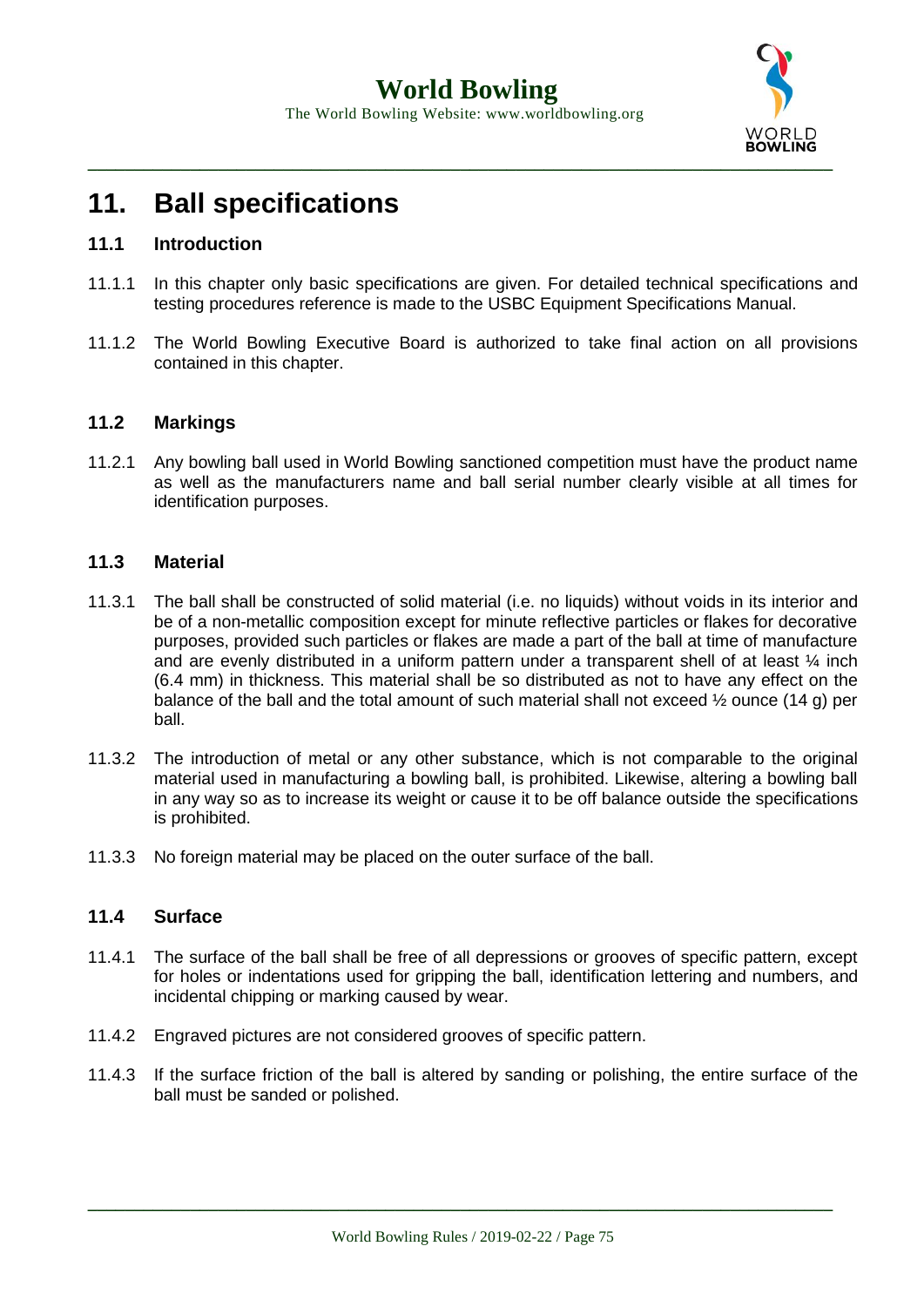

# **11.5 Weight and size**

- 11.5.1 The weight of the ball shall not exceed 16.00 pounds (7.25 kg). There is no minimum weight.
- 11.5.2 A bowling ball shall not have a circumference of more than 27.002 inches (685.8 mm) nor less than 26.704 inches (678.3 mm). The corresponding diameters are 8.595 inches (218.3 mm) and 8.500 inches (215.9 mm) respectively.

## **11.6 Hardness**

- 11.6.1 The surface hardness of bowling balls shall not be less than 72 duro meter D at room temperature (20 - 25 degrees C).
- 11.6.2 The use of chemicals, solvents or other methods to change the hardness of the surface of the ball after it is manufactured is prohibited.

# **11.7 Cleaning**

- 11.7.1 Cleaners may be used provided they do not affect the hardness of the ball, and that they are totally removed from the ball before delivery.
- 11.7.2 Any ball cleaner, which does not conform to any of these provisions, may not be used in World Bowling sanctioned competition.

# **11.8 Devices**

- 11.8.1 Movable devices are not permitted in a ball except that a device for changing the finger span or the size of finger and thumb holes may be inserted, providing the device is locked in position during delivery and cannot be removed from the ball without destroying the device.
- 11.8.2 Removable devices shall be permitted, provided
	- a) Such devices are used for changing the span, pitch or size of the gripping holes
	- b) Are constructed of a non-metallic material
	- c) Are locked in position during delivery
	- d) No device shall be employed for the purpose of adjusting the static balance of the ball
	- e) No voids shall be permitted under the device
	- f) Density not to exceed 1.5 grams per cubic centimeter

## **11.9 Mechanical aids**

11.9.1 A bowling ball must be delivered entirely by manual means and shall not incorporate any device either in the ball or affixed to it which is either detached at time of delivery or is a moving part in the ball during delivery, except that any person who's hand or major portion thereof has been amputated may use special equipment to aid in grasping and delivering the ball provided the special equipment is in lieu of the amputee's hand.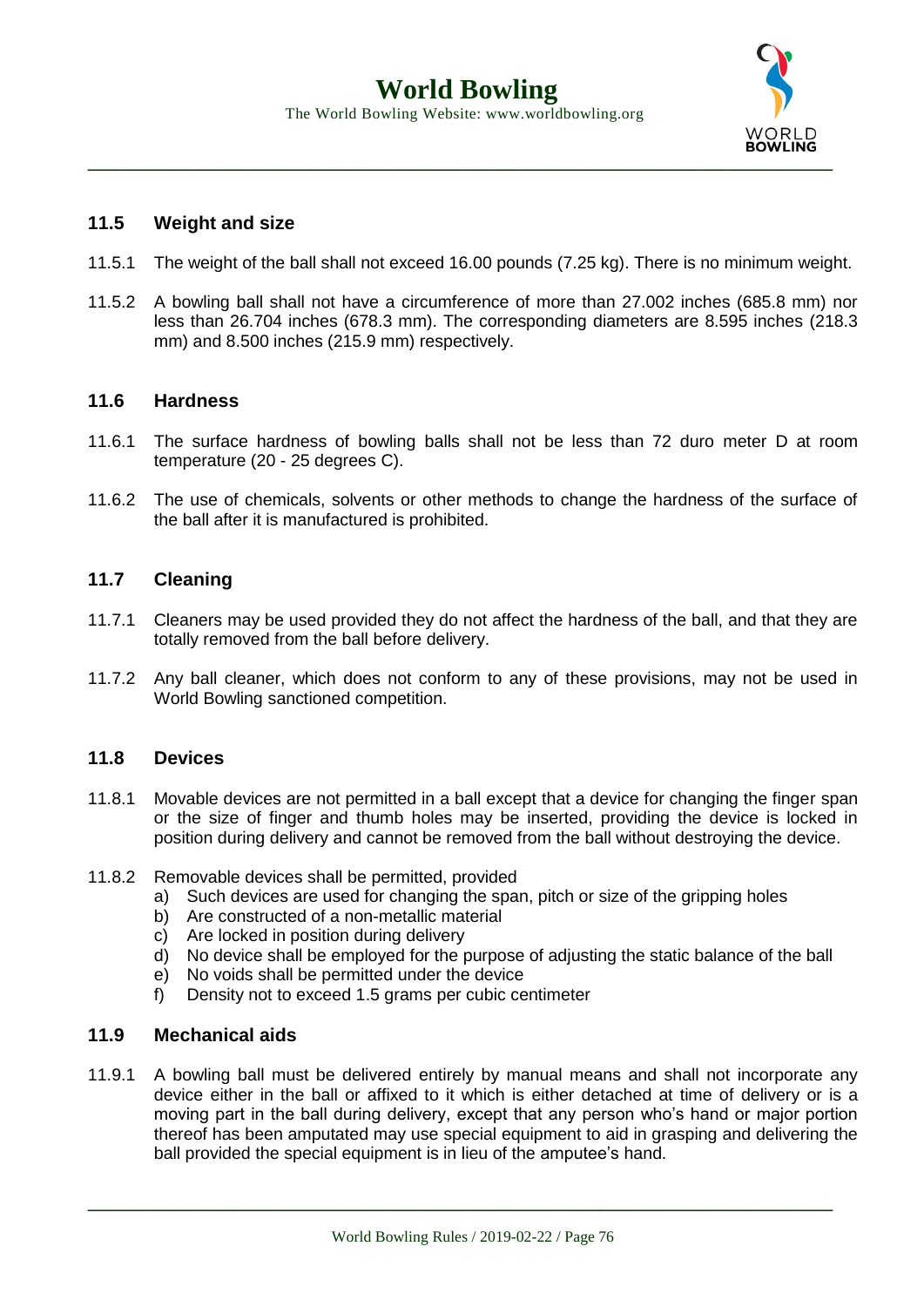

# **11.10 Plugs, designs and logos**

- 11.10.1 Plugs may be inserted for the purpose of re-drilling the ball.
- 11.10.2 Designs may be imbedded in the ball for guides, observation, or identification purposes, provided such designs are flush with the outer surface of the ball.
- 11.10.3 In all cases there shall be no interior voids.
- 11.10.4 Plugs and designs must be made of material similar to, although not exactly the same as the original material of which the ball was made, and shall otherwise comply with all other specifications for a bowling ball. Density not to exceed 1.5 grams per cubic centimeter.

# **11.11 Manufacturing specifications**

11.11.1 The manufacturing specifications such as size, roundness, hardness, radius of gyration, coefficient of restitution, coefficient of friction are stated in the USBC Equipment Specifications Manual.

## **11.12 Drilling specifications**

- 11.12.1 The following limitations, as specified, shall govern the drilling of holes in the ball.
- 11.12.2 Holes or indentations for gripping purposes shall not exceed five and shall be limited to one for each finger and one for the thumb, all for the same hand. The athlete is not required to use all finger holes in any specific delivery, but they must be able to demonstrate, with the same hand, that each gripping hole can be simultaneously used for gripping purposes. Any thumb hole that is not used for gripping purposes during the delivery would be classified as a balance hole.
- 11.12.3 (until August 1, 2020) One hole for balance purposes not to exceed 1 ¼ inch (31.8 mm) diameter. (Including the surface opening).
- 11.12.4 No more than one vent hole to each finger and/or thumb hole not to exceed ¼ inch (6.4 mm) in diameter. (Including the surface opening).
- 11.12.5 One mill hole for inspection purposes not to exceed 5/8 inch (15.9 mm) in diameter and 1/8 inch (3.2 mm) in depth.

## **11.13 Balance**

- 11.13.1 The following tolerances shall be permissible in the balance of a bowling ball used in sanctioned competition.
- 11.13.2 Weight more than 10 pounds (4.53 kg)
	- a) Not more than 3 ounces (85 grams) difference between the top half of the ball (gripping holes side) and the bottom half of the ball (side opposite the gripping holes).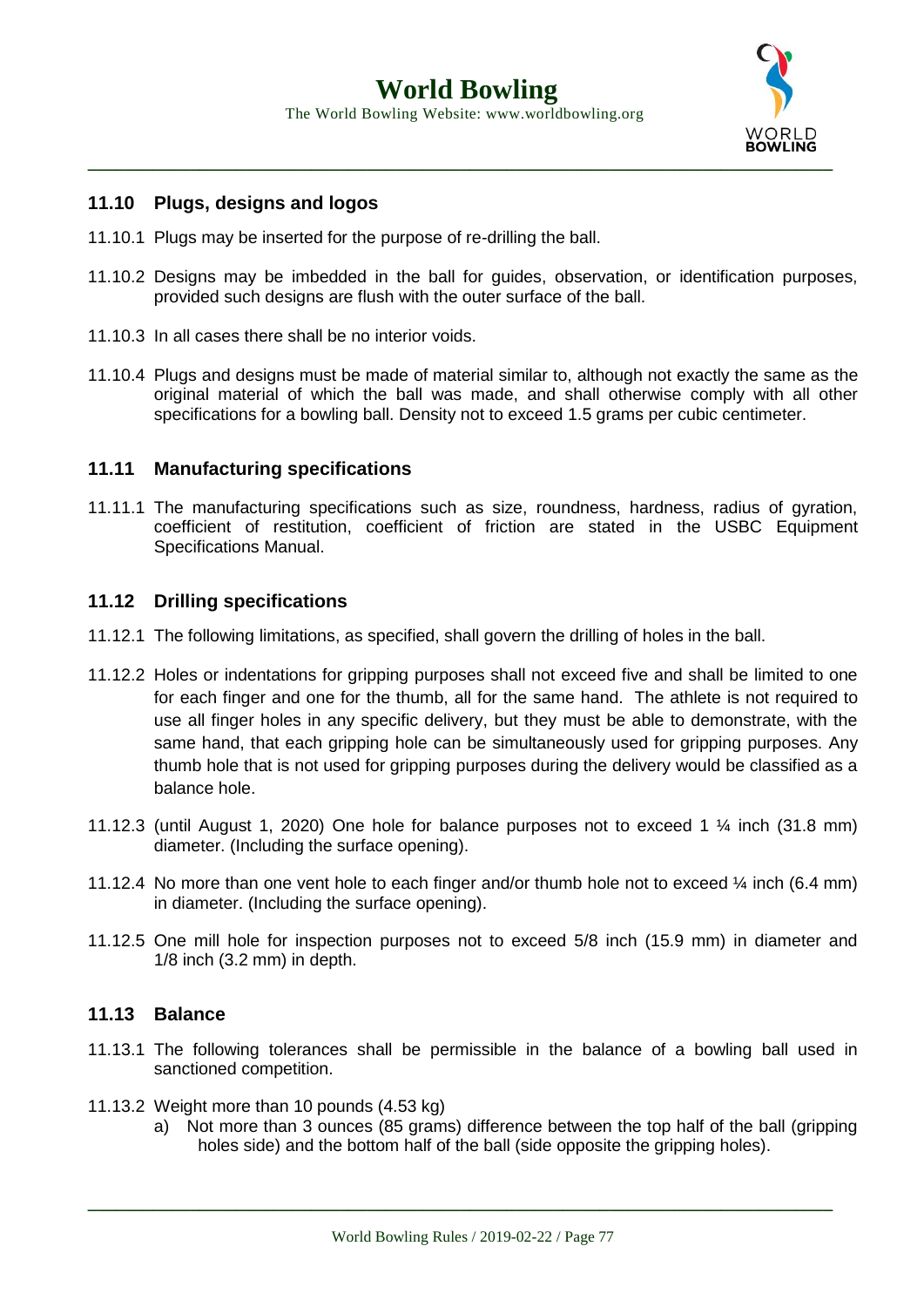

- b) (not valid on or after August 1, 2020) Not more than 1 ounce (28 grams) difference between the half of the ball to the left and the half of the ball to the right of the center of grip (side weight).
- c) (not valid on or after August 1, 2020) Not more than 1 ounce (28 grams) difference between the half of the ball toward the thumb hole side of the center of grip and toward the finger holes side of the center of grip (thumb/ finger weight).
- 11.13.3 For balls without a balance hole not more than 3 ounces (85 grams) between any two halves of the ball. A ball used without any gripping holes or indentations may not have more than 3 ounces (85 grams) of difference between any two halves of the ball.
- 11.13.4 Weight 10 pounds to 8 pounds (4.53 3.62 kg)
	- a) Not more than two (2) ounces (57 g) difference between top half of the ball (finger hole side) and the bottom half (side opposite the finger holes)
	- b) Not more than three quarters  $(3/4)$  ounce  $(21 g)$  difference between the sides to the right and left of the finger holes or between the sides in front and back of finger holes
	- c) A ball drilled without a thumbhole may not have more than three quarters (3/4) ounce (21 g) difference between any two halves of the ball
	- d) A ball drilled without any finger holes or indentations, may not have more than three quarters (3/4) ounce (21 g) difference between any two halves of the ball
	- e) A ball used without any hole or indentations may not have more than three quarters (3/4) ounce (21 g) difference between any two halves of the ball.
- 11.13.5 Weight less than 8 pounds (3.62 kg)
	- a) Not more than three quarters (3/4) ounces (21 g) difference between top half of the ball (finger hole side) and the bottom half (side opposite the finger holes)
	- b) Not more than three quarters (3/4) ounce (21 g) difference between the sides to the right and left of the finger holes or between the sides in front and back of finger holes
	- c) A ball drilled without a thumbhole may not have more than three quarters (3/4) ounce (21 g) difference between any two halves of the ball
	- d) A ball drilled without any finger holes or indentations may not have more than three quarters (3/4) ounce (21 g) difference between any two halves of the ball
	- e) A ball used without any hole or indentations may not have more than three quarters (3/4) ounce (21 g) difference between any two halves of the ball.

# **11.14 Specifications that may be measured at tournament sites**

- 11.14.1 Gross weight. Shall not exceed 16 pounds (7.25 kg).
- 11.14.2 Holes or indentations for gripping purposes. Shall not exceed five.
- 11.14.3 One hole for balance purposes is allowed. Shall not exceed 1¼" in (31.8 mm) diameter.
- 11.14.4 Vent holes to the finger and/or thumb holes are allowed. Shall not exceed ¼" in (6.4 mm) diameter.
- 11.14.5 One mill hole for inspection purposes is allowed. Shall not exceed 5/8" in (15.9 mm) diameter and 1/8" in (3.2 mm) depth.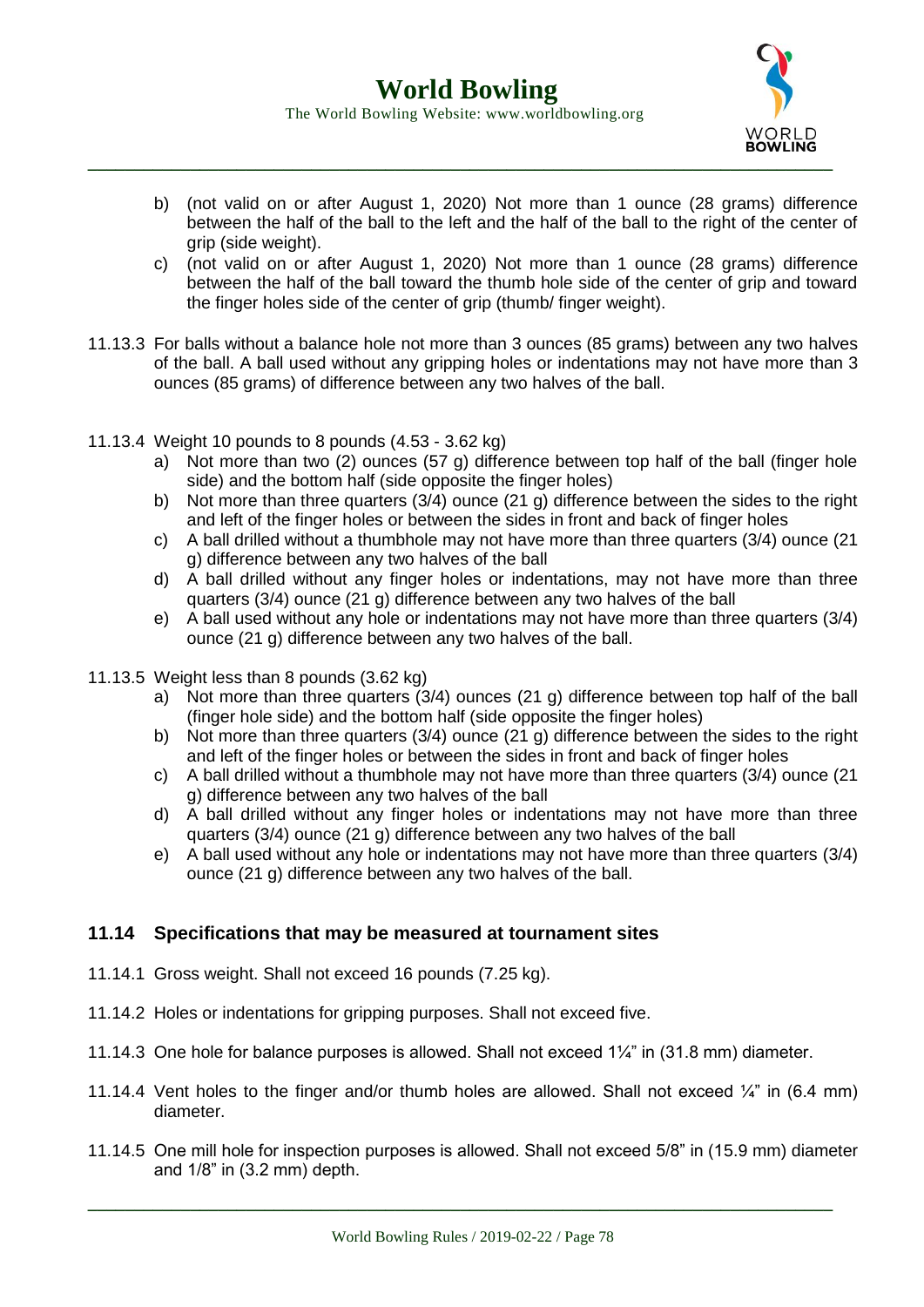

 **World Bowling** The World Bowling Website: www.worldbowling.org

11.14.6 Static balance. Shall be within the tolerances as specified above.

11.14.7 Ball hardness as specified above.